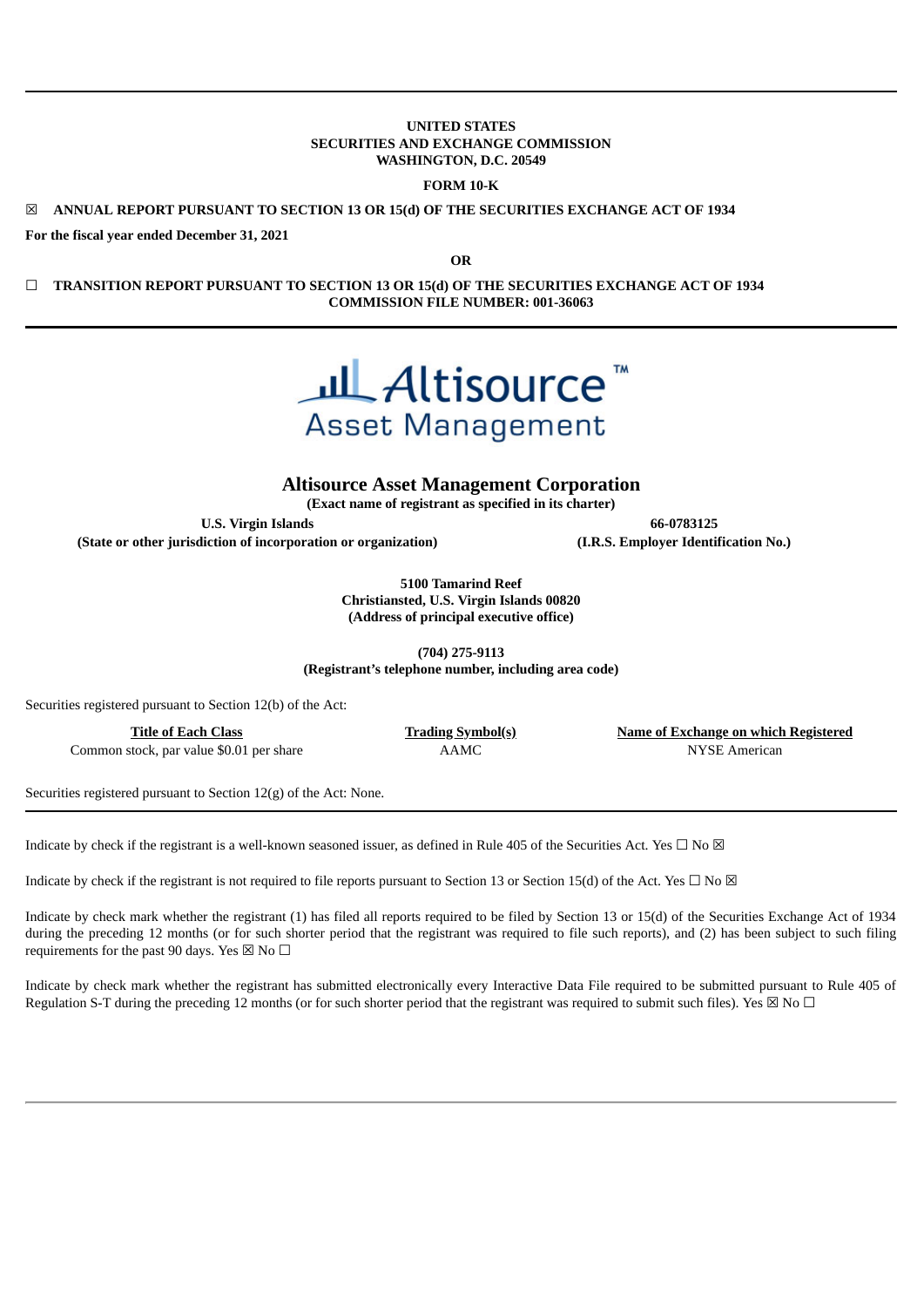Indicate by check mark whether the registrant is a large accelerated filer, an accelerated filer, a non-accelerated filer, a smaller reporting company, or an emerging growth company. See the definitions of "large accelerated filer," "accelerated filer," "smaller reporting company," and "emerging growth company" in Rule 12b-2 of the Exchange Act.

| Large Accelerated Filer |   | Accelerated Filer                |   |
|-------------------------|---|----------------------------------|---|
| Non-Accelerated Filer   | ⊠ | <b>Smaller Reporting Company</b> | ⊠ |
|                         |   | <b>Emerging Growth Company</b>   |   |

If an emerging growth company, indicate by check mark if the registrant has elected not to use the extended transition period for complying with any new or revised financial accounting standards provided pursuant to Section 13(a) of the Exchange Act.  $\Box$ 

Indicate by check mark whether the registrant has filed a report on and attestation to its management's assessment of the effectiveness of its internal control over financial reporting under Section 404(b) of the Sarbanes-Oxley Act (15 U.S.C. 7262(b)) by the registered public accounting firm that prepared or issued its audit report.  $\boxtimes$ 

Indicate by check mark whether the registrant is a shell company (as defined in Rule 12b-2 of the Exchange Act). Yes  $\Box$  No  $\boxtimes$ 

The aggregate market value of common stock held by non-affiliates of the registrant was \$17.0 million, based on the closing share price as reported on the New York Stock Exchange on June 30, 2021 and the assumption that all Directors and executive officers of the registrant and their families and beneficial holders of 10% of the registrant's common stock are affiliates. This determination of affiliate status is not necessarily a conclusive determination for any other purpose.

As of March 25, 2022, 2,061,411 shares of our common stock were outstanding (excluding 1,355,130 shares held as treasury stock).

<span id="page-1-0"></span>Portions of the Registrant's definitive proxy statement relating to its 2022 annual meeting of shareholders (the "2022 Proxy Statement") are incorporated by reference into Part III of this Annual Report on Form 10-K where indicated. The Registrant intends to file the 2022 Proxy Statement with the U.S. Securities and Exchange Commission not later than 120 days after the end of the fiscal year to which this report relates.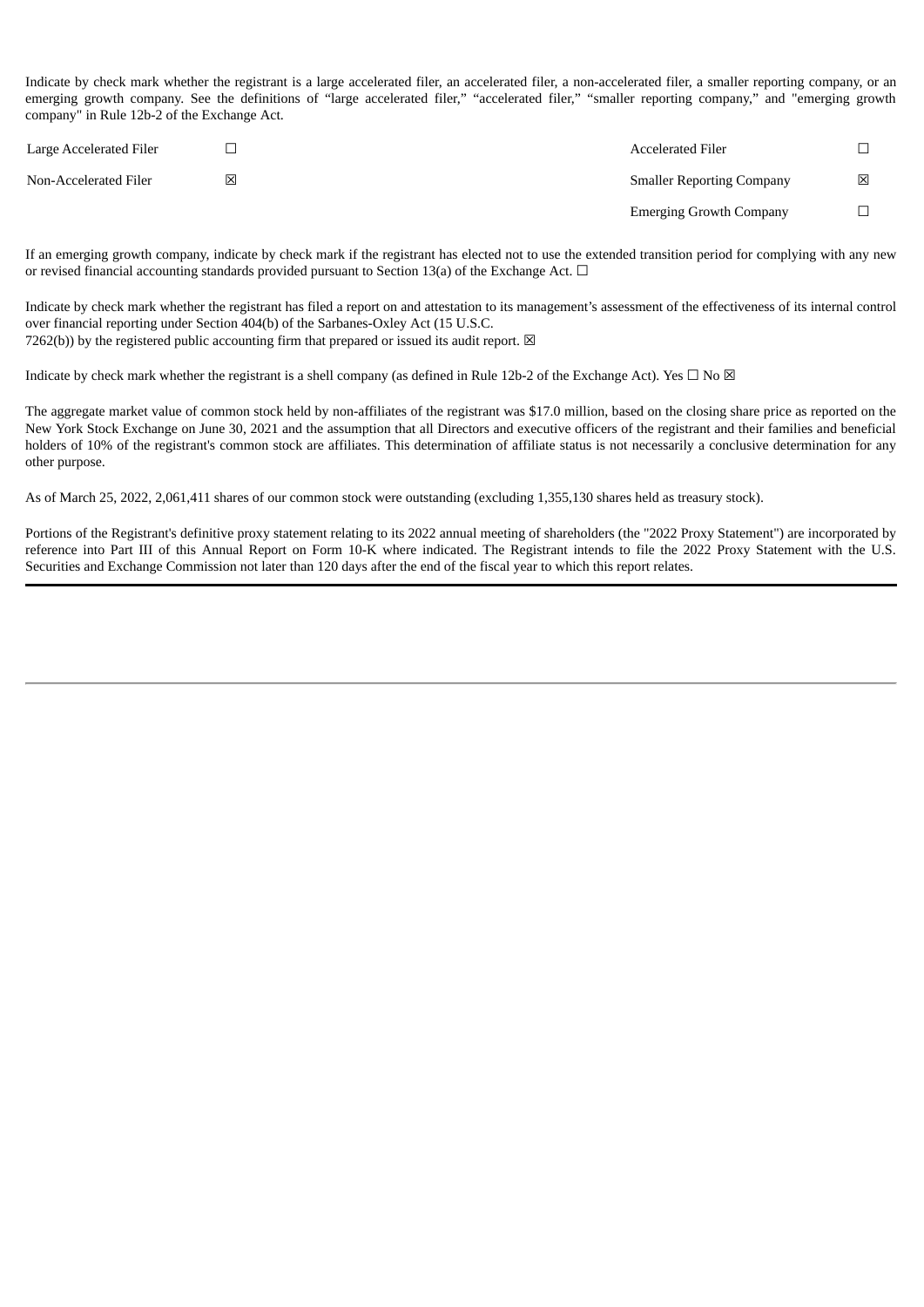| Part I                                                                                                                | $\overline{1}$  |
|-----------------------------------------------------------------------------------------------------------------------|-----------------|
| Item 1. Business.                                                                                                     | $\overline{1}$  |
| Item 1A. Risk Factors.                                                                                                | $\overline{5}$  |
| Item 1B. Unresolved Staff Comments.                                                                                   | <u>18</u>       |
| Item 2. Properties.                                                                                                   | <u>19</u>       |
| Item 3. Legal Proceedings.                                                                                            | <u>19</u>       |
| Item 4. Mine Safety Disclosures.                                                                                      | <u>19</u>       |
| Part II                                                                                                               | 20              |
| Item 5. Market for Registrant's Common Equity, Related Stockholder Matters and Issuer Purchases of Equity Securities. | 20              |
| Item 6. Reserved.                                                                                                     | 21              |
| Item 7. Management's Discussion and Analysis of Financial Condition and Results of Operations.                        | 21              |
| Item 7A. Quantitative and Qualitative Disclosures About Market Risk.                                                  | 27              |
| Item 8. Consolidated Financial Statements and Supplementary Data.                                                     |                 |
| Item 9. Changes in and Disagreements with Accountants on Accounting and Financial Disclosure.                         | 27              |
| Item 9A. Controls and Procedures.                                                                                     | 27              |
| Item 9B. Other Information.                                                                                           | 28              |
| Part III                                                                                                              | 30              |
| Item 10. Directors, Executive Officers and Corporate Governance.                                                      | 31              |
| Item 11. Executive Compensation.                                                                                      | 31              |
| Item 12. Security Ownership of Certain Beneficial Owners and Management and Related Stockholder Matters.              | 31              |
| Item 13. Certain Relationships and Related Transactions, and Director Independence.                                   | 31              |
|                                                                                                                       | 31              |
| Item 14. Principal Accountant Fees and Services.                                                                      | 31              |
| Part IV                                                                                                               | 32              |
| Item 15. Exhibits.                                                                                                    | 32              |
| <b>Signatures</b>                                                                                                     | $\overline{34}$ |
|                                                                                                                       |                 |

# i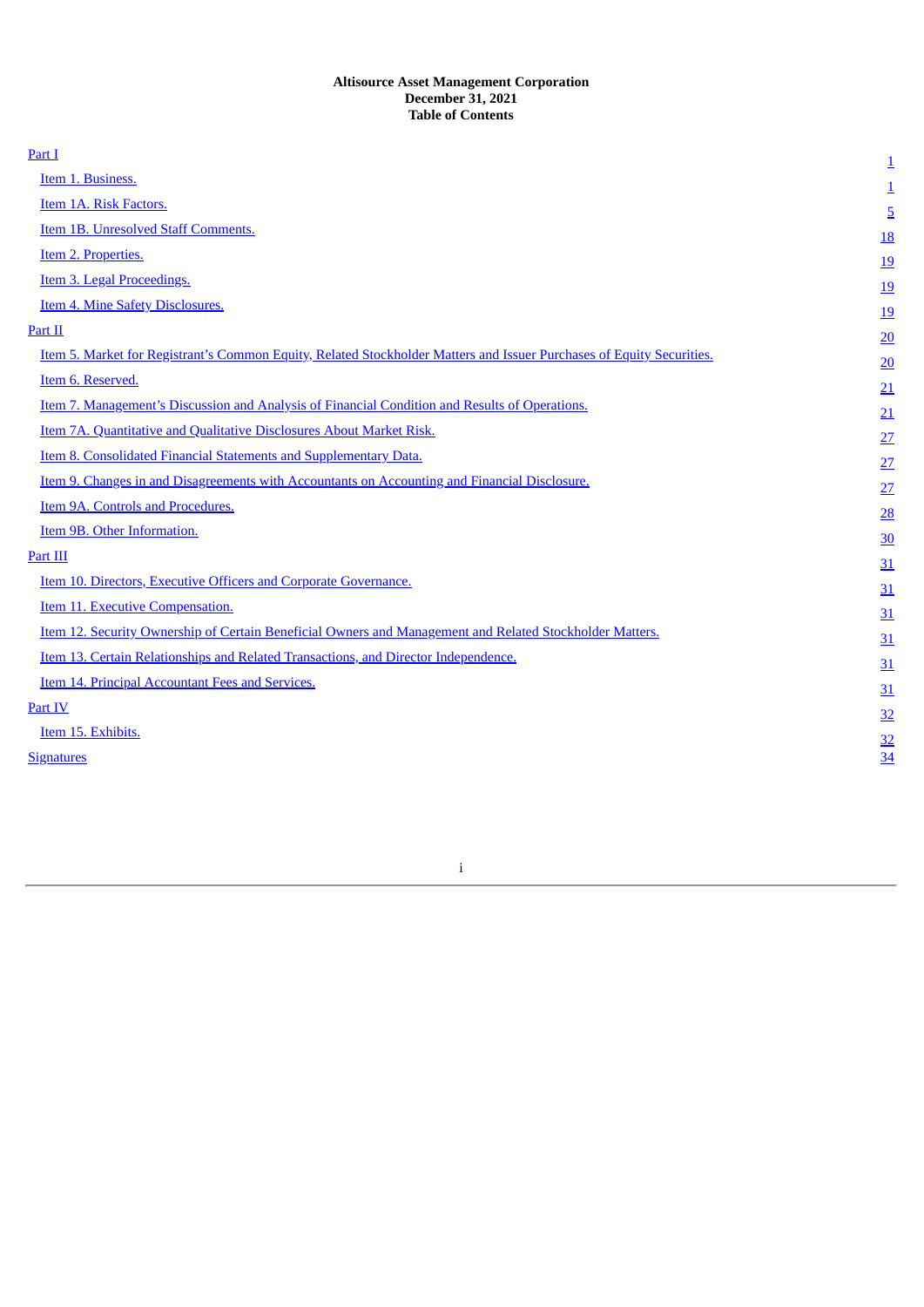References in this report to "we," "our," "us," "AAMC," or the "Company" refer to Altisource Asset Management Corporation and its consolidated subsidiaries, unless otherwise indicated. References in this report to "Front Yard" refer to Front Yard Residential Corporation and its consolidated subsidiaries, unless otherwise indicated.

## **Special note on forward-looking statements**

Our disclosure and analysis in this Annual Report on Form 10-K contain "forward-looking statements" within the meaning of Section 27A of the Securities Act of 1933, as amended (the "Securities Act"), and Section 21E of the Securities Exchange Act of 1934, as amended (the "Exchange Act"). In some cases, you can identify forward-looking statements by the use of forward-looking terminology such as "may," "will," "should," "expects," "intends," "plans," "anticipates," "believes," "estimates," "predicts," or "potential" or the negative of these words and phrases or similar words or phrases that are predictions of or indicate future events or trends and that do not relate solely to historical matters. You can also identify forward-looking statements by discussions of strategy, plans or intentions.

The forward-looking statements contained in this report reflect our current views about future events and are subject to numerous known and unknown risks, uncertainties, assumptions and changes in circumstances that may cause our actual results to differ significantly from those expressed in any forwardlooking statement. Factors that may materially affect such forward-looking statements include, but are not limited to:

- Our ability to develop and implement new businesses or, to the extent such businesses are developed, our ability to make them successful or sustain the performance of any such businesses;
- Developments in the litigation regarding our redemption obligations under the Certificate of Designations of our Series A Convertible Preferred Stock (the "Series A Shares"), including our ability to obtain declaratory relief confirming that we were not obligated to redeem any of the Series A Shares on the March 15, 2020 redemption date if we do not have funds legally available to redeem all, but not less than all, of the Series A Shares requested to be redeemed on that redemption date;
- Our search for a permanent Chief Executive Officer;
- General economic and market conditions;
- The failure of our information technology systems, a breach thereto, and our ability to integrate and improve those systems at a pace fast enough to keep up with competitors and security threats; and
- The potential for the COVID-19 pandemic to adversely affect our business, financial position, operations, business prospects, customers, employees and third-party service providers.

<span id="page-3-0"></span>While forward-looking statements reflect our good faith beliefs, assumptions and expectations, they are not guarantees of future performance. Such forward-looking statements speak only as of their respective dates, and we assume no obligation to update them to reflect changes in underlying assumptions or factors, new information or otherwise. For a further discussion of these and other factors that could cause our future results to differ materially from any forward-looking statements contained herein, please refer to the section "Item 1A. Risk [Factors.](#page-7-0)"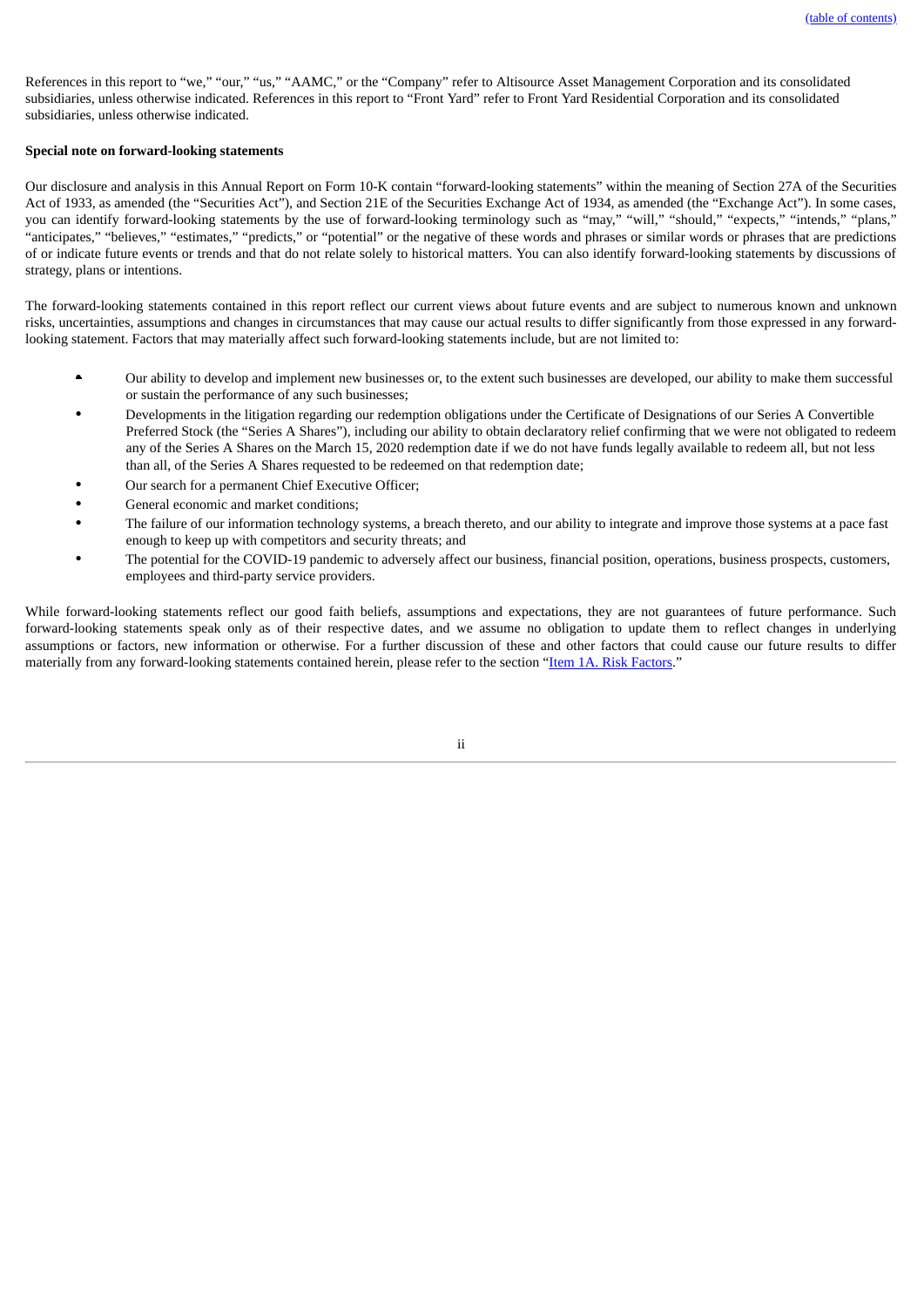#### <span id="page-4-0"></span>*Item 1. Business*

#### **Our New Business**

Altisource Asset Management Corporation ("we," "our," "us," "AAMC," or the "Company") was incorporated in the United States Virgin Islands ("USVI") on March 15, 2012 (our "inception"), and we commenced operations in December 2012. Our primary business was to provide asset management and certain corporate governance services to institutional investors. In October 2013, we applied for and were granted registration by the Securities and Exchange Commission (the "SEC") as a registered investment adviser under Section 203(c) of the Investment Advisers Act of 1940. We historically operated in a single segment focused on providing asset management and certain corporate governance services to investment vehicles. Our primary client was Front Yard Residential Corporation ("Front Yard"), a public real estate investment trust ("REIT") focused on acquiring and managing quality, affordable single-family rental ("SFR") properties throughout the United States.

On August 13, 2020, we entered into a Termination and Transition Agreement (the "Termination Agreement") with Front Yard and Front Yard Residential L.P. ("FYR LP") to terminate the Amended and Restated Asset Management Agreement, dated as of May 7, 2019 (the "Amended AMA"), by and among Front Yard, FYR LP and AAMC, and to provide for a transition plan to facilitate the internalization of Front Yard's asset management function (the "Transition Plan"). The Termination Agreement was effective on December 31, 2020, the date that the parties mutually agreed that the Transition Plan had been satisfactorily completed (the "Termination Date") and, the Amended AMA was terminated in its entirety.

As disclosed in our public filings, the Company's prior business operations ceased in the first week of 2021. During 2021, the Company engaged in a comprehensive search to acquire an operating company with the proceeds received from the sale of its operations in accordance with the Termination Agreement. A range of industries were included in the search, including, but not limited to, real estate lending, cryptocurrency, block-chain technology and insurance operations. Outside professional firms, including among others, Cowen and Company, LLC, an investment bank, and Norton Rose Fulbright LLP, a global law practice, were engaged to provide due diligence, legal and valuation expertise to assist in our search.

Ultimately, in March 2022, AAMC determined to move forward with the newly created Alternative Lending Group (ALG) and grow organically and to pursue an opportunity related to Crypto ATMs.

With a capital commitment of \$40 million to grow the operations of ALG, the Company intends to perform the following:

- Build out a niche origination platform as well as a loan acquisition team;
- Fund the originated or acquired alternative loans from a combination of Company equity and future lines of credit;
- Sell the originated and acquired alternative loans through forward commitment and repurchase contracts;
- Leverage senior management's expertise in this space; and
- Utilize AAMC's existing operations in India to drive controls and cost efficiencies.

The type of product we expect to originate or acquire are alternative loans that offer opportunities for rapid growth and allow us to tap into underserved markets. We intend to stay agile on the loan product mix, but we are currently focused on markets not addressed by banks, agency aggregators and most traditional lenders, including but not limited to:

- Transitional Loans: bridge loans on single family and commercial real estate;
- Ground-up Construction Loans: assisting developers in projects with the primary focus on workforce housing;
- Investor Loans: Non-agency loans on investment rental properties that are debt service coverage ratio type loans;
- Special Purpose Credit Programs: loans to extend special purpose credit to applicants who meet certain eligibility requirements such as credit assistance programs; and
- "Gig Economy" Loans: Loans to professionals, self-employed borrowers, start-up business owners lacking income documentation to qualify for Agency purchase.

In the near future, we expect our main business segment to be ALG, whose primary sources of income will be derived from mortgage banking activities generated through the origination and acquisition of loans, and their subsequent sale or securitization as well as net interest income from loans while held on the balance sheet.

In addition to ALG operations, AAMC will also invest capital into a Crypto ATM business through its Right of First Refusal Agreement with the cryptocurrency company, ForumPay, with the intent to deploy crypto enabled ATMs worldwide. The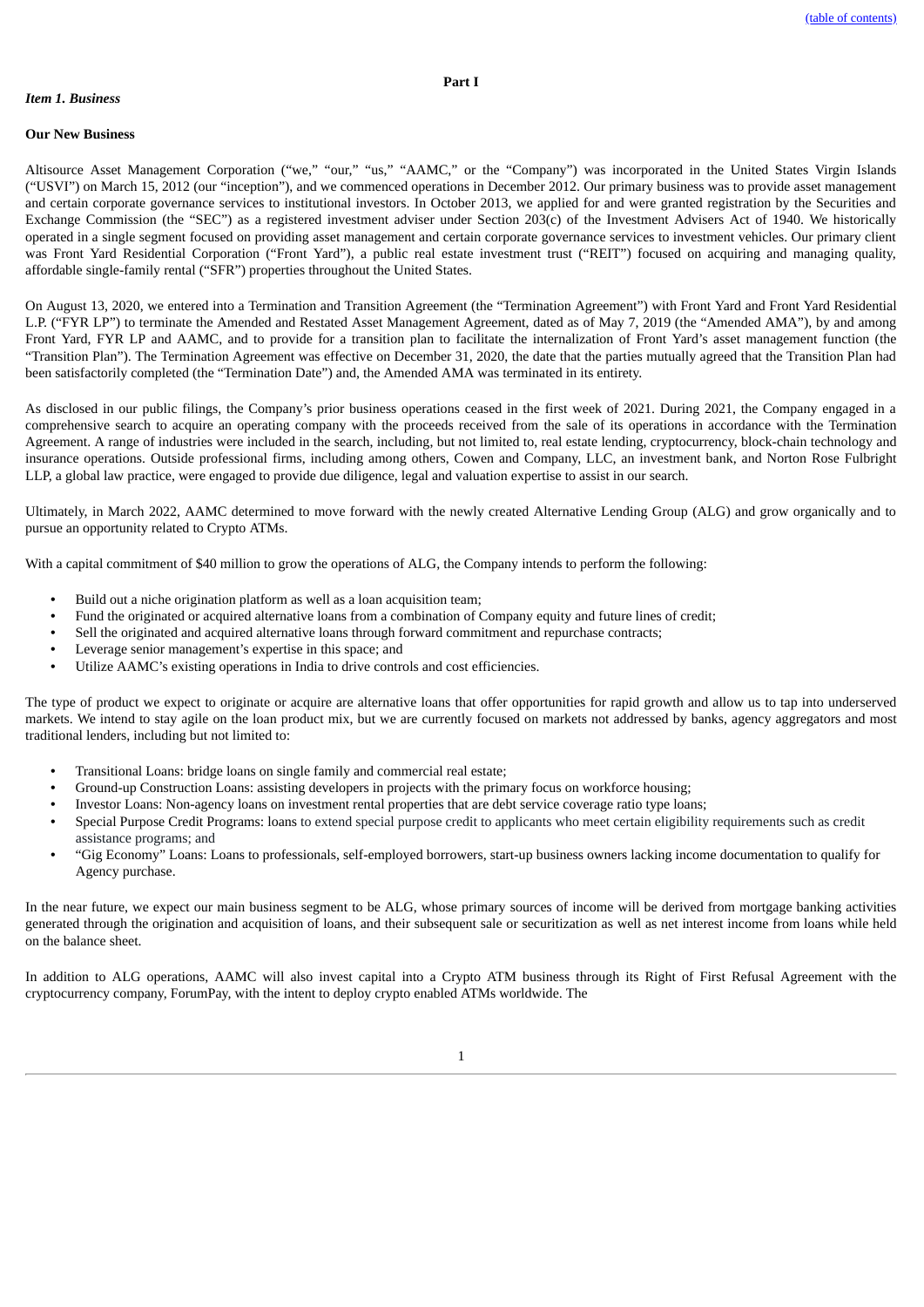Crypto ATMs using ForumPay's software will generally allow users to purchase multiple cryptocurrencies such as Bitcoin, Ethereum and Litecoin, using fiat currency, sell the same cryptocurrencies and eventually remit payments globally either in cryptocurrency or the local fiat currency. The Company will earn revenue by charging fees for utilizing the ATMs for exchange between cryptocurrency and local fiat currency.

The Right of First Refusal Agreement includes the following provisions:

- Co-marketing efforts between AAMC and ForumPay;
	- ForumPay to provide advanced technology that includes:
		- Cash purchases of cryptocurrencies;
		- Cryptocurrency conversions to cash (in local currency);
		- Capacity to fund remittances to third parties (in crypto or local currencies); and
	- AAMC will be responsible for ATM hardware, installation, maintenance, operation and insurance.

We will initially invest \$2.0 million and plan to invest more as the opportunity warrants.

## **Environmental, Social and Governance**

As AAMC is initiating new operations, its management team will assess its strategic and operational approach to environmental, social, and governance ("ESG") matters in 2022 and execute on specific ESG initiatives, accordingly. AAMC's corporate goal of investing in underserved markets is integrated with, and linked to, our approach to ESG matters at AAMC.

## **Human Capital Resources**

As of December 31, 2021, AAMC employed 24 full-time employees, with plans to increase our headcount through the creation of alternative loan origination and acquisition teams. At this time, our employees are primarily based in the United States Virgin Islands and India. The retention of our employees and the ability to attract new employees are core to the sustainability and long-term success of AAMC and we will invest in programs that attract, retain, develop, and care for our people. Cultural priorities and values are closely intertwined with our overarching business strategy and we believe these priorities support AAMC's ability to fulfill our mission and contribute to our ongoing focus on having a strong, healthy culture and a capable and satisfied workforce.

# *Diversity, Equity, Inclusion, and Belonging*

The Company believes in developing an atmosphere that fosters diversity, equity, inclusion, and belonging ("DEIB"). This mandate starts from the top with our Board of Directors all being persons of color. Our DEIB work is focused on 1) developing and executing programs and processes that increase the representation of female and racially diverse employees at all levels within the organization; and 2) investing in programs, training, and mentorship that contribute to an inclusive and equitable work environment for all our employees. Through our origination activities, we believe that we will have the opportunity to provide liquidity and capital through our assessment of underserved markets.

# **Competition**

We will be subject to intense competition in acquiring, originating, and selling loans, the potential for initiating securitization transactions, and in other aspects of our business. Dependent upon the loan product niche as we expand, our potential competitors may include in varying degrees, commercial banks, mortgage REITs, regional and community banks, other specialty finance companies, financial institutions, as well as investment funds and other investors in real estate-related assets. In addition, other companies may be formed that will compete with us. Some of our competitors may have higher risk tolerances or different risk assessments, which could allow them to consider a wider variety of investments and establish more favorable relationships than we can. Some of our competitors have greater resources than us and we may not be able to compete successfully with them.

## **Federal and State Regulatory and Legislative Developments**

Our new business will be affected by conditions in the housing, business-purpose, multifamily, and real estate markets and the broader financial markets, as well as by the financial condition and resources of other participants in these markets. These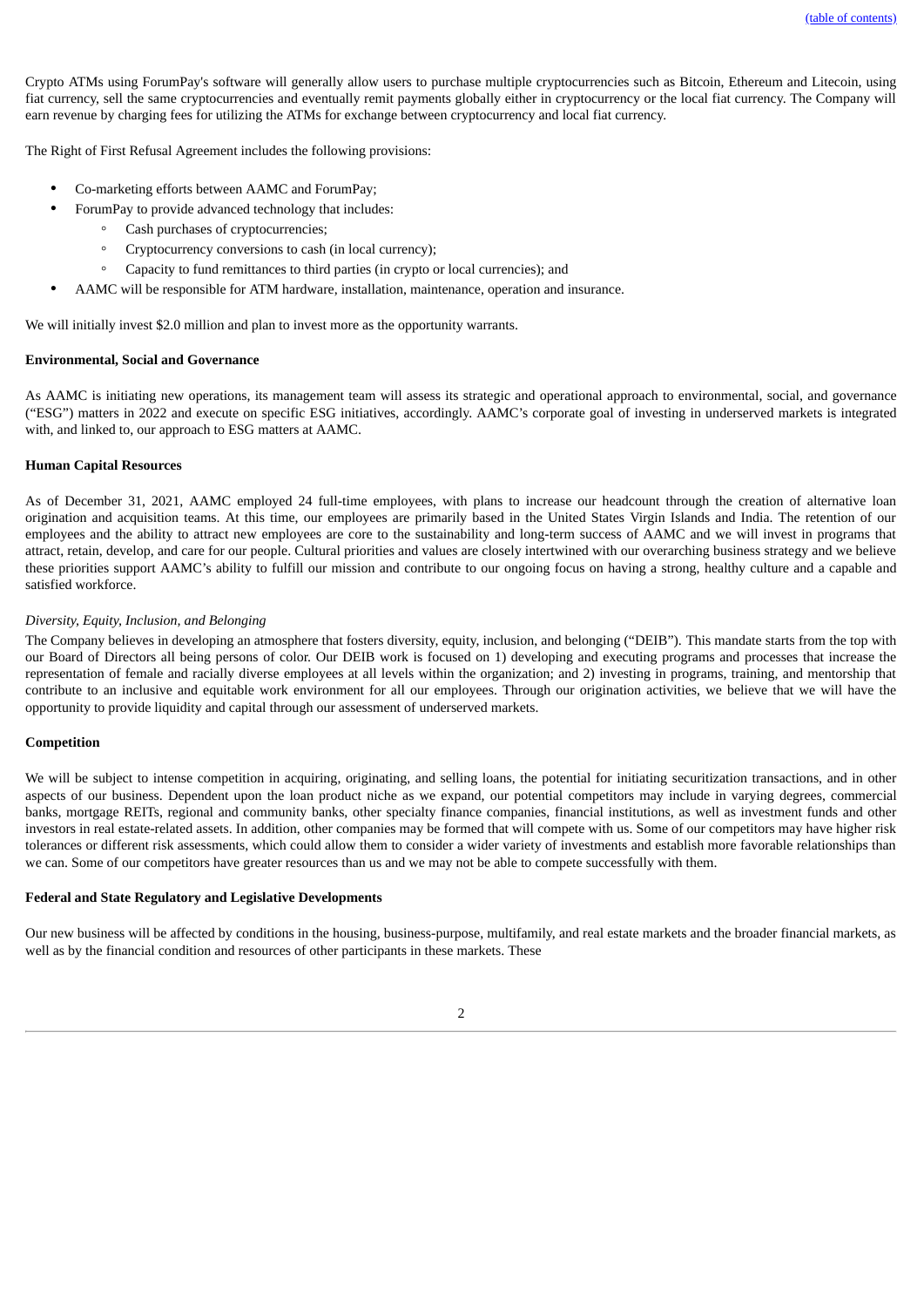markets and many of the participants in these markets are subject to, or regulated under, various federal and state laws and regulations. In some cases, the government or government-sponsored entities, such as Fannie Mae and Freddie Mac, directly participate in these markets. In particular, because issues relating to residential real estate and housing finance can be areas of political focus, federal, state and local governments may be more likely to take actions that affect residential real estate, the markets for financing residential real estate, and the participants in residential real estate-related industries than they would with respect to other industries. As a result of the government's statutory and regulatory oversight of the markets we participate in and the government's direct and indirect participation in these markets, federal and state governmental actions, policies, and directives can have an adverse effect on these markets and on our business and the value of, and the returns on, mortgages, mortgage-related securities, and other assets we own or may acquire in the future, which effects may be material. For additional discussion regarding federal and state legislative and regulatory developments, see the risk factor below under the heading "Federal and state legislative and requlatory developments and the actions of governmental authorities and entities may adversely affect our business and the value of, and the returns on, mortgages, mortgage-related securities, and other assets we own or may acquire in the *future"* in Part I, [Item](#page-7-0) 1A of this Annual Report on Form 10-K.

#### **Information Available on Our Website**

Our website can be found at www.altisourceamc.com. We make available, free of charge through the investor information section of our website, access to our annual reports on Form 10-K, quarterly reports on Form 10-Q, current reports on Form 8-K, and amendments to those reports filed or furnished pursuant to Section 13(a) or 15(d) of the U.S. Securities Exchange Act of 1934, as well as proxy statements, as soon as reasonably practicable after we electronically file such material with, or furnish it to, the U.S. Securities and Exchange Commission ("SEC"). We also make available, free of charge, access to the charters for our Audit Committee, Compensation Committee, and Governance and Nominating Committee, our Corporate Governance Standards, Policy Regarding Majority Voting, and our Code of Ethics governing our directors, officers, and employees. Within the time period required by the SEC and the New York Stock Exchange, we will post on our website any amendment to the Code of Ethics and any waiver applicable to any executive officer, director, or senior officer (as defined in the Code). In addition, our website includes information concerning purchases and sales of our equity securities by our executive officers and directors, as well as disclosure relating to certain non-GAAP financial measures (as defined in the SEC's Regulation G) that we may make public orally, telephonically, by webcast, by broadcast, or by similar means from time to time. The information on our website is not part of this Annual Report on Form 10-K.

Our Investor Relations Department can be contacted at 5100 Tamarind Reef, Christiansted, USVI, 00820, Attn: Investor Relations, telephone 704-275-9113 or email ir@altisourceamc.com.

# **Certifications**

Our Interim Chief Executive Officer and Chief Financial Officer have executed certifications dated March 31, 2022, as required by Sections 302 and 906 of the Sarbanes-Oxley Act of 2002, and we have included those certifications as exhibits to this Annual Report on Form 10-K.

#### **Sarbanes-Oxley Act of 2002**

The Sarbanes-Oxley Act of 2002 (the "Sarbanes-Oxley Act") imposes a wide variety of regulatory requirements on publicly-held companies and their insiders. Many of these requirements affect us. For example:

- Pursuant to Rule 13a-14 under the Exchange Act, our Interim Chief Executive Officer and Chief Financial Officer must certify the accuracy of the financial statements contained in our periodic reports;
- Pursuant to Item 307 of Regulation S-K, our periodic reports must disclose our conclusions about the effectiveness of our disclosure controls and procedures;
- Pursuant to Rule 13a-15 of the Exchange Act, our management must prepare a report regarding its assessment of our internal control over financial reporting; and
- Pursuant to Item 308 of Regulation S-K and Rule 13a-15 of the Exchange Act, our periodic reports must disclose whether there were significant changes in our internal controls or in other factors that could significantly affect these controls subsequent to the date of their evaluation, including any corrective actions with regard to material weaknesses.

The Sarbanes-Oxley Act requires us to review our current policies and procedures to determine whether we comply with the Sarbanes-Oxley Act and the regulations promulgated thereunder. We will continue to monitor our compliance with all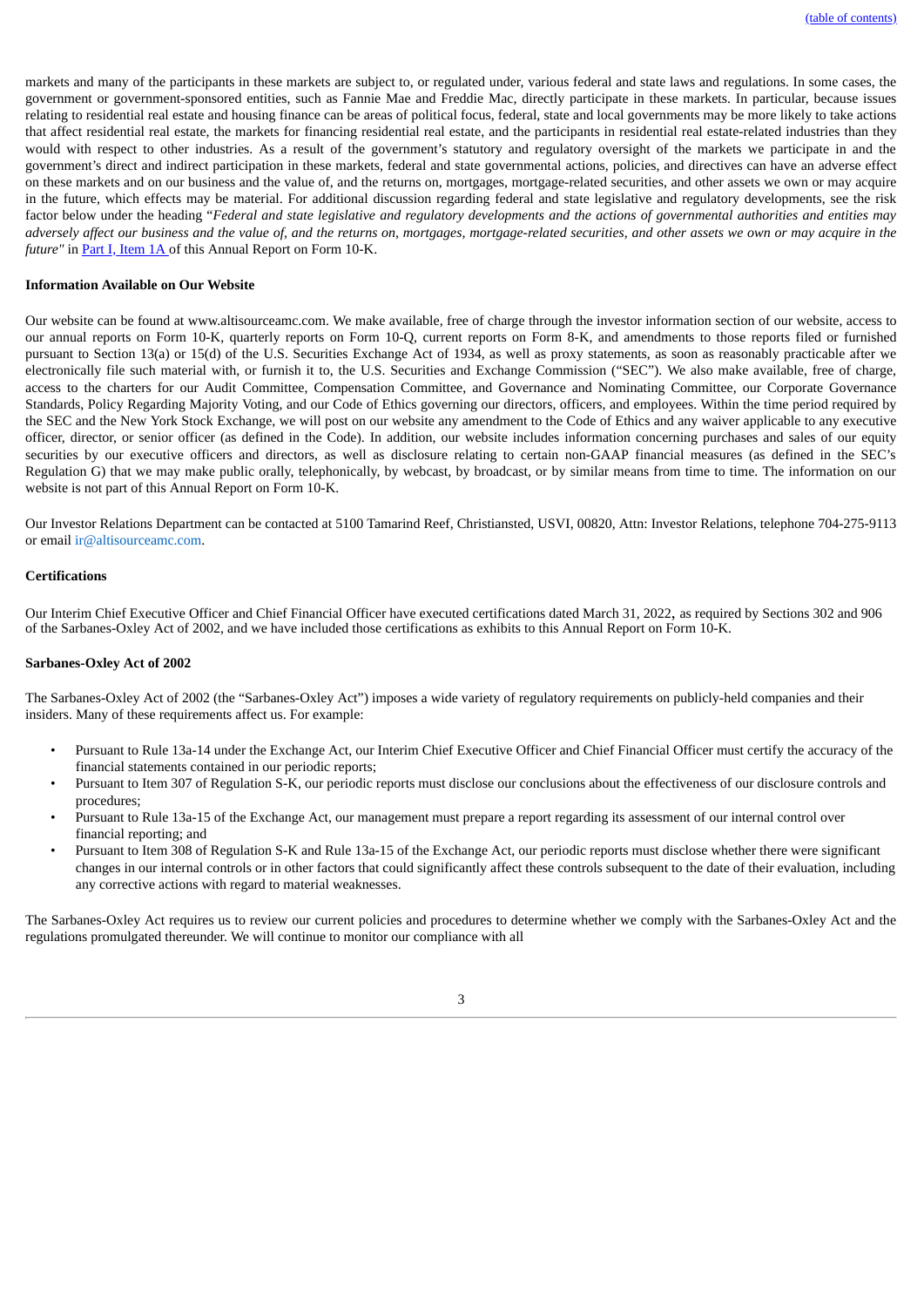<span id="page-7-0"></span>regulations that are adopted under the Sarbanes-Oxley Act and will take actions necessary to ensure that we are in compliance therewith.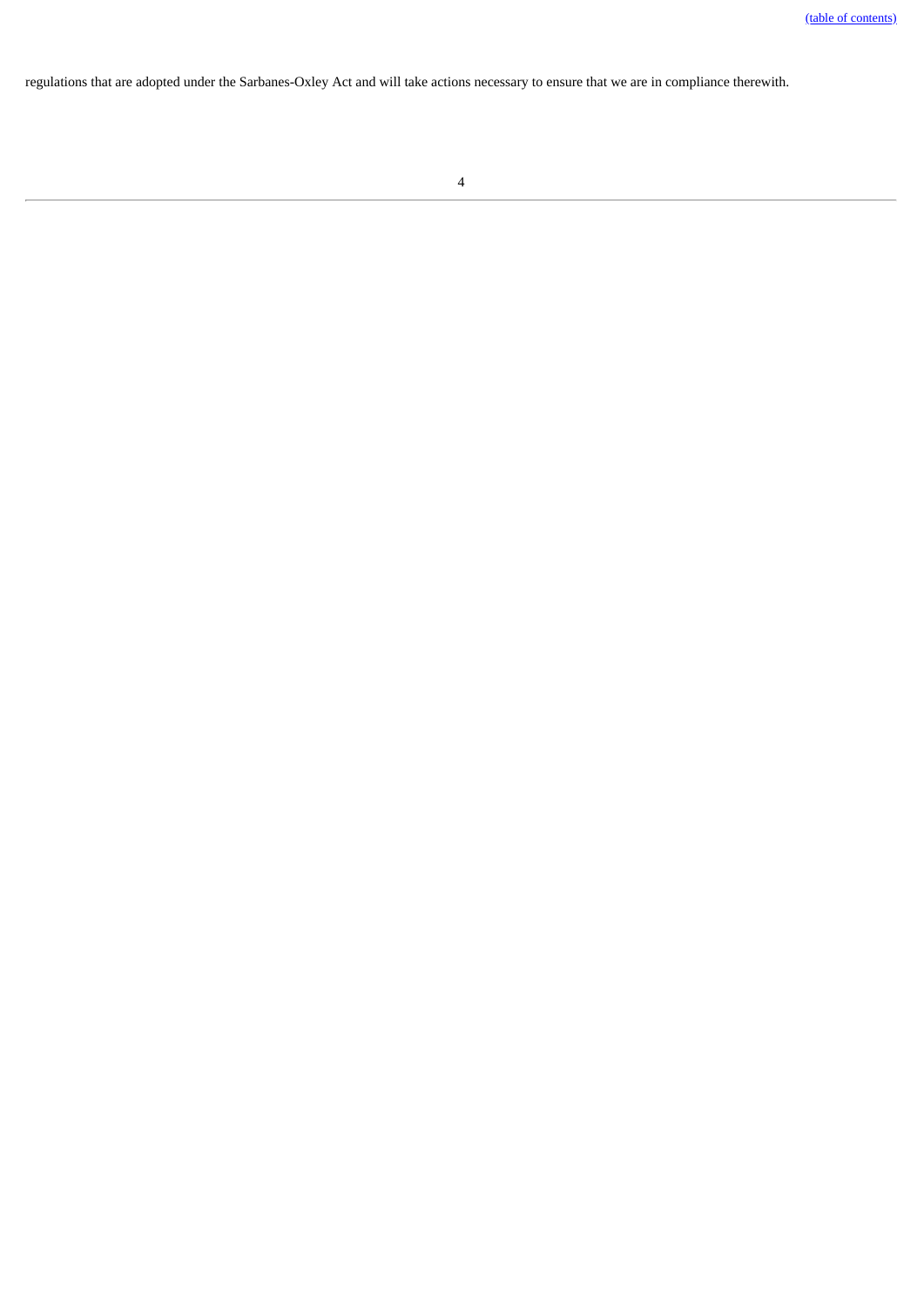## *Item 1A. Risk Factors*

The following risk factors and other information included in this Annual Report on Form 10-K should be carefully considered. Many of these risks relate to our new businesses and will be increasingly critical as we invest additional funds in these businesses and acquire additional mortgage loans. If any of the following risks actually occur, our business, operating results and financial condition could be materially adversely affected.

We face a variety of risks that are substantial and inherent in our businesses. The following is a summary of some of the more important factors that could affect our businesses:

#### **Market**

- General economic developments and trends and the performance of the housing, real estate, mortgage finance, and broader financial markets may adversely affect our business and the value of, and returns on, real estate-related and other assets we own or may acquire and could also negatively impact our business and financial results.
- Federal and state legislative and regulatory developments and the actions of governmental authorities and entities may adversely affect our business and the value of, and the returns on, mortgages, mortgage-related securities, and other assets we own or may acquire in the future.
- Unpredictability of the credit markets may restrict our access to capital and may make it difficult or impossible for us to obtain any required additional financing.
- The future development and growth of our crypto ATM business is subject to a variety of factors that are difficult to predict and evaluate. If the crypto business opportunities do not grow as we expect, our business, operating results, and financial condition could be adversely affected.
- Our businesses, financial condition, liquidity and results of operations have been and may in the future be adversely affected by the COVID-19 pandemic.

## **Operational**

- We may not be successful in entering into new businesses and markets, which could adversely affect our business, results of operations and financial condition.
- Our use of leverage may expose us to substantial risks.
- Operational risks, including those associated with our business model, may disrupt our businesses, result in losses or limit our growth.
- We depend on key personnel to manage our business, and the loss of any key person's services, combined with our inability to identify and retain a suitable replacement for such person, could materially adversely affect us. Additionally, the cost to retain our key personnel could put pressure on our operating margins.
- Our inability to manage future growth effectively could have an adverse impact on our business, results of operations and financial condition.
- If we fail to develop, enhance and implement strategies to adapt to changing conditions in the real estate and capital markets, our business, results of operations and financial condition may be materially and adversely affected.

#### **Investing**

- The nature of the assets we hold and the investments we make expose us to credit risk that could negatively impact the value of those assets and investments, our earnings, dividends, cash flows, and access to liquidity, or otherwise negatively affect our business.
- We may have concentrated credit risk in certain geographical regions and may be disproportionately affected by an economic or housing downturn, natural disaster, terrorist event, climate change, or any other adverse event specific to those regions.
- The timing of credit losses can harm our economic returns.
- Our efforts to manage credit risks may fail.
- Multifamily and business purpose mortgage loan borrowers that have been negatively impacted by the pandemic may not make payments of principal and interest relating to their mortgage loans on a timely basis, or at all, which could negatively impact our business.
- Changes in prepayment rates of mortgage loans could reduce our earnings, dividends, cash flows, and access to liquidity.
- Interest rate fluctuations can have various negative effects on us and could lead to reduced earnings and increased volatility in our earnings.

5

- Our growth may be limited if assets are not available or not available at attractive prices.
- We may change our investment strategy or financing plans, which may result in riskier investments and diminished returns.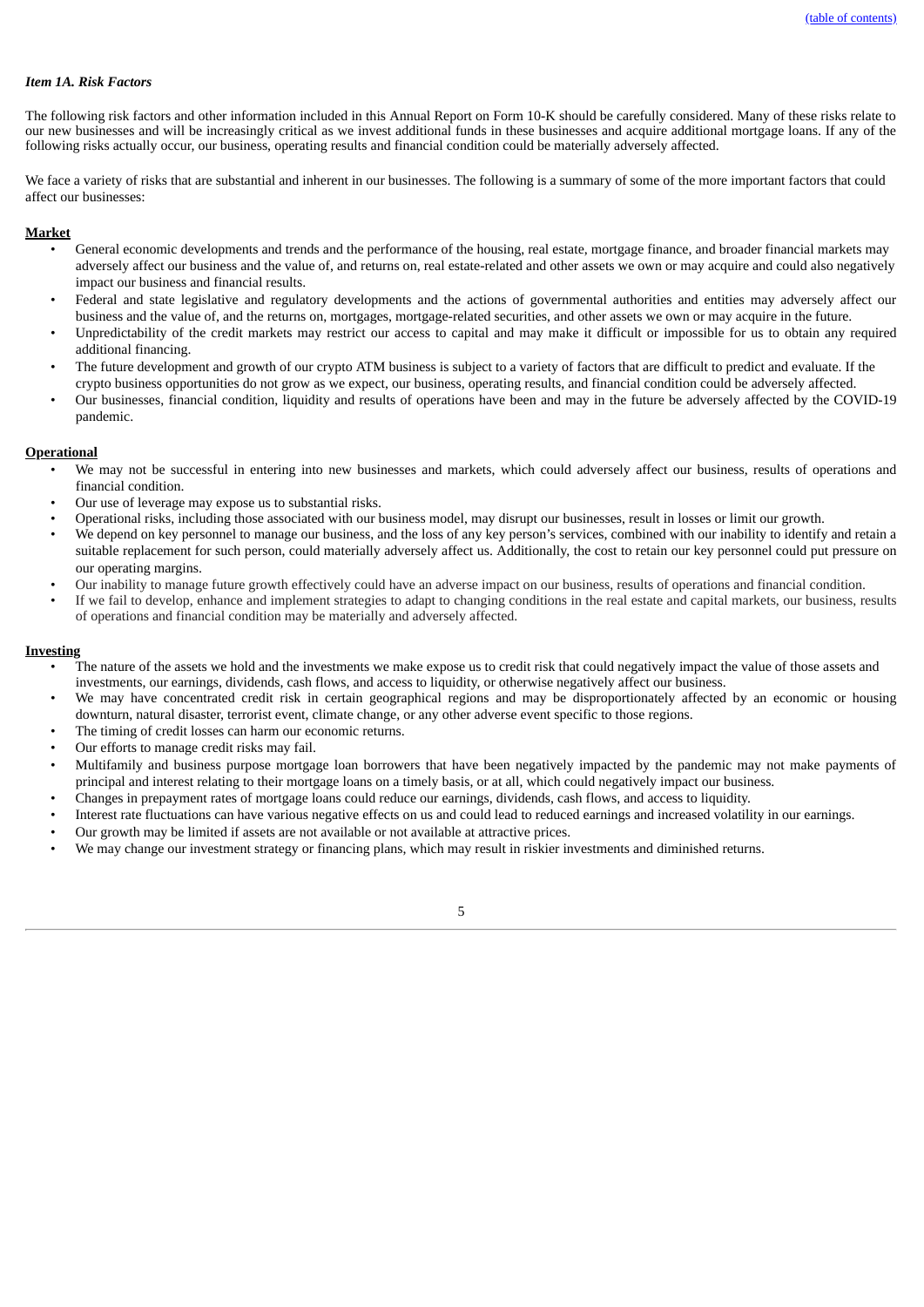- The performance of the assets we own will vary and may not meet our earnings or cash flow expectations. In addition, the cash flows and earnings from, and market values of loans, we own may be volatile.
- The inability to access financial leverage through warehouse and repurchase facilities, credit facilities, or other forms of debt financing may inhibit our ability to execute our business plan, which could have a material adverse effect on our financial results, financial condition, and business.
- Entering into hedging activities may subject us to increased regulation.
- Our results could be adversely affected by counterparty credit risk.

# **Internal**

- We remain in outstanding litigation with one of the holders of our Series A Convertible Preferred Stock ("Series A Shares") related to their purported notices under the Certificate of Designations of the Series A Shares (the "Certificate") to redeem an aggregate of \$144.2 million liquidation preference of our Series A Shares in March 2020. If we are required to pay damages or redeem a portion of their Series A Shares, it could materially and adversely affect our ongoing business and liquidity.
- We are subject to the risks of securities laws liability and related civil litigation.
- An unidentified material weakness in our internal control over financial reporting could, if not remediated, result in material misstatements in our financial statements.
- We may become subject to the requirements of the Investment Company Act, which would limit our business operations and require us to spend significant resources to comply with such act.
- Failure to retain the tax benefits provided by the USVI would adversely affect our financial performance.
- Our USVI operations may become subject to United States federal income taxation.
- Our cash balances are held at a number of financial institutions that expose us to their credit risk.
- Our failure to meet the continued listing requirements of the NYSE American could result in a delisting or a halt in the trading of our common stock.
- The market price and trading volume of our common stock may be volatile and may be affected by market conditions beyond our control.

## **RISKS RELATED TO OUR MARKET GENERALLY**

General economic developments and trends and the performance of the housing, real estate, mortgage finance, and broader financial markets may adversely affect our business and the value of, and returns on, real estate-related and other assets we own or may acquire and could also negatively *impact our business and financial results.*

Our level of business activity and the profitability of our business, as well as the values of, and the cash flows from, the assets we own, are affected by developments in the U.S. economy and the broader global economy. As a result, negative economic developments are likely to negatively impact our business and financial results. There are a number of factors that could contribute to negative economic developments, including, but not limited to, U.S. fiscal and monetary policy changes, including Federal Reserve policy shifts and changes in benchmark interest rates, changing U.S. consumer spending patterns, negative developments in the housing, single-family rental (SFR), multifamily, and real estate markets, rising unemployment, rising government debt levels, changing expectations for, or the occurrence of, inflation and deflation, or adverse global political and economic events, such as the outbreak of pandemic, epidemic disease, or warfare (including the recent outbreak of hostilities between Russia and Ukraine).

Rising inflation and elevated U.S. budget deficits and overall debt levels, including as a result of federal pandemic relief and stimulus legislation and/or economic or market and supply chain conditions, can put upward pressure on interest rates and could be among the factors that could lead to higher interest rates in the future. Higher interest rates could adversely affect our overall business, income, including by reducing the fair value of many of our assets. This may affect our earnings results, reduce our ability to securitize, re-securitize, or sell our assets, or reduce our liquidity. Higher interest rates could also reduce the ability of borrowers to make interest payments or to refinance their loans.

Real estate values, and the ability to generate returns by owning or taking credit risk on loans secured by real estate, are important to our business.

Federal and state legislative and regulatory developments and the actions of governmental authorities and entities may adversely affect our business and the value of, and the returns on, mortgages, mortgage-related securities, and other assets we own or may acquire in the future.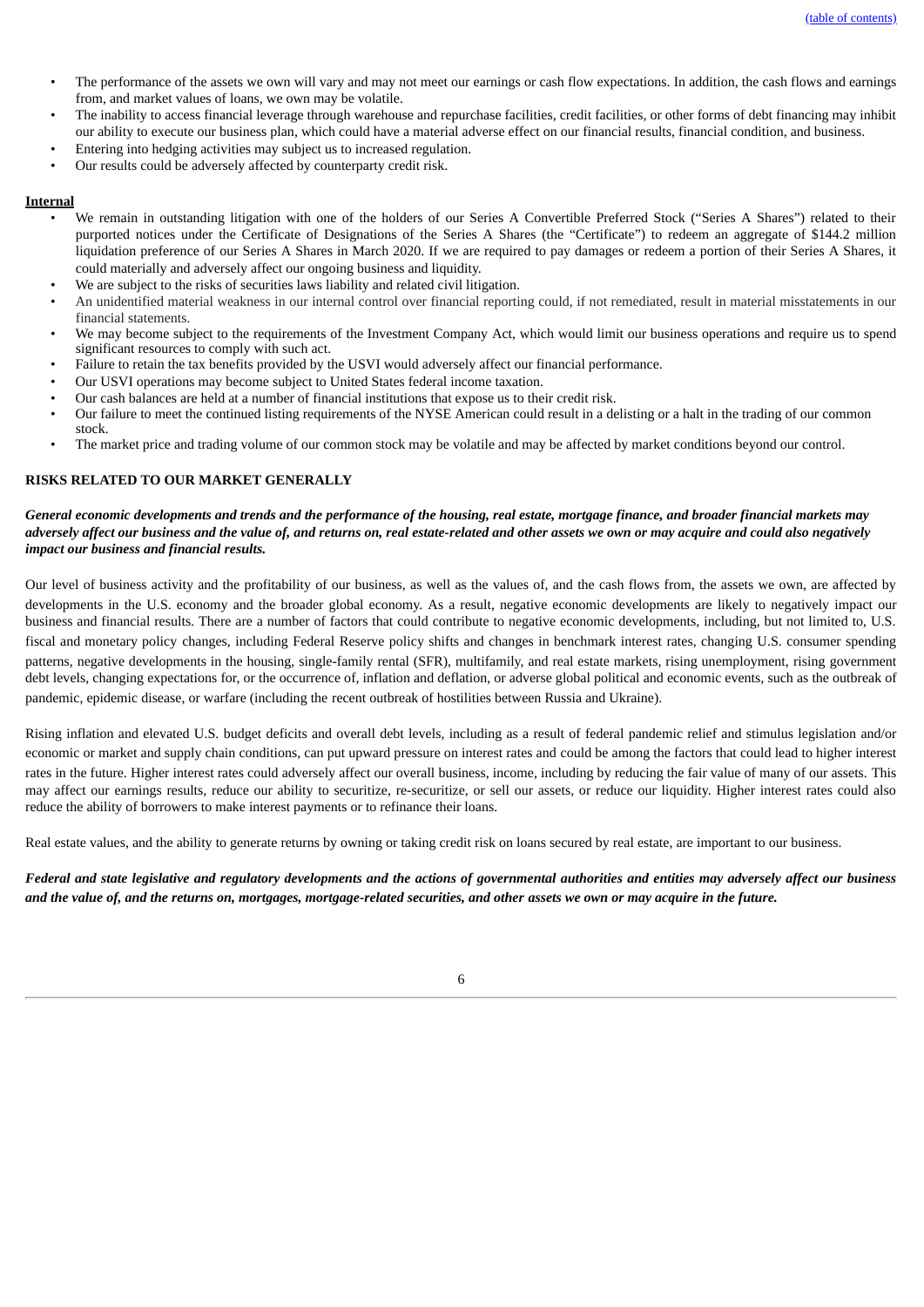As noted above, our business is affected by conditions in the housing, business purpose, multifamily, and real estate markets and the broader financial markets, as well as by the financial condition and resources of other participants in these markets. These markets and many of the participants in these markets are subject to, or regulated under, various federal and state laws and regulations. In some cases, the government or government-sponsored entities, such as Fannie Mae and Freddie Mac, directly participate in these markets. In particular, because issues relating to residential housing and real estate finance can be areas of political focus, federal, state and local governments may be more likely to take actions that affect residential housing, the markets for financing residential housing, and the participants in residential housing-related industries than they would with respect to other industries. As a result of the government's statutory and regulatory oversight of the markets we participate in and the government's direct and indirect participation in these markets, federal and state governmental actions, policies, and directives can have an adverse effect on these markets and on our business and the value of, and the returns on, mortgages, mortgage-related securities, and other assets we own or may acquire in the future, which effects may be material.

Ultimately, we cannot assure you of the impact that governmental actions may have on our business or the financial markets and, in fact, they may adversely affect us, possibly materially. We cannot predict whether or when such actions may occur or what unintended or unanticipated impacts, if any, such actions could have on our business and financial results. Even after governmental actions have been taken and we believe we understand the impacts of those actions, prevailing interpretations may shift, or we may not be able to effectively respond to them so as to avoid a negative impact on our business or financial results.

# Unpredictability of the credit markets may restrict our access to capital and may make it difficult or impossible for us to obtain any required additional *financing.*

We intend to borrow money from lenders to fund our origination and purchase of mortgage loans. The domestic and international credit markets can be unpredictable. In the event that we need additional capital for our business, we may have a difficult time obtaining it and/or the terms upon which we can obtain it may be unfavorable, which would have an adverse impact on our financial performance.

# The future development and growth of our crypto ATM business is subject to a variety of factors that are difficult to predict and evaluate. If the crypto business opportunities do not grow as we expect, our business, operating results, and financial condition could be adversely affected.

Crypto assets built on blockchain technology were only introduced in 2008 and remain in the early stages of development. In addition, different crypto assets are designed for different purposes. Bitcoin, for instance, was designed to serve as a peer-to-peer electronic cash system, while Ethereum was designed to be a smart contract and decentralized application platform. Many other crypto networks, ranging from cloud computing to tokenized securities networks, have only recently been established. The further growth and development of any crypto assets and their underlying networks and other cryptographic and algorithmic protocols governing the creation, transfer, and usage of crypto assets represent a new and evolving paradigm that is subject to a variety of factors that are difficult to evaluate

We will need to be vigilant to protect against various operational risks and technical issues that could potentially result in disabled functionalities, exposure of certain users' personal information, theft of users' assets, and other negative consequences, and which would require resolution with the attention and efforts of their global miner, user, and development communities. If any such risks or other risks materialize, and in particular if they are not resolved, the development and growth of crypto may be significantly affected and, as a result, our business, operating results, and financial condition could be adversely affected.

# Cryptocurrency is subject to an extensive and highly evolving regulatory landscape and any adverse changes to, or our failure to comply with, any laws *and regulations could adversely affect our ability to develop our Crypto ATM business.*

The complexity and evolving nature of our business and the significant uncertainty surrounding the regulation of the cryptoeconomy require us to exercise our judgment as to whether certain laws, rules, and regulations apply to us, and it is possible that governmental bodies and regulators may disagree with our conclusions. To the extent we have not complied with such laws, rules, and regulations, we could be subject to significant fines, revocation of licenses, limitations on our products and services, reputational harm, and other regulatory consequences, each of which may be significant and could adversely affect our business, operating results, and financial condition.

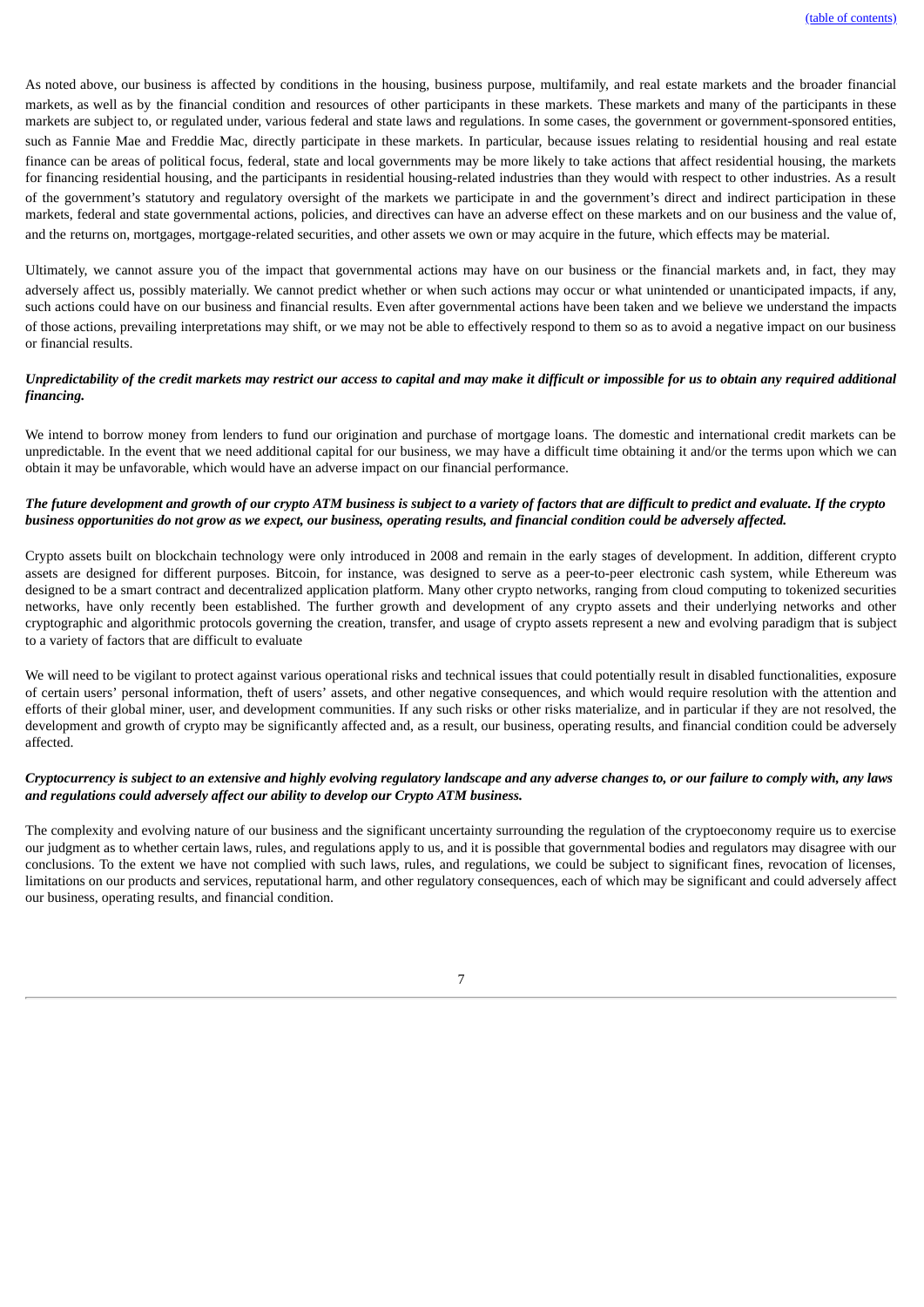# Our businesses, financial condition, liquidity and results of operations have been and may in the future be adversely affected by the COVID-19 *pandemic.*

The COVID-19 pandemic created economic and financial disruptions that have in the past adversely affected and may in the future adversely affect our business, financial condition, liquidity and results of operations. The extent to which the COVID-19 pandemic will negatively affect our businesses, financial condition, liquidity and results of operations will depend on future developments, including the emergence of new variants of COVID-19 and the effectiveness of vaccines and treatments over the long term and against new variants, which are highly uncertain and cannot be predicted.

While financial markets have rebounded from the significant declines that occurred early in the pandemic and global economic conditions generally improved in 2021, certain of the circumstances that arose or became more pronounced after the onset of the COVID-19 pandemic persisted in 2021, including (i) relatively weak consumer confidence; (ii) low levels of the federal funds rate and yields on U.S. Treasury securities which, at times, were near zero; (iii) higher cyber security, information security and operational risks; and (iv) interruptions in the supply chain that have adversely affected many businesses and have contributed to higher rates of inflation.

Depending on the duration and severity of the pandemic going forward, as well as the effects of the pandemic on consumer confidence, the conditions noted above could continue for an extended period and other adverse developments may occur or reoccur, including defaults by consumers on loans and changes in consumer spending or borrowing patterns. Our ability to enter into new business, acquire new business, and grow new business has been materially impacted by COVID-19 and related governmental measures imposed to contain the virus, such as the closure of stores, restrictions on travel, quarantines or stay-at-home orders. If the disruptions caused by the pandemic continue, our ability to succeed at these new businesses could suffer materially.

Travel restrictions, the closure of non-essential businesses or shelter-in-place/stay-at-home orders may make it more difficult and costly for our business. This extended period of remote working by our employees may introduce operational risks, including technology availability and heightened cybersecurity risk. Remote working environments may be less secure and more susceptible to hacking attacks, including phishing and social engineering attempts that seek to exploit the COVID-19 pandemic. In addition, our data security, data privacy, investor reporting and business continuity processes could be impacted by a third party's inability to perform due to COVID-19 or by failures of, or attacks on, their information systems and technology. Our accounting and financial reporting systems, processes, and controls could be impacted as a result of these risks.

Governmental authorities worldwide have taken increased measures to stabilize the markets and support economic growth. The continued success of these measures is unknown and they may not be sufficient to address future market dislocations or avert severe and prolonged reductions in economic activity.

# **RISKS RELATED TO OUR OPERATIONS**

## We may not be successful in entering into new businesses and markets, which could adversely affect our business, results of operations and financial *condition.*

Our new strategy focuses on the purchase and origination of mortgage loans. Given our focus across the real estate industry, these initiatives could increase our costs and expose us to new market risks and legal and regulatory requirements. These loans have different economic structures than our previous businesses and will require different strategies and policies and procedures. These activities also may impose additional compliance burdens on us, subject us to enhanced regulatory scrutiny and expose us to greater reputation and litigation risk.

The success of our growth strategy will depend on, among other things:

- Our ability to correctly originate and purchase mortgage loans that appeal to end investors;
- The diversion of management's time and attention into the growth of such new businesses;
- Management's ability to spend time developing and integrating the new business and the success of the integration effort;
- Our ability to identify and manage risks in new lines of businesses;
- Our ability to obtain requisite approvals and licenses from the relevant governmental authorities and to comply with applicable laws and regulations without incurring undue costs and delays; and
- Our ability to successfully negotiate and enter into beneficial arrangements with our counterparties.

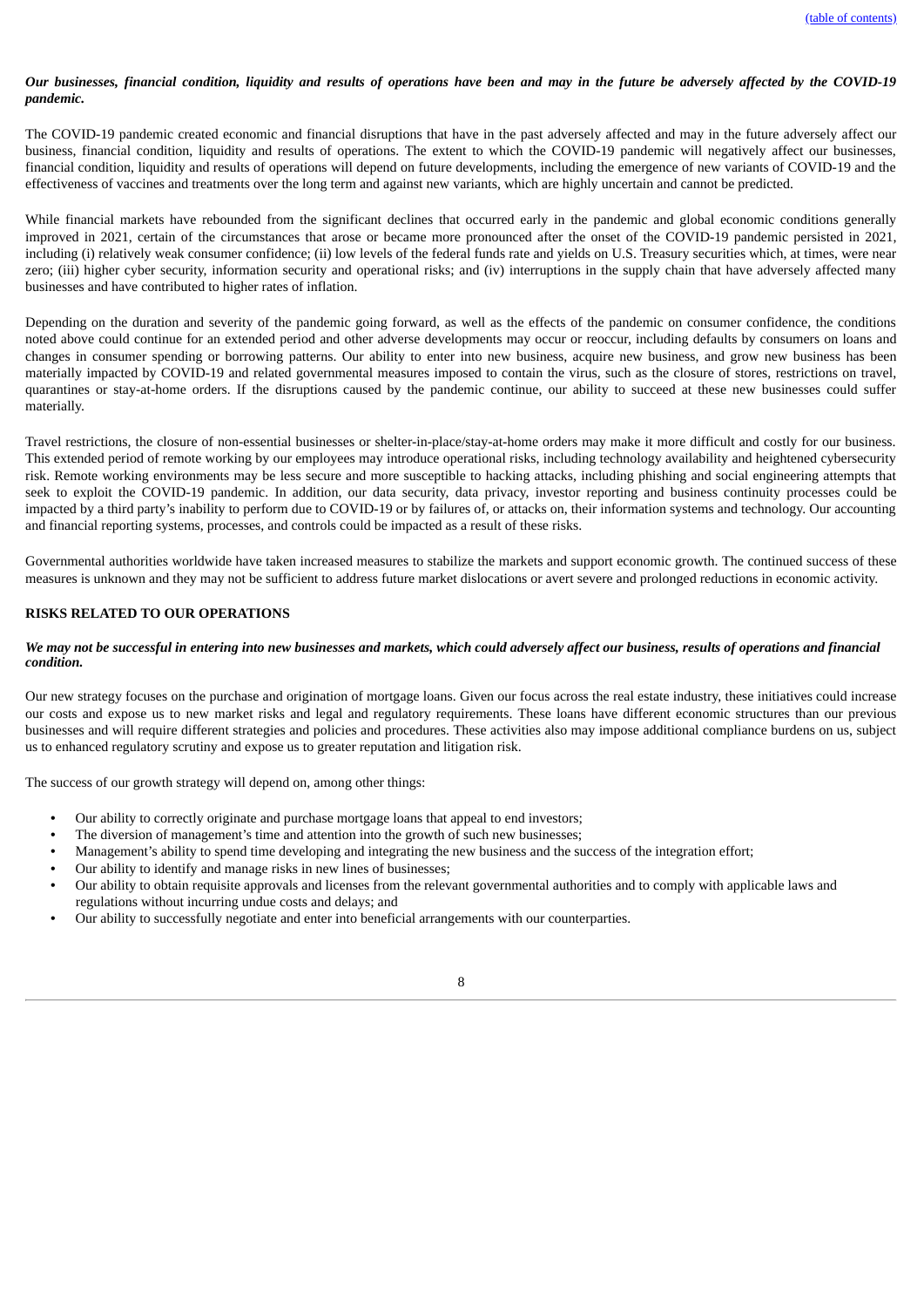We are also entering into a new Crypto ATM business. We may not be successful in this new business and even if we do succeed in creating revenues in these businesses, they may not be profitable.

In some instances, we may determine that growth in a specific area is best achieved through the acquisition of an existing business or a smaller scale lift out of an origination team to enhance our platform. Our ability to consummate an acquisition will depend on our ability to identify and value potential acquisition opportunities accurately and successfully compete for these businesses against companies that may have greater financial resources. Even if we are able to identify and successfully negotiate and complete an acquisition, these transactions can be complex and we may encounter unexpected difficulties or incur unexpected costs.

In addition, if a new business or venture developed internally or by acquisition is unsuccessful, we may decide to wind down, liquidate and/or discontinue it. Such actions could negatively impact our relationships with our counterparties in those businesses, could subject us to litigation or regulatory inquiries and can expose us to additional expenses, including impairment charges.

#### *Our use of leverage may expose us to substantial risks.*

We intend to use indebtedness as a means to finance our future business operations, which will expose us to the risks associated with using leverage. We are dependent on financial institutions extending credit to us on reasonable terms to finance our new business. There is no guarantee that such institutions will extend credit to us or that we will be able to refinance any new obligations when they mature. As borrowings under any future credit facility or any other indebtedness mature, we may be required to either refinance them by entering into a new facility or issuing additional debt, which could result in higher borrowing costs, or issuing additional equity, which would dilute existing stockholders. We could also repay them by using cash on hand, cash provided by our continuing operations or cash from the sale of our assets, which could reduce dividends to our stockholders. We could have difficulty entering into new facilities or issuing debt or equity securities in the future on attractive terms, or at all.

## Operational risks, including those associated with our business model, may disrupt our businesses, result in losses or limit our growth.

We rely heavily on our financial, accounting, information and other data processing systems. We may face various security threats, including cyber security threats to and attacks on our information technology infrastructure that are intended to gain access to our proprietary information, destroy data or disable, degrade or sabotage our systems. These security threats could originate from a wide variety of sources, including unknown third parties outside the company.

There may be an increase in the frequency and sophistication of the cyber and security threats we face, with attacks ranging from those common to businesses generally to those that are more advanced and persistent, which may target us because, as an alternative lender, we hold an amount of confidential and sensitive information about our borrowers, our portfolio companies and potential investments. As a result, we may face a heightened risk of a security breach, online extortion attempt, or disruption with respect to this information resulting from an attack by computer hackers, foreign governments, cyber extortionists or cyber terrorists. If successful, these types of attacks on our network or other systems could have a material adverse effect on our business and results of operations, due to, among other things, the loss of investor or proprietary data, interruptions or delays in our business and damage to our reputation. Our suppliers, contractors, investors, and other third parties with whom we do business also experience cyber threats and attacks that are similar in frequency and sophistication. In many cases, we have to rely on the controls and safeguards put in place by our suppliers, contractors, investors and other third parties to defend against, respond to, and report these attacks.

# We depend on key personnel to manage our business, and the loss of any key person's services, combined with our inability to identify and retain a suitable replacement for such person, could materially adversely affect us. Additionally, the cost to retain our key personnel could put pressure on our *operating margins.*

Our success is largely dependent on the skills, experience, and performance of our key personnel. The business acumen, expertise, and business relationships of our key personnel are critical elements in developing our new businesses. Financial services professionals are in high demand, and we face significant competition for qualified employees. The loss of services of any of our key personnel for any reason, combined with our inability to identify and retain a suitable replacement for such person, could have a material adverse effect on our business, results of operations, and financial condition. Moreover, to retain key personnel, we may be required to increase compensation to such individuals, resulting in additional expense.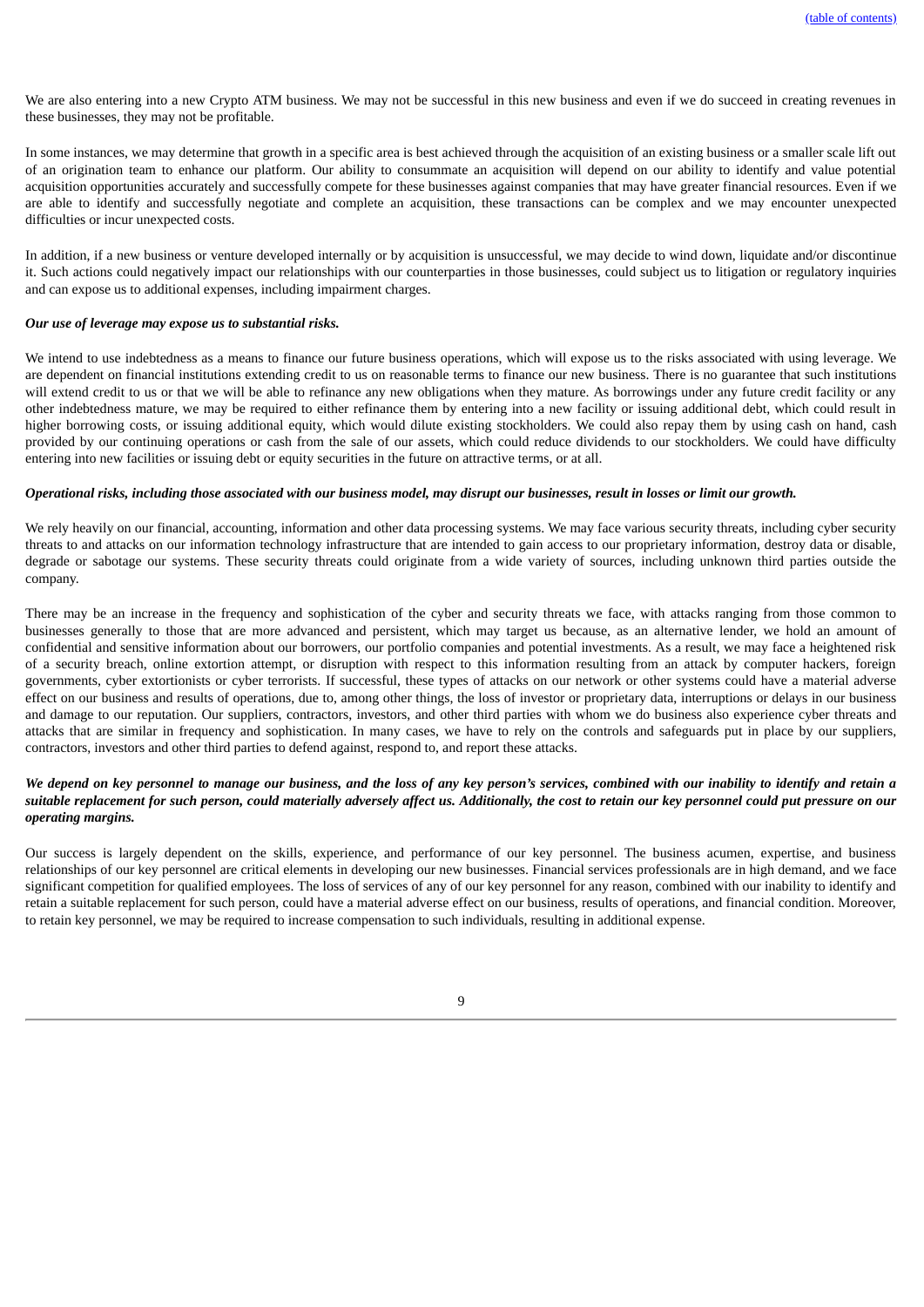Our inability to manage future growth effectively could have an adverse impact on our business, results of operations and financial condition.

Our ability to grow will depend on our management's ability to originate and/or acquire investor real estate loans. In order to do this, we will need to identify, hire, train, supervise and manage new employees. Any failure to effectively manage our future growth, including a failure to successfully expand our loan origination activities could have a material and adverse effect on our business, results of operations and financial condition.

## If we fail to develop, enhance and implement strategies to adapt to changing conditions in the real estate and capital markets, our business, results of *operations and financial condition may be materially and adversely affected.*

The manner in which we compete and the loans for which we compete are affected by changing conditions, which can take the form of trends or sudden changes in our industry, regulatory environment, changes in the role of government-sponsored entities, changes in the role of credit rating agencies or their rating criteria or process or the United States economy more generally. If we do not effectively respond to these changes, or if our strategies to respond to these changes are not successful, our business, results of operations and financial condition may be materially and adversely affected.

# **RISKS RELATED TO OUR INVESTING STRATEGY**

## The nature of the assets we hold and the expected investments we make could potentially expose us to credit risk that could negatively impact the value of those assets and investments, our earnings, dividends, cash flows, and access to liquidity, or otherwise negatively affect our business.

## *Overview of credit risk*

We assume credit risk primarily through the ownership of business purpose and multifamily real estate loans. Credit losses on these types of real estate loans can occur for many reasons, including: fraud; poor underwriting; poor servicing practices; weak economic conditions; increases in payments required to be made by borrowers; declines in the value of real estate; declining rents and/or elevated delinquencies associated with single- and multifamily rental housing; the outbreak of highly infectious or contagious diseases; natural disasters, the effects of climate change (including flooding, drought, wildfires, and severe weather) and other natural events; uninsured property loss; over-leveraging of the borrower; costs of remediation of environmental conditions, such as indoor mold; changes in zoning or building codes and the related costs of compliance; acts of war or terrorism; changes in legal protections for lenders and other changes in law or regulation; and personal events affecting borrowers, such as reduction in income, job loss, divorce, or health problems. In addition, the amount and timing of credit losses could be affected by loan modifications, delays in the liquidation process, documentation errors, and other action by servicers. Weakness in the U.S. economy or the housing market could cause our credit losses to increase beyond levels that we currently anticipate.

Credit losses on business purpose and multifamily real estate loans can occur for many of the reasons noted above. Moreover, these types of real estate loans may not be fully amortizing and, therefore, the borrower's ability to repay the principal when due may depend upon the ability of the borrower to refinance or sell the property at maturity. Business purpose and multifamily real estate loans and real estate loans collateralizing business purpose and multifamily securities are particularly sensitive to conditions in the rental housing market and to demand for residential rental properties.

For loans we own directly, we will most likely be in a position to incur credit losses - should they occur - only after losses are borne by the owner of the property (e.g., by a reduction in the owner's equity stake in the property). We may take actions available to us in an attempt to protect our position and mitigate the amount of credit losses, but these actions may not prove to be successful and could result in our increasing the amount of credit losses we ultimately incur on a loan.

Additionally, loans to small, privately owned businesses such as borrowers from our business purpose loan origination platforms involve a high degree of business and financial risk. Often, there is little or no publicly available information about these businesses. Accordingly, we must rely on our own due diligence to obtain information in connection with our investment decisions. A borrower's ability to repay its loan may be adversely impacted by numerous factors, including a downturn in its industry or other negative local or more general economic conditions. Deterioration in a borrower's financial condition and prospects may be accompanied by deterioration in the collateral for the loan. These factors may have an impact on loans involving such businesses, and can result in substantial losses, which in turn could have a material and adverse effect on our business, results of operations and financial condition.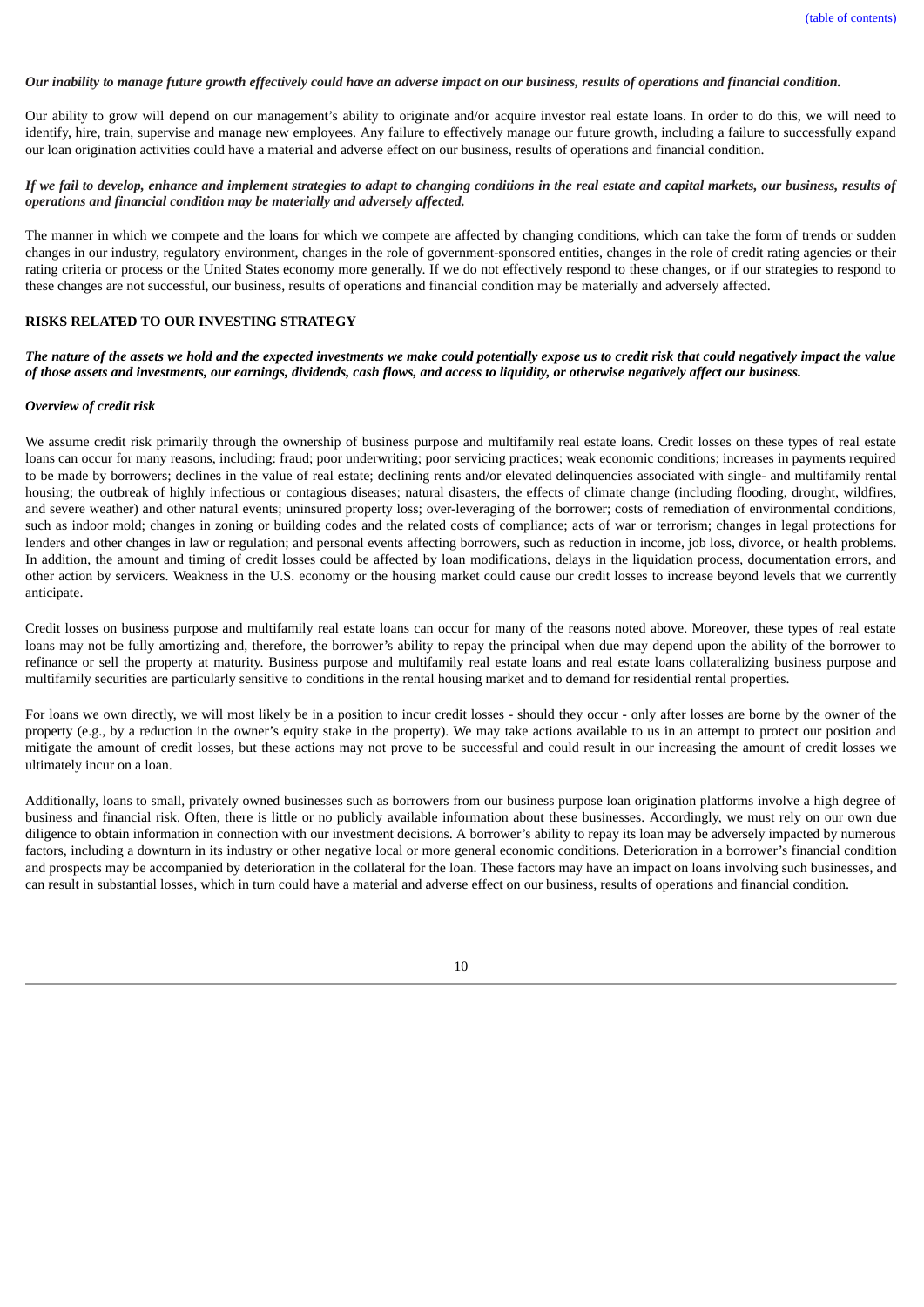# We may have concentrated credit risk in certain geographical regions and may be disproportionately affected by an economic or housing downturn, *natural disaster, terrorist event, climate change, or any other adverse event specific to those regions.*

A decline in the economy or difficulties in certain real estate markets, such as a high level of foreclosures in a particular area, are likely to cause a decline in the value of multifamily properties in that market. This, in turn, will increase the risk of delinquency, default, and foreclosure on real estate loans we may hold with properties in those regions. This may then adversely affect our credit loss experience and other aspects of our business, including our ability to securitize (or otherwise sell) real estate loans and securities.

The occurrence of a natural disaster (such as an earthquake, tornado, hurricane, flood, landslide, or wildfire), or the effects of climate change (including flooding, drought, and severe weather), may cause decreases in the value of real estate (including sudden or abrupt changes) and would likely reduce the value of the properties collateralizing real estate loans we own. For example, in recent years, hurricanes have caused widespread flooding in Florida and Texas and wildfires and mudslides in northern and southern California have destroyed or damaged thousands of homes. Since certain natural disasters may not typically be covered by the standard hazard insurance policies maintained by borrowers, the borrowers may have to pay for repairs due to the disasters. Borrowers may not repair their property or may stop paying their mortgage loans under those circumstances, especially if the property is damaged. This would likely cause foreclosures to increase and lead to higher credit losses on our loans.

## *The timing of credit losses can harm our economic returns.*

The timing of credit losses can be a material factor in our economic returns from real estate loans, investments, and securities. If unanticipated losses occur within the first few years after a loan is originated, those losses could have a greater negative impact on our investment returns than unanticipated losses on more seasoned loans. The timing of credit losses could be affected by the creditworthiness of the borrower, the borrower's willingness and ability to continue to make payments, and new legislation, legal actions, or programs that allow for the modification of loans or rental obligations, or ability for borrowers or tenants to get relief through forbearance, bankruptcy or other avenues.

#### *Our efforts to manage credit risks may fail.*

We will attempt to manage risks of credit losses by continually evaluating our investments for impairment indicators and establishing reserves under GAAP for credit and other risks based upon our assessment of these risks. We cannot establish credit reserves for tax accounting purposes. The amount of reserves that we establish may prove to be insufficient, which would negatively impact our financial results and would result in decreased earnings. In addition, cash and other capital we hold to help us manage credit and other risks and liquidity issues may prove to be insufficient. If these increased credit losses are greater than we anticipated and we need to increase our credit reserves, our GAAP earnings might be reduced. Increased credit losses may also adversely affect our cash flows, ability to invest, asset fair values, access to short-term borrowings, and ability to finance assets.

Changes in consumer behavior, bankruptcy laws, tax laws, regulation of the mortgage industry, and other laws may exacerbate loan or investment losses. In most cases, the value of the underlying property will be the sole effective source of funds for any recoveries. Other changes or actions by judges or legislators regarding mortgage loans and contracts, including the voiding of certain portions of these agreements, may reduce our earnings, impair our ability to mitigate losses, or increase the probability and severity of losses. Any expansion of our loss mitigation efforts could increase our operating costs and the expanded loss mitigation efforts may not reduce our future credit losses.

# Multifamily and business purpose mortgage loan borrowers that have been negatively impacted by the pandemic may not make payments of principal and interest relating to their mortgage loans on a timely basis, or at all, which could negatively impact our business.

Multifamily and business purpose loans we are to own could be subject to similar risks as those described above and could likely be impaired, potentially materially to the extent multifamily and business purpose loan borrowers have been negatively impacted by the pandemic and do not timely remit payments of principal and interest relating to their mortgage loans. In addition, if tenants who rent their residence from a multifamily or business purpose loan borrower are unable to make rental payments, are unwilling to make rental payments, or a waiver of the requirement to make rental payments on a timely basis, or at all, is available under the terms of any applicable forbearance or waiver agreement or program (which rental payment forbearance or waiver program may be available as a result of a government-sponsored or -imposed program or under any such agreement or program a landlord may otherwise offer to tenants), then the value of multifamily and business purpose loans we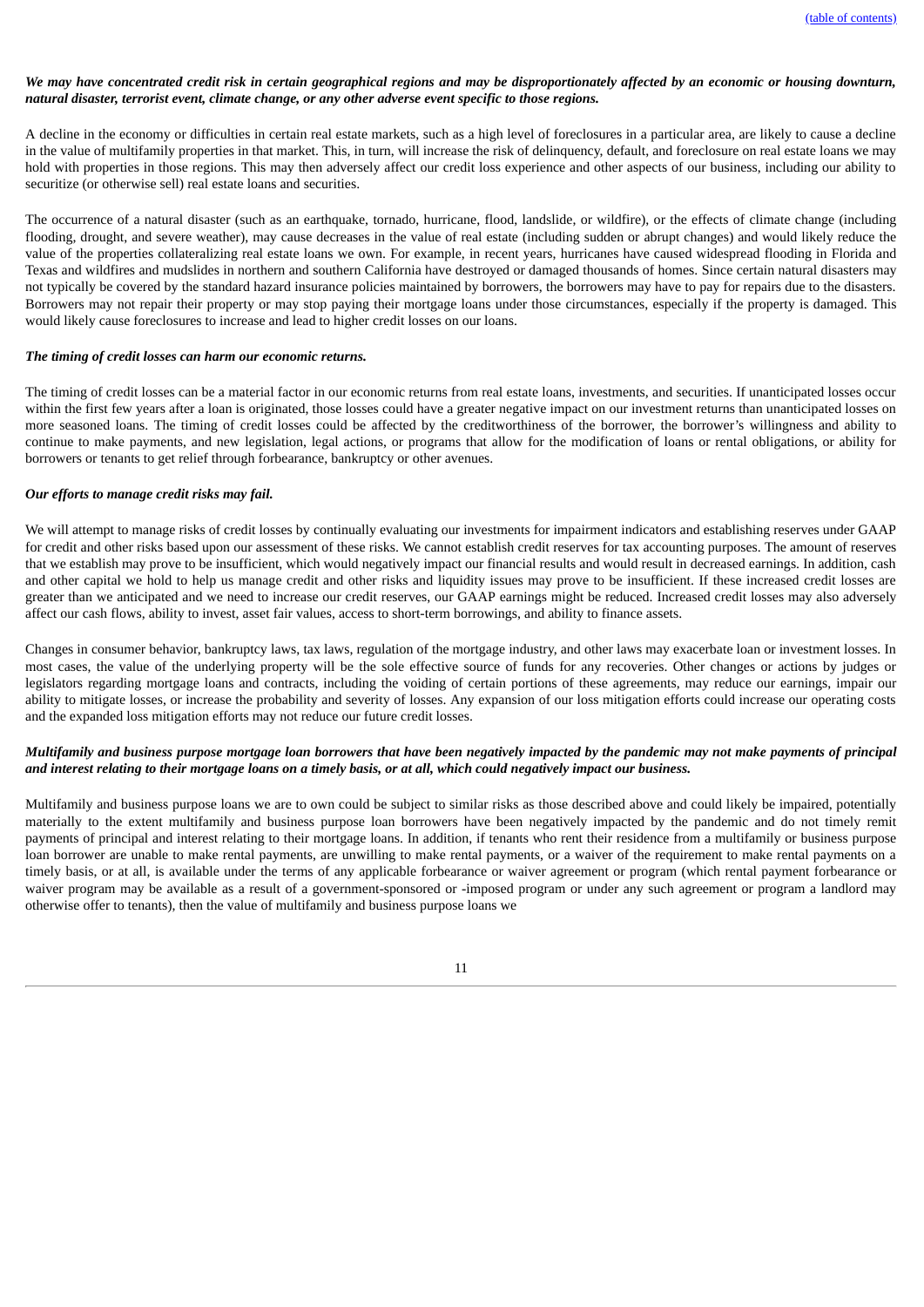own will likely be impaired, potentially materially. Moreover, to the extent the economic impact of any such pandemic impacts local, regional or national economic conditions, the value of multifamily and residential real estate that secures multifamily and business purpose loans is likely to decline, which would also likely negatively impact the value of mortgage loans we own, potentially materially.

Additionally, a significant amount of the business purpose loans that we own are short-term bridge loans that are secured by residential properties that are undergoing rehabilitation or construction and not occupied by tenants. Because these properties are generally not income producing (e.g., from rental revenue), in order to fund principal and interest payments, these borrowers may seek to renegotiate the terms of their mortgage loan, including by seeking payment forbearances, waivers, or maturity extensions as a result of being negatively impacted by the pandemic. Moreover, planned construction or rehabilitation of these properties may not be able to proceed on a timely basis or at all due to operating disruptions or government mandated moratoriums on construction, development or redevelopment. All of the foregoing factors would also likely negatively impact the value of mortgage loans we own, potentially materially.

# Changes in prepayment rates of mortgage loans could reduce our earnings, dividends, cash flows, and access to liquidity.

The economic returns we earn from most of the real estate loans we own are affected by the rate of prepayment of the mortgage loans. Prepayments are difficult to accurately predict and adverse changes in the rate of prepayment could reduce our cash flows, earnings, and dividends. Adverse changes in cash flows would likely reduce the fair values of many of our assets, which could reduce our ability to borrow against our assets and may cause market valuation adjustments for GAAP purposes, which could reduce our reported earnings. While we will estimate prepayment rates to determine the effective yield of our assets and valuations, these estimates are not precise and prepayment rates do not necessarily change in a predictable manner as a function of interest rate changes. Prepayment rates can change rapidly. As a result, changes can cause volatility in our financial results, affect our ability to securitize assets, affect our ability to fund acquisitions, and have other negative impacts on our ability to generate earnings.

Some of the business purpose loans we originate or hold may allow the borrower to make prepayments without incurring a prepayment penalty and some may include provisions allowing the borrower to extend the term of the loan beyond the originally scheduled maturity. Because the decision to prepay or extend a business purpose loan is controlled by the borrower, we may not accurately anticipate the timing of these events, which could affect the earnings and cash flows we anticipate and could impact our ability to finance these assets.

## Interest rate fluctuations can have various negative effects on us and could lead to reduced earnings and increased volatility in our earnings.

Changes in interest rates, the interrelationships between various interest rates, and interest rate volatility could have negative effects on our earnings, the fair value of our assets and liabilities, loan prepayment rates, and our access to liquidity. Changes in interest rates can also harm the credit performance of our assets. We may seek to hedge some but not all interest rate risks. Our hedging may not work effectively and we may change our hedging strategies or the degree or type of interest rate risk we assume.

Some of the loans we may own or acquire may have adjustable-rate coupons (i.e., they may earn interest at a rate that adjusts periodically based on an interest rate index). The cash flows we receive from these assets may vary as a function of interest rates, as may the reported earnings generated by these loans. We also may acquire loans and securities for future sale, as assets we are accumulating for securitization, or as a longer-term investment. We may fund assets with a combination of equity, fixed rate debt and adjustable rate debt. To the extent we use adjustable rate debt to fund assets that have a fixed interest rate (or use fixed rate debt to fund assets that have an adjustable interest rate), an interest rate mismatch could exist and we could, for example, earn less (and fair values could decline) if interest rates rise, at least for a time. We may or may not seek to mitigate interest rate mismatches for these assets with hedges such as interest rate agreements and other derivatives and, to the extent we do use hedging techniques, they may not be successful.

Higher interest rates generally will reduce the fair value of many of our assets. This may affect our earnings results, reduce our ability to sell our assets, or reduce our liquidity. Higher interest rates could reduce the ability of borrowers to make interest payments or to refinance their loans. Higher interest rates could reduce property values and increased credit losses could result. Higher interest rates could reduce mortgage originations, thus reducing our opportunities to acquire new assets.

It can be difficult to predict the impact on interest rates of unexpected and uncertain global political and economic events, such as the outbreak of pandemic or epidemic disease, warfare (including the recent outbreak of hostilities between Russia and Ukraine), economic and international trade conflicts or sanctions, the change in the U.S. presidential administration and

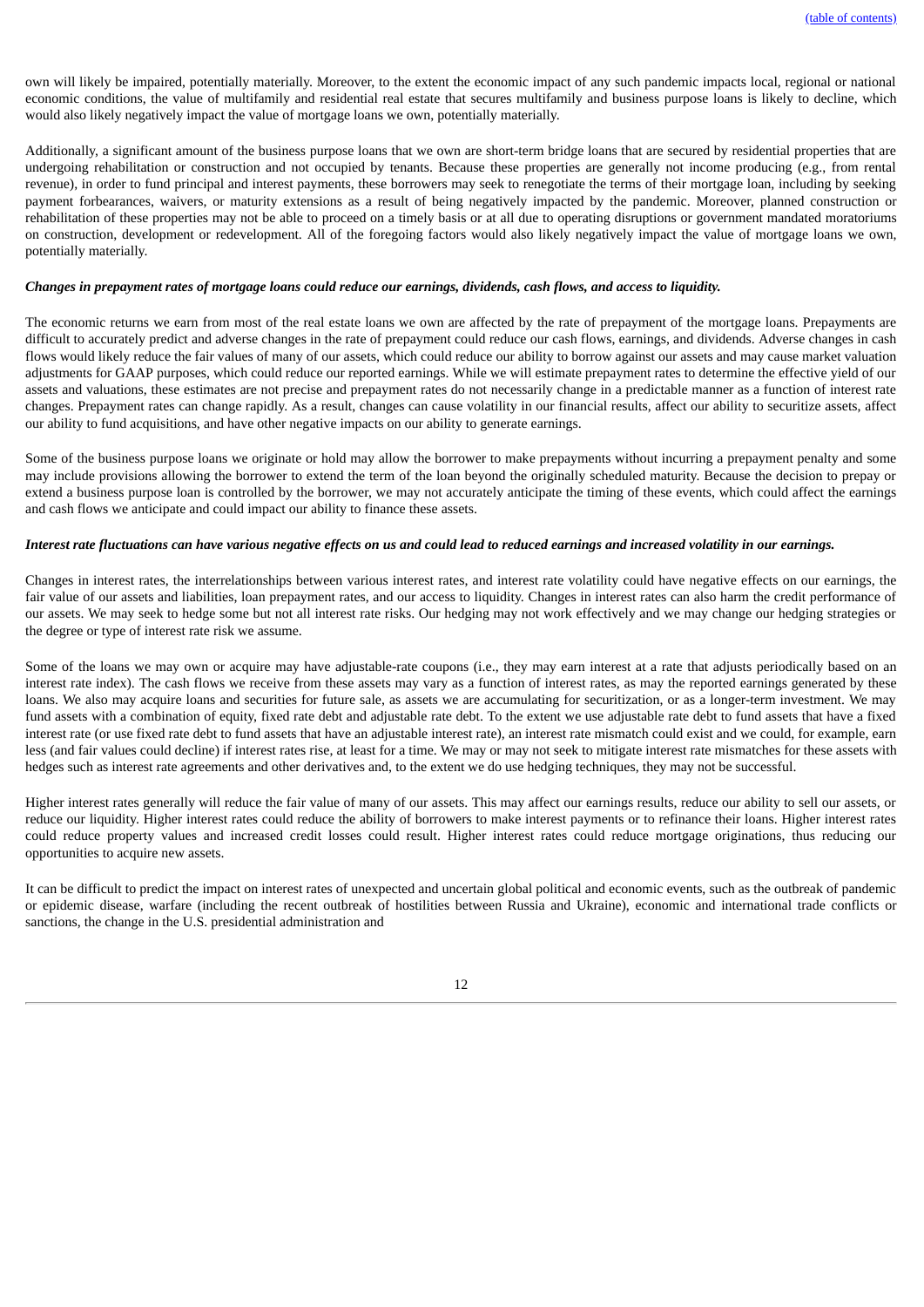political makeup of the Congress, or changes in the credit rating of the U.S. government; however, increased uncertainty or changes in the economic outlook for, or rating of, the creditworthiness of the U.S. government may have adverse impacts on, among other things, the U.S. economy, financial markets, the cost of borrowing, the financial strength of counterparties we transact business with, and the value of assets we hold. Any such adverse impacts could negatively impact the availability to us of short-term debt financing, our cost of short-term debt financing, our business, and our financial results.

#### *Our growth may be limited if assets are not available or not available at attractive prices.*

To reinvest the proceeds from principal repayments we receive on our existing loans and deploy capital we raise, we may seek to originate, invest in, or acquire new assets. If the availability of new assets is limited, we may not be able to originate, invest in, or acquire assets that will generate attractive returns. Generally, asset supply can be reduced if originations of a particular product are reduced or if there are fewer sales in the secondary market of seasoned product from existing portfolios. In particular, assets we believe have a favorable risk/reward ratio may not be available for purchase (or origination by our business purpose loan origination platform).

We originate business purpose loans, but we may not be willing to provide the level of loan proceeds to the borrower or interest rate that borrowers find acceptable or that matches our competitors, which would likely reduce the volume of these types of loans that we originate.

# We may change our investment strategy or financing plans, which may result in riskier investments and diminished returns.

We may change our investment strategy or financing plans at any time, which could result in our making investments that are different from, and possibly riskier than, the investments we are currently planning to make. A change in our investment strategy or financing plans may increase our exposure to interest rate and default risk and real estate market fluctuations. Decisions to employ additional leverage could increase the risk inherent in our investment strategy. Furthermore, a change in our investment strategy could result in our making investments in new asset categories or in different proportions among asset categories than management's current strategy. Alternatively, we could determine to change our investment strategy or financing plans to be more risk averse, resulting in potentially lower returns, which could also have an adverse effect on our financial returns.

# The performance of the assets we own will vary and may not meet our earnings or cash flow expectations. In addition, the cash flows and earnings *from, and market values of loans, we own may be volatile.*

We seek to manage certain of the risks associated with acquiring, originating, holding, selling, and managing real estate loans. No amount of risk management or mitigation, however, can change the variable nature of the cash flows of, fair values of, and financial results generated by these loans. Changes in the credit performance of, or the prepayments on, these real estate loans, and changes in interest rates impact the cash flows on these loans, and the impact could be significant for our loans with concentrated risks. Changes in cash flows lead to changes in our return on investment and also to potential variability in and level of reported income. The revenue recognized on some of our assets is based on an estimate of the yield over the remaining life of the asset. Thus, changes in our estimates of expected cash flow from an asset will result in changes in our reported earnings on that asset in the current reporting period. We may be forced to recognize adverse changes in expected future cash flows as a current expense, further adding to earnings volatility.

# The inability to access financial leverage through warehouse and repurchase facilities, credit facilities, or other forms of debt financing may inhibit our ability to execute our business plan, which could have a material adverse effect on our financial results, financial condition, and business.

Our ability to fund our business depends on our securing warehouse, repurchase, or other forms of debt financing (or leverage) on acceptable terms. For example, pending the sale of a pool of mortgage loans we intend to generally fund those mortgage loans through borrowings from warehouse, repurchase, and credit facilities, and other forms of short-term financing.

We cannot assure you that we will be successful in establishing sufficient sources of short-term debt when needed. In addition, because of its short-term nature, lenders may decline to renew our short-term debt upon maturity or expiration, and it may be difficult for us to obtain continued short-term financing. To the extent our business calls for us to access financing and counterparties are unable or unwilling to lend to us, then our business and financial results will be adversely affected. It is also possible that lenders who provide us with financing could experience changes in their ability to advance funds to us,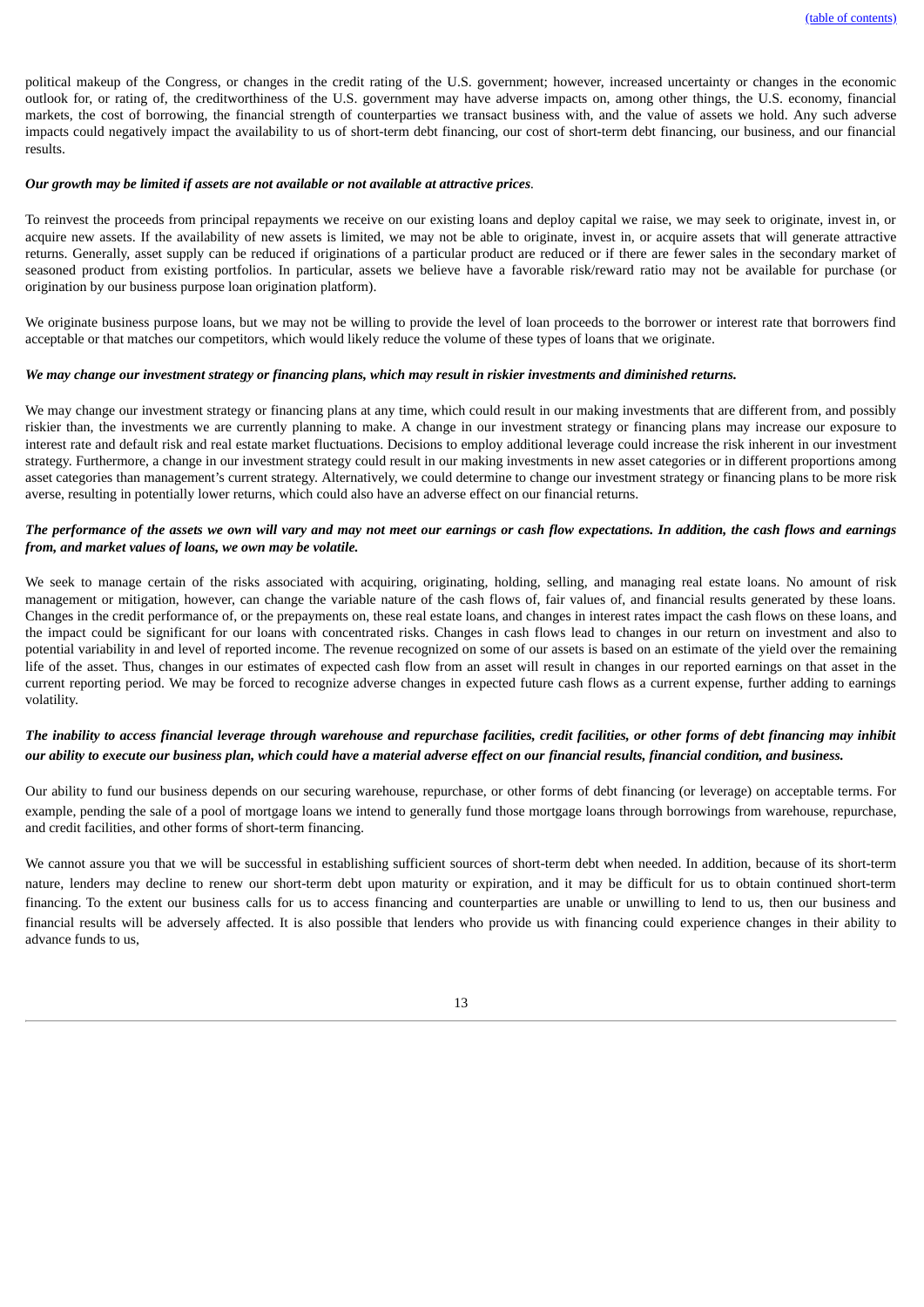independent of our performance or the performance of our loans, in which case funds we had planned to be able to access may not be available to us.

#### *Entering into hedging activities may subject us to increased regulation.*

Under the Dodd-Frank Act, there is increased regulation of companies that enter into interest rate hedging agreements and other hedging instruments and derivatives. This increased regulation could result in us being required to register and be regulated as a commodity pool operator or a commodity trading advisor. If we are not able to maintain an exemption from these regulations, it could have a negative impact on our business or financial results. Moreover, rules requiring central clearing of certain interest rate swap and other transactions, as well as rules relating to margin and capital requirements for swap transactions and regulated participants in the swap markets, as well as other swap market regulatory reforms, may increase the cost or decrease the availability to us of hedging transactions.

#### *Our results could be adversely affected by counterparty credit risk.*

We have credit risks that are generally related to the counterparties with which we do business. There is a risk that counterparties will fail to perform under their contractual arrangements with us and this risk is usually more pronounced during an economic downturn. The economic impact of the pandemic and the associated volatility in the financial markets has at times triggered, and is likely to trigger additional periods of economic slowdown or recession, and such conditions could jeopardize the solvency of counterparties with which we do business. Those risks of non-performance may differ materially from the risks entailed in exchange-traded transactions, which generally are backed by clearing organization guarantees, daily mark-to-market and settlement of positions, and segregation and minimum capital requirements applicable to intermediaries. Transactions entered into directly between parties generally do not benefit from those protections, and expose the parties to the risk of counterparty default. Furthermore, there may be practical and timing problems associated with enforcing our rights to assets in the case of an insolvency of a counterparty.

In the event a counterparty to our borrowings becomes insolvent, we may fail to recover the full value of our pledged collateral, thus reducing our earnings and liquidity. In addition, the insolvency of one or more of our financing counterparties could reduce the amount of financing available to us, which would make it more difficult for us to leverage the value of our assets and obtain substitute financing on attractive terms or at all. A material reduction in our financing sources or an adverse change in the terms of our financings could have a material adverse effect on our financial condition and results of operations. In the event a counterparty to our interest rate agreements or other derivatives becomes insolvent or interprets our agreements with it in a manner unfavorable to us, our ability to realize benefits from the hedge transaction may be diminished, any cash or collateral we pledged to the counterparty may be unrecoverable, and we may be forced to unwind these agreements at a loss. In the event a counterparty that sells us mortgage loans becomes insolvent or is acquired by a third party, we may be unable to enforce our loan repurchase rights in connection with a breach of loan representations and warranties and we may suffer losses if we must repurchase delinquent loans. In the event that one of our sub-servicers becomes insolvent or fails to perform, loan delinquencies and credit losses may increase and we may not receive the funds to which we are entitled. We will attempt to diversify our counterparty exposure, although we may not always be able to do so. Our counterparty risk management strategy may prove ineffective and, accordingly, our earnings and cash flows could be adversely affected.

## **SPECIFIC RISKS RELATING TO US**

We remain in outstanding litigation with one of the holders of our Series A Convertible Preferred Stock ("Series A Shares") related to their purported notices under the Certificate of Designations of the Series A Shares (the "Certificate") to redeem an aggregate of \$144.2 million liquidation preference of our Series A Shares in March 2020. If we are required to pay damages or redeem a portion of their Series A Shares, it could materially and *adversely affect our ongoing business and liquidity.*

Between January 31, 2020 and February 3, 2020, we received purported notices from holders of our Series A Shares requesting us to redeem an aggregate of \$250.0 million liquidation preference of our Series A Shares on March 15, 2020. We did not have legally available funds to redeem all of the Series A Shares on March 15, 2020. As a result, under the terms of the Certificate, we do not believe that we are obligated to redeem any of the Series A Shares under the Certificate, and, consistent with the exclusive forum provisions of our Third Amended and Restated Bylaws, we have filed a claim for declaratory relief in the Superior Court of the Virgin Islands, Division of St. Croix, against Luxor Capital Group, LP and certain of its funds and managed accounts (collectively, "Luxor") to confirm our interpretation of the Certificate. On February 3, 2020, Luxor filed a complaint in the Supreme Court of the State of New York, County of New York, against AAMC for breach of contract, specific performance, unjust enrichment, and related damages and expenses. AAMC intends to continue to pursue its strategic business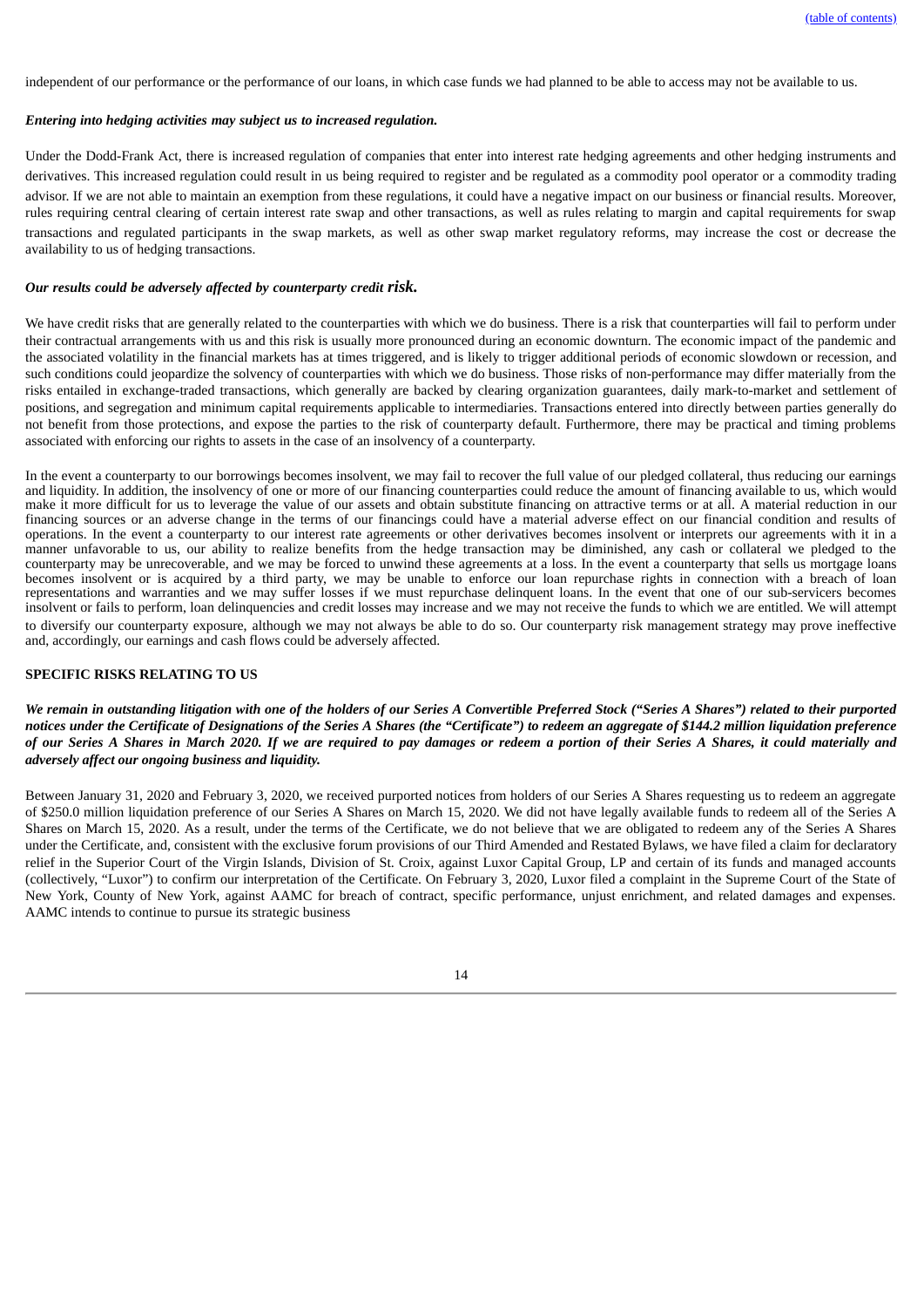initiatives despite this litigation. See "Item 1. [Business](#page-4-0)." If Luxor were to prevail in its lawsuit, we may need to cease or curtail our business initiatives, and our liquidity could be materially and adversely affected. For more information on the legal proceedings with Luxor, see "Item 3. Legal [Proceedings](#page-22-0)" in this Annual Report on Form 10-K.

# *We are subject to the risks of securities laws liability and related civil litigation.*

We may be subject to risk of securities litigation and derivative actions from time to time as a result of being publicly traded, including the actions set forth in "Note [7-Commitments](#page-61-0) and contingencies." There can be no assurance that any settlement or liabilities in any future lawsuits or claims against us would be covered or partially covered by our insurance policies, which could have a material adverse effect on our earnings in one or more periods. The range of possible resolutions for any potential legal actions could include determinations and judgments against us or settlements that could require substantial payments by us, including the costs of defending such suits, which could have a material adverse effect on our financial condition, results of operations and cash flows.

# An unidentified material weakness in our internal control over financial reporting could, if not remediated, result in material misstatements in our *financial statements.*

A material weakness is a deficiency, or a combination of deficiencies, in internal control over financial reporting, such that there is a reasonable possibility that a material misstatement of the company's annual or interim financial statements will not be prevented or detected on a timely basis. Our management is responsible for establishing and maintaining adequate internal control over our financial reporting, as defined in Rule 13a-15(f) under the Exchange Act. There can be no assurance that material weaknesses will not arise in the future or that any remediation efforts will be successful. If additional material weaknesses or significant deficiencies in our internal controls are discovered in the future, we could be required to restate our financial results or experience a decline in the price of our securities. Our disclosure controls and procedures and internal control over financial reporting are designed to provide reasonable assurance of achieving their objectives as specified above. Management does not expect, however, that our disclosure controls and procedures or our internal control over financial reporting will prevent or detect all error and fraud. Any control system, no matter how well designed and operated, is based upon certain assumptions and can provide only reasonable, not absolute, assurance that its objectives will be met. Further, no evaluation of controls can provide absolute assurance that misstatements due to error or fraud will not occur or that all control issues and instances of fraud, if any, within the Company have been detected.

#### We may become subject to the requirements of the Investment Company Act, which would limit our business operations and require us to spend *significant resources to comply with such act.*

The Investment Company Act defines an "investment company" as an issuer that is engaged in the business of investing, reinvesting, owning, holding or trading in securities and owns investment securities having a value exceeding 40% of the issuer's unconsolidated assets, excluding cash items and securities issued by the federal government. While the Investment Company Act also has several exclusions and exceptions that we would seek to rely upon to avoid being deemed an investment company, our reliance on any such exclusions or exceptions may be misplaced resulting in violation of the Investment Company Act, the consequences of which can be significant.

The ramifications of becoming an investment company, both in terms of the restrictions it would have on us and the cost of compliance, would be significant. For example, in addition to expenses related to initially registering as an investment company, the Investment Company Act also imposes various restrictions with regard to our ability to enter into affiliated transactions, the diversification of our assets and our ability to borrow money. If we became subject to the Investment Company Act at some point in the future, our ability to continue pursuing our business plan would be severely limited

# *Failure to retain the tax benefits provided by the USVI would adversely affect our financial performance.*

We are incorporated under the laws of the USVI and are headquartered in the USVI. The USVI has an Economic Development Commission (the "EDC") that provides benefits ("EDC Benefits") to certain qualified businesses in the USVI that enable us to avail ourselves of significant tax benefits for a thirtyyear period. We received our certificate to operate as a company that qualifies for EDC Benefits as of February 1, 2013, which provides us with a 90% tax credit on USVI-source income so long as we comply with the requirements of the EDC and our certificate of benefits. It is possible that we may not be able to retain our qualifications for the EDC Benefits or that changes in U.S. federal, state, local or USVI taxation statutes or applicable regulations may cause a reduction in or an elimination of the EDC Benefits, all of which could result in a significant increase to our tax expense, and, therefore, adversely affect our financial condition and results of operations.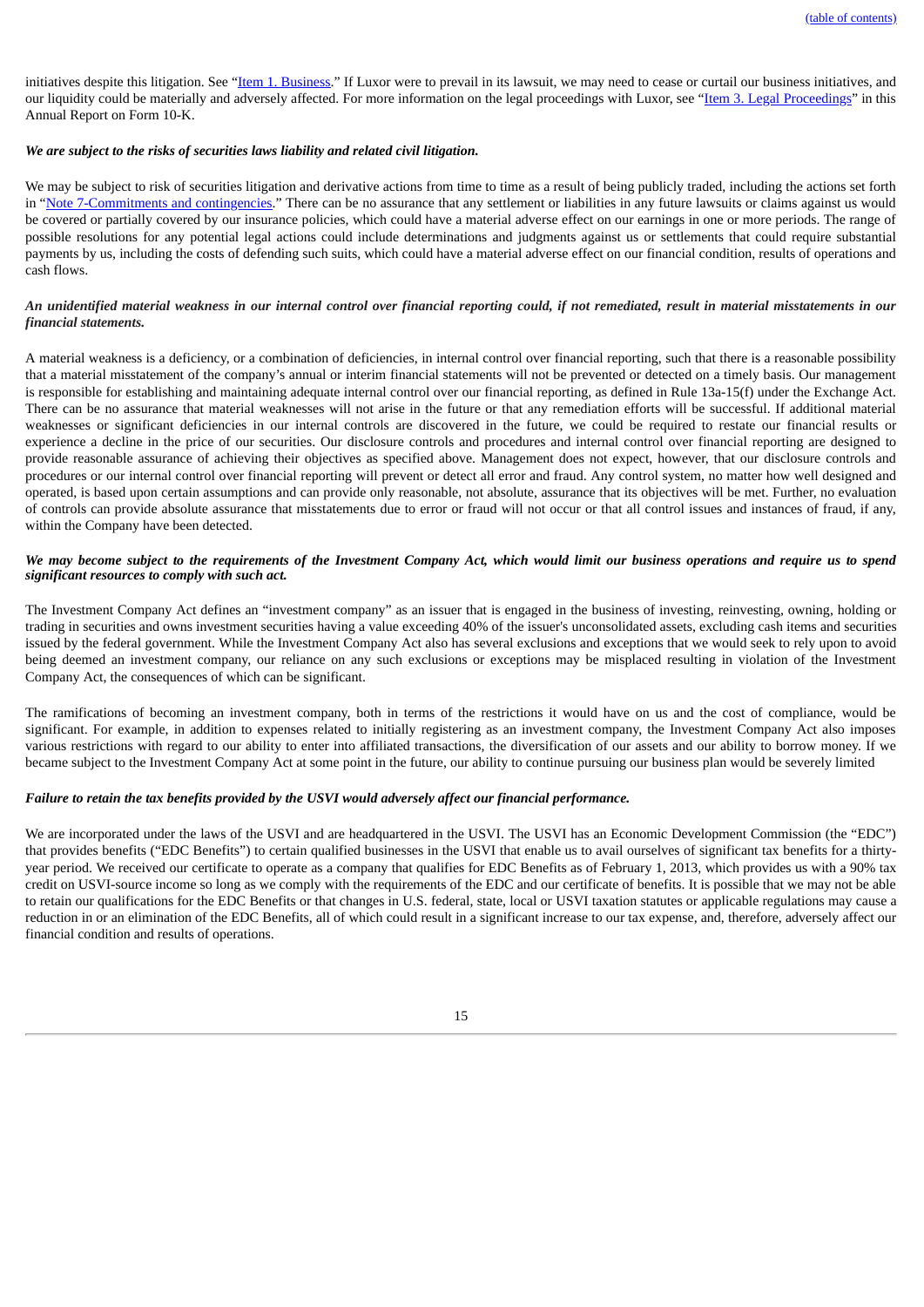#### *Our USVI operations may become subject to United States federal income taxation.*

Our parent company is incorporated under the laws of the USVI and intends to operate in a manner that will cause us to be treated as not engaging in a trade or business within the United States, which will cause us to be exempt from current United States federal income taxation on our net income. However, because there are no definitive standards provided by the Code, regulations or court decisions as to the specific activities that constitute being engaged in the conduct of a trade or business within the United States, and as any such determination is essentially factual in nature, we cannot assure you that the IRS will not successfully assert that we are engaged in a trade or business within the United States.

If the IRS were to successfully assert that we have been engaged in a trade or business within the United States in any taxable year, various adverse tax consequences could result, including the following:

- We may become subject to current United States federal income taxation on our net income from sources within the United States;
- We may be subject to United States federal income tax on a portion of our net investment income, regardless of its source;
- We may not be entitled to deduct certain expenses that would otherwise be deductible from the income subject to United States taxation; and
- We may be subject to United States branch profits tax on profits deemed to have been distributed out of the United States.

# United States persons who own shares may be subject to United States federal income taxation on our undistributed earnings and may recognize *ordinary income upon disposition of shares.*

Significant potential adverse United States federal income tax consequences generally apply to any United States person who owns shares in a passive foreign investment company ("PFIC"). We cannot provide assurance that we will not be a PFIC in any future taxable year.

In general, we would be a PFIC for a taxable year if either (i) 75% or more of our income constitutes "passive income" or (ii) 50% or more of our assets produce "passive income." Passive income generally includes interest, dividends and other investment income. We believe that we are currently operating, and intend to continue operating, our business in a way that should not cause us to be a deemed PFIC; however, we cannot assure you the IRS will not successfully challenge this conclusion.

United States persons who, directly or indirectly or through attribution rules, own 10% or more of our shares ("United States 10% Stockholders"), based on either voting power or value, may be subject to the controlled foreign corporation ("CFC") rules. Under the CFC rules, each United States 10% stockholder must annually include his pro rata share of the CFC's "Subpart F income," even if no distributions are made. Also, all capital gains from the sale of PFIC shares will be treated as ordinary income for federal income tax purposes and thus are not eligible for preferential long-term capital gains rates.

We believe that the dispersion of our ordinary shares among holders will generally prevent new stockholders who acquire shares from being United States 10% Stockholders. We cannot assure you, however, that these rules will not apply to you. If you are a United States person, we strongly urge you to consult your own tax adviser concerning the CFC rules.

#### *United States tax-exempt organizations who own shares may recognize unrelated business taxable income.*

If you are a United States tax-exempt organization, you may recognize unrelated business taxable income with respect to our insurance-related income if a portion of our Subpart F income is allocated to you. In general, Subpart F income will be allocated to you if we are a CFC and you are a United States 10% Stockholder and certain exceptions do not apply. Although we do not believe that any United States persons will be allocated Subpart F income, we cannot assure you that this will be the case. If you are a United States tax-exempt organization, we advise you to consult your own tax adviser regarding the risk of recognizing unrelated business taxable income.

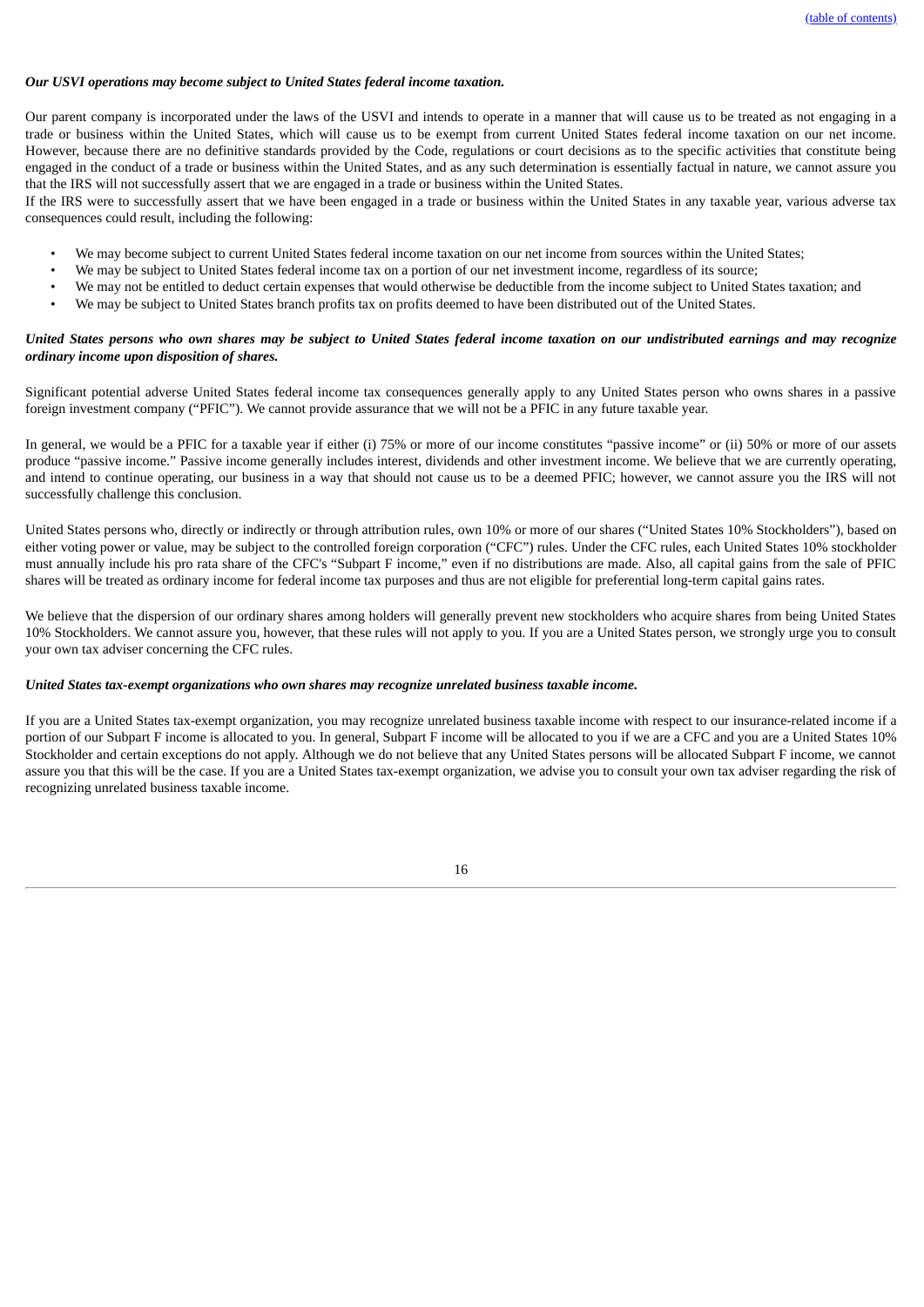#### *We may in the future become subject to the Global Intangible Low-Taxed Income provisions.*

The Tax Cuts and Job Reform Act requires U.S. stockholders of CFCs to include in income, as a deemed dividend, the global intangible low-taxed income ("GILTI") of the CFCs. The GILTI regime is designed to decrease the incentive for a U.S. group to shift corporate profits to low-taxed jurisdictions. We are not currently impacted by the GILTI provisions, as the entirety of the aggregate net income for each of our CFCs is excluded from our "net tested income" (the basis on which the tax is calculated), as it constitutes Subpart F income and is subject to an effective foreign tax rate greater than 90% of the maximum U.S. corporate income tax rate. We cannot rule out the possibility that we will in the future find ourselves subject to the GILTI rules, should the income of our CFCs no longer be entirely Subpart F income and be taxed at a foreign tax rate greater than 90% if the U.S. corporate income tax rate.

## Changes to U.S. or state tax laws, our failure to adequately comply with U.S. or state tax laws, or the outcome of any audits or regulatory disputes with *respect to our compliance with U.S. or state tax laws could adversely affect us.*

Changes to U.S. or state tax law could be enacted in the future that could have a material adverse effect on our business, results of operations, and financial condition. Further, we are subject to potential tax audits in various jurisdictions and in such event, tax authorities may disagree with certain positions we have taken and assess penalties or additional taxes. While we assess the likely outcomes of these potential audits, there can be no assurance that we will accurately predict the outcome of a potential audit, and an audit could have a material adverse impact on our business, results of operations, and financial condition.

#### Change in United States tax laws may be retroactive and could subject us and/or United States persons who own shares to United States income *taxation on our undistributed earnings.*

The tax laws and interpretations regarding whether we are engaged in a United States trade or business, are a CFC or a PFIC are subject to change, possibly on a retroactive basis. New regulations or pronouncements interpreting or clarifying such rules may be forthcoming from the IRS. We are not able to predict if, when or in what form such guidance will be provided and whether such guidance will have a retroactive effect.

# The impact of the initiative of the Organization for Economic Cooperation and Development to eliminate harmful tax practices is uncertain and could *adversely affect our tax status in the United States Virgin Islands.*

The Organization for Economic Cooperation and Development has published reports and launched a global dialogue among member and non-member countries on measures to limit harmful tax competition. These measures are largely directed at counteracting the effects of tax havens and preferential tax regimes in countries around the world. While the USVI is currently a jurisdiction that has substantially implemented internationally agreed tax standards, we are not able to predict if additional requirements will be imposed and, if so, whether changes arising from such additional requirements will subject us to additional taxes.

#### Our cash balances are held at a number of financial institutions that expose us to their credit risk

We maintain our cash and cash equivalents at financial or other intermediary institutions. The combined account balances at each institution typically exceed FDIC insurance coverage of \$250,000 per depositor, and, as a result, there is a concentration of credit risk related to amounts on deposit in excess of FDIC insurance coverage. At December 31, 2021, substantially all of our cash and cash equivalent balances held at financial institutions exceeded FDIC insured limits.

## Our failure to meet the continued listing requirements of the NYSE American could result in a delisting or a halt in the trading of our common stock.

We must continue to satisfy the NYSE American's continued listing requirements. If we fail to satisfy the continued listing requirements of the NYSE American, the NYSE American may take steps to delist our common stock or halt the trading of our common stock. Such a delisting or trading halt would likely have a negative effect on the price of our common stock and would impair a shareholder's ability to sell or purchase our common stock when they wish to do so. We cannot assure the shareholders that we will continue to meet the existing listing requirements of the NYSE American because some of the requirements, like the number of shareholders and the trading price of our common stock, are outside of our control.

On November 30, 2021, the NYSE American halted trading in our common stock. Although the NYSE American allowed trading to resume on March 21, 2022, shareholders were unable to trade our common stock while the trading halt was in place. Any further trading halt would prevent shareholders from selling the stock until the trading halt is lifted and the trading price may be adversely affected if trading in the stock begins again.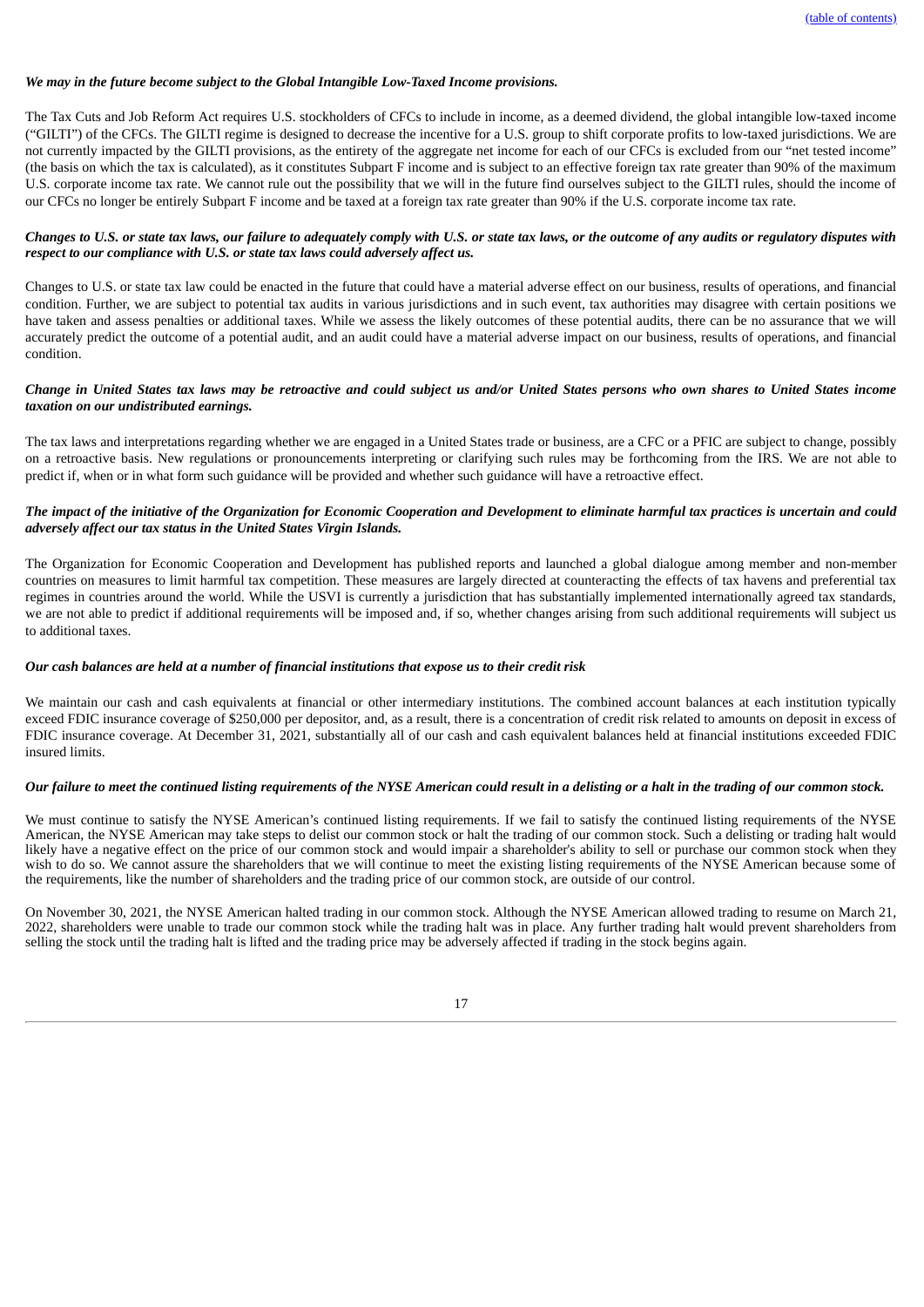# The market price and tradina volume of our common stock may be volatile and may be affected by market conditions bevond our control.

The price at which our common stock trades has fluctuated, and may continue to fluctuate, significantly. The market price of our common stock may fluctuate in response to many things, including but not limited to, the following:

- Variations in actual or anticipated results of our operations, liquidity or financial condition;
- Changes in, or the failure to meet, our financial estimates or those of by securities analysts;
- Actions or announcements by our competitors;
- Potential conflicts of interest, or the discontinuance of our strategic relationships;
- Actual or anticipated accounting problems;
- Regulatory actions;
- Lack of liquidity:
- An inability to develop or obtain new businesses or client relationships, respectively;
- Changes in the market outlook for the real estate, mortgage or housing markets;
- Technology changes in our business;
- Changes in interest rates that lead purchasers of our common stock to demand a higher yield;
- Actions by our stockholders;
- Speculation in the press or investment community;
- General market, economic and political conditions, including an economic slowdown or dislocation in the global credit markets;
- Failure to maintain the listing of our common stock on the New York Stock Exchange ("NYSE") American;
- Changes in accounting principles;
- Passage of legislation or other regulatory developments that adversely affect us or our industry; and
- Departure of our key personnel.

The market prices of securities of alternative lenders have experienced fluctuations that often have been unrelated or disproportionate to the operating results of these companies. These market fluctuations could result in extreme volatility in the market price of our common stock.

Furthermore, our small size and different investment characteristics may not continue to appeal to our current investor base that may seek to dispose of large amounts of our common stock. There is no assurance that there will be sufficient buying interest to offset those sales, and, accordingly, the market price of our common stock could be depressed and/or experience periods of high volatility.

# **RISKS RELATED TO OUR MANAGEMENT AND OUR RELATIONSHIPS**

#### *Our Directors have the right to engage or invest in the same or similar businesses as ours.*

Our Directors may have other investments and business activities in addition to their interest in, and responsibilities to, us. Under the provisions of our Charter and our bylaws (the "Bylaws"), our Directors have no duty to abstain from exercising the right to engage or invest in the same or similar businesses as ours or employ or otherwise engage any of the other Directors. If any of our Directors who are also directors, officers or employees of any company acquires knowledge of a corporate opportunity or is offered a corporate opportunity outside of his capacity as one of our Directors, then our Bylaws provide that such Director will be permitted to pursue that corporate opportunity independently of us, so long as the Director has acted in good faith. Our Bylaws provide that, to the fullest extent permitted by law, such a Director will be deemed to have satisfied his fiduciary duties to us and will not be liable to us for pursuing such a corporate opportunity independently of us. This may create conflicts of interest between us and certain of our Directors and result in less than favorable treatment of us and our stockholders. As of this date, none of our Directors is directly involved as a director, officer or employee of a business that competes with us, but there can be no assurance that will remain unchanged in the future.

# <span id="page-21-0"></span>*Item 1B. Unresolved Staff Comments*

<span id="page-21-1"></span>None.

18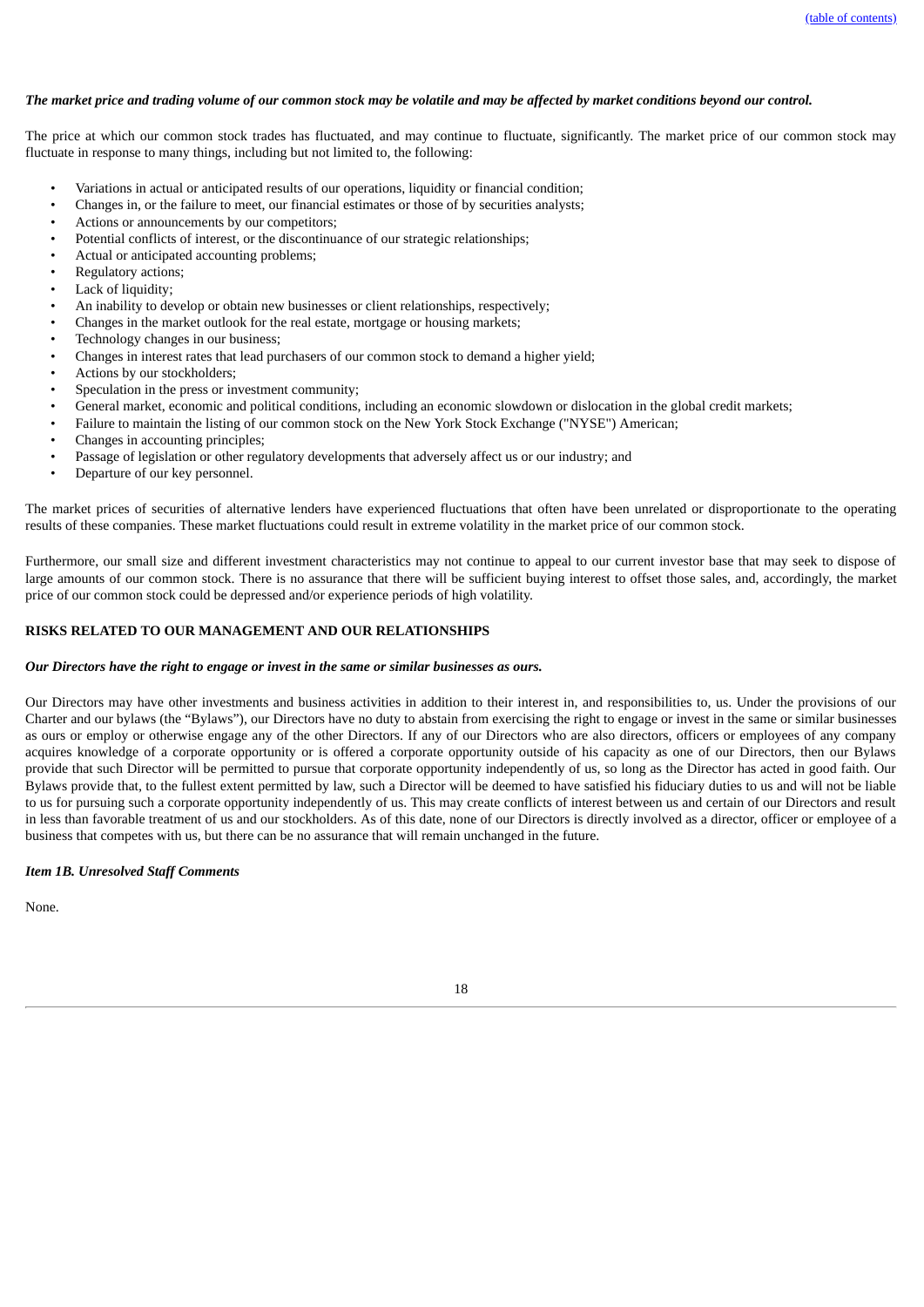# *Item 2. Properties*

We conduct our principal operations through leased office space. We are headquartered in approximately 5,000 square feet of office space located at 5100 Tamarind Reef, Christiansted, VI 00820, and we also have an office in Bengaluru, India. For more information, please see [Note](#page-60-0) 6 to our consolidated financial statements contained in this Annual Report on Form 10-K.

#### <span id="page-22-0"></span>*Item 3. Legal proceedings*

We are involved in a number of judicial and legal proceedings concerning matters arising in connection with the conduct of our businesses. Given the range of litigations and arbitrations presently in process, our litigation expenses may remain high. Refer to [Note](#page-61-0) 1 and Note 7 to our consolidated financial statements.

# <span id="page-22-1"></span>*Item 4. Mine safety disclosures*

<span id="page-22-2"></span>Not applicable.

19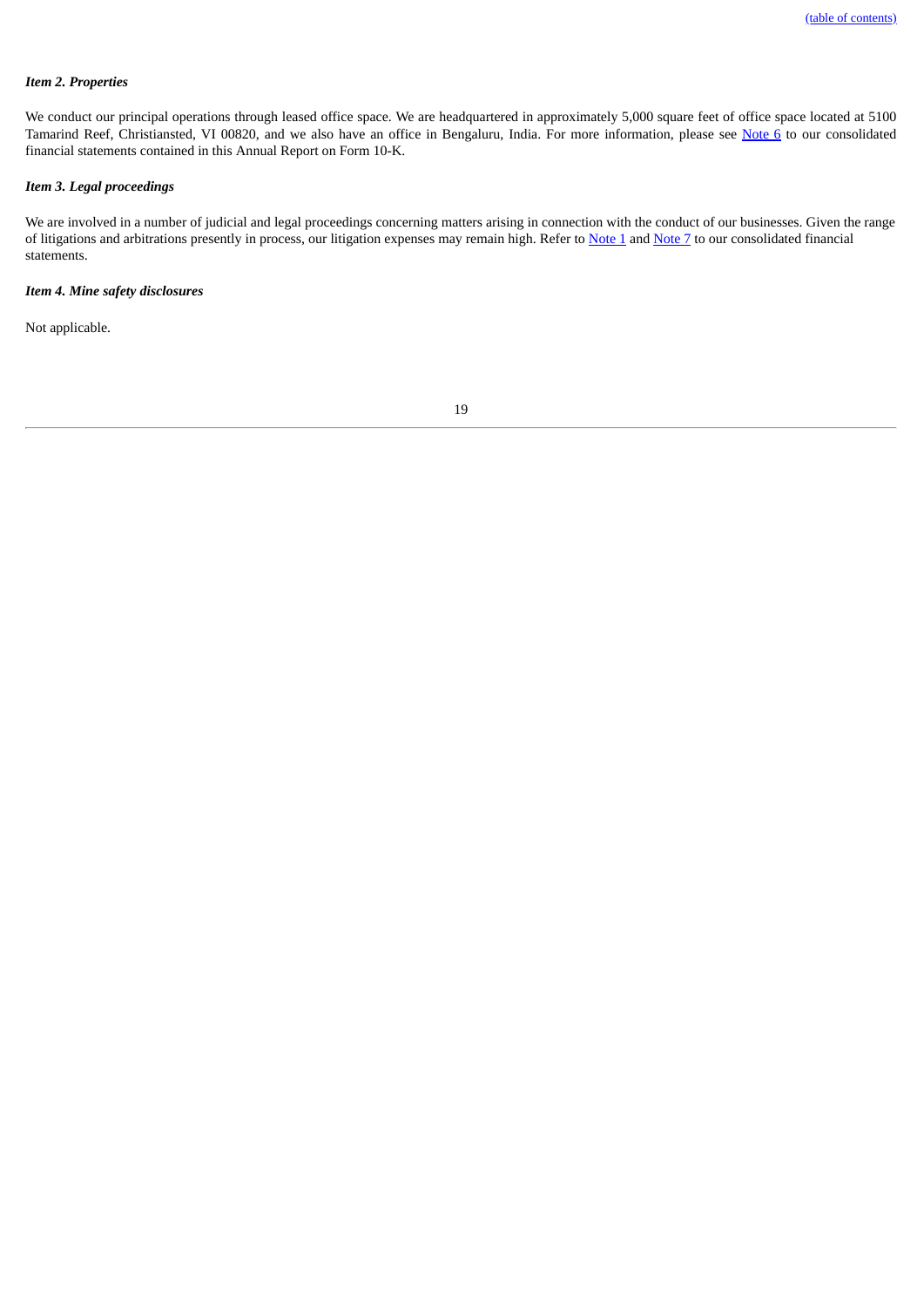#### **Part II**

# <span id="page-23-0"></span>Item 5. Market for Registrant's Common Equity, Related Stockholder Matters and Issuer Purchases of Equity Securities

## **Market Information**

Our common stock has been listed on the NYSE American under the symbol "AAMC" since December 13, 2013. The following table sets forth the high and low close of day sales prices for our common stock as reported by the NYSE for the periods indicated:

|               | 2021 |             |  |       | 2020 |             |  |       |
|---------------|------|-------------|--|-------|------|-------------|--|-------|
| Quarter ended |      | <b>High</b> |  | Low   |      | <b>High</b> |  | Low   |
| March 31      |      | 27.73       |  | 16.68 |      | 28.58       |  | 10.56 |
| June 30       |      | 20.36       |  | 15.86 |      | 20.51       |  | 12.17 |
| September 30  |      | 28.98       |  | 12.82 |      | 23.70       |  | 12.51 |
| December 31   |      | 26.41       |  | 17.90 |      | 23.90       |  | 19.50 |

#### **Holders**

The number of holders of record of our common stock as of March 25, 2022 was 45. The number of beneficial stockholders is substantially greater than the number of holders as a large portion of our stock is held through brokerage firms. Information regarding securities authorized for issuance under equity compensation plans is set forth in [Note](#page-63-0) 9 of the consolidated financial statements.

The information under the heading "Equity Compensation Plan Information" in our definitive proxy statement for the 2022 Annual Meeting of Stockholders to be filed with the SEC not later than 120 days after December 31, 2021 is incorporated herein by reference.

#### **Dividends**

**\_\_\_\_\_\_\_\_\_\_\_\_\_**

We will pay dividends at the sole and absolute discretion of our Board of Directors in the light of conditions then existing, including our earnings, financial condition, liquidity, capital requirements, the availability of capital, general overall economic conditions and other factors. We paid no dividends from inception through December 31, 2021.

#### **Issuer Purchases of Equity Securities**

In March 2014, the Board of Directors authorized total repurchases of up to \$300.0 million of common stock. At December 31, 2021, we have approximately \$31.3 million remaining that is authorized by our Board of Directors for share repurchases. Repurchased shares are held as treasury stock and available for general corporate purposes. No repurchase plan has expired during the year ended December 31, 2021.

We did not repurchase any shares of common stock pursuant to our share repurchase plan during the year ended December 31, 2021.

The following table summarizes the common stock reacquired to satisfy the tax withholding on equity awards:

| Period                                               | Total Number of<br><b>Shares Purchased</b> | Average Price Paid<br>Per Share | Total Number of<br>Shares Purchased as<br>Part of Publicly<br>Announced Plans or<br>Programs | Maximum Number of<br>Shares That May Yet<br>Be Purchased Under<br>the Plans or Programs |
|------------------------------------------------------|--------------------------------------------|---------------------------------|----------------------------------------------------------------------------------------------|-----------------------------------------------------------------------------------------|
|                                                      |                                            |                                 |                                                                                              |                                                                                         |
| January 1, 2021 through June 30, 2021 <sup>(1)</sup> | 34,625                                     | 23.48                           |                                                                                              |                                                                                         |
| Total                                                | 34.625                                     | 23.48                           |                                                                                              |                                                                                         |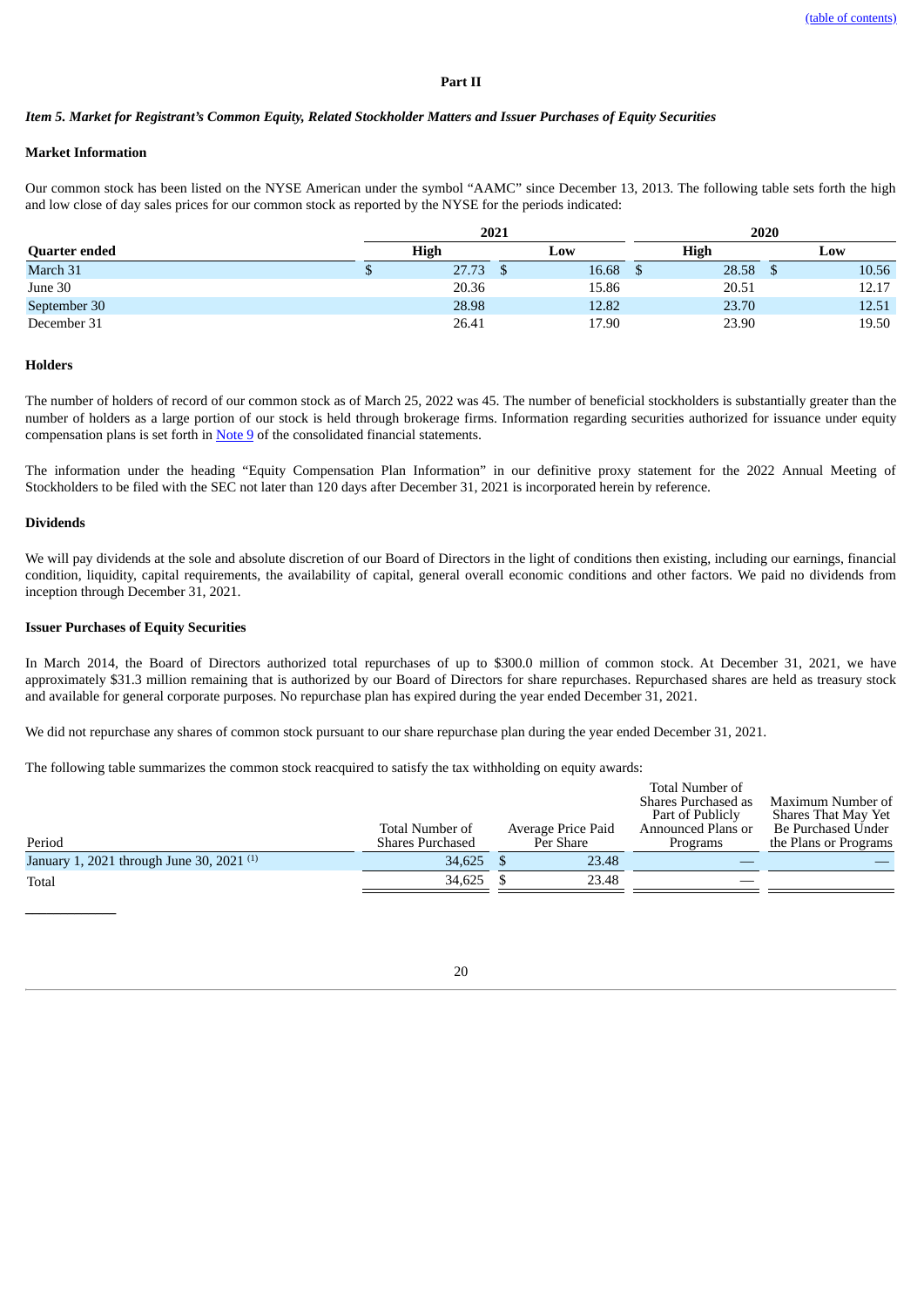(1) As permitted under the Company's equity compensation plans, these shares were withheld by the Company to satisfy the tax withholding obligation for those individuals who elected this option in connection with the vesting of shares of restricted stock.

The information required by Item 5 of Form 10-K regarding equity compensation plans is incorporated herein by reference to Item 12 of Part III of this Annual Report.

#### <span id="page-24-0"></span>*Item 6. Reserved*

#### <span id="page-24-1"></span>*Item 7. Management's Discussion and Analysis of Financial Condition and Results of Operations*

The following should be read in conjunction with the other sections of this Annual Report on Form 10-K, including our audited consolidated financial statements and the related notes. The following discussion contains certain forward-looking statements that involve risks, uncertainties and assumptions. Our actual results could differ materially from the results contemplated from these forward-looking statements due to a number of factors including, but not *limited to, those discussed in Part 1, Item 1A "Risk [Factors"](#page-7-0) in this Annual Report on Form 10-K.*

Our consolidated financial statements, which we discuss below, reflect our historical financial condition, results of operations, and cash flows. The financial information discussed below and included in this Annual Report on Form 10-K, however, may not necessarily reflect what our financial condition, results of operations, or cash flows may be in the future.

On August 13, 2020, we entered into the Termination Agreement with Front Yard to terminate the Amended AMA, by and among Front Yard, FYR LP and AAMC, and to provide for a Transition Plan, amongst the parties. In connection with the termination of the Amended AMA and subsequent sale of the Disposal Group, we reclassified the Disposal Group activity as a discontinued operations effective as of the end of the third quarter of 2020. The Termination Agreement was effective on December 31, 2020, the date that the parties mutually agreed that the Transition Plan had been satisfactorily completed and, the Amended AMA was terminated in its entirety, with the closing.

The results of operations, cash flows, and assets and liabilities of our discontinued operations and continued operations, for all periods presented in the accompanying financial statements, have been reclassified to conform to the current year presentation. See [Note](#page-56-0) 3 to our accompanying consolidated financial statements for further information regarding discontinued operations.

Unless otherwise indicated, amounts reported in this "Management's Discussion and Analysis of Financial Condition and Results of Operations" pertain to continuing operations only.

#### **Management Overview and New Business**

During 2021, the Company engaged in a comprehensive search to acquire an operating company with the proceeds received from the sale of its operations in accordance with the Termination Agreement. A range of industries were included in the search, including, but not limited to, real estate lending, cryptocurrency, block-chain technology and insurance operations. Outside professional firms, including among others, Cowen and Company, LLC, an investment bank, and Norton Rose Fulbright LLP, a global law practice, were engaged to provide due diligence, legal and valuation expertise to assist in our search.

On an interim basis in 2021, the Company invested in REIT equity securities to provide both dividend income and trading gains and generate portfolio income as the Company had no on-going operations.

Ultimately, in March 2022, AAMC determined to move forward with the newly created Alternative Lending Group (ALG) and grow organically and to pursue an opportunity related to Crypto ATMs.

With a capital commitment of \$40 million to grow the operations of ALG, the Company intends to perform the following:

- Build out a niche origination platform as well as a loan acquisition team;
- Fund the originated or acquired alternative loans from a combination of Company equity and future lines of credit;
- Sell the originated and acquired alternative loans through forward commitment and repurchase contracts;
- Leverage senior management's expertise in this space; and
- Utilize AAMC's existing operations in India to drive controls and cost efficiencies.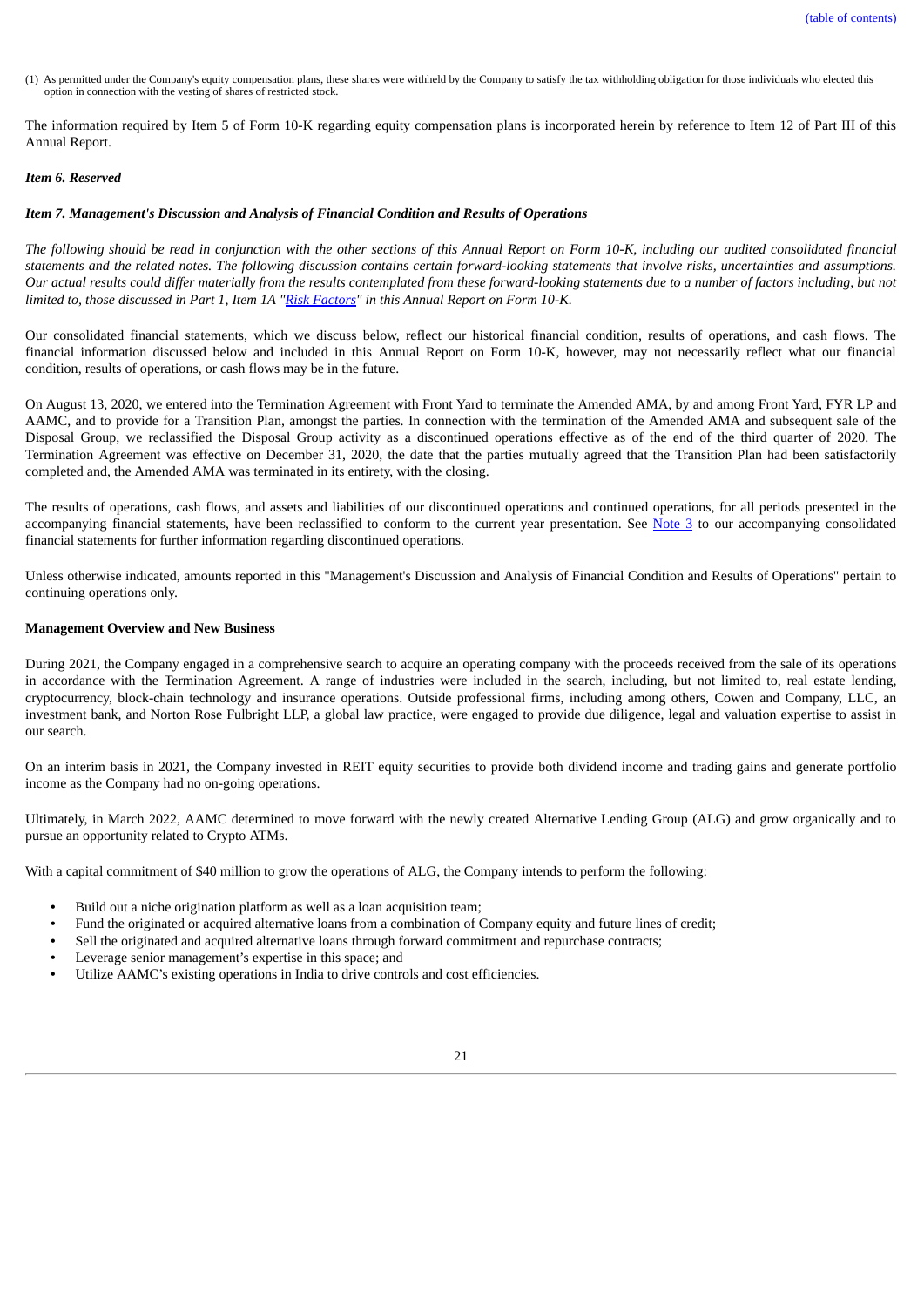The type of product we expect to originate or acquire are alternative loans that offer opportunities for rapid growth and allow us to tap into under-served markets. We intend to stay agile on the loan product mix, but we are currently focused on markets not addressed by banks, agency aggregators and most traditional lenders, including but not limited to:

- Transitional Loans: bridge loans on single family and commercial real estate;
- Ground-up Construction Loans: assisting developers in projects with the primary focus on workforce housing;
- Investor Loans: Non-agency loans on investment rental properties that are debt service coverage ratio type loans;
- Special Purpose Credit Programs: loans to extend special purpose credit to applicants who meet certain eligibility requirements such as credit assistance programs; and
- "Gig Economy" Loans: Loans to professionals, self-employed borrowers, start-up business owners lacking income documentation to qualify for Agency purchase.

In the near future, we expect our main business segment to be ALG, whose primary sources of income will be derived from mortgage banking activities generated through the origination and acquisition of loans, and their subsequent sale or securitization as well as net interest income from loans while held on the balance sheet.

In addition to ALG operations, AAMC will also invest capital into a Crypto ATM business through its Right of First Refusal Agreement with the cryptocurrency company, ForumPay with the intent to deploy cryptoenabled ATMs worldwide. The Crypto ATMs using ForumPay's software will generally allow users to purchase multiple cryptocurrencies such as Bitcoin, Ethereum and Litecoin, using fiat currency, sell the same cryptocurrencies and eventually remit payments globally either in cryptocurrency or the local fiat currency.

The Right of First Refusal Agreement includes the following provisions:

- Co-marketing efforts between AAMC and ForumPay;
- ForumPay to provide advanced technology that includes:
	- Cash purchases of cryptocurrencies;
	- Cryptocurrency conversions to cash (in local currency);
	- Capacity to fund remittances to third parties (in crypto or local currencies); and
	- AAMC will be responsible for ATM hardware, installation, maintenance, operation and insurance.

We will initially invest \$2.0 million and plan to invest more as the opportunity warrants.

## **Observations on Current Market Opportunities**

We believe there is a compelling investment opportunity in the investor and business purpose loan market and that we have implemented a strategic plan for AAMC to capitalize on the significant increase in demand for these products. In our view, the tightening of credit and lending requirements on traditional residential loan products, as well as macro-economic changes, shifting demographics, geographic mobility, favorable changes in interest rate and monetary policy, as well as cultural and economic changes resulting from the COVID-19 pandemic have benefited the overall residential real estate market while reducing yields available to investors elsewhere. We believe that our initial focus on short-term investor loans provides the opportunity to generate attractive risk-adjusted returns on our investments while minimizing exposure to unforeseen structural shifts in monetary and fiscal policy and other market changes.

# **Metrics Affecting Our Consolidated Results**

Our operating results are affected by various factors and market conditions, including the following:

# *Expenses*

Our expenses consist primarily of salaries and employee benefits, legal and professional fees, general and administrative expenses and acquisition charges. Salaries and employee benefits include the base salaries, incentive bonuses, medical coverage, retirement benefits, non-cash share-based compensation and other benefits provided to our employees for their services. Legal and professional fees include services provided by third-party attorneys, accountants and other service providers of a professional nature. General and administrative expenses include costs related to the general operation and overall administration of our business as well as non-cash share-based compensation expense related to restricted stock awards to our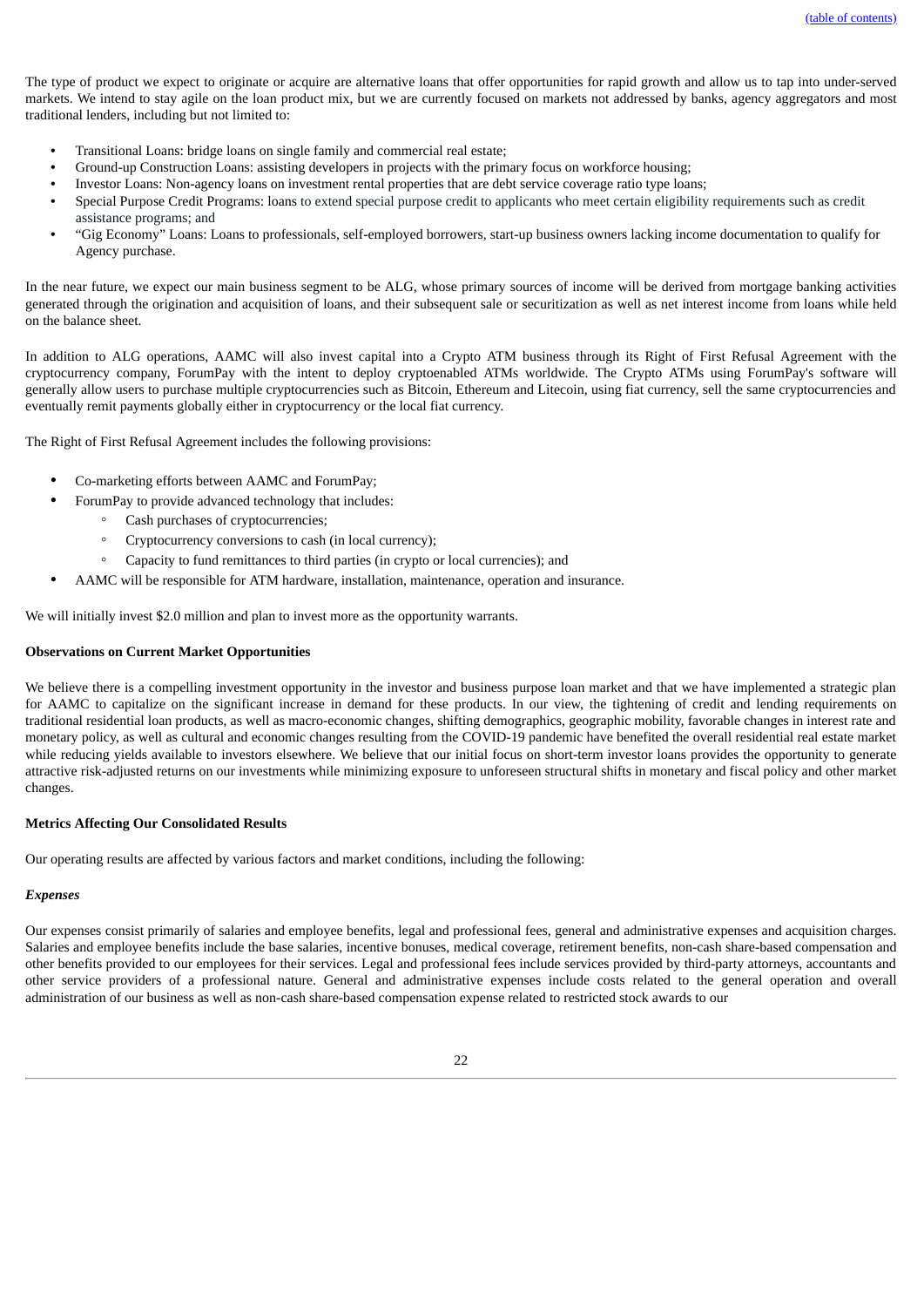Directors. Acquisition charges reflect professional fees incurred solely for the purpose of assisting the Company in the identification of target companies and the subsequent due diligence, valuation, and deal structuring services required to properly assess the viability of the target companies.

#### *Other Income*

Other income primarily relates to income generated from marketable securities acquired and sold by the Company either through the Front Yard transaction, primarily in 2020 or on the public market in 2021.

#### *Results of Continuing Operations*

The following discussion compares our results of continuing operations for the years ended December 31, 2021 and 2020. Our results of operations for the periods presented are not indicative of our expected results in future periods.

For discussion that compares our results of operations for the years ended December 31, 2020 and 2019, see "Item 7. Management's Discussion and Analysis of Financial Condition and Results of Operations - Results of Operations" included within our [Annual](https://www.sec.gov/Archives/edgar/data/0001555074/000155507421000032/0001555074-21-000032-index.htm) Report on Form 10-K for the year ended December 31, 2020 filed with the SEC on March 3, 2021.

# **Fiscal Year ended December 31, 2021 Compared to Fiscal Year ended December 31, 2020**

# *Salaries and Employee Benefits*

Salaries and employee benefits decreased to \$5.6 million from \$12.0 million for the years ended December 31, 2021 and 2020, respectively. This decrease is primarily due to lower expenses after the sale of Front Yard and adjustments to expense based on the executive departures and the terms of their respective employment agreement which require repayment of previously paid bonuses and forfeiture of restricted stock.

#### *Legal, Acquisition and Professional Fees*

Legal fees increased to \$6.9 million from \$4.7 million for the years ended December 31, 2021 and 2020, respectively. This increase is primarily due to an increase in legal and consulting fees related to the Luxor litigation and employment issues. We incurred \$3.9 million as acquisition costs in 2021, primarily investment banks and the associated legal support for the assessment and development of merger and acquisition candidates. Professional fees stayed constant at \$1.5 million and \$1.5 million for the years ended December 31, 2021 and 2020, respectively.

## *General and Administrative Expenses*

General and administrative expenses increased to \$2.6 million from \$2.3 million for the years ended December 31, 2021 and 2020, respectively, attributable to an increase in software license fees, restricted stock expense, and insurance cost, offset by decreased travel expenses and lease expense.

#### *Change in Fair Value of Front Yard Common Stock*

The change in fair value of Front Yard common stock was \$0.1 million compared to \$6.3 million during the years ended December 31, 2021 and 2020, respectively. These changes in fair value were due solely to changes in the market price of Front Yard's common stock, as reported on the New York Stock Exchange. Upon closing of the Front Yard merger, the Company received cash in exchange for shares held.

#### *Dividend and Gain on Sale Income*

Dividend income was \$3.1 million for the year ended December 31, 2021 on REIT equity securities. No dividends for equity securities were received in 2020, because no REIT equity securities were held during that period. The increase in equity security dividends is due to dividends declared on equity securities acquired during the 2021 reporting periods. Dividends recognized on shares of Front Yard common stock were zero and \$0.2 million for the years ending December 31, 2021 and 2020.

The REIT equity securities were purchased and sold in 2021 for a realized gain of \$8.3 million. No gains were recognized in 2020, because no REIT equity securities were held during the period.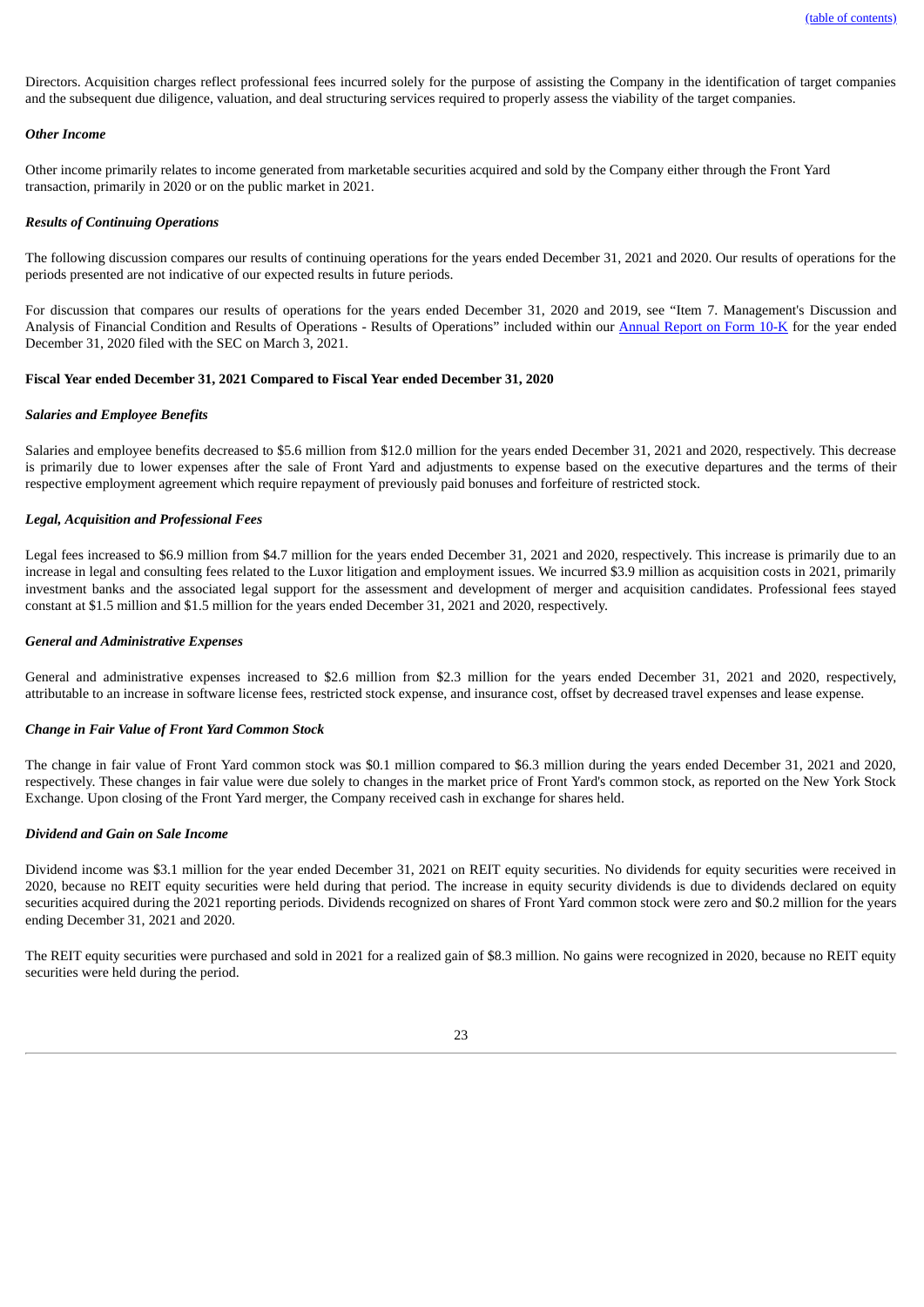#### *Results of Discontinued Operations*

On August 13, 2020, we and Front Yard entered into the Termination Agreement, pursuant to which they have agreed to effectively internalize the asset management function of Front Yard. The termination of the Amended AMA and the sale of the certain assets and operations to Front Yard represents a significant strategic shift that will have a major effect on our operations and financial results. Therefore, we have classified the results of our operations related to Front Yard as discontinued operations in our condensed consolidated statements of operations. Discontinued operations includes (i) the management fee revenues generated under our asset management agreements with Front Yard, (ii) expense reimbursements from Front Yard and the underlying expenses, (iii) the results of operations of our India and Cayman Islands subsidiaries, (iv) the employment costs associated with certain individuals wholly dedicated to Front Yard and (v) the costs associated with our lease in Charlotte, North Carolina, that was assumed by Front Yard. On January 1, 2021, we completed the sale of the remainder of the Disposal Group and recorded a pre-tax gain on disposal of \$7.5 million. See [Note](#page-56-0) 3 to our accompanying consolidated financial statements for further information regarding discontinued operations.

We had no results from discontinued operations, outside of Front Yard, for the year ended December 31, 2021.

#### **Liquidity and Capital Resources**

As of December 31, 2021, we had cash and cash equivalents of \$78.3 million compared to \$41.6 million as of December 31, 2020. The increase in cash and cash equivalents in 2021 was primarily due to the receipt of the cash consideration component of the Termination Fee related to Discontinued Operations. At December 31, 2021, we held no Front Yard common stock. We are developing new sources of income through our strategic business plan. We believe these sources of liquidity are sufficient to enable us to meet anticipated short-term (one-year) liquidity requirements. Our ongoing cash expenditures consist of: salaries and employee benefits, legal and professional fees, lease obligations and other general and administrative expenses.

As referred to in [Note](#page-49-0) [1](#page-49-0) in our consolidated financial statements, the Company has settled with certain owners of its Series A Shares which has reduced the outstanding balance from \$250 million to approximately \$144 million. The remaining outstanding Series A Shares are owned by Luxor in which we are currently in litigation over various claims.

AAMC intends to continue to pursue its strategic business initiatives despite this litigation. See "Item 1. [Business](#page-4-0)." If Luxor were to prevail in its lawsuit, we may need to cease or curtail our business initiatives and our liquidity could be materially and adversely affected. For more information on the legal proceedings with Luxor, see "Item 1A. Risk [Factors](#page-7-0)" and "Item 3. Legal [Proceedings"](#page-22-0) in this Annual Report on Form 10-K.

#### *Treasury Shares*

To date, a total of \$268.7 million in shares of our common stock have been repurchased under the authorization by our Board of Directors to repurchase up to \$300.0 million in shares of our common stock. Repurchased shares are held as treasury stock and are available for general corporate purposes. We have an aggregate of \$31.3 million remaining for repurchases under our Board-approved repurchase plan.

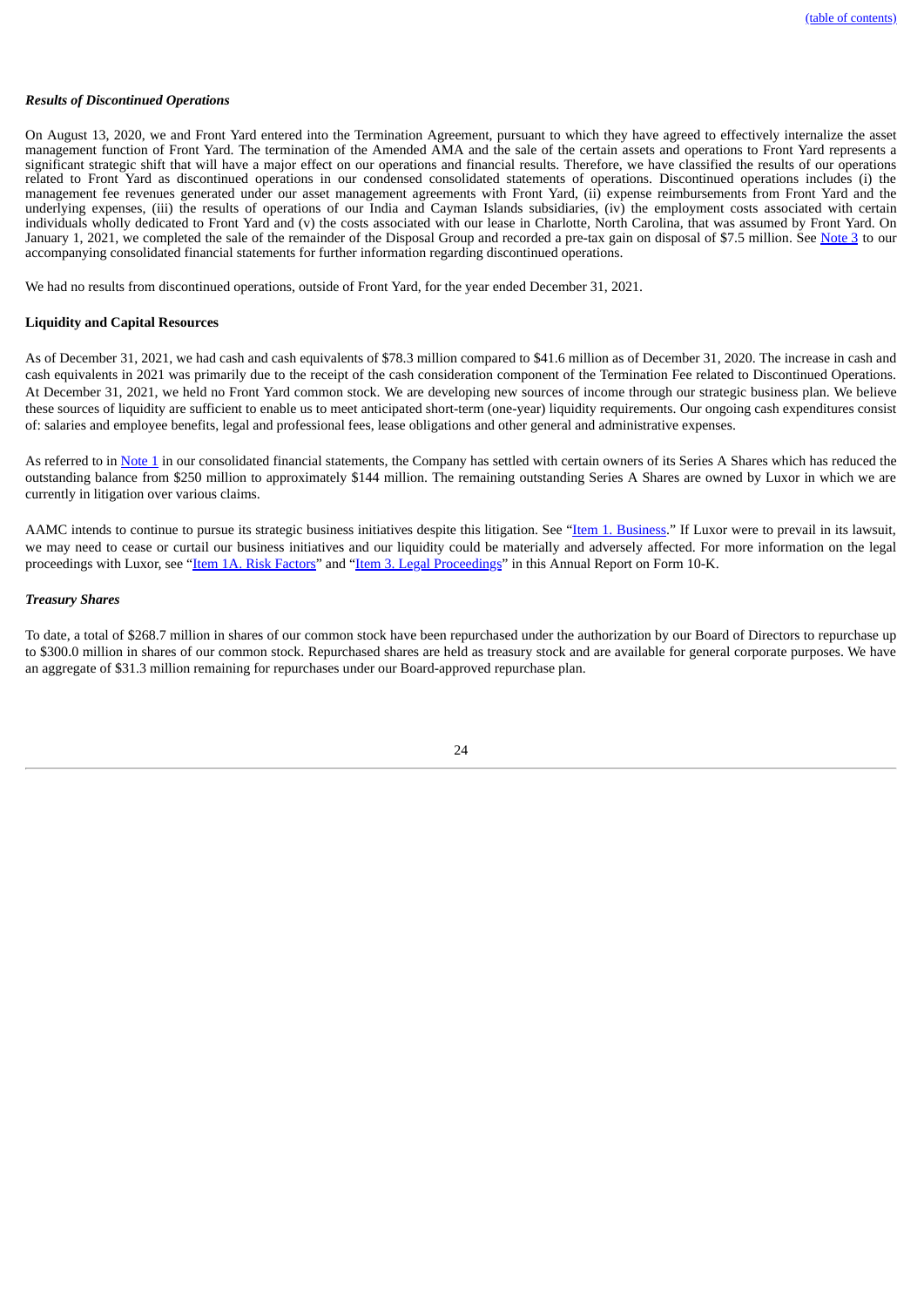#### *Cash Flows*

We report and analyze our cash flows based on operating activities, investing activities and financing activities. The following table summarizes our cash flows from continuing and discontinued operations for the periods indicated (\$ in thousands):

|                                                                           | Year ended December 31, |                |  |           |
|---------------------------------------------------------------------------|-------------------------|----------------|--|-----------|
|                                                                           |                         | 2021           |  | 2020      |
| Net cash used in operating activities from continuing operations          |                         | $(23, 115)$ \$ |  | (19, 192) |
| Net cash from (used in) investing activities from continuing operations   |                         | 58,396         |  | (86)      |
| Net cash from (used in) financing activities from continuing operations   |                         | (4,884)        |  | 713       |
| Total cash flows relating to continuing operations                        |                         | 30,397         |  | (18, 565) |
| Net cash from operating activities from discontinued operations           |                         | $5,439$ \$     |  | 37,798    |
| Net cash from investing activities from discontinued operations           |                         | 511            |  | 3,643     |
| Net cash from (used in) financing activities from discontinued operations |                         | 80             |  | (1,010)   |
| Total cash flows relating to discontinued operations                      |                         | 6,030          |  | 40,431    |

#### *Continuing Operations*

#### *Operating Activities From Continuing Operations*

During 2021, the change in cash flows used in operating activities for continuing operations, compared to 2020, was primarily attributable to ongoing salaries and benefits, payment of annual incentive compensation, dividend income, gain on securities and general corporate expenses in excess of revenues, respectively.

#### *Investing Activities From Continuing Operations*

The change in cash flows from investing activities for continuing operations for the year ended December 31, 2021 compared to 2020 consisted of dividends received on equity securities and net proceeds of sales of securities.

#### *Financing Activities From Continuing Operations*

Net cash used in financing activities during the year ended December 31, 2021 primarily relates conversion of preferred stock and intercompany transactions with the disposal group and by shares withheld for taxes upon vesting of restricted stock. Net cash from financing activities for the year ended December 31, 2020 primarily relates to intercompany transactions with the disposal group offset by shares withheld for taxes upon vesting of restricted stock.

#### *Discontinued Operations*

During 2021, the cash flows from discontinued operations were due to the termination of the Amended AMA with Front Yard and the related cash receipts from the disposal group. See [Note](#page-56-0) 3 to our accompanying consolidated financial statements for further information regarding cash flows from discontinued operations.

#### **Off-balance Sheet Arrangements**

We had no off-balance sheet arrangements as of December 31, 2021 or 2020.

#### **Recent accounting pronouncements**

See [Note](#page-49-0) 1, "Organization and Basis of Presentation - Recently issued accounting standards" to our consolidated financial statements.

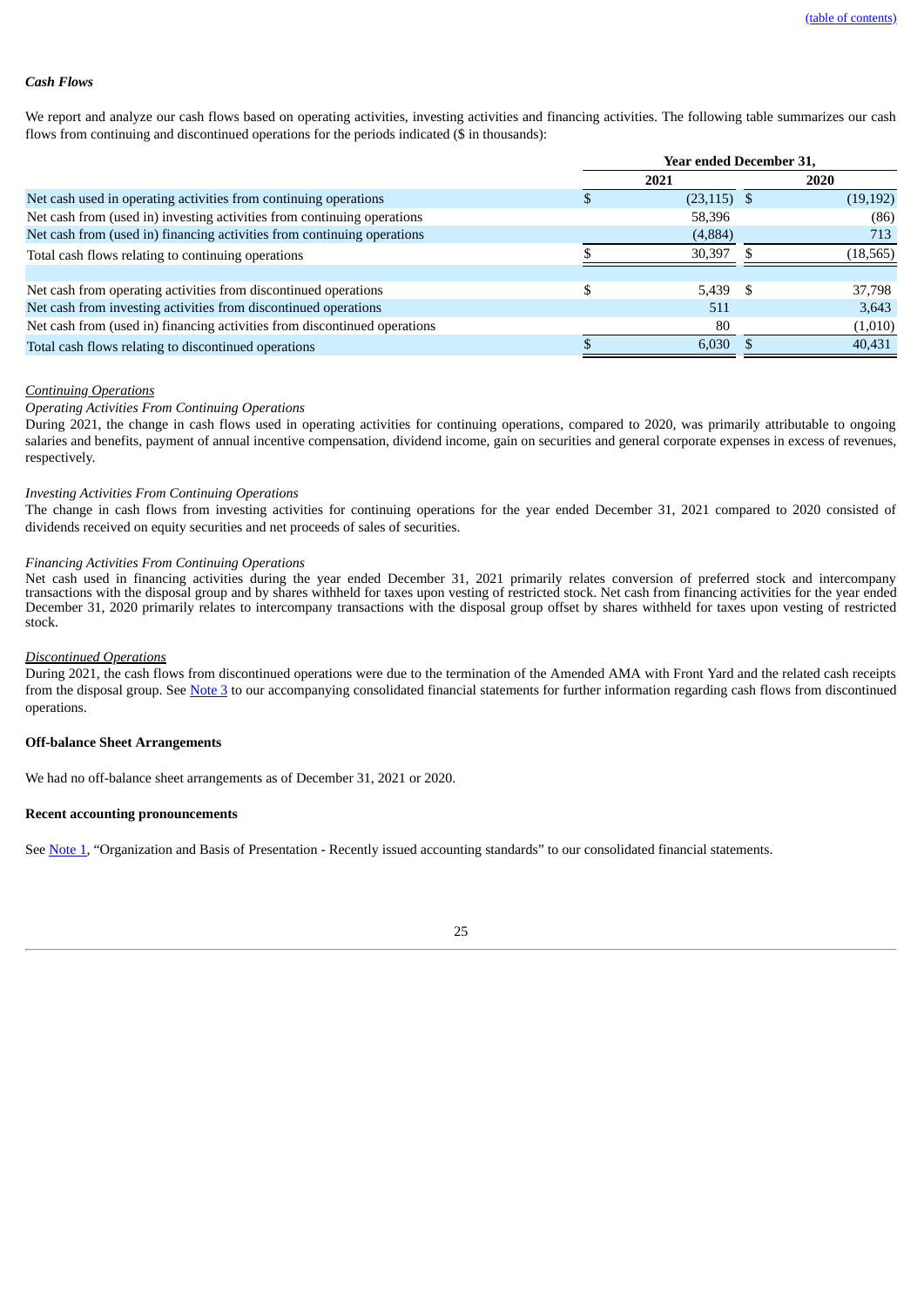#### **Critical Accounting Judgments**

Accounting standards require information in financial statements about the risks and uncertainties inherent in significant estimates, and the application of generally accepted accounting principles involves the exercise of varying degrees of judgment. Certain amounts included in or affecting our financial statements and related disclosures must be estimated, requiring us to make certain assumptions with respect to values or conditions that cannot be known with certainty at the time our consolidated financial statements are prepared. These estimates and assumptions affect the amounts we report for our assets and liabilities and our revenues and expenses during the reporting period and our disclosure of contingent assets and liabilities at the date of our consolidated financial statements. Actual results may differ significantly from our estimates and any effects on our business, financial position or results of operations resulting from revisions to these estimates are recorded in the period in which the facts that give rise to the revision become known.

We consider our critical accounting judgments to be those used in the determination of the reported amounts and disclosure related to the following:

#### *Series A Preferred Shares*

The Company's Series A preferred stock is reflected in the balance sheet as temporary equity. In 2020, the Company received redemption notices from holders of the Series A Preferred Shares requesting that the Company redeem an aggregate of \$250.0 million of its Series A Shares on March 15, 2020. The Company did not have the legally available funds to redeem all, but not less than all, of the outstanding Series A Shares on March 15, 2020. Therefore, the Company does not believe that there is an obligation pursuant to the Certificate of Designation of the Series A Shares to redeem those shares held by investors unless there are legally available funds to redeem all, but not less than all, of the Series A Shares. The presentation of the Series A Preferred Shares will continue to be classified as temporary equity on the consolidated balance sheets.

## *Income taxes*

Income taxes are provided for using the asset and liability method. Deferred tax assets and liabilities are recognized for the future tax consequences attributable to differences between the carrying amounts of existing assets and liabilities and their respective tax bases. Deferred tax assets and liabilities are measured using enacted rates expected to apply to taxable income in the years in which management expects those temporary differences to be recovered or settled. The effect on deferred taxes of a change in tax rates is recognized in income in the period in which the change occurs. Subject to our judgment, we reduce a deferred tax asset by a valuation allowance if it is "more likely than not" that some or the entire deferred tax asset will not be realized. Tax laws are complex and subject to different interpretations by the taxpayer and respective governmental taxing authorities. Significant judgment is required in evaluating tax positions, and we recognize tax benefits only if it is more likely than not that a tax position will be sustained upon examination by the appropriate taxing authority.

For all temporary differences, we have considered the potential future sources of taxable income against which they may be realized. In so doing, we have taken into account temporary differences that we expect to reverse in future years and those where it is unlikely. Where it is more likely than not that there will not be potential future taxable income to offset a temporary difference, a valuation allowance has been recorded.

## *Discontinued Operations*

<span id="page-29-0"></span>In accordance with the Financial Accounting Standards Board, Accounting Standards Codification ("ASC"), ASC 205-20, Presentation of Financial Statements – Discontinued Operations, the results of operations of a component of an entity or a group or component of an entity that represents a strategic shift that has, or will have, a major effect on the reporting company's operations that has either been disposed of or is classified as held for sale are required to be reported as discontinued operations in a company's consolidated financial statements. In order to be considered a discontinued operation, both the operations and cash flows of the discontinued component must have been (or will be) eliminated from the ongoing operations of the company and the company will not have any significant continuing involvement in the operations of the discontinued component after the disposal transaction. As a result of the Termination Agreement with Front Yard and FYR LP to terminate the Amended AMA, the accompanying consolidated financial statements reflect the activity related to the Termination Agreement as discontinued operations. See [Note](#page-56-0) 3 to our consolidated financial statements for additional information regarding the results, major classes of assets and liabilities, significant non-cash operating items, and capital expenditures of discontinued operations.

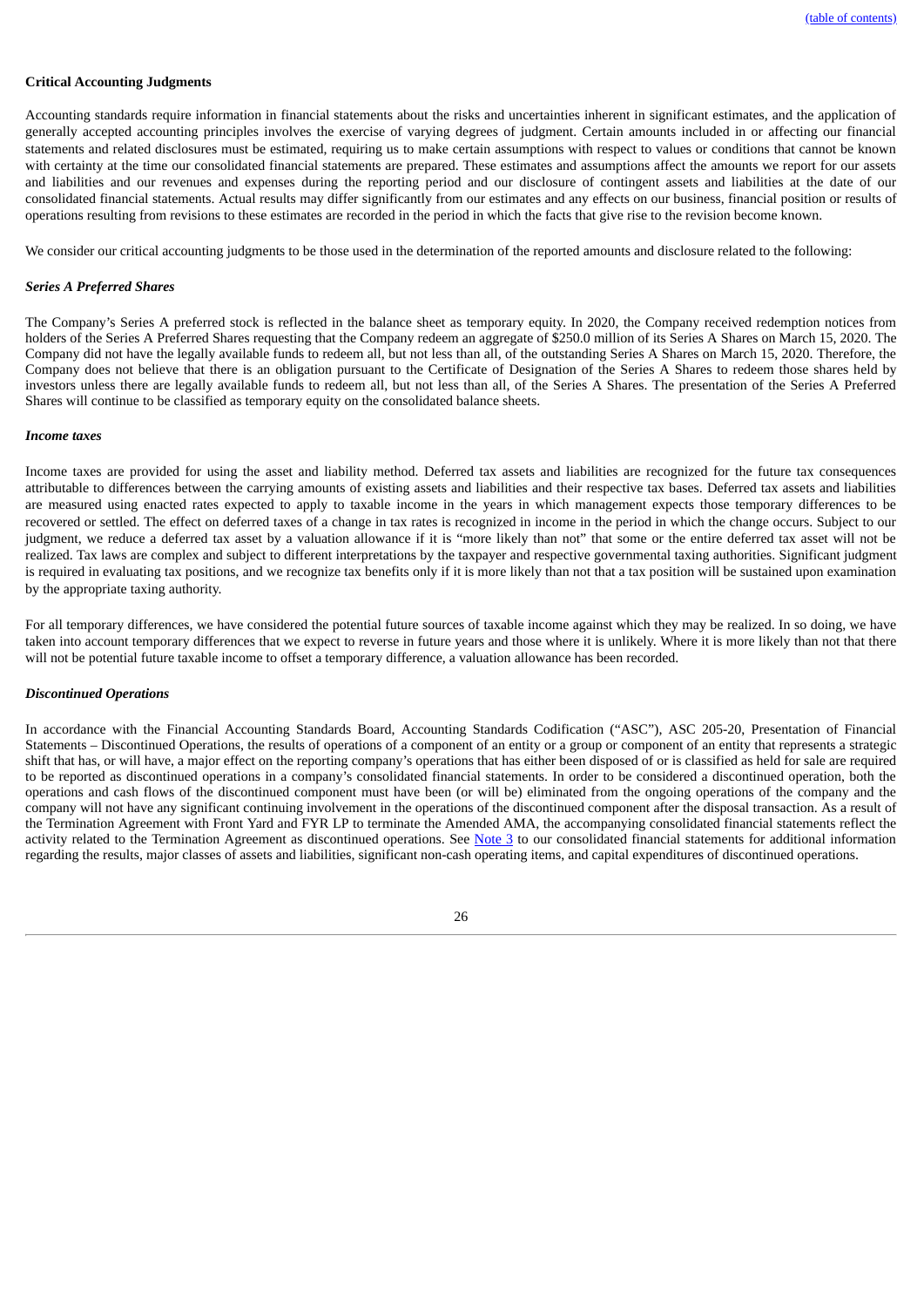# *Item 7A. Quantitative and Qualitative Disclosures About Market Risk*

Market risk includes risks that arise from changes in interest rates, foreign currency exchange rates, commodity prices, equity prices and other market changes that affect market sensitive instruments.

# <span id="page-30-0"></span>*Item 8. Consolidated Financial Statements and Supplementary Data*

See our consolidated financial statements starting on page  $F-1$ .

# <span id="page-30-1"></span>*Item 9. Changes in and Disagreements with Accountants on Accounting and Financial Disclosure*

<span id="page-30-2"></span>None.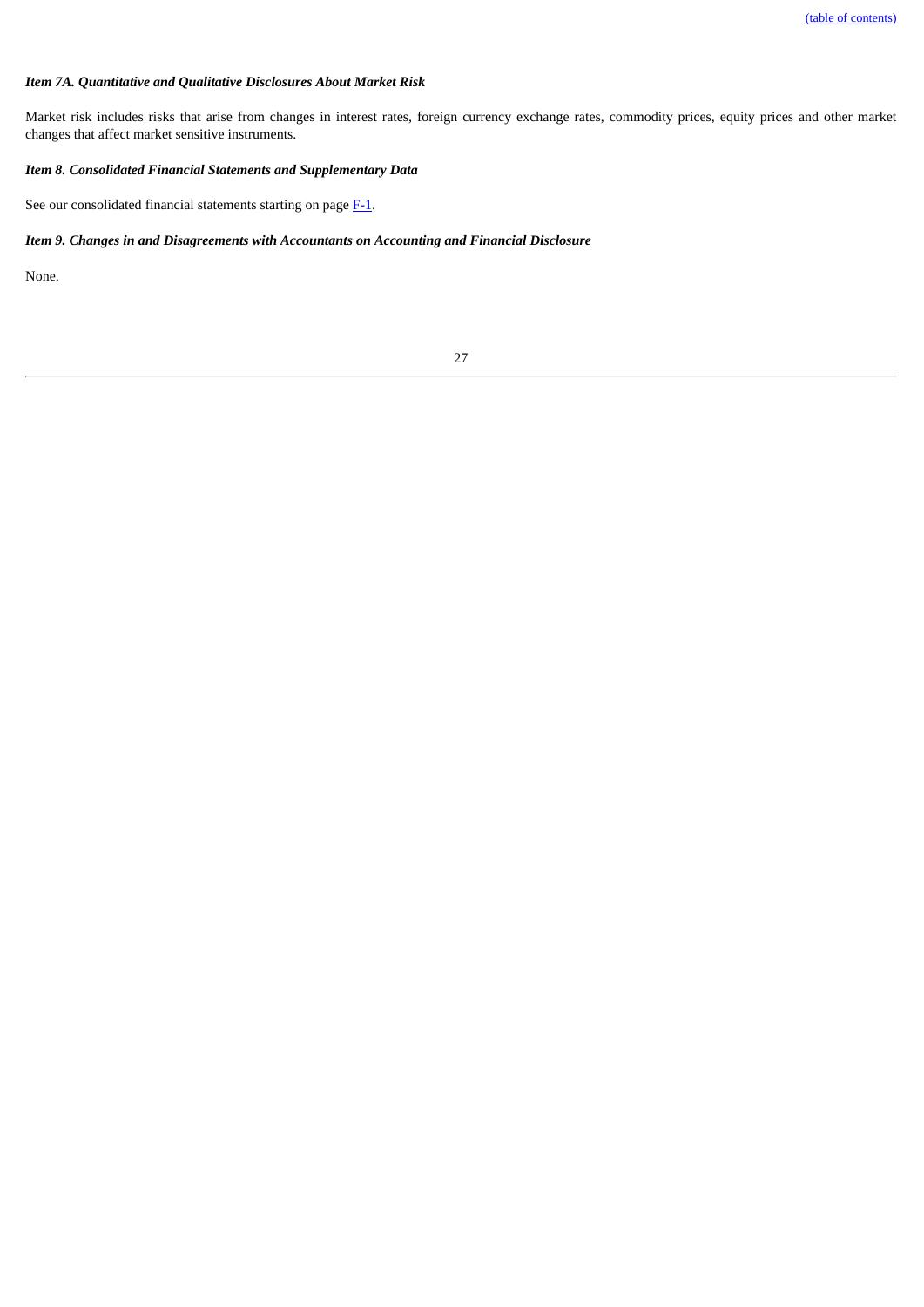#### *Item 9A. Controls and Procedures*

#### **Evaluation of Disclosure Controls and Procedures**

We carried out an evaluation required by the Exchange Act, under the supervision and with the participation of our Interim Chief Executive Officer and Chief Financial Officer, of the effectiveness of the design and operation of our disclosure controls and procedures, as defined in Rule 13a-15(e) of the Exchange Act, as of December 31, 2021. Based on this evaluation, our Interim Chief Executive Officer and Chief Financial Officer concluded that, as of December 31, 2021, our disclosure controls and procedures were effective to provide reasonable assurance that information required to be disclosed by us in the reports that we file or submit under the Exchange Act is recorded, processed, summarized and reported within the time periods specified in the SEC's rules and forms and to provide reasonable assurance that such information is accumulated and communicated to our management, including our Interim Chief Executive Officer and Chief Financial Officer, as appropriate, to allow timely decisions regarding required disclosures.

#### **Management's Report on Internal Control over Financial Reporting**

Management is responsible for establishing and maintaining adequate internal control over financial reporting, as defined in Rule 13a-15(f) of the Exchange Act. Management has assessed the effectiveness of our internal control over financial reporting as of December 31, 2021 based on criteria established in Internal Control-Integrated Framework issued in 2013 by the Committee of Sponsoring Organizations of the Treadway Commission. As a result of this assessment, management concluded that, as of December 31, 2021, our internal control over financial reporting was effective in providing reasonable assurance regarding the reliability of financial reporting and the preparation of financial statements for external purposes in accordance with generally accepted accounting principles and includes those policies and procedures that 1) pertain to the maintenance of records that in reasonable detail accurately and fairly reflect the transactions and dispositions of the assets of the issuer; 2) provide reasonable assurance that transactions are recorded as necessary to permit preparation of financial statements in accordance with generally accepted accounting principles, and that receipts and expenditures of the issuer are being made only in accordance with authorizations of management and directors of the issuer; and 3) provide reasonable assurance regarding prevention or timely detection of unauthorized acquisition, use or disposition of the issuer's assets that could have a material effect on the financial statements.

The effectiveness of our internal control over financial reporting as of December 31, 2021 has been audited by Ernst & Young LLP, an independent registered certified public accounting firm, as stated in their report that appears herein.

28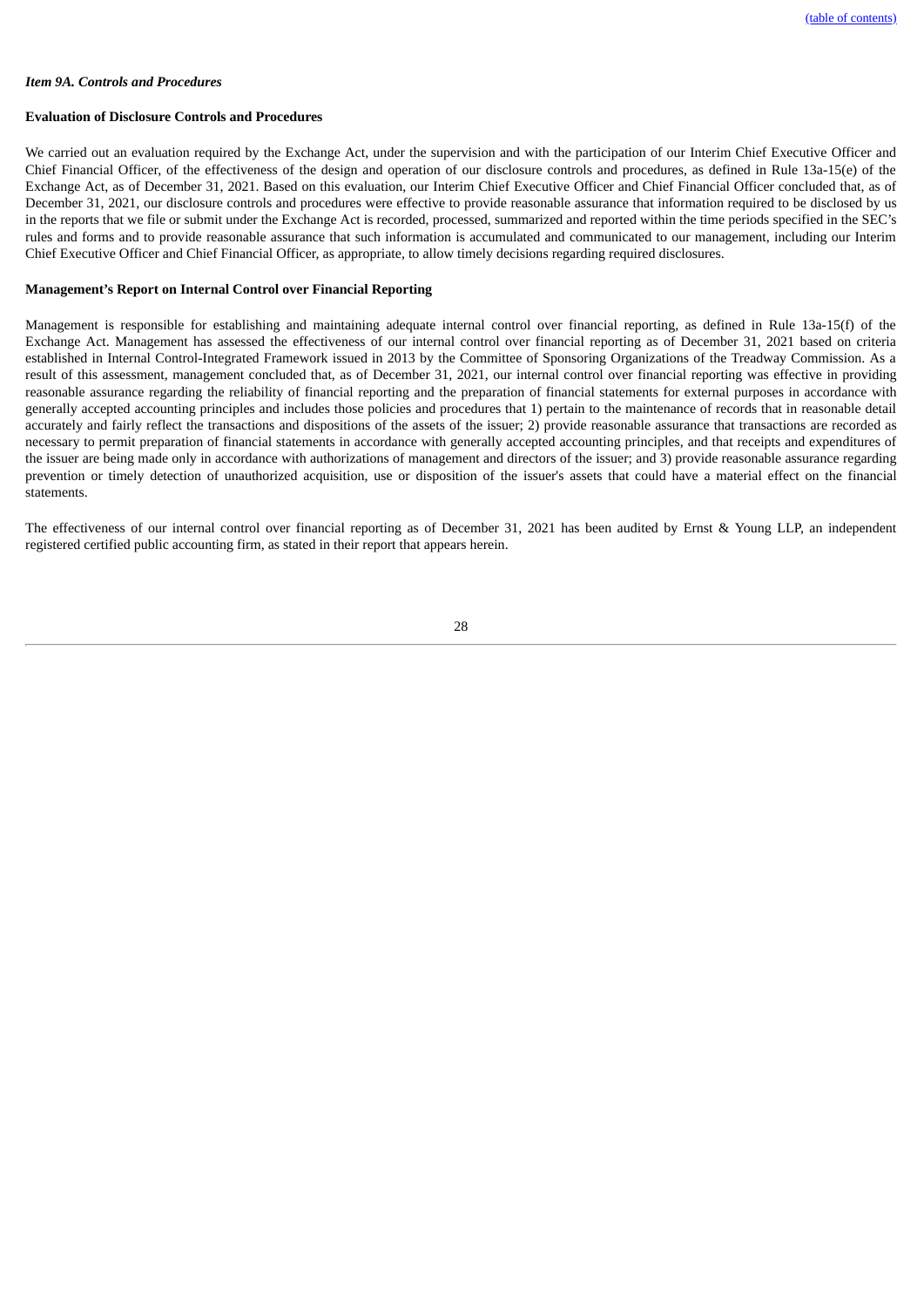#### **Report of Independent Registered Public Accounting Firm**

To the Stockholders and Board of Directors of Altisource Asset Management Corporation

#### **Opinion on Internal Control over Financial Reporting**

We have audited Altisource Asset Management Corporation's internal control over financial reporting as of December 31, 2021, based on criteria established in Internal Control-Integrated Framework issued by the Committee of Sponsoring Organizations of the Treadway Commission (2013 framework) (the COSO criteria). In our opinion, Altisource Asset Management Corporation (the Company) maintained, in all material respects, effective internal control over financial reporting as of December 31, 2021, based on the COSO criteria.

We also have audited, in accordance with the standards of the Public Company Accounting Oversight Board (United States) (PCAOB), the consolidated balance sheets of Altisource Asset Management Corporation as of December 31, 2021 and 2020, and the related consolidated statements of operations, comprehensive loss, stockholders' deficit and cash flows for the years then ended, and the related notes and our report dated March 31, 2022 expressed an unqualified opinion thereon.

## **Basis for Opinion**

The Company's management is responsible for maintaining effective internal control over financial reporting and for its assessment of the effectiveness of internal control over financial reporting included in the accompanying Management's Report on Internal Control over Financial Reporting. Our responsibility is to express an opinion on the Company's internal control over financial reporting based on our audit. We are a public accounting firm registered with the PCAOB and are required to be independent with respect to the Company in accordance with the U.S. federal securities laws and the applicable rules and regulations of the Securities and Exchange Commission and the PCAOB.

We conducted our audit in accordance with the standards of the PCAOB. Those standards require that we plan and perform the audit to obtain reasonable assurance about whether effective internal control over financial reporting was maintained in all material respects.

Our audit included obtaining an understanding of internal control over financial reporting, assessing the risk that a material weakness exists, testing and evaluating the design and operating effectiveness of internal control based on the assessed risk, and performing such other procedures as we considered necessary in the circumstances. We believe that our audit provides a reasonable basis for our opinion.

#### **Definition and Limitations of Internal Control over Financial Reporting**

A company's internal control over financial reporting is a process designed to provide reasonable assurance regarding the reliability of financial reporting and the preparation of financial statements for external purposes in accordance with generally accepted accounting principles. A company's internal control over financial reporting includes those policies and procedures that (1) pertain to the maintenance of records that, in reasonable detail, accurately and fairly reflect the transactions and dispositions of the assets of the company; (2) provide reasonable assurance that transactions are recorded as necessary to permit preparation of financial statements in accordance with generally accepted accounting principles, and that receipts and expenditures of the company are being made only in accordance with authorizations of management and directors of the company; and (3) provide reasonable assurance regarding prevention or timely detection of unauthorized acquisition, use, or disposition of the company's assets that could have a material effect on the financial statements.

Because of its inherent limitations, internal control over financial reporting may not prevent or detect misstatements. Also, projections of any evaluation of effectiveness to future periods are subject to the risk that controls may become inadequate because of changes in conditions, or that the degree of compliance with the policies or procedures may deteriorate.

/s/ Ernst & Young LLP Atlanta, Georgia March 31, 2022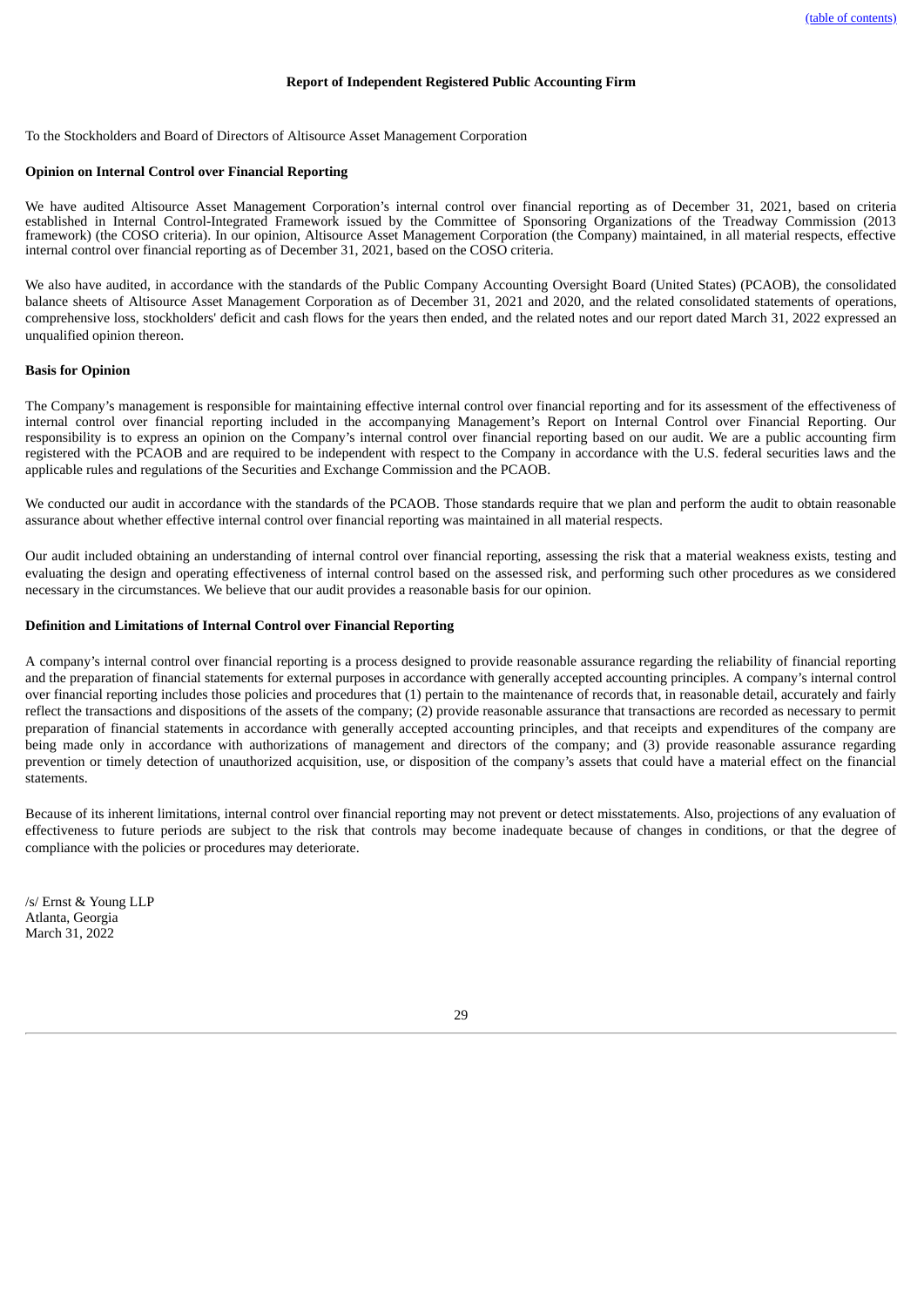#### *Changes in Internal Control over Financial Reporting*

There were no changes in our internal control over financial reporting identified in connection with the evaluation required by Rule 13a-15(d) and 15d-15(d) of the Exchange Act that occurred during the quarter ended December 31, 2021 that have materially affected, or are reasonably likely to materially affect, our internal control over financial reporting.

#### *Limitations on Controls*

Our disclosure controls and procedures and internal control over financial reporting are designed to provide reasonable assurance of achieving their objectives as specified above. Management does not expect, however, that our disclosure controls and procedures or our internal control over financial reporting will prevent or detect all error or fraud. Any control system, no matter how well designed and operated, is based upon certain assumptions and can provide only reasonable, not absolute, assurance that its objectives will be met. Further, no evaluation of controls can provide absolute assurance that misstatements due to error or fraud will not occur or that all control issues and instances of fraud, if any, within the Company have been detected.

#### <span id="page-33-0"></span>*Item 9B. Other Information*

The following information is being included in this Item 9B in lieu of filing such information on a Current Report on Form 8-K under Item 5.02. Compensatory Arrangements of Certain Officers.

<span id="page-33-1"></span>On March 30, 2022, the Board of Directors (the "Board") of the Company extended the term of Thomas McCarthy's employment as interim Chief Executive Officer to the earlier of May 31, 2022 or until a permanent Chief Executive Officer is appointed. In connection with the extension, the Company and Mr. McCarthy amended the employment agreement dated August 16, 2021, as amended December 30, 2021 (the "Employment Agreement") to reflect the extension. The remaining terms of Mr. McCarthy's Employment Agreement remain the same.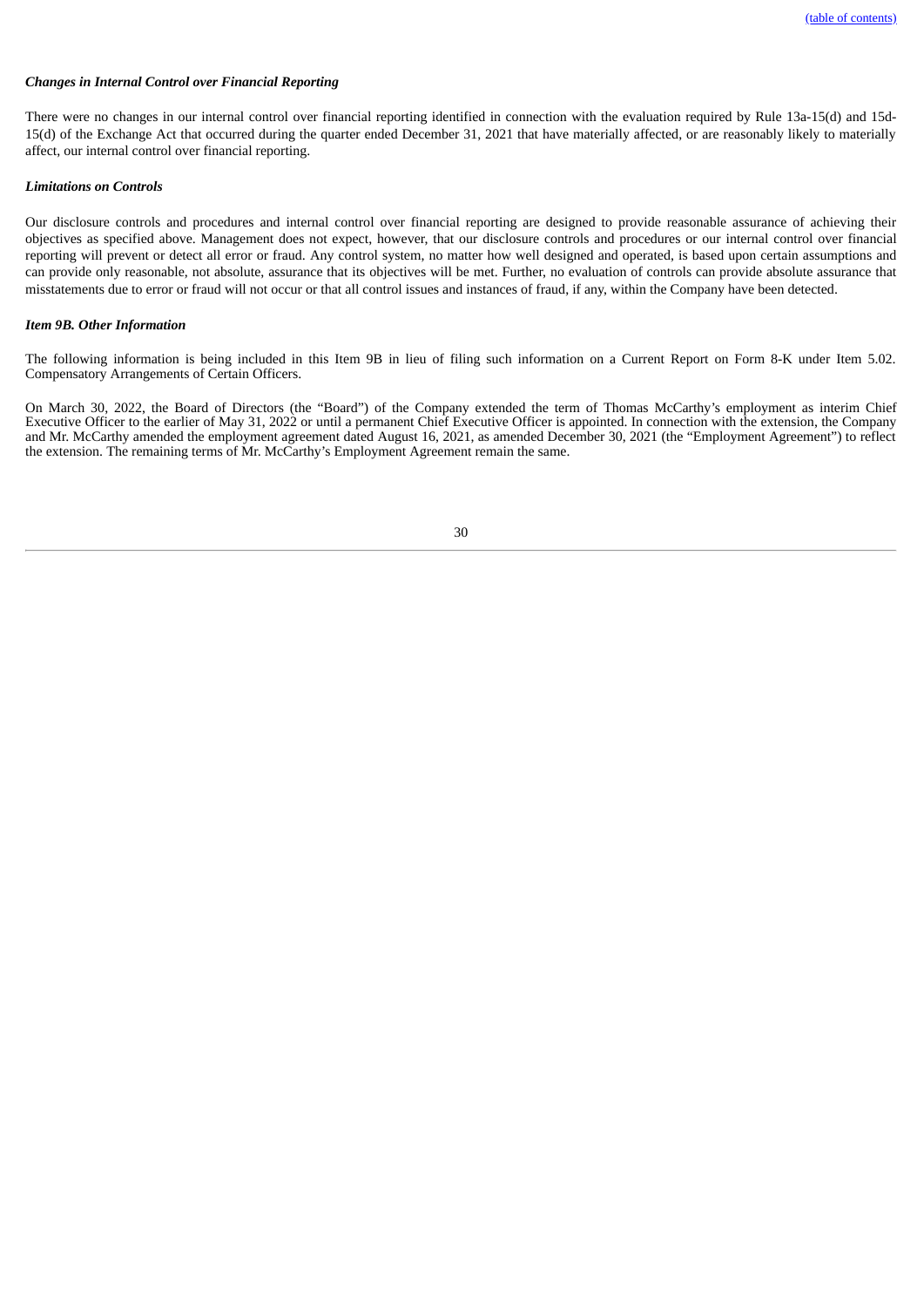# **Part III**

We will file a definitive Proxy Statement for our 2022 Annual Meeting of Stockholders (the "2022 Proxy Statement") with the Securities and Exchange Commission, pursuant to Regulation 14A, not later than 120 days after December 31, 2021. Accordingly, certain information required by Part III has been omitted under General Instruction G(3) to Form 10-K. Only those sections of the 2022 Proxy Statement that specifically address the items set forth herein are incorporated by reference.

#### <span id="page-34-0"></span>*Item 10. Directors, Executive Officers and Corporate Governance*

The information required by Item 10 is hereby incorporated by reference from our 2022 Proxy Statement under the captions "Election of Directors," "Section 16(a) Beneficial Ownership Reporting Compliance" and "Code of Ethics."

#### <span id="page-34-1"></span>*Item 11. Executive Compensation*

The information required by Item 11 is hereby incorporated by reference from our 2022 Proxy Statement under the captions "Executive Compensation" and "Director Compensation."

# <span id="page-34-2"></span>*Item 12. Security Ownership of Certain Beneficial Owners and Management and Related Stockholder Matters*

The information required by Item 12 is hereby incorporated by reference from our 2022 Proxy Statement under the caption "Security Ownership of Certain Beneficial Owners and Management."

## <span id="page-34-3"></span>*Item 13. Certain Relationships and Related Transactions, and Director Independence*

The information required by Item 13 is hereby incorporated by reference from our 2022 Proxy Statement under the captions "Transactions with Related Persons" and "Information Regarding the Board of Directors and Corporate Governance."

# <span id="page-34-4"></span>*Item 14. Principal Accountant Fees and Services*

<span id="page-34-5"></span>The information required by Item 14 is hereby incorporated by reference from our 2022 Proxy Statement under the captions "Independent Registered Public Accounting Firm Fees" and "Pre-Approval Policy and Procedures."

31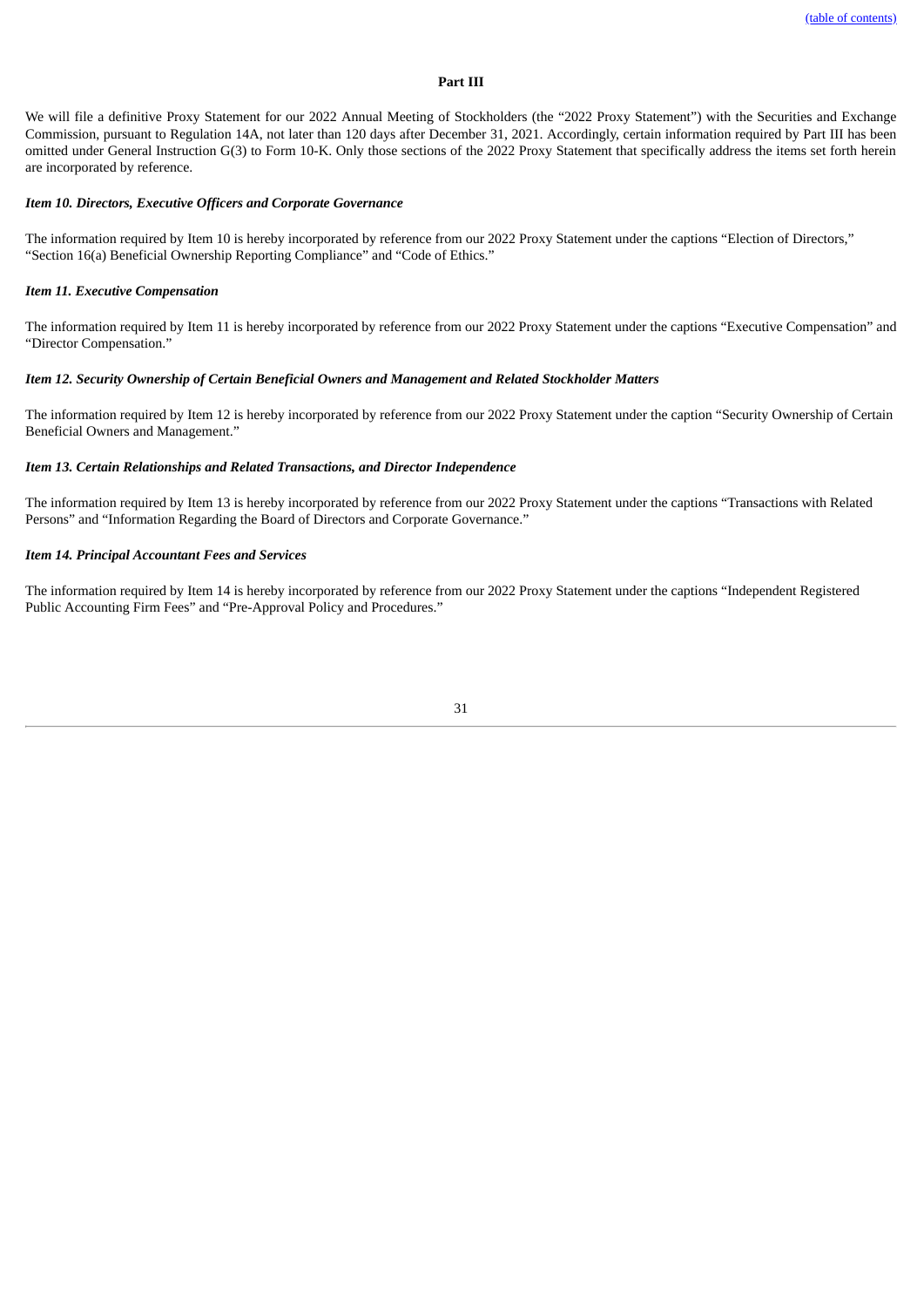# <span id="page-35-0"></span>*Item 15. Exhibits*

# **Exhibits**

| <b>Exhibit Number</b> | <b>Description</b>                                                                                                                                                                                                                                                                                                                                                                                                                  |
|-----------------------|-------------------------------------------------------------------------------------------------------------------------------------------------------------------------------------------------------------------------------------------------------------------------------------------------------------------------------------------------------------------------------------------------------------------------------------|
| 2.1                   | Separation Agreement, dated as of December 21, 2012, between Altisource Asset Management Corporation and Altisource Portfolio<br>Solutions S.A. (incorporated by reference to Exhibit 2.1 of the Registrant's Current Report on Form 8-K filed with the SEC on<br>December 28, 2012).                                                                                                                                               |
| <u>3.1</u>            | Amended and Restated Articles of Incorporation of Altisource Asset Management Corporation (incorporated by reference to Exhibit<br>3.1 of the Registrant's Current Report on Form 8-K filed with the SEC on January 5, 2017).                                                                                                                                                                                                       |
| 3.2                   | Third Amended and Restated Bylaws of Altisource Asset Management Corporation (incorporated by reference to Exhibit 3.2 of the<br>Registrant's Annual Report on Form 10-K filed with the SEC on February 28, 2020).                                                                                                                                                                                                                  |
| 3.3                   | Certificate of Designations establishing the Company's Series A Convertible Preferred Stock (incorporated by reference to Exhibit<br>3.1 of the Registrant's Current Report on Form 8-K filed with the SEC on March 19, 2014).                                                                                                                                                                                                      |
| $4.1*$                | Description of Registrant's Securities.                                                                                                                                                                                                                                                                                                                                                                                             |
| $10.1+$               | Altisource Asset Management Corporation 2012 Equity Incentive Plan (incorporated by reference to Exhibit 10.11 of the<br>Registrant's Amendment No. 4 to Form 10 filed with the SEC on December 18, 2012).                                                                                                                                                                                                                          |
| <u>10.2</u>           | Amended and Restated Asset Management Agreement, dated as of May 7, 2019, by and among Front Yard Residential Corporation,<br>Front Yard Residential, L.P. and Altisource Asset Management Corporation (incorporated by reference to Exhibit 10.1 of the<br>Registrant's Current Report on Form 8-K filed with the SEC on May 8, 2019).                                                                                             |
| 10.3                  | Asset Management Agreement, dated March 31, 2015, among Front Yard Residential Corporation (f/k/a Altisource Residential<br>Corporation), Front Yard Residential L.P. (f/k/a Altisource Residential, L.P.) and Altisource Asset Management Corporation<br>(incorporated by reference to Exhibit 10.1 of the Registrant's Current Report on Form 8-K filed with the SEC on April 2, 2015).                                           |
| 10.4                  | Amendment to Asset Management Agreement, dated April 7, 2015, among Front Yard Residential Corporation (f/k/a Altisource<br>Residential Corporation), Front Yard Residential L.P. (f/k/a Altisource Residential, L.P.) and Altisource Asset Management<br>Corporation (incorporated by reference to Exhibit 10.1 of the Registrant's Current Report on Form 8-K filed with the SEC on April<br>13, 2015).                           |
| $10.5+$               | Altisource Asset Management Corporation 2016 Preferred Stock Plan (incorporated by reference to Exhibit 10.22 of the Registrant's<br>Annual Report on Form 10-K filed with the SEC on March 1, 2017).                                                                                                                                                                                                                               |
| 10.6†                 | Form of Preferred Stock Agreement under 2016 Employee Preferred Stock Plan (incorporated by reference to Exhibit 10.1 of the<br>Registrant's Current Report on Form 8-K filed with the SEC on January 5, 2017).                                                                                                                                                                                                                     |
| $10.7*$               | Employment Agreement of Thomas K. McCarthy, dated as of August 16, 2021, as amended on December 30, 2021.                                                                                                                                                                                                                                                                                                                           |
| $10.8$ <sup>†</sup>   | Altisource Asset Management Corporation 2020 Equity Incentive Plan (incorporated by reference to Exhibit 4.3 of the Registrant's<br>Form S-8 filed with the SEC on December 21, 2020).                                                                                                                                                                                                                                              |
| $10.9$ <sup>+</sup>   | Employment Agreement of Stephen R. Krallman, dated as of May 24, 2021. (incorporated by reference to Exhibit 10.1 to the<br>Registrant's Current Report on Form 8-K filed with the SEC on June 28, 2021).                                                                                                                                                                                                                           |
| 10.10 <sup>+</sup>    | Employment Agreement of Jason Kopcak, dated as of March 16, 2022. (incorporated by reference to Exhibit 10.1 to the Registrant's<br>Current Report on Form 8-K filed with the SEC on March 18, 2022.)                                                                                                                                                                                                                               |
| 10.11                 | Settlement Agreement dated as of February 17, 2021, between Altisource Asset Management Corporation and Putnam Focused<br>Equity Fund, a series of Putnam Funds Trust, dated as of February 17, 2021 (incorporated by reference to Exhibit 10.1 to the<br>Registrant's Current Report on Form 8-K filed with the SEC on February 18, 2021).                                                                                         |
| 10.12                 | Settlement Agreement dated as of August 27, 2021, between Altisource Asset Management Corporation and Ithan Creek Master<br>Investors (Cayman) L.P., Bay Pond Investors (Bermuda) L.P., Bay Pond Partners, L.P. and Wellington Management Company LLP<br>(together, the "Wellington Parties"). (incorporated by reference to Exhibit 10.1 to the Registrant's Current Report on Form 8-K filed<br>with the SEC on August 30, 2021). |
| $10.13*$              | Amendment dated March 30, 2022 to the Employment Agreement of Thomas K. McCarthy, dated August 16, 2021, as amended on<br>December 20, 2021.                                                                                                                                                                                                                                                                                        |
| $21*$                 | Schedule of Subsidiaries.                                                                                                                                                                                                                                                                                                                                                                                                           |
| $23*$                 | Consent of Ernst & Young LLP.                                                                                                                                                                                                                                                                                                                                                                                                       |
| $24*$                 | Power of Attorney (incorporated by reference to the signature page of this Annual Report on Form 10-K).                                                                                                                                                                                                                                                                                                                             |
|                       |                                                                                                                                                                                                                                                                                                                                                                                                                                     |

32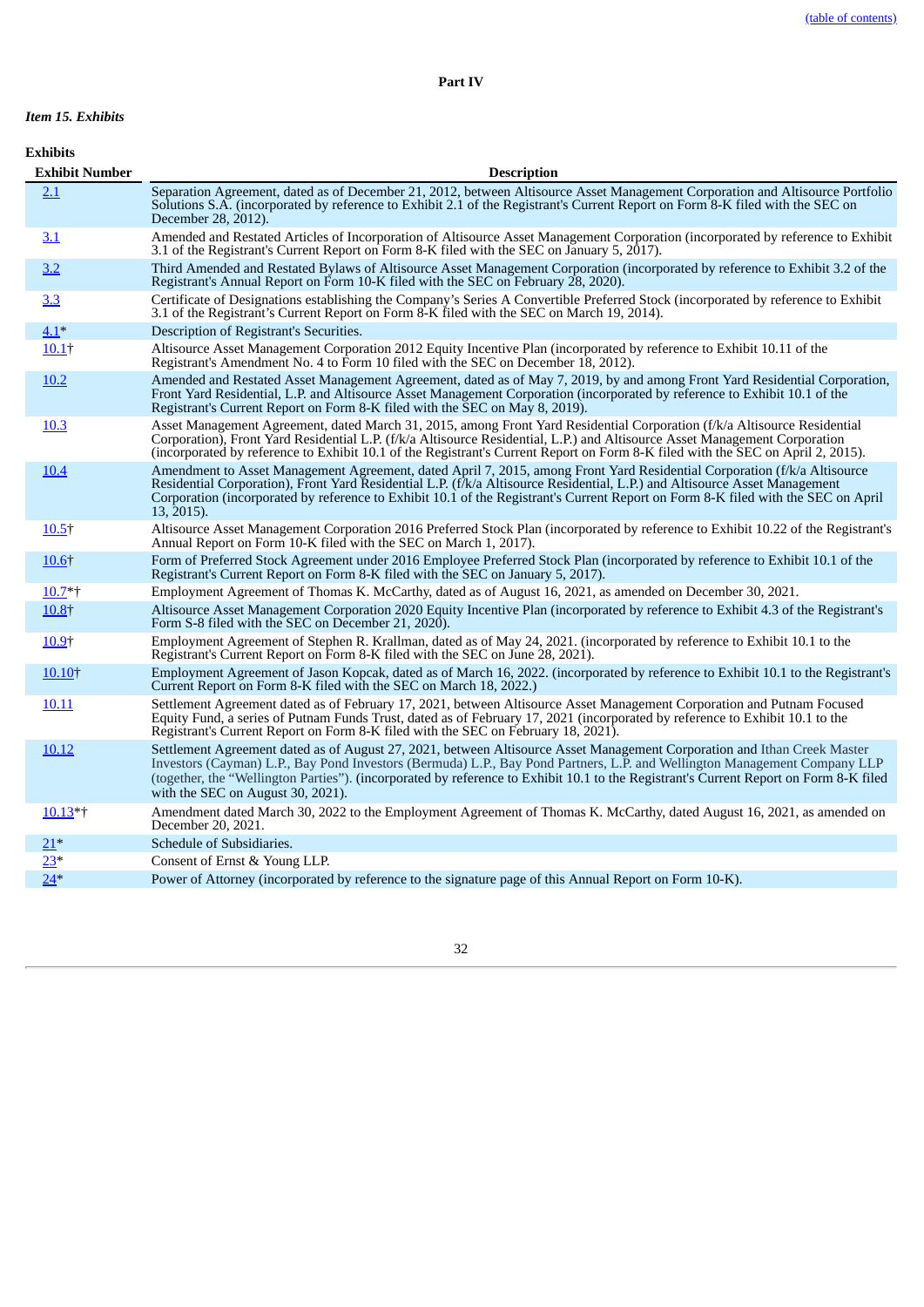| <b>Exhibit Number</b> | <b>Description</b>                                                              |
|-----------------------|---------------------------------------------------------------------------------|
| $31.1*$               | Certification of Interim CEO Pursuant to Section 302 of the Sarbanes-Oxley Act. |
| $31.2*$               | Certification of CFO Pursuant to Section 302 of the Sarbanes-Oxley Act.         |
| $32.1**$              | Certification of Interim CEO Pursuant to Section 906 of the Sarbanes-Oxley Act. |
| $32.2**$              | Certification of CFO Pursuant to Section 906 of the Sarbanes-Oxley Act.         |
| $101.1$ NS*           | <b>XBRL Instance Document.</b>                                                  |
| $101.SCH*$            | <b>XBRL Taxonomy Extension Schema Document.</b>                                 |
| $101.CAL*$            | XBRL Taxonomy Extension Calculation Linkbase Document.                          |
| $101.DEF*$            | <b>XBRL Taxonomy Extension Definition Linkbase Document.</b>                    |
| $101.LAB*$            | XBRL Extension Label Linkbase Document.                                         |
| 101.PRE*              | XBRL Taxonomy Extension Presentation Linkbase Document.                         |

\* Filed herewith.

**\_\_\_\_\_\_\_\_\_\_**

\*\* Indicates the exhibit is being furnished, not filed, with this report.

† Denotes management contract or compensatory arrangement.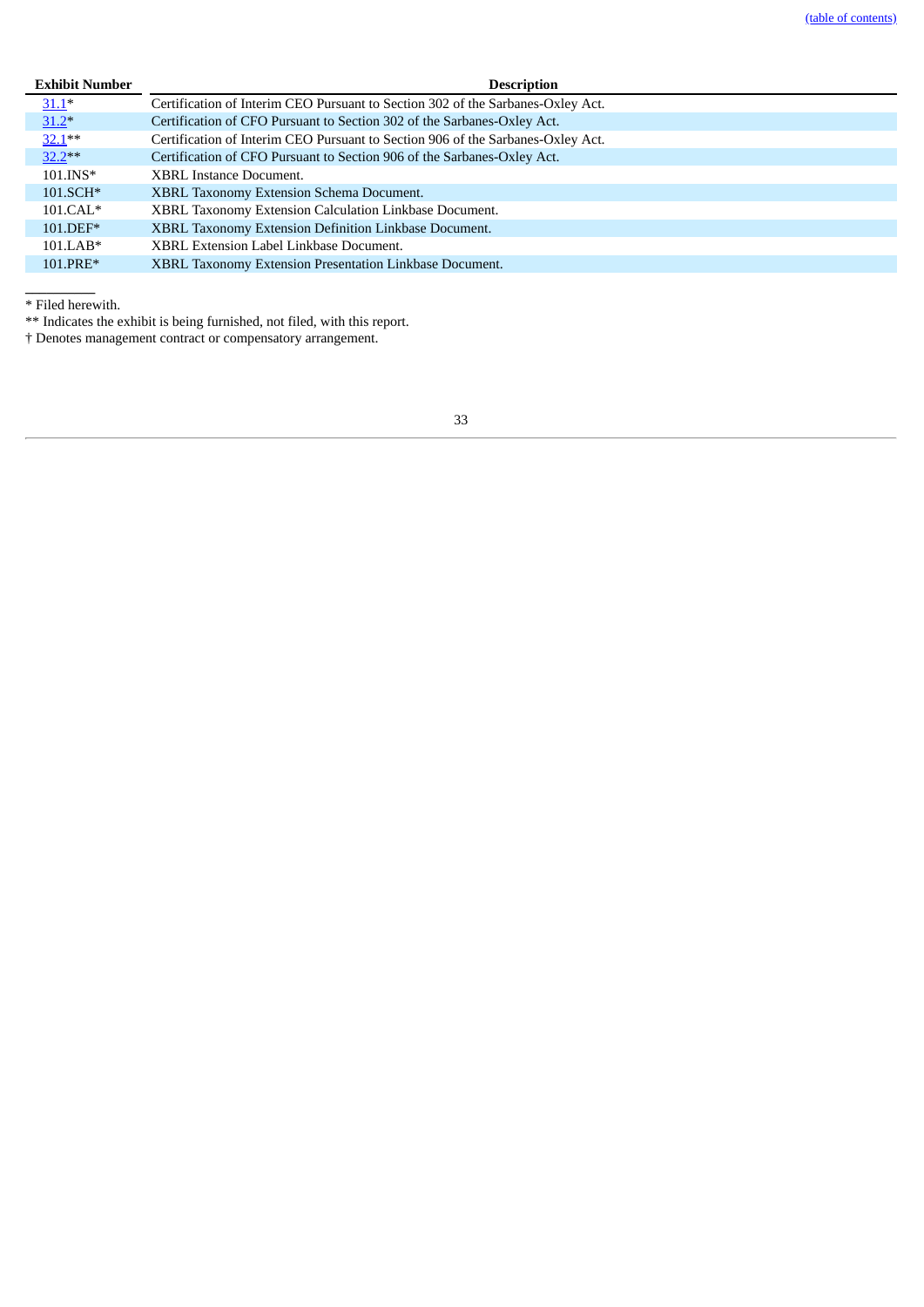## **Signatures**

Pursuant to the requirements of Section 13 or 15(d) of the Securities Exchange Act of 1934, as amended, the registrant has duly caused this report to be signed on its behalf by the undersigned, thereunto duly authorized.

|       |                |     | <b>Altisource Asset Management Corporation</b> |
|-------|----------------|-----|------------------------------------------------|
| Date: | March 31, 2022 | By: | /s/ Thomas K. McCarthy                         |
|       |                |     | Thomas K. McCarthy                             |
|       |                |     | Interim Chief Executive Officer                |
| Date: | March 31, 2022 | By: | /s/ Stephen Ramiro Krallman                    |
|       |                |     | Stephen Ramiro Krallman                        |
|       |                |     | Chief Financial Officer                        |

#### **Power of Attorney**

KNOW ALL PERSONS BY THESE PRESENTS, that each person whose signature appears below constitutes and appoints Thomas K. McCarthy and Stephen Ramiro Krallman each of them severally, his or her true and lawful attorney-in-fact with power of substitution and resubstitution to sign in his or her name, place and stead, in any and all capacities, to do any and all things and execute any and all instruments that such attorney may deem necessary or advisable under the Securities Exchange Act of 1934, as amended, and any rules, regulations and requirements of the Securities and Exchange Commission in connection with the Annual Report on Form 10-K and any and all amendments hereto, as fully for all intents and purposes as he or she might or could do in person, and hereby ratifies and confirms all said attorneys-in-fact and agents, each acting alone, and his or her substitute or substitutes, may lawfully do or cause to be done by virtue hereof.

Pursuant to the requirements of the Securities Exchange Act of 1934, as amended, this report has been signed below by the following persons on behalf of the registrant and in the capacities indicated:

| <b>Signature</b>            | <b>Title</b>                                                                              | <b>Date</b>    |
|-----------------------------|-------------------------------------------------------------------------------------------|----------------|
| /s/ John P. de Jongh, Jr.   | Director                                                                                  | March 31, 2022 |
| John P. de Jongh, Jr.       |                                                                                           |                |
| /s/ Ricardo C. Byrd         | Director                                                                                  | March 31, 2022 |
| Ricardo C. Byrd             |                                                                                           |                |
| /s/ John A. Engerman        | Director                                                                                  | March 31, 2022 |
| John A. Engerman            |                                                                                           |                |
| /s/ Thomas K. McCarthy      | Interim Chief Executive Officer                                                           | March 31, 2022 |
| Thomas K. McCarthy          |                                                                                           |                |
| /s/ Stephen Ramiro Krallman | Chief Financial Officer (Principal Financial Officer and<br>Principal Accounting Officer) | March 31, 2022 |
| Stephen Ramiro Krallman     |                                                                                           |                |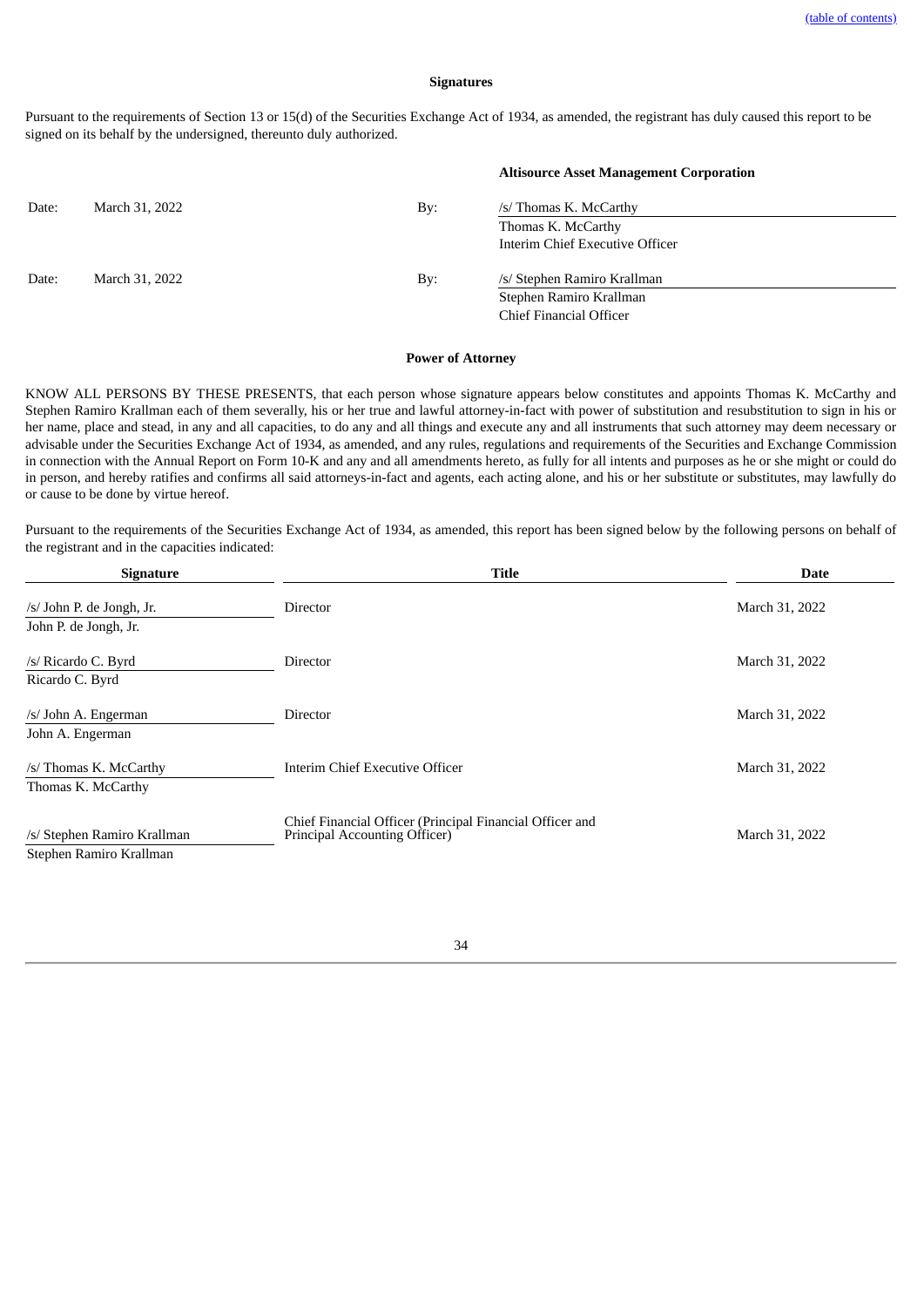# **Index to Consolidated Financial Statements**

<span id="page-38-0"></span>

| Report of Independent Registered Public Accounting Firm PCAOB ID 42 | $F-2$  |
|---------------------------------------------------------------------|--------|
| <b>Consolidated Balance Sheets</b>                                  | $F-4$  |
| <b>Consolidated Statements of Operations</b>                        | $F-5$  |
| <b>Consolidated Statements of Comprehensive Income (Loss)</b>       | $F-7$  |
| <b>Consolidated Statements of Stockholders' Deficit</b>             | $F-8$  |
| <b>Consolidated Statements of Cash Flows</b>                        | $F-9$  |
| <b>Notes to Consolidated Financial Statements</b>                   | $F-12$ |
|                                                                     |        |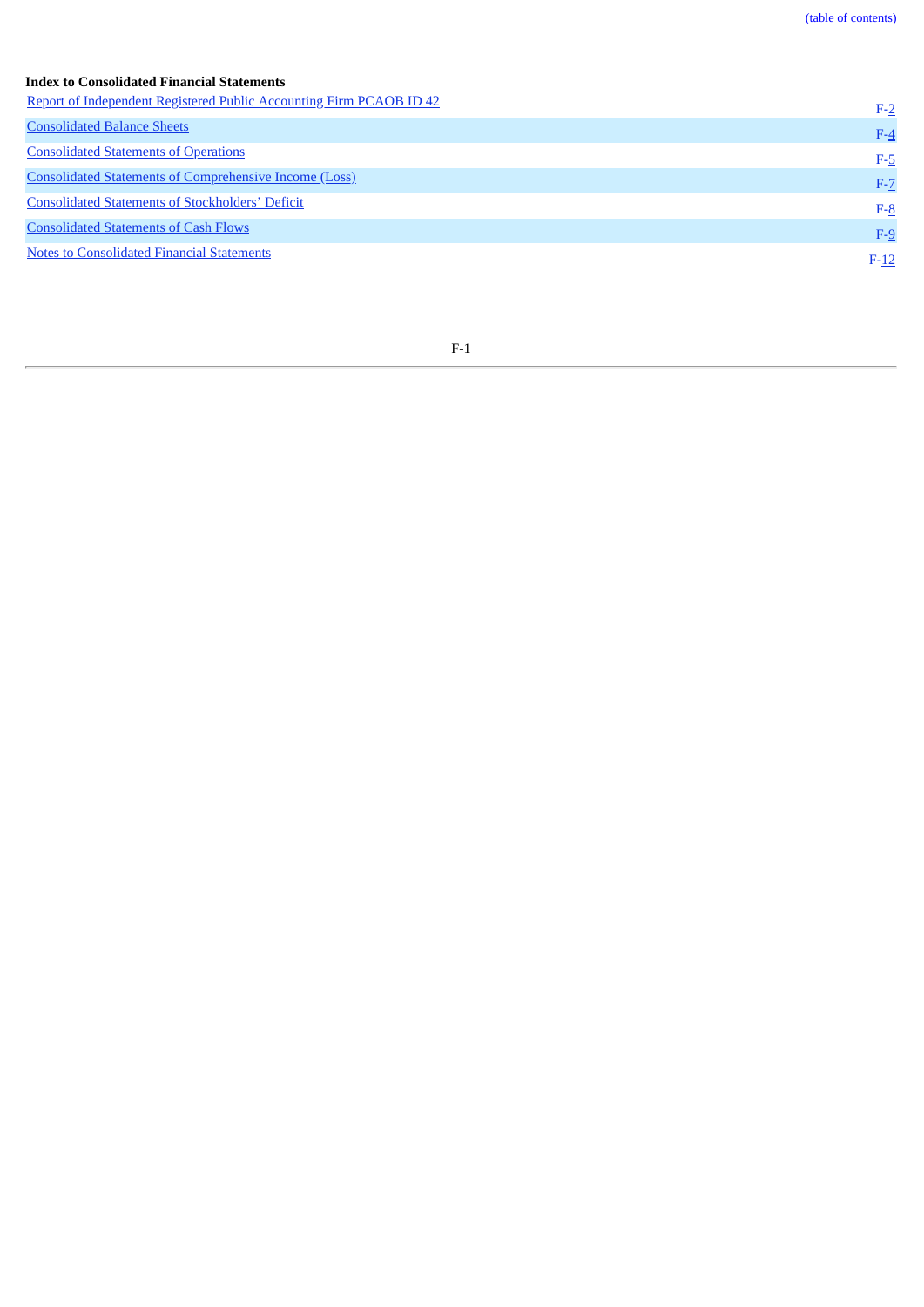#### **Report of Independent Registered Public Accounting Firm**

To the Stockholders and Board of Directors of Altisource Asset Management Corporation

#### **Opinion on the Financial Statements**

We have audited the accompanying consolidated balance sheets of Altisource Asset Management Corporation (the Company) as of December 31, 2021 and 2020, the related consolidated statements of operations, comprehensive income (loss), stockholders' deficit and cash flows for the years then ended, and the related notes (collectively referred to as the "consolidated financial statements"). In our opinion, the consolidated financial statements present fairly, in all material respects, the financial position of the Company at December 31, 2021 and 2020, and the results of its operations and its cash flows for the years then ended, in conformity with U.S. generally accepted accounting principles.

We also have audited, in accordance with the standards of the Public Company Accounting Oversight Board (United States) (PCAOB), the Company's internal control over financial reporting as of December 31, 2021, based on criteria established in Internal Control-Integrated Framework issued by the Committee of Sponsoring Organizations of the Treadway Commission (2013 framework), and our report dated March 31, 2022 expressed an unqualified opinion thereon.

#### **Basis for Opinion**

These financial statements are the responsibility of the Company's management. Our responsibility is to express an opinion on the Company's financial statements based on our audits. We are a public accounting firm registered with the PCAOB and are required to be independent with respect to the Company in accordance with the U.S. federal securities laws and the applicable rules and regulations of the Securities and Exchange Commission and the PCAOB.

We conducted our audits in accordance with the standards of the PCAOB. Those standards require that we plan and perform the audit to obtain reasonable assurance about whether the financial statements are free of material misstatement, whether due to error or fraud. Our audits included performing procedures to assess the risks of material misstatement of the financial statements, whether due to error or fraud, and performing procedures that respond to those risks. Such procedures included examining, on a test basis, evidence regarding the amounts and disclosures in the financial statements. Our audits also included evaluating the accounting principles used and significant estimates made by management, as well as evaluating the overall presentation of the financial statements. We believe that our audits provide a reasonable basis for our opinion.

### **Critical Audit Matter**

The critical audit matter communicated below is a matter arising from the current period audit of the financial statements that was communicated or required to be communicated to the audit committee and that: (1) relates to accounts or disclosures that are material to the financial statements and (2) involved our especially challenging, subjective or complex judgments. The communication of the critical audit matter does not alter in any way our opinion on the consolidated financial statements, taken as a whole, and we are not, by communicating the critical audit matter below, providing a separate opinion on the critical audit matter or on the accounts or disclosures to which it relates.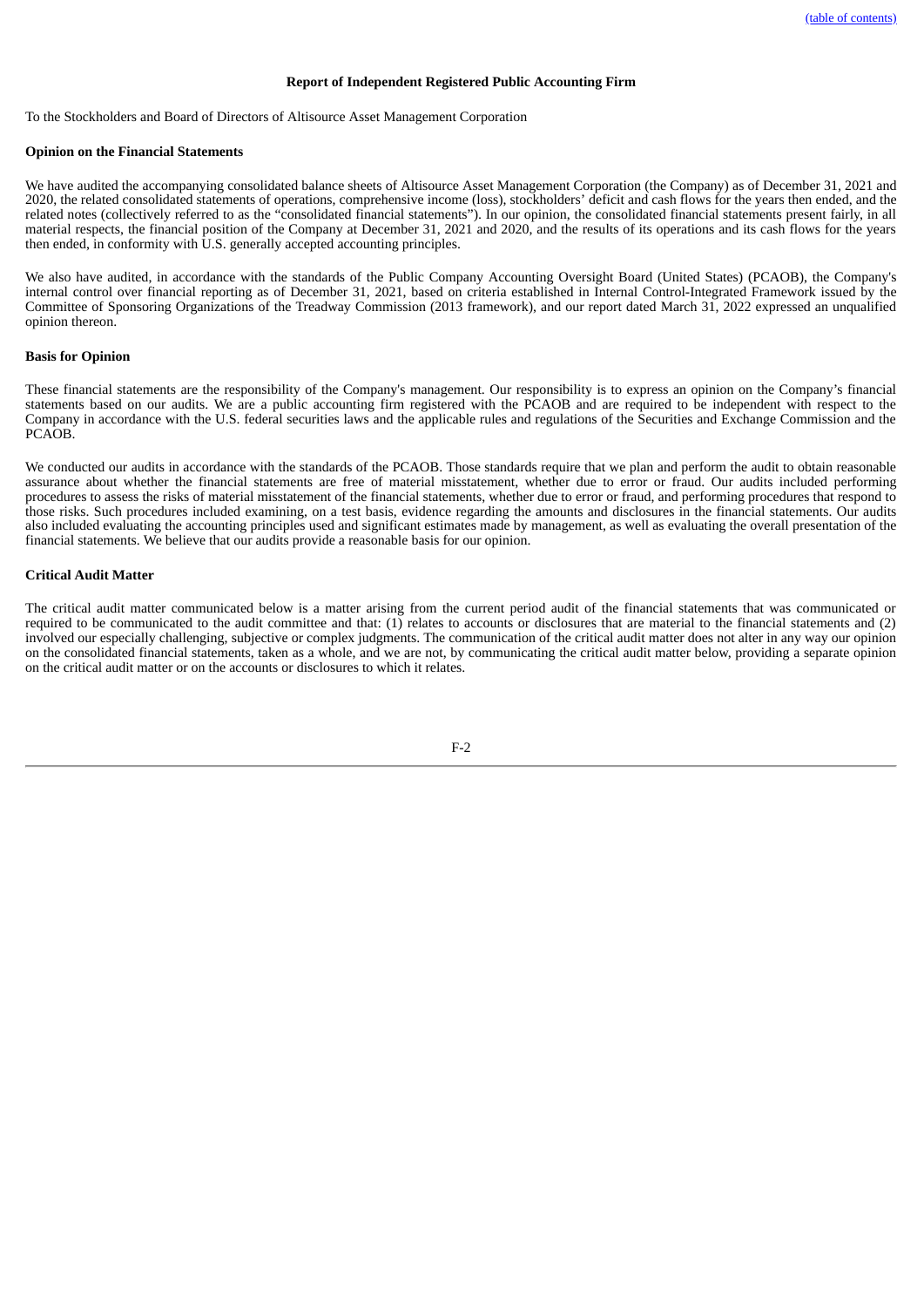#### *Series A Preferred Shares*

regarding the Series A Preferred Shares.

*Description of the Matter* As discussed in [Note](#page-49-0) 1 to the consolidated financial statements, the Company had \$250 million of Series A Preferred Shares ("Series A Shares") outstanding at December 31, 2020 that are presented on the consolidated balance sheet as mezzanine equity. In February 2020, the Company received notices from holders of the Series A Shares requesting the Company to redeem an aggregate of \$250 million liquidation preference of such shares on March 15, 2020. The Company does not believe it is obligated to redeem any of the Series A Shares because the Company did not have legally available funds to do so at March 15, 2020. During the year ended December 31, 2021, the Company settled \$100 million (100,000 shares) of the Series A Shares through settlement agreements with two Preferred shareholders. As of December 31, 2021, the Company has \$150 million of Series A Shares outstanding, which is presented on the consolidated balance sheet as mezzanine equity. The Company's legal determination and evaluation of the redemption rights of the investors based on the liquidity and financial position of the Company and the terms of the Series A Preferred Share Agreement required significant management judgment and an increased audit effort. Given the judgment needed to legally evaluate and determine conclusions related to the investor redemption rights, any default and remedy provisions or lack thereof, and evaluate the liquidity and financial position of the Company, auditing the \$150 million outstanding Series A Preferred Shares involved especially challenging and complex judgment. *How We Addressed the Matter in Our Audit* We obtained an understanding, evaluated the design, and tested the operating effectiveness of the controls over management's accounting treatment and disclosures for the Series A Shares. For example, we tested controls over management's review of the terms of the Series A Preferred Share Agreement and Series A Shares Settlement Agreements, including redemption rights related to the Series A Shares. Our testing of the Company's accounting for and disclosures related to the Series A Shares included, among others, reading the terms of the Series A Preferred Share Agreement and Series A Shares Settlement Agreements, including those covering the right to redemption, any event of default or remedy provisions or lack thereof, and provisions related to the Company's liquidity and financial position. We inspected copies of the redemption notices received by the Company related to the Series A Shares. We requested and received internal and external legal counsel letters and obtained representations from the Company with respect to their conclusions for the accounting for and the

<span id="page-40-0"></span>/s/ Ernst & Young LLP We have served as the Company's auditor since 2017. Atlanta, Georgia March 31, 2022

F-3

presentation of the matter. We also evaluated the adequacy of the disclosures included in the financial statements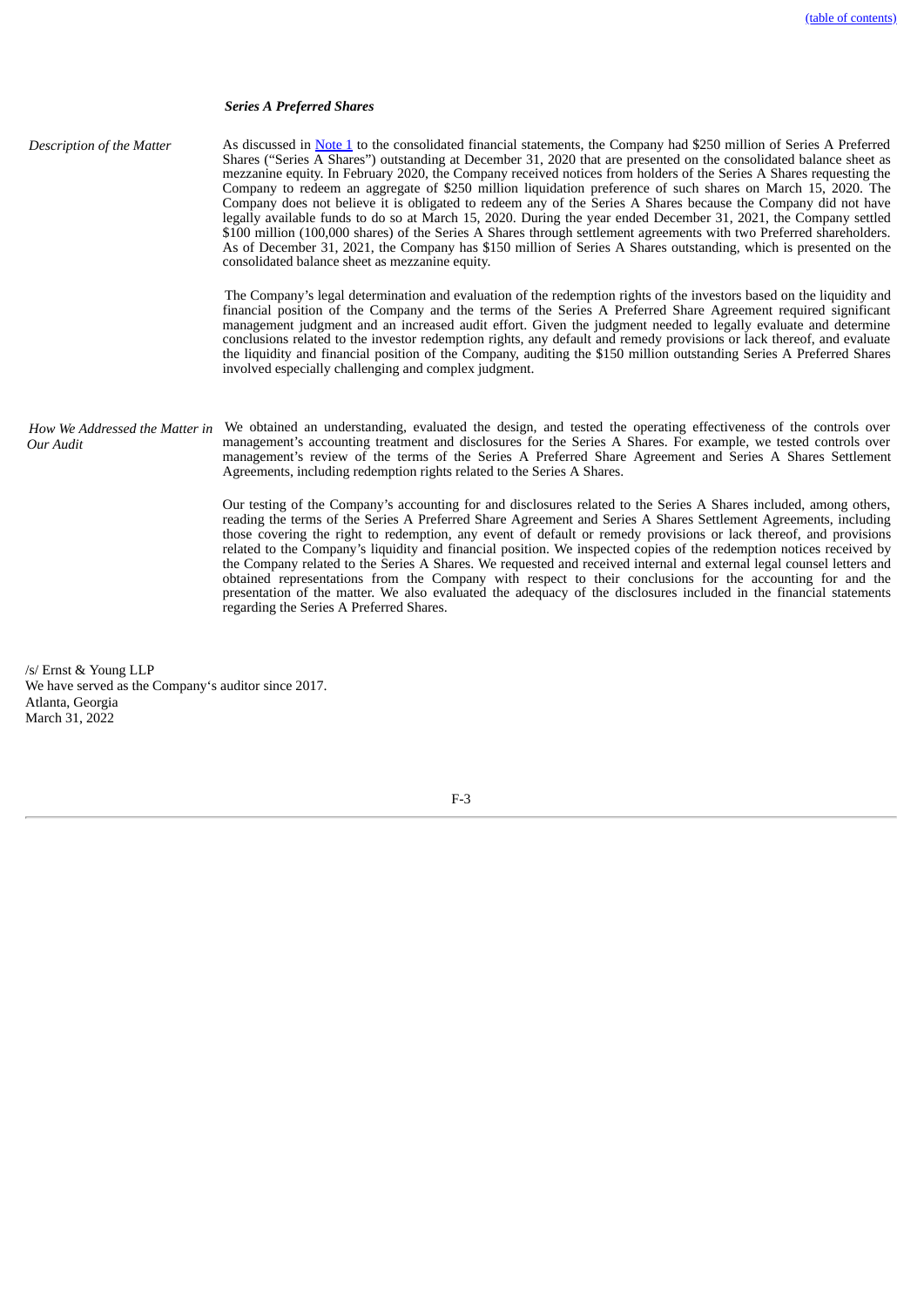## **Altisource Asset Management Corporation Consolidated Balance Sheets (In thousands, except share and per share amounts)**

|                                                                                                                                                                                                                                                                                        | <b>December 31, 2021</b> |      | <b>December 31, 2020</b> |
|----------------------------------------------------------------------------------------------------------------------------------------------------------------------------------------------------------------------------------------------------------------------------------------|--------------------------|------|--------------------------|
| <b>Current assets:</b>                                                                                                                                                                                                                                                                 |                          |      |                          |
| Cash and cash equivalents                                                                                                                                                                                                                                                              | \$<br>78,349             | - \$ | 41,623                   |
| Front Yard common stock, at fair value                                                                                                                                                                                                                                                 |                          |      | 47,355                   |
| Receivable from Front Yard                                                                                                                                                                                                                                                             |                          |      | 3,414                    |
| Prepaid expenses and other assets                                                                                                                                                                                                                                                      | 1,837                    |      | 3,328                    |
| Current assets held for sale                                                                                                                                                                                                                                                           |                          |      | 894                      |
| Total current assets                                                                                                                                                                                                                                                                   | 80,186                   |      | 96,614                   |
| <b>Non-current assets:</b>                                                                                                                                                                                                                                                             |                          |      |                          |
| Right-of-use lease assets                                                                                                                                                                                                                                                              | 825                      |      | 656                      |
| Other non-current assets                                                                                                                                                                                                                                                               | 465                      |      | 503                      |
| Non-current assets held for sale                                                                                                                                                                                                                                                       |                          |      | 1,979                    |
| Total non-current assets                                                                                                                                                                                                                                                               | 1,290                    |      | 3,138                    |
| <b>Total assets</b>                                                                                                                                                                                                                                                                    | \$<br>81,476             | \$   | 99,752                   |
| <b>Current liabilities:</b>                                                                                                                                                                                                                                                            |                          |      |                          |
| Accrued salaries and employee benefits                                                                                                                                                                                                                                                 | \$<br>983                | -\$  | 2,539                    |
| Accounts payable and accrued liabilities                                                                                                                                                                                                                                               | 3,465                    |      | 9,152                    |
| Short-term lease liabilities                                                                                                                                                                                                                                                           | 139                      |      | 75                       |
| Current liabilities held for sale                                                                                                                                                                                                                                                      |                          |      | 1,338                    |
| Total current liabilities                                                                                                                                                                                                                                                              | 4.587                    |      | 13,104                   |
|                                                                                                                                                                                                                                                                                        |                          |      |                          |
| <b>Non-current liabilities</b>                                                                                                                                                                                                                                                         |                          |      |                          |
| Long-term lease liabilities                                                                                                                                                                                                                                                            | 720                      |      | 600                      |
| Other non-current liabilities                                                                                                                                                                                                                                                          | 2,697                    |      | 1,027                    |
| Non-current liabilities held for sale                                                                                                                                                                                                                                                  |                          |      | 1,599                    |
| Total non-current liabilities                                                                                                                                                                                                                                                          | 3,417                    |      | 3,226                    |
| <b>Total liabilities</b>                                                                                                                                                                                                                                                               | 8,004                    |      | 16,330                   |
| <b>Commitments and contingencies (Note 7)</b>                                                                                                                                                                                                                                          |                          |      |                          |
|                                                                                                                                                                                                                                                                                        |                          |      |                          |
| Redeemable preferred stock:                                                                                                                                                                                                                                                            |                          |      |                          |
| Preferred stock, \$0.01 par value, 250,000 shares issued as of December 31, 2021 and December 31, 2020.<br>150,000 shares outstanding and \$150,000 redemption value as of December 31, 2021 and 250,000 shares<br>outstanding and \$250,000 redemption value as of December 31, 2020. | 150,000                  |      | 250,000                  |
| Stockholders' deficit:                                                                                                                                                                                                                                                                 |                          |      |                          |
| Common stock, \$.01 par value, 5,000,000 authorized shares; 3,416,541 and 2,055,561 shares issued and<br>outstanding, respectively, as of December 31, 2021 and 2,966,207 and 1,650,212 shares issued and                                                                              |                          |      |                          |
| outstanding, respectively, as of December 31, 2020.                                                                                                                                                                                                                                    | 34                       |      | 30                       |
| Additional paid-in capital                                                                                                                                                                                                                                                             | 143,523                  |      | 46,574                   |
| Retained earnings                                                                                                                                                                                                                                                                      | 57,450                   |      | 63,426                   |
| Accumulated other comprehensive income (loss)                                                                                                                                                                                                                                          | 54                       |      | (65)                     |
| Treasury stock, at cost, 1,360,980 shares as of December 31, 2021 and 1,315,995 shares as of December 31,<br>2020.                                                                                                                                                                     | (277, 589)               |      | (276, 543)               |
| Total stockholders' deficit                                                                                                                                                                                                                                                            | (76, 528)                |      | (166, 578)               |
| <b>Total liabilities and equity</b>                                                                                                                                                                                                                                                    | \$<br>81,476             | \$   | 99,752                   |

<span id="page-41-0"></span>See accompanying notes to consolidated financial statements.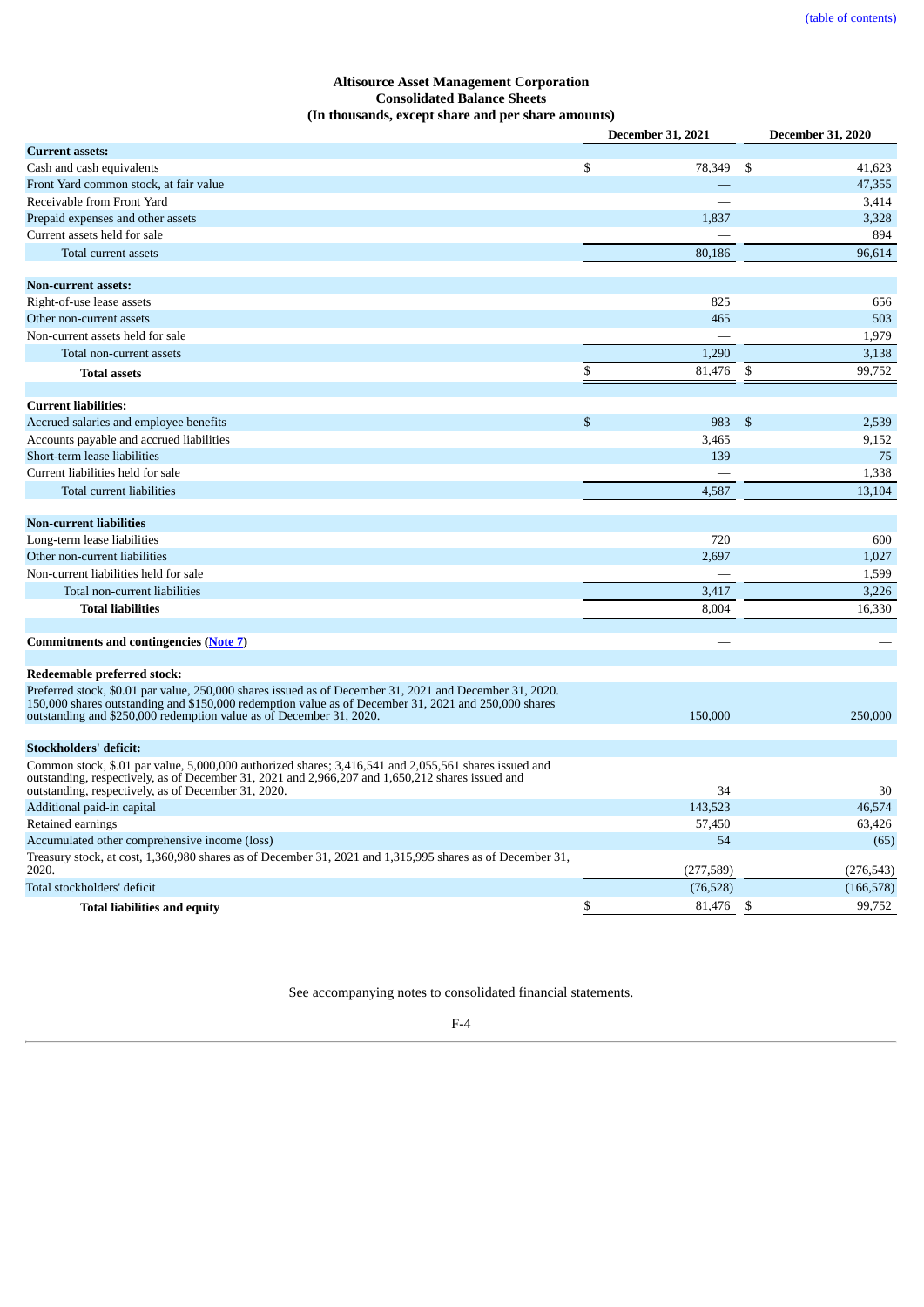# **Altisource Asset Management Corporation Consolidated Statements of Operations (In thousands, except share and per share amounts)**

|                                                             |               | Year ended December 31, |                 |
|-------------------------------------------------------------|---------------|-------------------------|-----------------|
|                                                             |               | 2021                    | 2020            |
| <b>Expenses:</b>                                            |               |                         |                 |
| Salaries and employee benefits                              | \$            | 5,635                   | \$<br>11,977    |
| Legal fees                                                  |               | 6,885                   | 4,748           |
| Professional fees                                           |               | 1,531                   | 1,457           |
| General and administrative                                  |               | 2,633                   | 2,328           |
| Acquisition charges                                         |               | 3,908                   |                 |
| Total expenses                                              |               | 20,592                  | 20,510          |
| <b>Other income:</b>                                        |               |                         |                 |
| Change in fair value of Front Yard common stock             |               | 146                     | 6,270           |
| Dividend income on Front Yard common stock                  |               |                         | 244             |
| Dividend income                                             |               | 3,061                   |                 |
| Gain on sale of equity securities                           |               | 8,347                   |                 |
| Interest expense                                            |               | (60)                    |                 |
| Other income                                                |               | 154                     | 45              |
| Total other income                                          |               | 11,648                  | 6,559           |
| Net loss from continuing operations before income taxes     |               | (8,944)                 | (13,951)        |
| Income tax expense                                          |               | 3,273                   | 769             |
| Net loss from continuing operations                         |               | (12, 217)               | (14, 720)       |
| <b>Discontinued Operations:</b>                             |               |                         |                 |
| Income from operations related to Front Yard, net of tax    |               |                         | 54,643          |
| Gain (loss) on disposal of operation related to Front Yard  |               | 7,485                   | (102)           |
| Income tax expense related to disposal                      |               | 1,272                   |                 |
|                                                             |               |                         |                 |
| Net gain on discontinued operations                         |               | 6,213                   | 54,541          |
| Net income (loss)                                           |               | (6,004)                 | 39,821          |
| Amortization of preferred stock issuance costs              |               |                         | (42)            |
| Net income (loss) attributable to common stockholders       | \$            | (6,004)                 | \$<br>39,779    |
| Continuing operations earnings per share                    |               |                         |                 |
| Net loss from continuing operations                         |               | (12, 217)               | (14, 720)       |
| Reverse amortization of preferred stock issuance costs      |               |                         | 42              |
| Gain on preferred stock transaction                         |               | 87,961                  |                 |
| Numerator for earnings per share from continuing operations | \$            | 75,744                  | \$<br>(14, 678) |
| Discontinued operations earnings per share                  |               |                         |                 |
| Net income from discontinued operations                     | $\frac{1}{2}$ | 6,213 \$                | 54,541          |
|                                                             |               |                         |                 |
| Earnings (loss) per share of common stock - basic:          |               |                         |                 |
| Continuing operations - basic                               | \$            | 37.83 \$                | (9.05)          |

See accompanying notes to consolidated financial statements.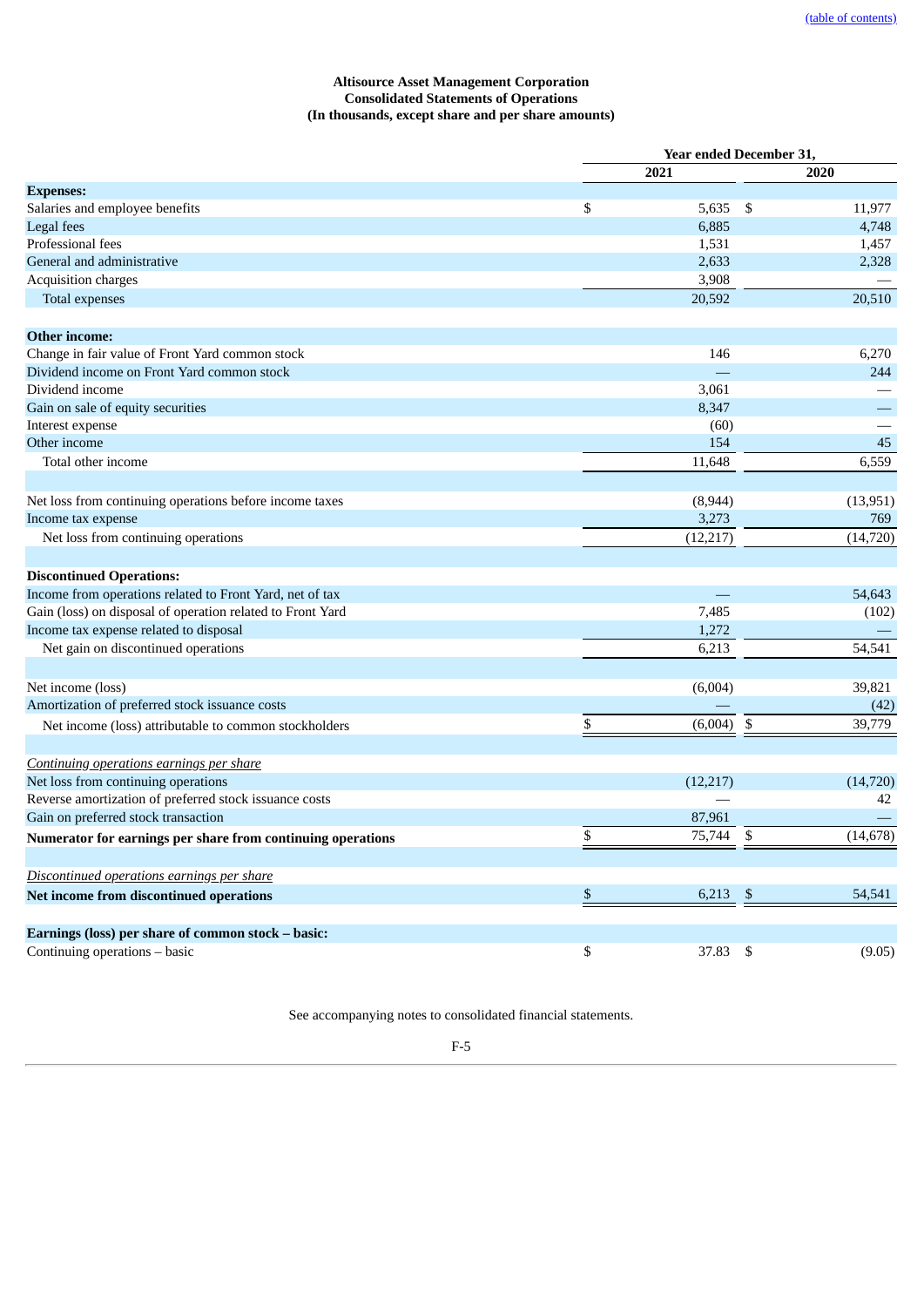| Discontinued operations – basic                      | 3.11       | 33.43     |
|------------------------------------------------------|------------|-----------|
| Earnings (loss) per basic common share               | 40.94      | 24.38     |
| Weighted average common stock outstanding - basic    | 2,002,111  | 1,631,326 |
|                                                      |            |           |
| Earnings (loss) per share of common stock – diluted: |            |           |
| Continuing operations - diluted                      | $35.03$ \$ | (9.05)    |
| Discontinued operations - diluted                    | 2.87       | 33.43     |
| Earnings (loss) per diluted common share             | 37.90      | 24.38     |
| Weighted average common stock outstanding - diluted  | 2,162,378  | 1,631,326 |

<span id="page-43-0"></span>See accompanying notes to consolidated financial statements.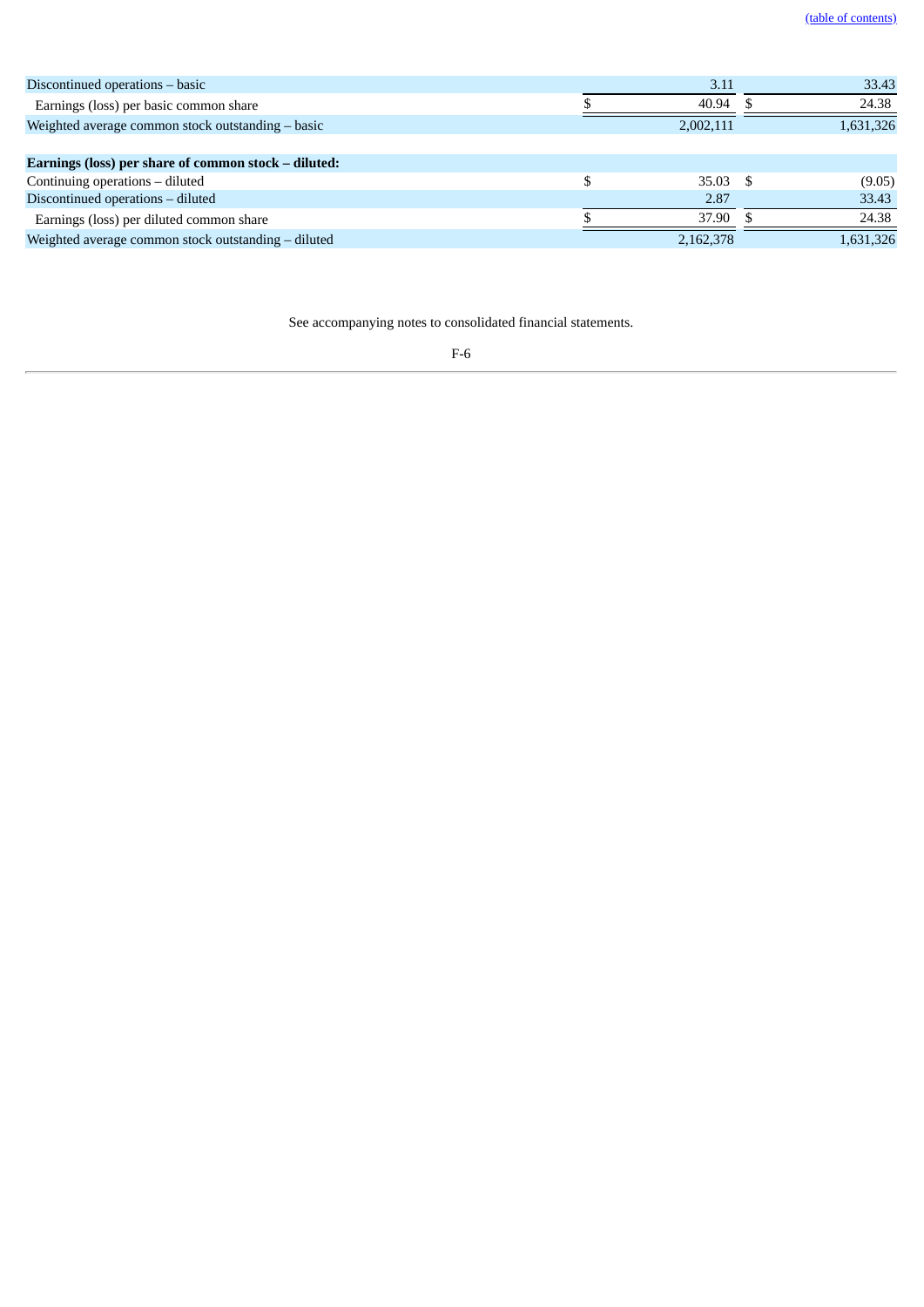# **Altisource Asset Management Corporation Consolidated Statements of Comprehensive Income (Loss) (In thousands)**

<span id="page-44-0"></span>

|                                       | Year ended December 31, |              |  |        |
|---------------------------------------|-------------------------|--------------|--|--------|
|                                       |                         | 2021         |  | 2020   |
| Net income (loss)                     |                         | $(6,004)$ \$ |  | 39,821 |
| Other comprehensive loss:             |                         |              |  |        |
| Currency translation adjustments, net |                         | (6)          |  | (32)   |
| Total other comprehensive loss        |                         | (6)          |  | 32)    |
|                                       |                         |              |  |        |
| Comprehensive income (loss)           |                         | $(6,010)$ \$ |  | 39,789 |

See accompanying notes to consolidated financial statements.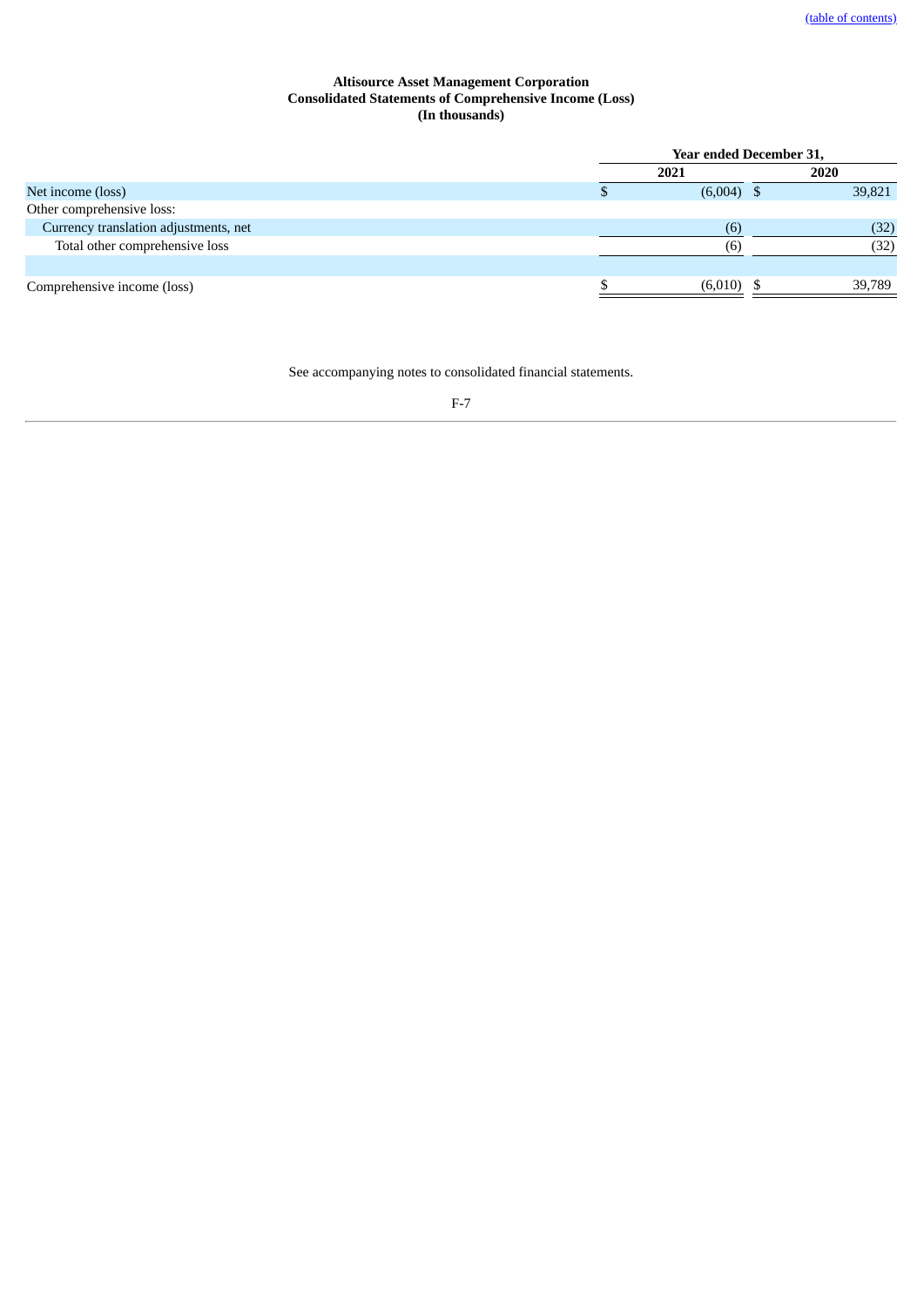## **Altisource Asset Management Corporation Consolidated Statements of Stockholders' Deficit (In thousands, except share amounts)**

|                                                                                                   | <b>Common Stock</b>               |              |                |    |                                             |               |                                    | <b>Accumulated Other</b> |                       |     |                       | <b>Total</b> |                                 |
|---------------------------------------------------------------------------------------------------|-----------------------------------|--------------|----------------|----|---------------------------------------------|---------------|------------------------------------|--------------------------|-----------------------|-----|-----------------------|--------------|---------------------------------|
|                                                                                                   | <b>Number of</b><br><b>Shares</b> |              | <b>Amount</b>  |    | <b>Additional</b><br><b>Paid-in Capital</b> |               | <b>Retained</b><br><b>Earnings</b> |                          | Comprehensive<br>Loss |     | <b>Treasury Stock</b> |              | Stockholders'<br><b>Deficit</b> |
| <b>December 31, 2019</b>                                                                          | 2,897,177                         | $\mathbb{S}$ | 29             | S  | 44,646                                      | <sup>\$</sup> | 23,662                             | $\mathbf{s}$             | (33)                  | \$. | (276, 232)            | $\mathbb{S}$ | (207, 928)                      |
| Common shares issued under share-based<br>compensation plans, net of employee tax<br>withholdings | 69,030                            |              |                |    | 13                                          |               |                                    |                          |                       |     |                       |              | 14                              |
| Shares withheld for taxes upon vesting of<br>restricted stock                                     |                                   |              |                |    |                                             |               |                                    |                          |                       |     | (311)                 |              | (311)                           |
| Amortization of preferred stock issuance costs                                                    |                                   |              |                |    |                                             |               | (42)                               |                          |                       |     |                       |              | (42)                            |
| Share-based compensation                                                                          |                                   |              |                |    | 1,915                                       |               |                                    |                          |                       |     |                       |              | 1,915                           |
| Currency translation adjustments, net                                                             |                                   |              |                |    |                                             |               |                                    |                          | (32)                  |     |                       |              | (32)                            |
| Other - disposition                                                                               |                                   |              |                |    |                                             |               | (15)                               |                          |                       |     |                       |              | (15)                            |
| Net income                                                                                        |                                   |              |                |    |                                             |               | 39,821                             |                          |                       |     |                       |              | 39,821                          |
| <b>December 31, 2020</b>                                                                          | 2,966,207                         | S            | 30             | \$ | 46,574                                      | -S            | 63,426                             | -S                       | (65)                  | \$  | (276, 543)            | \$.          | (166, 578)                      |
| Common shares issued under share-based<br>compensation plans, net of employee tax<br>withholdings | 162,051                           |              | $\overline{2}$ |    | (2)                                         |               |                                    |                          |                       |     | (800)                 |              | (800)                           |
| Shares withheld for taxes upon vesting of<br>restricted stock                                     |                                   |              |                |    |                                             |               |                                    |                          |                       |     | (27)                  |              | (27)                            |
| Share-based compensation, net of tax                                                              |                                   |              |                |    | 1,939                                       |               |                                    |                          |                       |     | (219)                 |              | 1,720                           |
| Currency translation adjustments, net                                                             |                                   |              |                |    |                                             |               |                                    |                          | (6)                   |     |                       |              | (6)                             |
| Acquisition and disposition of subsidiaries                                                       |                                   |              |                |    |                                             |               | 28                                 |                          | 125                   |     |                       |              | 153                             |
| Preferred stock conversion                                                                        | 288,283                           |              | $\overline{2}$ |    | 95,012                                      |               |                                    |                          |                       |     |                       |              | 95,014                          |
| Net income                                                                                        |                                   |              |                |    |                                             |               | (6,004)                            |                          |                       |     |                       |              | (6,004)                         |
| <b>December 31, 2021</b>                                                                          | 3,416,541                         | J.           | 34             | \$ | 143,523                                     |               | 57,450                             | \$                       | 54                    |     | (277, 589)            |              | (76, 528)                       |

<span id="page-45-0"></span>See accompanying notes to consolidated financial statements.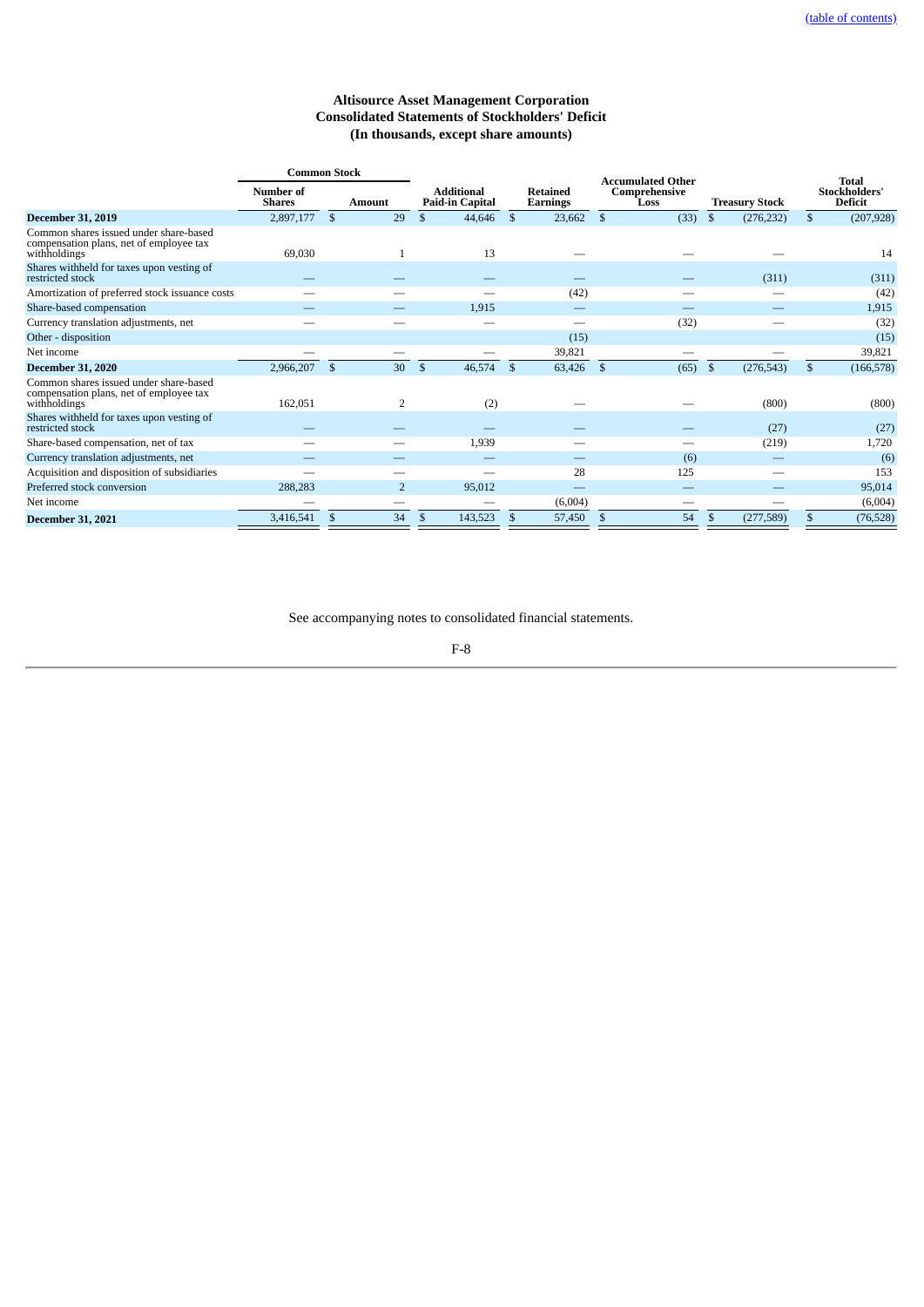## **Altisource Asset Management Corporation Consolidated Statements of Cash Flows (In thousands)**

See accompanying notes to consolidated financial statements.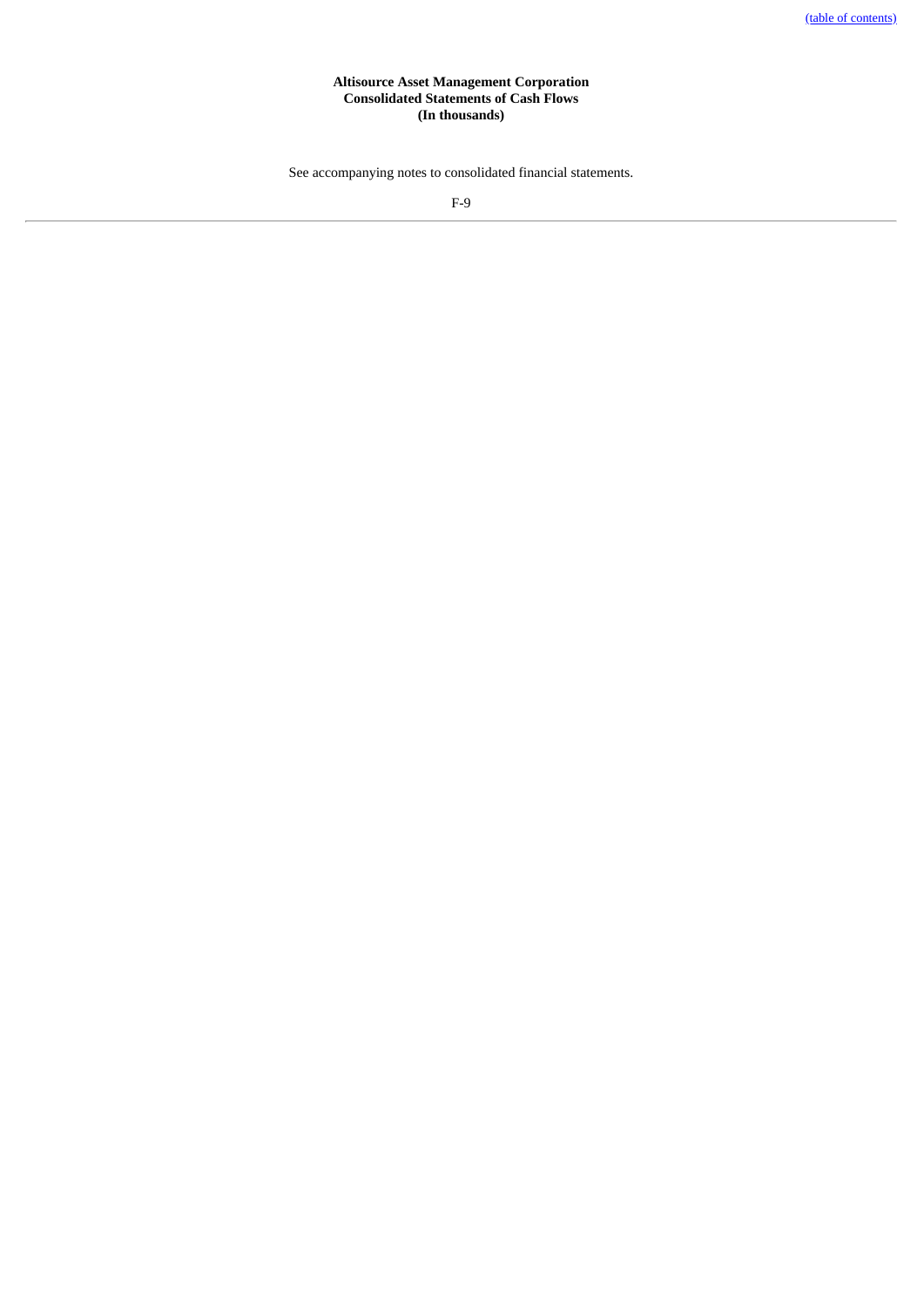| 2021<br>2020<br>\$<br>$(6,004)$ \$<br>39,821<br>6,213<br>54,541<br>(12, 217)<br>(14, 720)<br>Adjustments to reconcile net income (loss) from continuing operations to net cash from (used in) operating<br>Change in fair value of Front Yard common stock<br>(6,270)<br>(146)<br>Share-based compensation<br>1,939<br>1,915<br>Depreciation<br>309<br>354<br>Amortization of operating lease right-of-use assets<br>139<br>76<br>(3,061)<br>Dividend income<br>Gain on securities<br>(8, 347)<br>Receivable from Front Yard<br>3,414<br>1,600<br>Prepaid expenses and other assets<br>56<br>(2, 477)<br>Other non-current assets<br>1,553<br>699<br>Accrued salaries and employee benefits<br>(1,544)<br>(1,206)<br>Accounts payable and accrued liabilities<br>(7,064)<br>(119)<br>Other non-current liabilities and operating lease liabilities<br>1,854<br>956<br>(23, 115)<br>(19, 192)<br>5,439<br>37,798<br>18,606<br>(17, 676)<br>Purchases of securities<br>(96, 950)<br>Dividends received<br>3,061<br>Proceeds from sale of interest in equity securities<br>152,796<br>Investment in property and equipment<br>(511)<br>(86)<br>58,396<br>(86)<br>511<br>3,643<br>3,557<br>Net cash from investing activities<br>58,907<br><b>Financing activities:</b><br>Proceeds from borrowed funds<br>28,549<br>Repayment of borrowed funds<br>(28, 549)<br>Conversion of preferred stock<br>(3,763)<br>Proceeds and payment of tax withholding on exercise of stock options, net<br>5<br>14<br>Shares withheld for taxes upon vesting of restricted stock<br>(1,046)<br>(311)<br>Net receipts (payment) from subsidiaries included in disposal group<br>(80)<br>1,010<br>Net cash from (used in) continuing operations<br>(4,884)<br>713<br>Net cash from (used in) discontinued operations<br>80<br>(1,010)<br>Net cash used in financing activities<br>(4,804)<br>(297)<br>Net change in cash and cash equivalents<br>36,427<br>21,866<br>Effect of exchange rate changes on cash and cash equivalents<br>115<br>(24)<br>Consolidated cash and cash equivalents, beginning of period<br>41,807<br>19,965 |                                                                                           | Year ended December 31, |        |              |        |
|--------------------------------------------------------------------------------------------------------------------------------------------------------------------------------------------------------------------------------------------------------------------------------------------------------------------------------------------------------------------------------------------------------------------------------------------------------------------------------------------------------------------------------------------------------------------------------------------------------------------------------------------------------------------------------------------------------------------------------------------------------------------------------------------------------------------------------------------------------------------------------------------------------------------------------------------------------------------------------------------------------------------------------------------------------------------------------------------------------------------------------------------------------------------------------------------------------------------------------------------------------------------------------------------------------------------------------------------------------------------------------------------------------------------------------------------------------------------------------------------------------------------------------------------------------------------------------------------------------------------------------------------------------------------------------------------------------------------------------------------------------------------------------------------------------------------------------------------------------------------------------------------------------------------------------------------------------------------------------------------------------------------------------------------------------------------------------------------------------------|-------------------------------------------------------------------------------------------|-------------------------|--------|--------------|--------|
|                                                                                                                                                                                                                                                                                                                                                                                                                                                                                                                                                                                                                                                                                                                                                                                                                                                                                                                                                                                                                                                                                                                                                                                                                                                                                                                                                                                                                                                                                                                                                                                                                                                                                                                                                                                                                                                                                                                                                                                                                                                                                                              |                                                                                           |                         |        |              |        |
|                                                                                                                                                                                                                                                                                                                                                                                                                                                                                                                                                                                                                                                                                                                                                                                                                                                                                                                                                                                                                                                                                                                                                                                                                                                                                                                                                                                                                                                                                                                                                                                                                                                                                                                                                                                                                                                                                                                                                                                                                                                                                                              | <b>Operating activities:</b>                                                              |                         |        |              |        |
|                                                                                                                                                                                                                                                                                                                                                                                                                                                                                                                                                                                                                                                                                                                                                                                                                                                                                                                                                                                                                                                                                                                                                                                                                                                                                                                                                                                                                                                                                                                                                                                                                                                                                                                                                                                                                                                                                                                                                                                                                                                                                                              | Net income (loss)                                                                         |                         |        |              |        |
|                                                                                                                                                                                                                                                                                                                                                                                                                                                                                                                                                                                                                                                                                                                                                                                                                                                                                                                                                                                                                                                                                                                                                                                                                                                                                                                                                                                                                                                                                                                                                                                                                                                                                                                                                                                                                                                                                                                                                                                                                                                                                                              | Less: Income from discontinued operations, net of tax                                     |                         |        |              |        |
|                                                                                                                                                                                                                                                                                                                                                                                                                                                                                                                                                                                                                                                                                                                                                                                                                                                                                                                                                                                                                                                                                                                                                                                                                                                                                                                                                                                                                                                                                                                                                                                                                                                                                                                                                                                                                                                                                                                                                                                                                                                                                                              | Loss from continuing operations                                                           |                         |        |              |        |
|                                                                                                                                                                                                                                                                                                                                                                                                                                                                                                                                                                                                                                                                                                                                                                                                                                                                                                                                                                                                                                                                                                                                                                                                                                                                                                                                                                                                                                                                                                                                                                                                                                                                                                                                                                                                                                                                                                                                                                                                                                                                                                              | activities:                                                                               |                         |        |              |        |
|                                                                                                                                                                                                                                                                                                                                                                                                                                                                                                                                                                                                                                                                                                                                                                                                                                                                                                                                                                                                                                                                                                                                                                                                                                                                                                                                                                                                                                                                                                                                                                                                                                                                                                                                                                                                                                                                                                                                                                                                                                                                                                              |                                                                                           |                         |        |              |        |
|                                                                                                                                                                                                                                                                                                                                                                                                                                                                                                                                                                                                                                                                                                                                                                                                                                                                                                                                                                                                                                                                                                                                                                                                                                                                                                                                                                                                                                                                                                                                                                                                                                                                                                                                                                                                                                                                                                                                                                                                                                                                                                              |                                                                                           |                         |        |              |        |
|                                                                                                                                                                                                                                                                                                                                                                                                                                                                                                                                                                                                                                                                                                                                                                                                                                                                                                                                                                                                                                                                                                                                                                                                                                                                                                                                                                                                                                                                                                                                                                                                                                                                                                                                                                                                                                                                                                                                                                                                                                                                                                              |                                                                                           |                         |        |              |        |
|                                                                                                                                                                                                                                                                                                                                                                                                                                                                                                                                                                                                                                                                                                                                                                                                                                                                                                                                                                                                                                                                                                                                                                                                                                                                                                                                                                                                                                                                                                                                                                                                                                                                                                                                                                                                                                                                                                                                                                                                                                                                                                              |                                                                                           |                         |        |              |        |
|                                                                                                                                                                                                                                                                                                                                                                                                                                                                                                                                                                                                                                                                                                                                                                                                                                                                                                                                                                                                                                                                                                                                                                                                                                                                                                                                                                                                                                                                                                                                                                                                                                                                                                                                                                                                                                                                                                                                                                                                                                                                                                              |                                                                                           |                         |        |              |        |
|                                                                                                                                                                                                                                                                                                                                                                                                                                                                                                                                                                                                                                                                                                                                                                                                                                                                                                                                                                                                                                                                                                                                                                                                                                                                                                                                                                                                                                                                                                                                                                                                                                                                                                                                                                                                                                                                                                                                                                                                                                                                                                              |                                                                                           |                         |        |              |        |
|                                                                                                                                                                                                                                                                                                                                                                                                                                                                                                                                                                                                                                                                                                                                                                                                                                                                                                                                                                                                                                                                                                                                                                                                                                                                                                                                                                                                                                                                                                                                                                                                                                                                                                                                                                                                                                                                                                                                                                                                                                                                                                              | Changes in operating assets and liabilities, net of effects from discontinued operations: |                         |        |              |        |
|                                                                                                                                                                                                                                                                                                                                                                                                                                                                                                                                                                                                                                                                                                                                                                                                                                                                                                                                                                                                                                                                                                                                                                                                                                                                                                                                                                                                                                                                                                                                                                                                                                                                                                                                                                                                                                                                                                                                                                                                                                                                                                              |                                                                                           |                         |        |              |        |
|                                                                                                                                                                                                                                                                                                                                                                                                                                                                                                                                                                                                                                                                                                                                                                                                                                                                                                                                                                                                                                                                                                                                                                                                                                                                                                                                                                                                                                                                                                                                                                                                                                                                                                                                                                                                                                                                                                                                                                                                                                                                                                              |                                                                                           |                         |        |              |        |
|                                                                                                                                                                                                                                                                                                                                                                                                                                                                                                                                                                                                                                                                                                                                                                                                                                                                                                                                                                                                                                                                                                                                                                                                                                                                                                                                                                                                                                                                                                                                                                                                                                                                                                                                                                                                                                                                                                                                                                                                                                                                                                              |                                                                                           |                         |        |              |        |
|                                                                                                                                                                                                                                                                                                                                                                                                                                                                                                                                                                                                                                                                                                                                                                                                                                                                                                                                                                                                                                                                                                                                                                                                                                                                                                                                                                                                                                                                                                                                                                                                                                                                                                                                                                                                                                                                                                                                                                                                                                                                                                              |                                                                                           |                         |        |              |        |
|                                                                                                                                                                                                                                                                                                                                                                                                                                                                                                                                                                                                                                                                                                                                                                                                                                                                                                                                                                                                                                                                                                                                                                                                                                                                                                                                                                                                                                                                                                                                                                                                                                                                                                                                                                                                                                                                                                                                                                                                                                                                                                              |                                                                                           |                         |        |              |        |
|                                                                                                                                                                                                                                                                                                                                                                                                                                                                                                                                                                                                                                                                                                                                                                                                                                                                                                                                                                                                                                                                                                                                                                                                                                                                                                                                                                                                                                                                                                                                                                                                                                                                                                                                                                                                                                                                                                                                                                                                                                                                                                              |                                                                                           |                         |        |              |        |
|                                                                                                                                                                                                                                                                                                                                                                                                                                                                                                                                                                                                                                                                                                                                                                                                                                                                                                                                                                                                                                                                                                                                                                                                                                                                                                                                                                                                                                                                                                                                                                                                                                                                                                                                                                                                                                                                                                                                                                                                                                                                                                              | Net cash used in continuing operations                                                    |                         |        |              |        |
|                                                                                                                                                                                                                                                                                                                                                                                                                                                                                                                                                                                                                                                                                                                                                                                                                                                                                                                                                                                                                                                                                                                                                                                                                                                                                                                                                                                                                                                                                                                                                                                                                                                                                                                                                                                                                                                                                                                                                                                                                                                                                                              | Net cash from discontinued operations                                                     |                         |        |              |        |
|                                                                                                                                                                                                                                                                                                                                                                                                                                                                                                                                                                                                                                                                                                                                                                                                                                                                                                                                                                                                                                                                                                                                                                                                                                                                                                                                                                                                                                                                                                                                                                                                                                                                                                                                                                                                                                                                                                                                                                                                                                                                                                              | Net cash from (used in) operating activities                                              |                         |        |              |        |
|                                                                                                                                                                                                                                                                                                                                                                                                                                                                                                                                                                                                                                                                                                                                                                                                                                                                                                                                                                                                                                                                                                                                                                                                                                                                                                                                                                                                                                                                                                                                                                                                                                                                                                                                                                                                                                                                                                                                                                                                                                                                                                              | <b>Investing activities:</b>                                                              |                         |        |              |        |
|                                                                                                                                                                                                                                                                                                                                                                                                                                                                                                                                                                                                                                                                                                                                                                                                                                                                                                                                                                                                                                                                                                                                                                                                                                                                                                                                                                                                                                                                                                                                                                                                                                                                                                                                                                                                                                                                                                                                                                                                                                                                                                              |                                                                                           |                         |        |              |        |
|                                                                                                                                                                                                                                                                                                                                                                                                                                                                                                                                                                                                                                                                                                                                                                                                                                                                                                                                                                                                                                                                                                                                                                                                                                                                                                                                                                                                                                                                                                                                                                                                                                                                                                                                                                                                                                                                                                                                                                                                                                                                                                              |                                                                                           |                         |        |              |        |
|                                                                                                                                                                                                                                                                                                                                                                                                                                                                                                                                                                                                                                                                                                                                                                                                                                                                                                                                                                                                                                                                                                                                                                                                                                                                                                                                                                                                                                                                                                                                                                                                                                                                                                                                                                                                                                                                                                                                                                                                                                                                                                              |                                                                                           |                         |        |              |        |
|                                                                                                                                                                                                                                                                                                                                                                                                                                                                                                                                                                                                                                                                                                                                                                                                                                                                                                                                                                                                                                                                                                                                                                                                                                                                                                                                                                                                                                                                                                                                                                                                                                                                                                                                                                                                                                                                                                                                                                                                                                                                                                              |                                                                                           |                         |        |              |        |
|                                                                                                                                                                                                                                                                                                                                                                                                                                                                                                                                                                                                                                                                                                                                                                                                                                                                                                                                                                                                                                                                                                                                                                                                                                                                                                                                                                                                                                                                                                                                                                                                                                                                                                                                                                                                                                                                                                                                                                                                                                                                                                              | Net cash from (used in) continuing operations                                             |                         |        |              |        |
|                                                                                                                                                                                                                                                                                                                                                                                                                                                                                                                                                                                                                                                                                                                                                                                                                                                                                                                                                                                                                                                                                                                                                                                                                                                                                                                                                                                                                                                                                                                                                                                                                                                                                                                                                                                                                                                                                                                                                                                                                                                                                                              | Net cash from discontinued operations                                                     |                         |        |              |        |
|                                                                                                                                                                                                                                                                                                                                                                                                                                                                                                                                                                                                                                                                                                                                                                                                                                                                                                                                                                                                                                                                                                                                                                                                                                                                                                                                                                                                                                                                                                                                                                                                                                                                                                                                                                                                                                                                                                                                                                                                                                                                                                              |                                                                                           |                         |        |              |        |
|                                                                                                                                                                                                                                                                                                                                                                                                                                                                                                                                                                                                                                                                                                                                                                                                                                                                                                                                                                                                                                                                                                                                                                                                                                                                                                                                                                                                                                                                                                                                                                                                                                                                                                                                                                                                                                                                                                                                                                                                                                                                                                              |                                                                                           |                         |        |              |        |
|                                                                                                                                                                                                                                                                                                                                                                                                                                                                                                                                                                                                                                                                                                                                                                                                                                                                                                                                                                                                                                                                                                                                                                                                                                                                                                                                                                                                                                                                                                                                                                                                                                                                                                                                                                                                                                                                                                                                                                                                                                                                                                              |                                                                                           |                         |        |              |        |
|                                                                                                                                                                                                                                                                                                                                                                                                                                                                                                                                                                                                                                                                                                                                                                                                                                                                                                                                                                                                                                                                                                                                                                                                                                                                                                                                                                                                                                                                                                                                                                                                                                                                                                                                                                                                                                                                                                                                                                                                                                                                                                              |                                                                                           |                         |        |              |        |
|                                                                                                                                                                                                                                                                                                                                                                                                                                                                                                                                                                                                                                                                                                                                                                                                                                                                                                                                                                                                                                                                                                                                                                                                                                                                                                                                                                                                                                                                                                                                                                                                                                                                                                                                                                                                                                                                                                                                                                                                                                                                                                              |                                                                                           |                         |        |              |        |
|                                                                                                                                                                                                                                                                                                                                                                                                                                                                                                                                                                                                                                                                                                                                                                                                                                                                                                                                                                                                                                                                                                                                                                                                                                                                                                                                                                                                                                                                                                                                                                                                                                                                                                                                                                                                                                                                                                                                                                                                                                                                                                              |                                                                                           |                         |        |              |        |
|                                                                                                                                                                                                                                                                                                                                                                                                                                                                                                                                                                                                                                                                                                                                                                                                                                                                                                                                                                                                                                                                                                                                                                                                                                                                                                                                                                                                                                                                                                                                                                                                                                                                                                                                                                                                                                                                                                                                                                                                                                                                                                              |                                                                                           |                         |        |              |        |
|                                                                                                                                                                                                                                                                                                                                                                                                                                                                                                                                                                                                                                                                                                                                                                                                                                                                                                                                                                                                                                                                                                                                                                                                                                                                                                                                                                                                                                                                                                                                                                                                                                                                                                                                                                                                                                                                                                                                                                                                                                                                                                              |                                                                                           |                         |        |              |        |
|                                                                                                                                                                                                                                                                                                                                                                                                                                                                                                                                                                                                                                                                                                                                                                                                                                                                                                                                                                                                                                                                                                                                                                                                                                                                                                                                                                                                                                                                                                                                                                                                                                                                                                                                                                                                                                                                                                                                                                                                                                                                                                              |                                                                                           |                         |        |              |        |
|                                                                                                                                                                                                                                                                                                                                                                                                                                                                                                                                                                                                                                                                                                                                                                                                                                                                                                                                                                                                                                                                                                                                                                                                                                                                                                                                                                                                                                                                                                                                                                                                                                                                                                                                                                                                                                                                                                                                                                                                                                                                                                              |                                                                                           |                         |        |              |        |
|                                                                                                                                                                                                                                                                                                                                                                                                                                                                                                                                                                                                                                                                                                                                                                                                                                                                                                                                                                                                                                                                                                                                                                                                                                                                                                                                                                                                                                                                                                                                                                                                                                                                                                                                                                                                                                                                                                                                                                                                                                                                                                              |                                                                                           |                         |        |              |        |
|                                                                                                                                                                                                                                                                                                                                                                                                                                                                                                                                                                                                                                                                                                                                                                                                                                                                                                                                                                                                                                                                                                                                                                                                                                                                                                                                                                                                                                                                                                                                                                                                                                                                                                                                                                                                                                                                                                                                                                                                                                                                                                              |                                                                                           |                         |        |              |        |
|                                                                                                                                                                                                                                                                                                                                                                                                                                                                                                                                                                                                                                                                                                                                                                                                                                                                                                                                                                                                                                                                                                                                                                                                                                                                                                                                                                                                                                                                                                                                                                                                                                                                                                                                                                                                                                                                                                                                                                                                                                                                                                              |                                                                                           |                         |        |              |        |
|                                                                                                                                                                                                                                                                                                                                                                                                                                                                                                                                                                                                                                                                                                                                                                                                                                                                                                                                                                                                                                                                                                                                                                                                                                                                                                                                                                                                                                                                                                                                                                                                                                                                                                                                                                                                                                                                                                                                                                                                                                                                                                              |                                                                                           |                         |        |              |        |
|                                                                                                                                                                                                                                                                                                                                                                                                                                                                                                                                                                                                                                                                                                                                                                                                                                                                                                                                                                                                                                                                                                                                                                                                                                                                                                                                                                                                                                                                                                                                                                                                                                                                                                                                                                                                                                                                                                                                                                                                                                                                                                              | Consolidated cash and cash equivalents, end of the period                                 | ${\mathbb S}$           | 78,349 | $\mathbb{S}$ | 41,807 |

See accompanying notes to consolidated financial statements.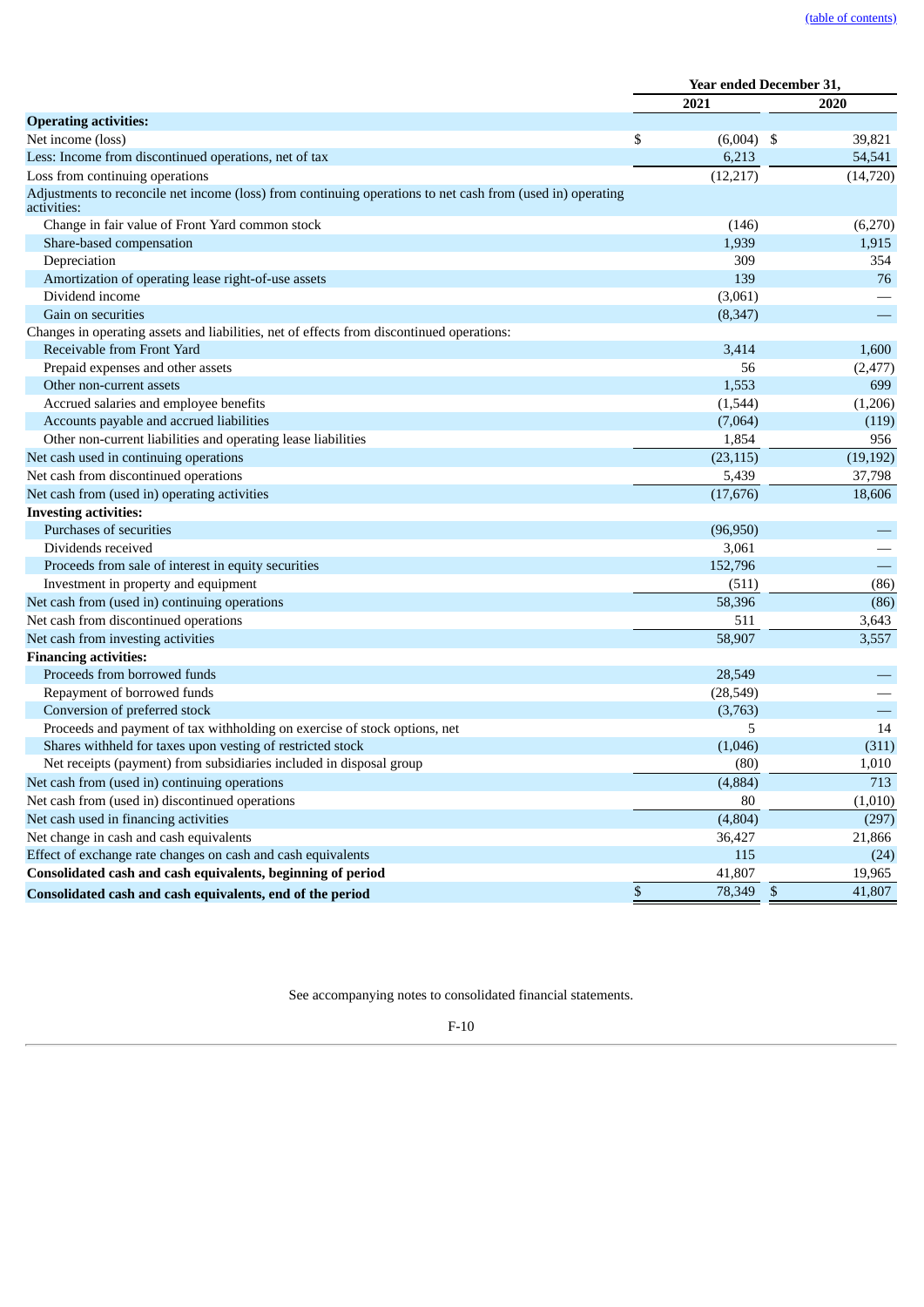## **Altisource Asset Management Corporation Consolidated Statements of Cash Flows (Continued) (In thousands)**

|                                                                                            | <b>Year ended December 31,</b> |           |      |        |
|--------------------------------------------------------------------------------------------|--------------------------------|-----------|------|--------|
|                                                                                            |                                | 2021      |      | 2020   |
| Supplemental disclosure of cash flow information (continuing and discontinued operations): |                                |           |      |        |
| Cash paid for interest                                                                     | \$                             | 60        | - \$ |        |
| Income taxes paid                                                                          |                                | 2,103     |      | 428    |
| Right-of-use lease assets recognized - operating leases                                    |                                | 308       |      |        |
|                                                                                            |                                |           |      |        |
| Reconciliation of cash and cash equivalents to consolidated balance sheets:                |                                |           |      |        |
| Cash and cash equivalents                                                                  |                                | 78.349 \$ |      | 41,623 |
| Cash and cash equivalents included in assets of discontinued operations                    |                                |           |      | 184    |
| <b>Consolidated cash and cash equivalents</b>                                              |                                | 78,349    |      | 41,807 |

<span id="page-48-0"></span>See accompanying notes to consolidated financial statements.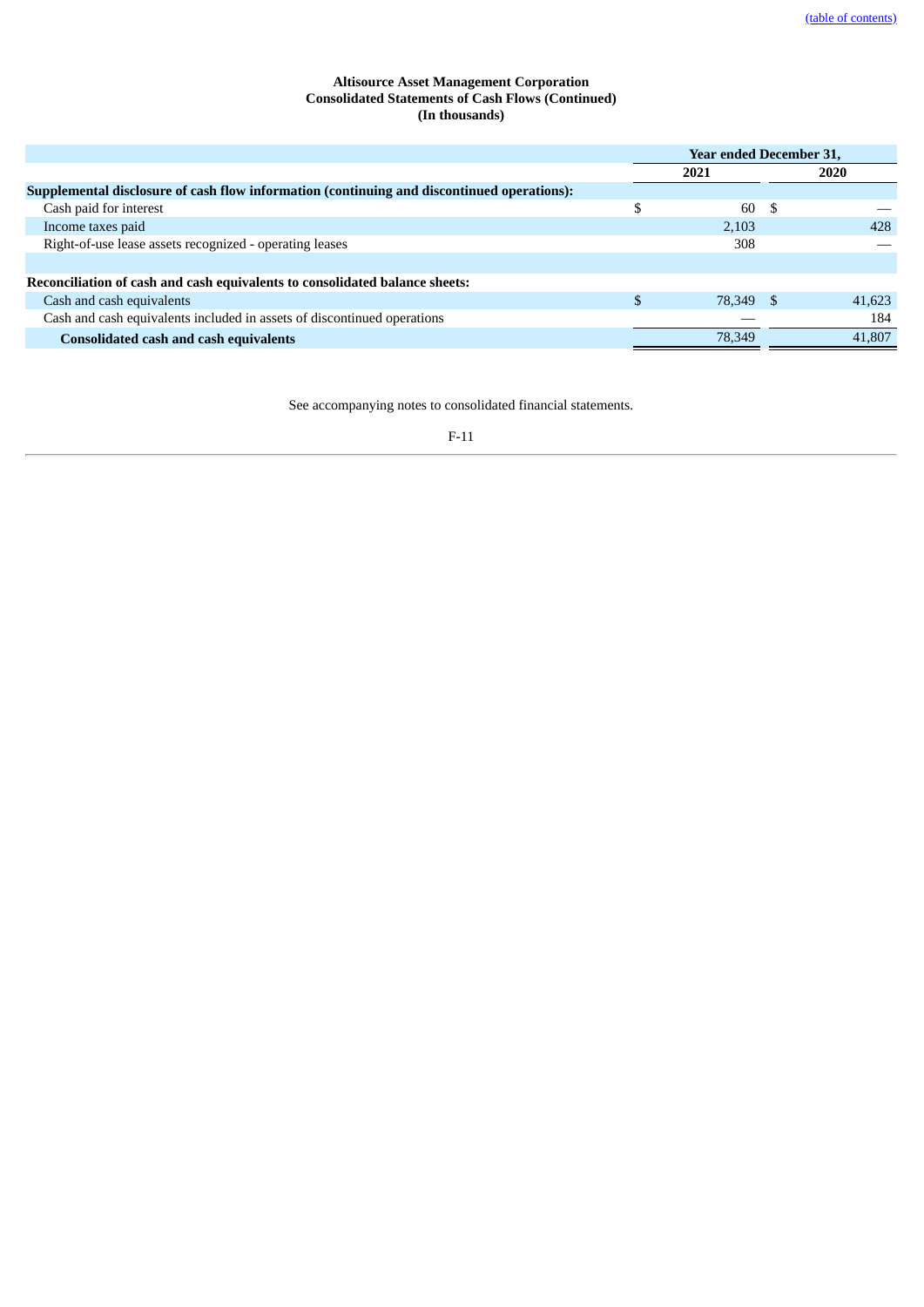## **Altisource Asset Management Corporation Notes to Consolidated Financial Statements December 31, 2021**

#### <span id="page-49-0"></span>**1. Organization and Basis of Presentation**

Altisource Asset Management Corporation ("we," "our," "us," "AAMC," or the "Company") was incorporated in the U.S. Virgin Islands ("USVI") on March 15, 2012 (our "inception") and commenced operations on December 21, 2012.

In October 2013, we applied for and were granted registration by the Securities and Exchange Commission (the "SEC") as a registered investment adviser under Section 203(c) of the Investment Advisers Act of 1940. We historically operated in a single segment focused on providing asset management and certain corporate governance services to investment vehicles. Our primary client was Front Yard Residential Corporation ("Front Yard"), a public real estate investment trust ("REIT") focused on acquiring and managing quality, affordable single-family rental ("SFR") properties throughout the United States. Our primary business prior to December 31, 2021 was to provide asset management and certain corporate governance services to institutional investors.

On August 13, 2020, we entered into a Termination and Transition Agreement (the "Termination Agreement") with Front Yard and Front Yard Residential L.P. ("FYR LP") to terminate the Amended and Restated Asset Management Agreement, dated as of May 7, 2019 (the "Amended AMA"), by and among Front Yard, FYR LP and AAMC, and to provide for a transition plan to facilitate the internalization of Front Yard's asset management function (the "Transition Plan"). The Termination Agreement was effective on December 31, 2020, the date that the parties mutually agreed that the Transition Plan had been satisfactorily completed (the "Termination Date") and the Amended AMA was terminated in its entirety. For further information, please see Note 3 Related Parties

Upon the Company's prior business operations with Front Yard ceasing the first week of 2021, AAMC began a comprehensive search in 2021 to acquire an operating company with the proceeds received from the sale of its operations via the Termination Agreement. We are in the process of establishing and launching multiple new lines of business, a short-term investor loan aggregation and origination business and establishment of strategic relationships with real estate loan originators. These business lines leverage our history and experience in asset management, real estate investing and real estate operations. We have taken steps to reduce our annual operating expenses, including reductions in our physical office footprint and the optimization of our workforce. Though our potential new businesses are in the development stage, we expect that they will include asset management services, investments in real estate related assets or other businesses that will be augmented by our past experience.

For further information, please see Note 14 - [Subsequent](#page-70-0) Events.

#### **Basis of presentation and use of estimates**

The accompanying audited consolidated financial statements have been prepared in accordance with accounting principles generally accepted in the United States ("U.S. GAAP"). Certain prior year amounts have been reclassified for consistency with the current year presentation. These reclassifications had no effect on the reported results of operations. All wholly owned subsidiaries are included, and all intercompany accounts and transactions have been eliminated.

## *Use of estimates*

The preparation of consolidated financial statements in conformity with U.S. GAAP requires us to make estimates and assumptions that affect the reported amounts of assets and liabilities and disclosure of contingent assets and liabilities as of the date of the consolidated financial statements and the reported amounts of revenues and expenses during the reporting periods. Actual results could differ from those estimates.

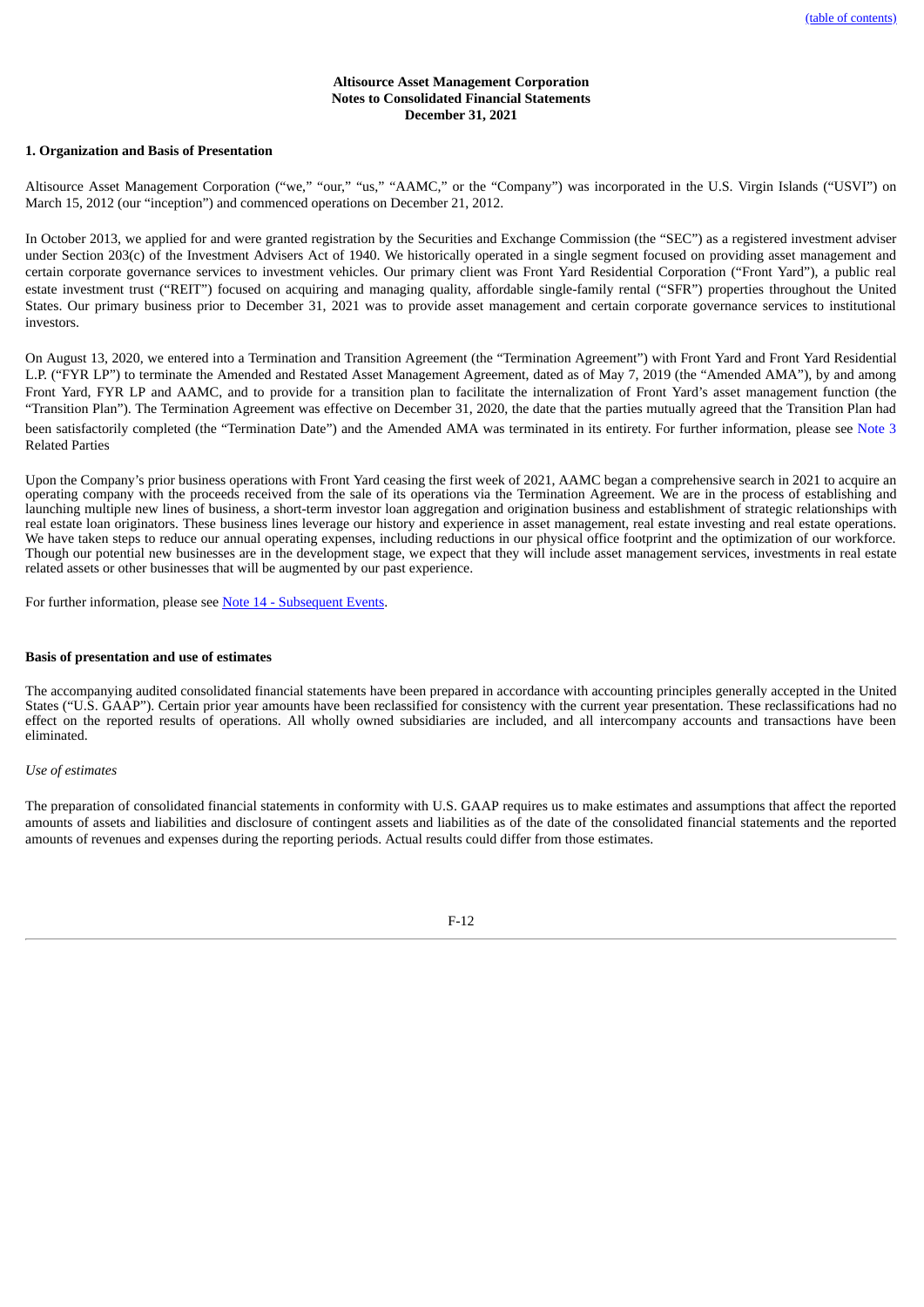### **Redeemable Preferred Stock**

*Series A Convertible Preferred Stock in 2014 Private Placement*

#### Issuance

During the first quarter of 2014, AAMC issued 250,000 shares of Series A Convertible Preferred Stock (the "Series A Shares") for \$250.0 million to institutional investors. Under the Certificate of Designations of the Series A Shares (the "Certificate"), we had the option to redeem all of the Series A Shares on March 15, 2020 and on each successive five-year anniversary of March 15, 2020 through March 15, 2040 with a final mandatory redemption date on March 15, 2044. In connection with these same redemption dates, each holder of our Series A Shares has the right to give notice requesting us to redeem all of the shares of Series A Shares held by such holder out of legally available funds. In accordance with the terms of the Certificate, if we have legally available funds to redeem all, but not less than all, of the Series A Shares requested to be redeemed on a redemption date, we will deliver to those holders who have requested redemption in accordance with the Certificate a notice of redemption. If we do not have legally available funds as of the redemption date to redeem all, but not less than all, of the Series A Shares requested to be redeemed on a redemption date, we will not provide a notice of redemption. The redemption right will be exercisable in connection with each redemption date every five years through March 15, 2040 until the mandatory redemption date in 2044. If we are required to redeem all of a holder's Series A Shares, we are required to do so for cash at a price equal to \$1,000 per share (the issuance price) out of legally available funds therefore. Due to the redemption provisions of the Series A Preferred Stock, we classify these shares as mezzanine equity, outside of permanent stockholders' equity.

The holders of our Series A Shares are not entitled to receive dividends with respect to their Series A Shares. The Series A Shares are convertible into shares of our common stock at a conversion price of \$1,250 per share (or an exchange rate of 0.8 shares of common stock for Series A Share), subject to certain anti-dilution adjustments.

Upon certain change of control transactions or upon the liquidation, dissolution or winding up of the Company, holders of the Series A Shares will be entitled to receive an amount in cash per Series A Share equal to the greater of:

- (i) \$1,000 plus the aggregate amount of cash dividends paid on the number of shares of common stock into which such Series A Shares were convertible on each ex-dividend date for such dividends; and
- (ii) The number of shares of common stock into which the Series A Shares are then convertible multiplied by the then-current market price of the common stock.

The Certificate confers no voting rights to holders, except with respect to matters that materially and adversely affect the voting powers, rights or preferences of the Series A Shares or as otherwise required by applicable law.

With respect to the distribution of assets upon the liquidation, dissolution or winding up of the Company, the Series A Shares rank senior to our common stock and on parity with all other classes of preferred stock that may be issued by us in the future.

The Series A Shares are recorded net of issuance costs, which were amortized on a straight-line basis through the first potential redemption date in March 2020.

Between January 31, 2020 and February 3, 2020, we received purported notices from all of the holders of our Series A Shares requesting us to redeem an aggregate of \$250.0 million liquidation preference of our Series A Shares on March 15, 2020. We did not have legally available funds to redeem all of the Series A Shares on March 15, 2020. As a result, we do not believe, under the terms of the Certificate, that we were obligated to redeem any of the Series A Shares under the Certificate.

## Current Litigation

## – AAMC (plaintiff) v. Luxor (defendant)

On January 27, 2020, AAMC filed a complaint for declaratory judgment relief in the Superior Court of the Virgin Islands, Division of St. Croix, against Luxor Capital Group, LP and certain of its funds and managed accounts (collectively, "Luxor") regarding AAMC's redemption obligations under the Certificate. Pursuant to the Certificate, holders of the Series A Shares are permitted on March 15, 2020 and on each successive five-year anniversary of March 15, 2020 to request AAMC, upon not less than 15 nor more than 30 business days' prior notice, to redeem all but not less than all of their Series A Shares out of legally available funds. AAMC seeks a declaration that AAMC is not required to redeem any of Luxor's Series A Shares on a redemption date if AAMC does not have legally available funds to redeem all of Luxor's Series A Shares on such redemption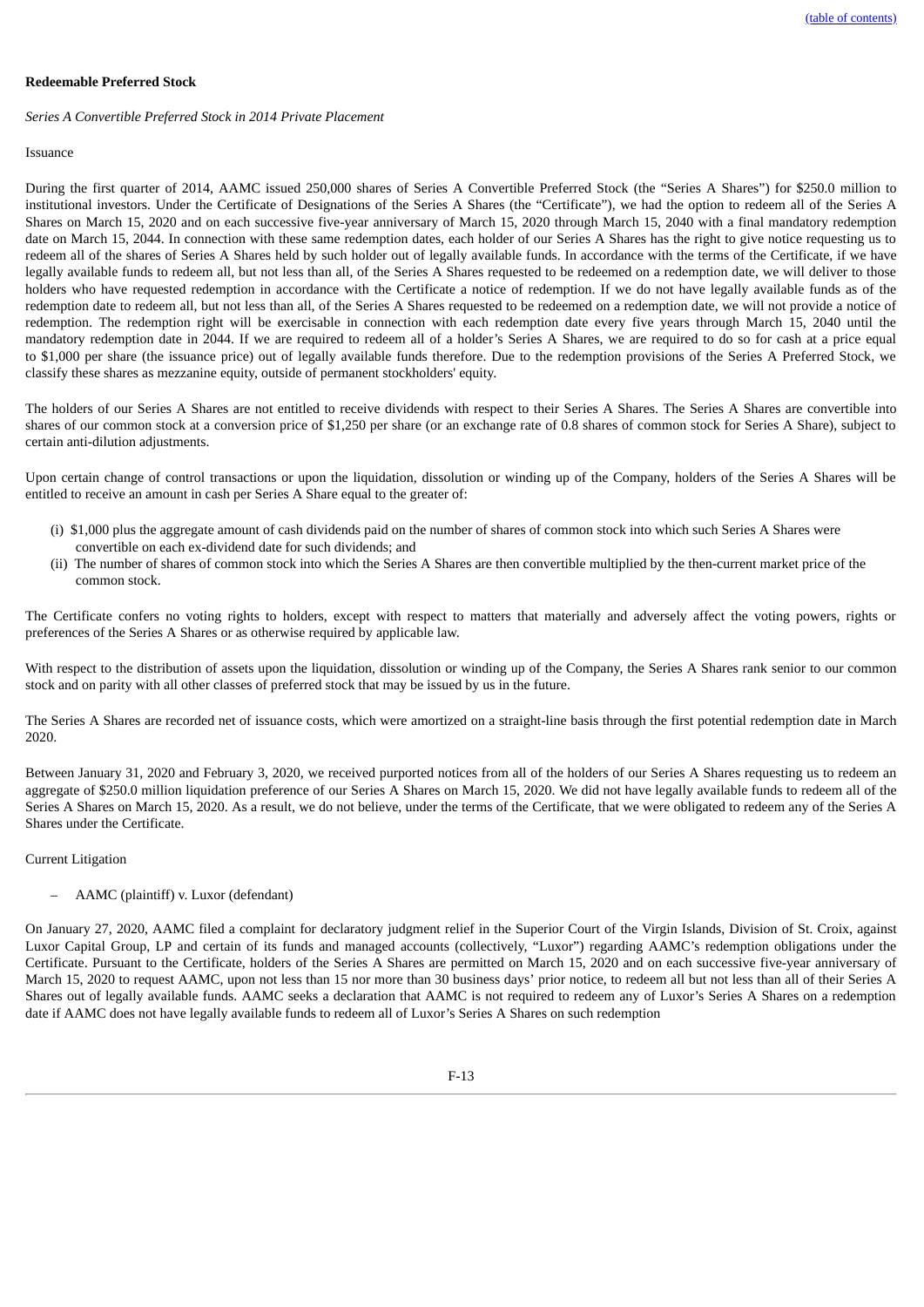date. Luxor has removed the action to the U.S District Court for the Virgin Islands, and, on March 24, 2020, AAMC moved to remand the action back to the Superior Court of the Virgin Islands, Division of St. Croix. That motion is fully briefed and pending decision. On May 15, 2020, Luxor moved to dismiss AAMC's declaratory judgment complaint. That motion has been fully briefed and submitted to the Court as of July 29, 2020.

## – Luxor (plaintiff) v. AAMC (defendant)

On February 3, 2020, Luxor filed a complaint in the Supreme Court of the State of New York, County of New York, against AAMC for breach of contract, specific performance, unjust enrichment, and related damages and expenses. The complaint alleges that AAMC's position that it will not redeem any of Luxor's Series A Shares on the March 15, 2020 redemption date is a material breach of AAMC's redemption obligations under the Certificate. Luxor seeks an order requiring AAMC to redeem its Series A Shares, recovery of no less than \$144,212,000 in damages, which is equal to the amount Luxor would receive if AAMC redeemed all of Luxor's Series A Shares at the redemption price of \$1,000 per share set forth in the Certificate, as well as payment of its costs and expenses in the lawsuit. In the alternative, Luxor seeks a return of its initial purchase price of \$150,000,000 for the Series A Shares, as well as payment of its costs and expenses in the lawsuit. On May 25, 2020, Luxor's complaint was amended to add Putnam Equity Spectrum Fund and Putnam Capital Spectrum Fund (collectively, "Putnam"), which also invested in the Series A Shares, as plaintiff. On June 12, 2020, AAMC moved to dismiss the Amended Complaint in favor of AAMC's first-filed declaratory judgment action in the U.S. Virgin Islands. On August 4, 2020, the court denied AAMC's motion to dismiss.

## – Luxor Books and Records Demand

On April 26, 2021, Luxor, sent a letter to the Company demanding, under the common law of the USVI, the right to inspect certain books and records of the Company (the "Demand"). According to Luxor, the purpose of the Demand is to investigate whether the Company's Board of Directors may have considered or engaged in transactions with or at the direction of a significant shareholder of the Company or whether the Company's Board of Directors and/or Company management may have mismanaged the Company or engaged in wrongdoing, may not have properly discharged their fiduciary duties, or may have conflicts of interest. Luxor further alleges that it seeks an inspection of the Company books and records to determine whether the current directors should continue to serve on the Company's board or whether a derivative suit should be filed.

On May 10, 2021, the Company sent a letter responding to the Demand and declining to provide the Company's books and records for inspection (the "Response"). The Response states that Luxor does not have a credible basis for the Demand, which is required under the USVI common law; that, as preferred shareholders with no voting rights, Luxor's purpose for the Demand is not reasonably related to Luxor's interests as shareholders of the Company because Luxor cannot vote in connection with Board elections or business transactions of the Company; and that Luxor's Demand serves only to personally benefit Luxor in its private suit against the Company.

AAMC intends to continue to pursue its strategic business initiatives despite this litigation. If Luxor were to prevail in its lawsuit, we may need to cease or curtail our business initiatives and our liquidity could be materially and adversely affected

#### Settlement Activities

On February 17, 2021, the Company entered into a settlement agreement dated as of February 17, 2021 (the "Putnam Agreement") with Putnam. Pursuant to the Putnam Agreement, AAMC and Putnam agreed to exchange all of Putnam's 81,800 Series A Shares for 288,283 shares of AAMC's common stock. AAMC agreed to pay to Putnam \$1,636,000 within three business days of the effective date of the Putnam Agreement and \$1,227,000 on the one-year anniversary of the effective date of the Putnam Agreement, and in return Putnam agreed to release AAMC from all claims related to the Series A Shares and enter into a voting rights agreement as more fully described in the Putnam Agreement. Finally, AAMC granted to Putnam a most favored nations provision with respect to future settlements of the Series A Shares. As a result of this settlement, we recognized a one-time gain directly to Additional paid in capital of \$71.9 million.

On August 27, 2021, the Company entered into a settlement agreement (the "Wellington Agreement") with certain funds managed by Wellington Management Company LLP (collectively, "Wellington"). Under the Wellington Agreement, the Company agreed to pay Wellington \$2,093,000 in exchange for 18,200 Series A Shares (\$18.2 million of liquidation preference) held by Wellington, and in return Wellington agreed to release AAMC from all claims related to the Series A Shares. As a result of this settlement, we recognized a one-time gain directly to Additional paid in capital of \$16.1 million gain.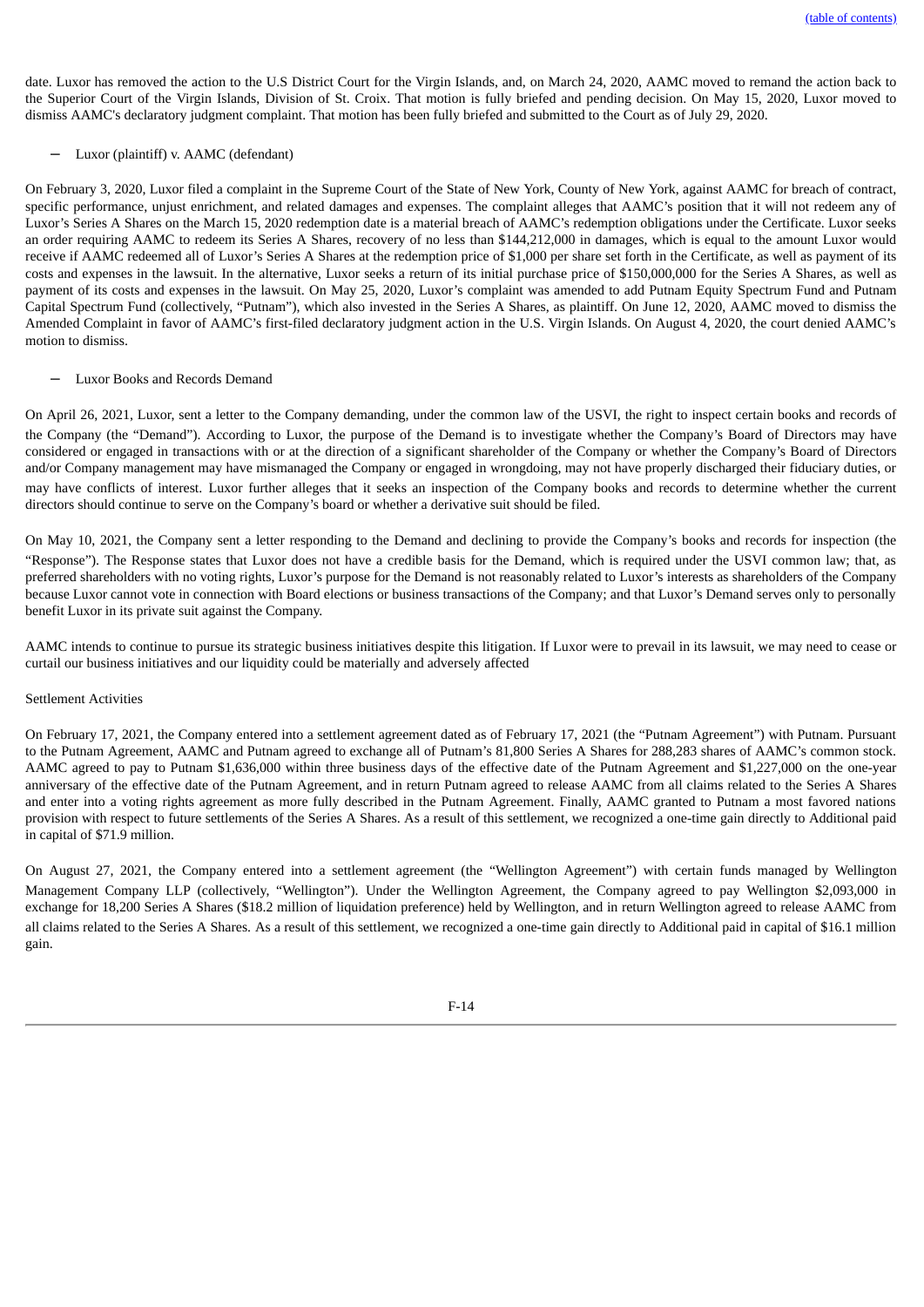Subsequent to year end, on January 6, 2022, the Company entered into a settlement agreement dated as of January 6, 2022 (the "Settlement Agreement") with two institutional investors. Under the Settlement Agreement, the Company has agreed to pay the institutional investors approximately \$665 thousand in cash in exchange for 5,788 Series A shares (\$5.79 million of liquidation preference) held by the institutional investors. As a result of this settlement, the Company estimates that it will recognize a gain of approximately \$5.1 million to Additional paid in capital in the first quarter of 2022.

## *2016 Employee Preferred Stock Plan*

On May 26, 2016, the 2016 Employee Preferred Stock Plan (the "Employee Preferred Stock Plan") was approved by our stockholders. Pursuant to the Employee Preferred Stock Plan, the Company may grant one or more series of non-voting preferred stock, par value \$0.01 per share, in the Company to induce certain employees to become employed and remain employees of the Company in the USVI, and any of its future USVI subsidiaries, to encourage ownership of shares in the Company by such USVI employees and to provide additional incentives for such employees to promote the success of the Company's business.

Pursuant to our stockholder approval of the Employee Preferred Stock Plan, on December 29, 2016, the Company authorized 14 additional series of preferred stock of the Company, consisting of Series B Preferred Stock, Series C Preferred Stock, Series D Preferred Stock, Series E Preferred Stock, Series F Preferred Stock, Series G Preferred Stock, Series H Preferred Stock, Series I Preferred Stock, Series J Preferred Stock, Series K Preferred Stock, Series L Preferred Stock, Series M Preferred Stock, Series N Preferred Stock and Series O Preferred Stock, and each series shall consist of up to an aggregate of 1,000 shares.

We have issued shares of preferred stock under the Employee Preferred Stock Plan to certain of our USVI employees. These shares of preferred stock are mandatorily redeemable by us in the event of the holder's termination of service with the Company for any reason. At December 31, 2021 and 2020, we had 1,200 and 1,100 and shares outstanding, respectively, and we included the redemption value of these shares of and \$12,000 and \$11,000 respectively, within accounts payable and accrued liabilities in our consolidated balance sheets. In January 2021, our Board of Directors declared and paid an aggregate of \$1.6 million (in relation to the 2020 fiscal year) of dividends on these shares of preferred stock. Such dividends are included in salaries and employee benefits in our condensed consolidated statements of operations.

## **Recently issued accounting standards**

#### *Adoption of recent accounting standards*

In February 2016, the Financial Accounting Standards Board ("FASB") issued Accounting Standards Update ("ASU") 2016-02, Leases (Topic 842) ("ASC 842"). ASU 2016-02 requires that lessees recognize assets and liabilities for leases with lease terms greater than twelve months in the statement of financial position and also requires improved disclosures to help users of financial statements better understand the amount, timing and uncertainty of cash flows arising from leases. Accounting by lessors is substantially unchanged from prior practice as lessors will continue to recognize lease revenue on a straightline basis. The FASB has also issued multiple ASUs amending certain aspects of Topic 842. ASU 2016-02 is effective for fiscal years beginning after December 15, 2018, including interim reporting periods within those fiscal years. The amendments in ASU 2016-02 should be applied on a modified retrospective transition basis, and a number of practical expedients may apply. These practical expedients relate to the identification and classification of leases that commenced before the effective date, initial direct costs for leases that commenced before the effective date and the ability to use hindsight in evaluating lessee options to extend or terminate a lease or to purchase the underlying asset. We adopted this standard as of January 1, 2019 when the standard became effective and was required to be adopted. Consistent with the standard, financial information will not be updated and the disclosures required under the new standard will not be provided for dates and periods prior to January 1, 2019. As mentioned above, the new standard provides a number of optional practical expedients in transition. We elected the "package of practical expedients," which permits us not to reassess our prior conclusions about lease identification, lease classification and initial direct costs under the new standard. We did not elect the use-of-hindsight or the practical expedient pertaining to land easements; the latter not being applicable to us. The new standard also provides practical expedients for an entity's ongoing accounting not to separate the lease and non-lease components, including common area maintenance, property taxes and insurance on our office leases that is paid along with rents. We elected the short-term lease exemption for all leases that qualify; as a result, we will not recognize right-of-use assets or lease liabilities for leases with a term of less than 12 months at inception. Upon our adoption of this standard, we recognized operating lease rightof-use assets of \$2.8 million, lease liabilities of \$2.8 million and a cumulative-effect adjustment to retained earnings of \$(0.1) million. We have also provided the required incremental disclosures about our leasing activities on a prospective basis in [Note](#page-60-0) 6.

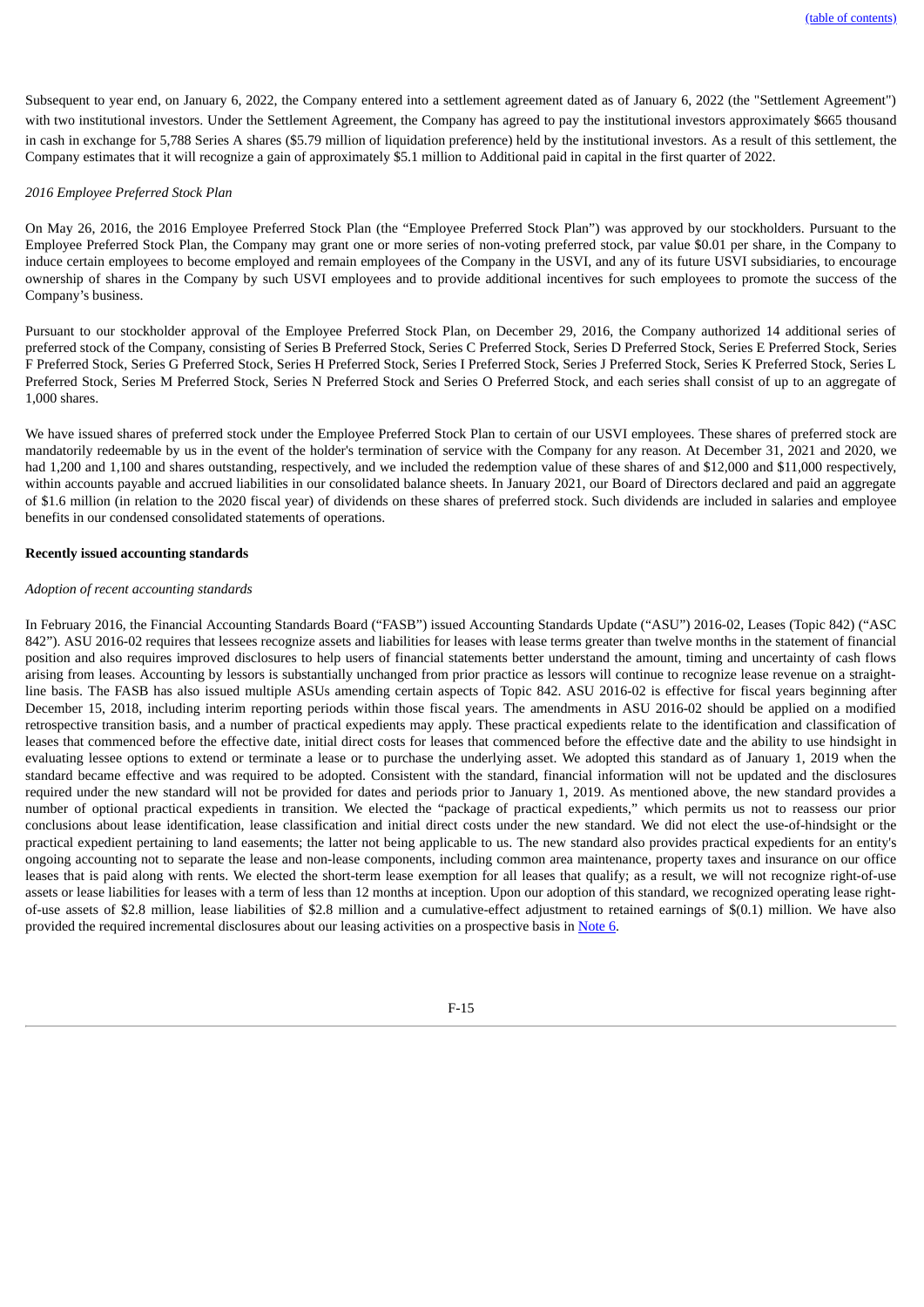In June 2016, the FASB issued ASU 2016-13, Financial Instruments - Credit Losses (Topic 326) Measurement of Credit Losses on Financial Instruments, which amends the guidance on measuring credit losses on financial assets held at amortized cost. ASU 2016-13, as amended, is intended to address the issue that the previous "incurred loss" methodology was restrictive for an entity's ability to record credit losses based on not yet meeting the "probable" threshold. The new language requires these assets to be valued at amortized cost presented at the net amount expected to be collected with a valuation provision. This ASU is effective for fiscal years beginning after December 15, 2019. The amendments in ASU 2016-13 should be applied on a modified retrospective transition basis. We adopted this standard as of January 1, 2020, and our adoption of the standard did not have a material impact on our consolidated financial statements.

#### *Recently issued accounting standards not yet adopted*

In December 2019, the FASB issued ASU 2019-12, Income Taxes - Simplifying the Accounting for Income Taxes (Topic 740), which is intended to simplify various aspects related to accounting for income taxes. ASU 2019-12 removes certain exceptions to the general principles in Topic 740 and also clarifies and amends existing guidance to improve consistent application. ASU 2019-12 is effective for fiscal years beginning after December 15, 2021. We are currently evaluating the impact of this standard.

In March 2020, the FASB issued ASU No. 2020-04, "Reference Rate Reform (Topic 848): Facilitation of the Effects of Reference Rate Reform on Financial Reporting," which provides practical expedients and exceptions for applying GAAP to contracts, hedging relationships, and other transactions affected by reference rate reform if certain criteria are met. The expedients and exceptions provided by the amendments in this update apply only to contracts, hedging relationships, and other transactions that reference the London interbank offered rate ("LIBOR") or another reference rate expected to be discontinued as a result of reference rate reform. These amendments are not applicable to contract modifications made and hedging relationships entered into or evaluated after December 31, 2022. ASU No. 2020-04 is effective as of March 12, 2020 through December 31, 2022 and may be applied to contract modifications and hedging relationships from the beginning of an interim period that includes or is subsequent to March 12, 2020. We will adopt this standard when LIBOR is discontinued. We are evaluating the impact the new standard will have on our consolidated financial statements and related disclosures, but do not anticipate a material impact.

Recent accounting pronouncements pending adoption not discussed above or in the 2020 Form 10-K are either not applicable or will not have, or are not expected to have a material impact on our consolidated financial position, results of operations, or cash flows.

## **2. Summary of Significant Accounting Policies**

## *Cash equivalents*

We consider highly liquid investments with an original maturity of three months or less when purchased to be cash equivalents.

Certain account balances exceed FDIC insurance coverage and, as a result, there is a concentration of credit risk related to amounts on deposit in excess of FDIC insurance coverage. To mitigate this risk, we maintain our cash and cash equivalents at large national or international banking institutions.

#### *Consolidations*

The consolidated financial statements include the accounts of AAMC and its consolidated subsidiaries, which include the voting interest entities in which we are determined to have a controlling financial interest. Our voting interest entities consist entirely of our wholly owned subsidiaries. We also consider variable interest entities ("VIEs") for consolidation where we are the primary beneficiary. We had no VIEs or potential VIEs as of and for the years ended December 31, 2021 or 2020.

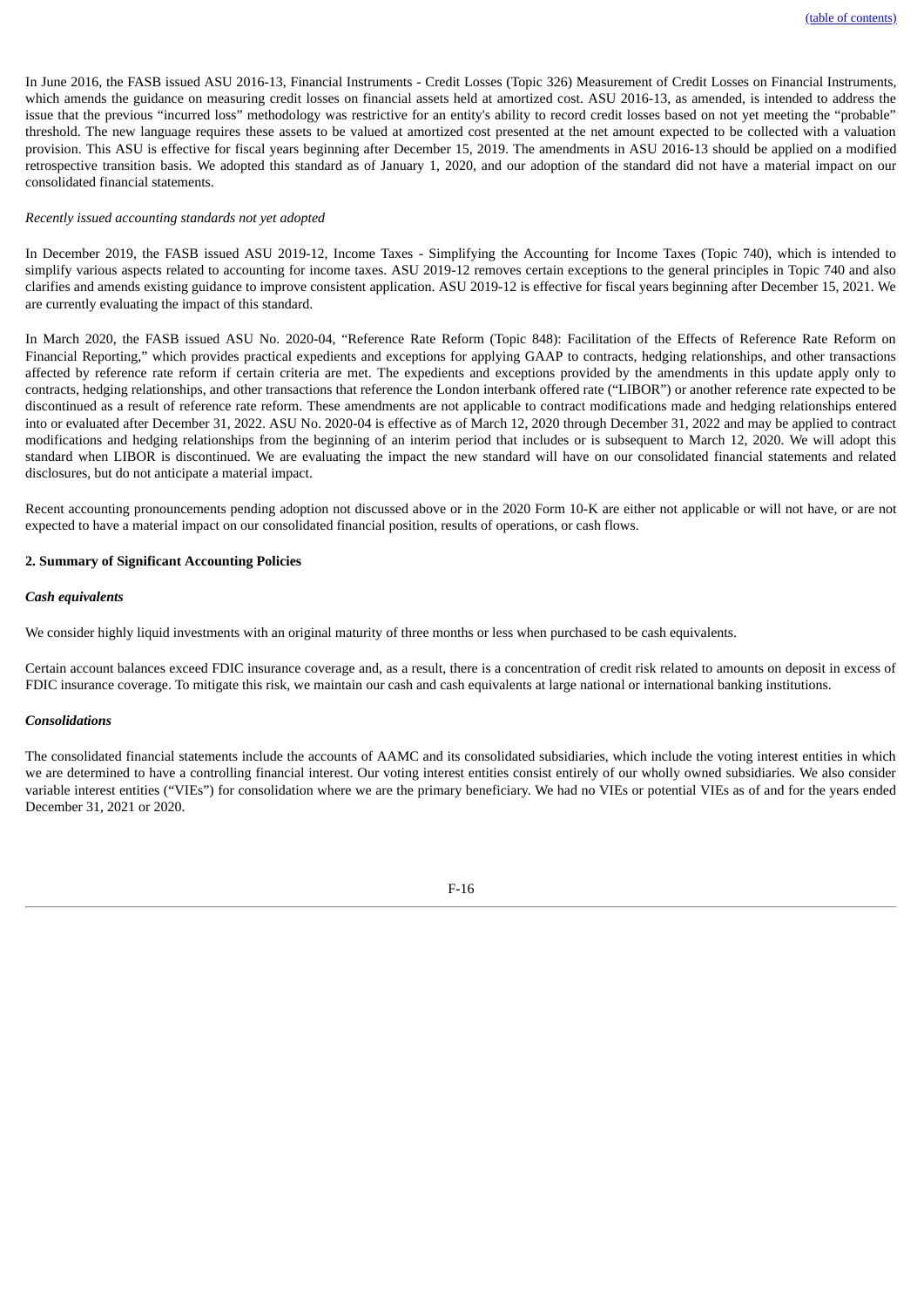#### *Earnings per share*

Basic earnings per share is computed by dividing net income or loss, less amortization of preferred stock issuance costs, by the weighted average common stock outstanding during the period. Diluted earnings per share is computed by dividing net income or loss by the weighted average common stock outstanding for the period plus the dilutive effect of (i) stock options and restricted stock outstanding using the treasury stock method and (ii) Series A Preferred Stock using the if-converted method. Weighted average common stock outstanding - basic excludes the impact of unvested restricted stock since dividends paid on such restricted stock are non-participating. Any gain on settlement of preferred shares, which is recorded directly to equity, is included in the numerators for our earnings per share calculations.

## *Fair value of financial instruments*

We designate fair value measurements into three levels based on the lowest level of substantive input used to make the fair value measurement. Those levels are as follows:

- **Level 1 -** Quoted prices in active markets for identical assets or liabilities.
- **Level 2 -** Observable inputs other than Level 1 prices such as quoted prices for similar assets or liabilities; quoted prices in markets that are not active; or other inputs that are observable or can be corroborated by observable market data for substantially the full term of the related assets or liabilities.
- **Level 3 -** Unobservable inputs that are supported by little or no market activity and that are significant to the fair value of the assets or liabilities.

#### *Front Yard common stock*

The shares of Front Yard common stock that we held was reported at fair value based on unadjusted quoted market prices in active markets. Changes in the fair value of Front Yard common stock are recognized through net income. We held no Front Yard common stock as of January 12, 2021.

#### *Income taxes*

Income taxes are provided for using the asset and liability method. Deferred tax assets and liabilities are recognized for the future tax consequences attributable to differences between the carrying amounts of existing assets and liabilities and their respective tax bases. Deferred tax assets and liabilities are measured using enacted rates expected to apply to taxable income in the years in which management expects those temporary differences to be recovered or settled. The effect on deferred taxes of a change in tax rates is recognized in income in the period in which the change occurs. Subject to our judgment, we reduce a deferred tax asset by a valuation allowance if it is "more likely than not" that some or the entire deferred tax asset will not be realized. Tax laws are complex and subject to different interpretations by the taxpayer and respective governmental taxing authorities. Significant judgment is required in evaluating tax positions, and we recognize tax benefits only if it is more likely than not that a tax position will be sustained upon examination by the appropriate taxing authority.

For all temporary differences, we have considered the potential future sources of taxable income against which they may be realized. In so doing, we have taken into account temporary differences that we expect to reverse in future years and those where it is unlikely. Where it is more likely than not that there will not be potential future taxable income to offset a temporary difference, a valuation allowance has been recorded.

Lastly, the Company accounts for the tax on global intangible low-taxed income ("GILTI") as incurred and therefore has not recorded deferred taxes related to GILTI on its foreign subsidiaries.

### *Leases*

On January 1, 2019, we adopted ASU 2016-02, including various associated updates and amendments, which together comprise the requirements for lease accounting under ASC 842. ASU 2016-02 fundamentally changes accounting for operating leases by requiring lessees to recognize a liability to make lease payments and a right-of-use asset over the term of the lease. We also adopted the "package of practical expedients," which permits us not to reassess our prior conclusions about lease identification, lease classification and initial direct costs under the new standard. We also elected the short-term lease exemption for all leases that qualify; as a result, we will not recognize right-of-use assets or lease liabilities for leases with a term of less than 12 months at inception.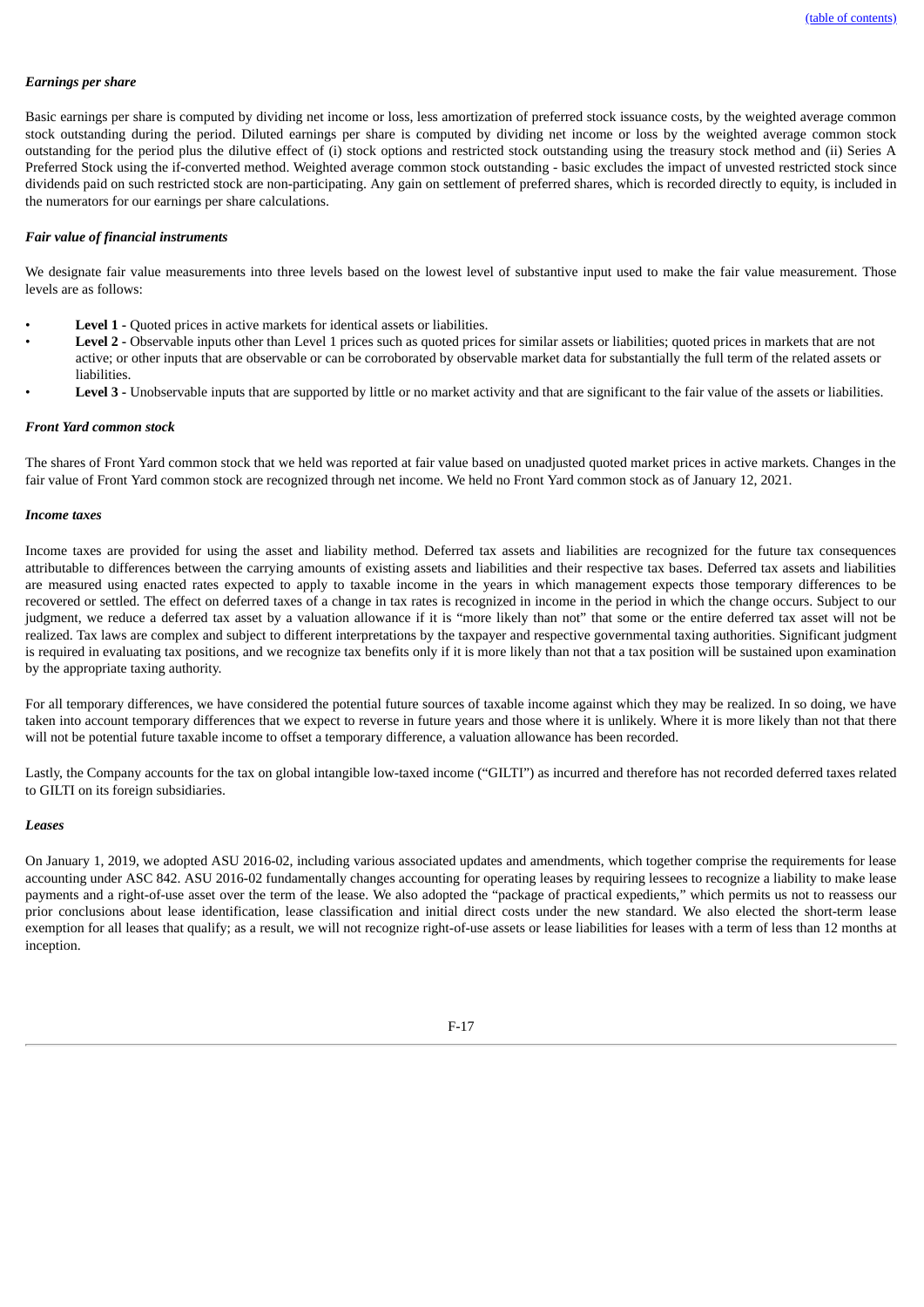We lease office space under two operating leases. Our office leases are generally for terms of one to five years and typically include renewal options, which we consider when determining our lease right-of-use assets and lease liabilities to the extent that a renewal option is reasonably certain of being exercised. Along with rents, we are generally required to pay common area maintenance, property taxes and insurance, each of which vary from period to period and are therefore expensed as incurred.

### *Other non-current assets*

Other non-current assets includes leasehold improvements; furniture, fixtures and equipment; deferred tax assets and miscellaneous other assets. The cost basis of fixed assets is depreciated using the straight-line method over an estimated useful life of three to five years based on the nature of the components.

## *Assets and liabilities held for sale*

Assets and liabilities held for sale in 2020 represent the disposal group held at the lower of cost or fair value less estimated costs to sell. The Company had no assets and liabilities for sale in 2021. See [Note](#page-56-0) 3 for further information on Discontinued Operations.

#### *Revenue recognition*

Under the Amended AMA, we administered certain of Front Yard's business activities and day-to-day operations and provided corporate governance services to Front Yard. Base Management Fees were earned by us ratably throughout the applicable quarter and are initially based on Front Yard's Adjusted AFFO (as defined in the Amended AMA), subject to a minimum amount and certain potential adjustments. See [Note](#page-62-0) 8 for further information on the asset management agreements with Front Yard.

We have evaluated the nature of the services provided to Front Yard and have determined that such services constitute a series of distinct services that should be accounted for as a single performance obligation completed over time, which is simultaneously performed by us and consumed by Front Yard. Therefore, we earn management fees are ratably over the applicable fiscal period.

Under both the Amended AMA and the Former AMA, we received expense reimbursements from Front Yard for the compensation and benefits of the General Counsel dedicated to Front Yard and certain operating expenses incurred on Front Yard's behalf. These expense reimbursements were earned by us at the time the underlying expense is incurred.

In addition, under the Former AMA, we also received conversion fees based on a percentage of the fair value of properties that became rented for the first time in each quarter. Such conversion fees were earned by us in the quarter that the conversion to rentals occurred.

We have determined that the expense reimbursements are variable consideration, and we recognize each component of this revenue on a quarterly basis up to the amount that would likely not be reversed.

#### *Share-based compensation*

We amortize the grant date fair value of restricted stock as expense on a straight-line basis over the service period with an offsetting increase in stockholders' equity. The grant date fair value of awards with only service-based vesting conditions is determined based upon the share price on the grant date. The grant date fair value of awards with both service-based and market-based vesting conditions is calculated using a Monte Carlo simulation.

We recognize share-based compensation expense related to (i) awards to employees in salaries and employee benefits and (ii) awards to Directors or nonemployees in general and administrative expense in our consolidated statements of operations.

Forfeitures of share-based awards are recognized as they occur.

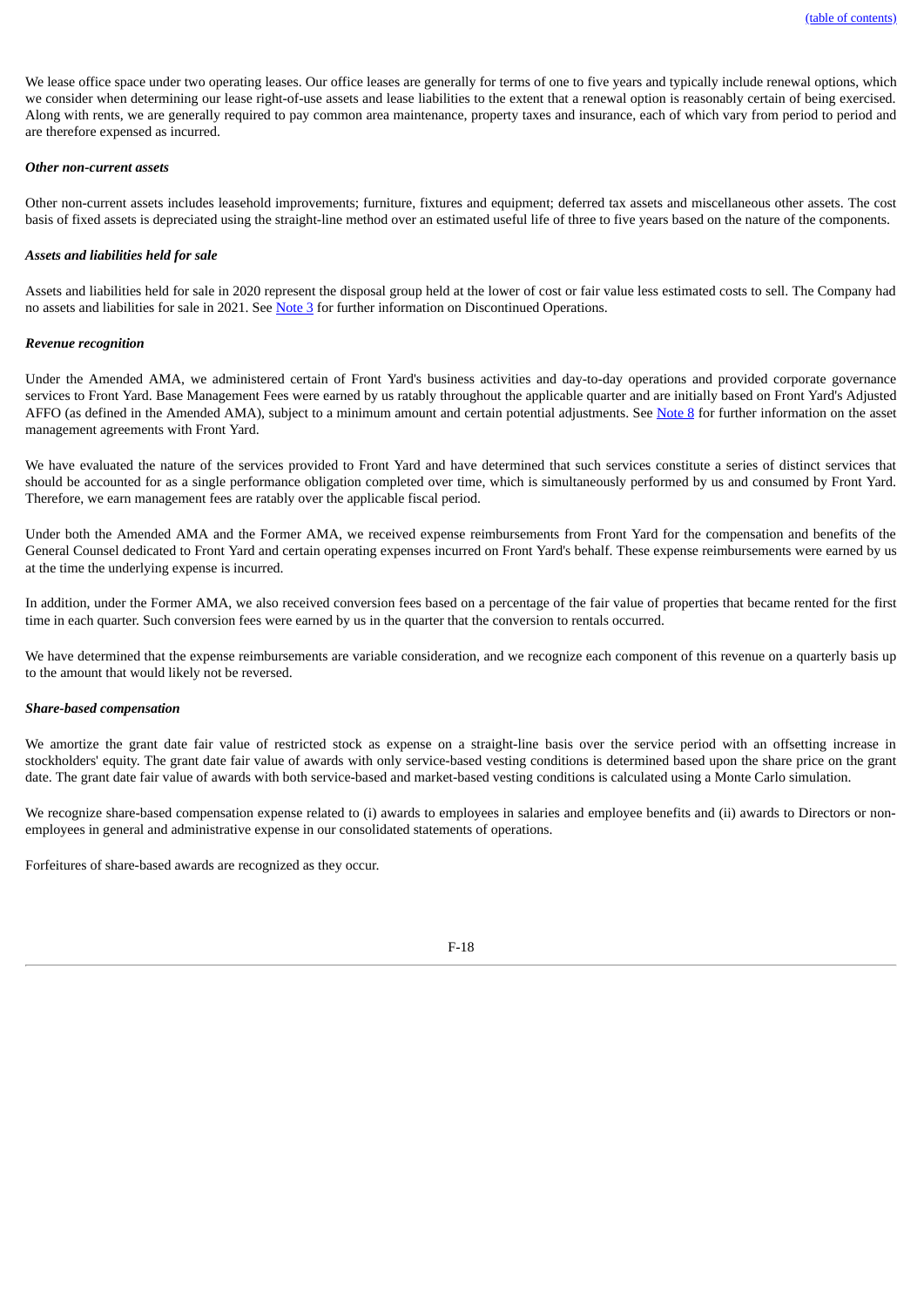#### *Treasury stock*

We account for repurchased common stock under the cost method and include such treasury stock as a component of total stockholders' equity. We have repurchased shares of our common stock (i) under our Board approval to repurchase up to \$300.0 million in shares of our common stock and (ii) upon our withholding of shares of our common stock to satisfy tax withholding obligations in connection with the vesting of our restricted stock.

#### <span id="page-56-0"></span>**3. Discontinued Operations**

Our primary client prior to December 31, 2020 had been Front Yard Residential Corporation ("Front Yard"), a public real estate investment trust ("REIT") focused on acquiring and managing quality, affordable single-family rental ("SFR") properties throughout the United States. All of our revenue for all periods presented prior to December 31, 2021 was generated through our asset management agreements with Front Yard.

On August 13, 2020, AAMC and Front Yard entered into a Termination and Transition Agreement (the "Termination Agreement"), pursuant to which the Company and Front Yard have agreed to effectively internalize the asset management function of Front Yard. The Termination Agreement provided that the Amended AMA would terminate following a transition period to enable the internalization of Front Yard's asset management function, allow for the assignment of certain vendor contracts and implement the transfer of certain employees to Front Yard and the training of required replacement employees at each company. The transition period ended at the close of business, December 31, 2020, the time that AAMC and Front Yard mutually agreed that all required transition activities have been successfully completed (the "Termination Date"). On the Termination Date, the Amended AMA terminated, and AAMC will no longer provide services to Front Yard under the Amended AMA. Below are the material terms of the Termination Agreement:

- Front Yard paid AAMC an aggregate termination fee of \$46.0 million (the "Termination Fee"), consisting of the following payments:
	- \$15.0 million paid in cash to AAMC on August 17, 2020,
	- \$15.0 million paid in cash on the Termination Date, and
	- \$16.0 million paid in Front Yard common stock on the Termination Date.
- Front Yard acquired the equity interests of AAMC's Indian subsidiary, the equity interests of AAMC's Cayman Islands subsidiary, the right to solicit and hire designated AAMC employees that currently oversee the management of Front Yard's business and other assets of AAMC that are used in connection with the operation of Front Yard's business (the "Transferred Assets") for an aggregate purchase price of \$8.2 million (\$3.2 million of which was paid in cash to AAMC on August 17, 2020), and the remaining \$5.0 million was paid in Front Yard common stock on the Termination Date.
- On the Termination Date, in satisfaction of the amounts payable in Front Yard stock, we received (2,923,166) shares of Front Yard common stock. We recorded a nominal gain on the shares received.
- On the Termination Date, AAMC assigned its office lease in Charlotte, North Carolina. Certain assets related to the lease, primarily office and employee-related equipment were written off, none of which were individually material, and were recorded through other income (loss) in the Consolidated Statements of Income.
- AAMC and Front Yard completed the transition contemplated by the Termination and Transition Agreement, dated August 13, 2020.

We have evaluated the nature of the services provided to Front Yard in exchange for the Termination Fee and have determined that such services constitute a series of distinct services that should be accounted for as a single performance obligation completed over time, which is simultaneously performed by us and consumed by Front Yard, and the Termination Fee was recognized through the Termination Date of December 31, 2020.

During the third quarter of 2020, we received an upfront payment of \$3.2 million of the \$8.2 million aggregate purchase price of the Transferred Assets. In the fourth quarter of 2020, we received a payment of the remaining \$5.0 million, in Front Yard common stock, of the aggregate purchase price of the Transferred Assets in advance of the sale of shares. We have included these upfront payments within accounts payable and accrued liabilities in our condensed consolidated balance sheet.

We have concluded that the Transferred Assets meets the held-for-sale criteria and have therefore classified the Transferred Assets as held for sale on our condensed consolidated balance sheet at December 31, 2020. The termination of the Amended AMA and the sale of the Transferred Assets also represents a significant strategic shift that will have a major effect on our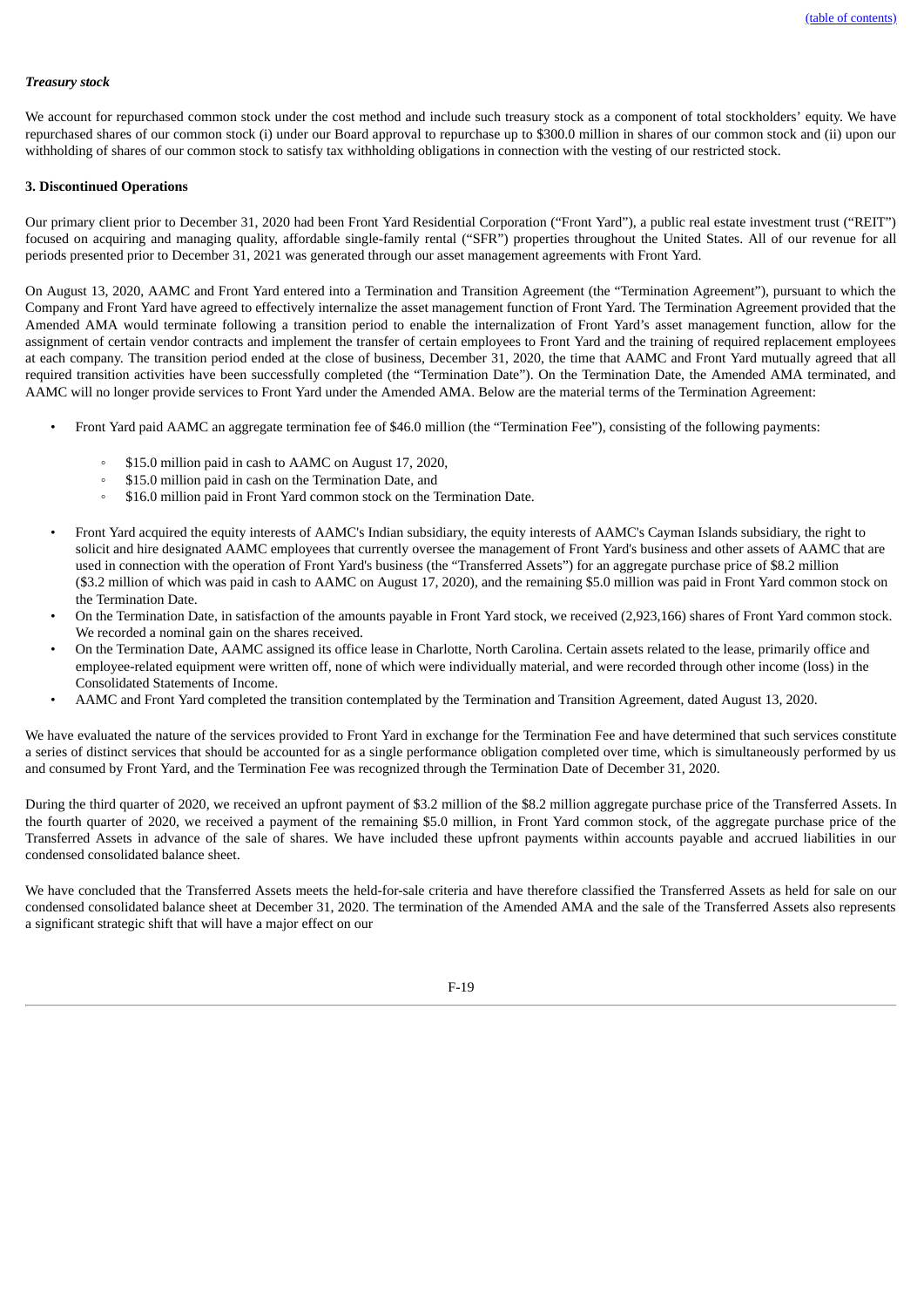operations and financial results. Therefore, we have classified the results of operations related to Front Yard as discontinued operations in our condensed consolidated statements of operations.

On August 13, 2020, AAMC and Front Yard entered into Termination and Transition Agreement, pursuant to which Front Yard agreed to effectively internalize the asset management function of Front Yard. Pursuant to the agreement, Front Yard acquired the equity interests of AAMC's Indian subsidiary, the equity interests of AAMC's Cayman Islands subsidiary, the right to solicit and hire designated AAMC employees that oversaw the management of Front Yard's business and other assets of AAMC that were used in connection with the operation of Front Yard's business.

On December 31, 2020, in connection with the Termination Agreement, the company completed the assignment of our lease in Charlotte, North Carolina to Front Yard. Additionally, on December 31, 2020, we completed the sale of our Cayman Islands subsidiary.

On January 1, 2021, in connection with the Termination Agreement, the company completed the sale of our India subsidiary.

The carrying value of major classes of assets and liabilities related to our discontinued operations that constitute the Disposal Group at December 31, 2021 and December 31, 2020 were as follows (\$ in thousands):

|                                               | <b>December 31, 2021</b> | <b>December 31, 2020</b> |
|-----------------------------------------------|--------------------------|--------------------------|
| <b>Current assets held for sale:</b>          |                          |                          |
| Cash and cash equivalents                     | \$                       | 184                      |
| Prepaid expenses and other assets             |                          | 710                      |
| Total current assets held for sale            |                          | 894                      |
| Non-current assets held for sale:             |                          |                          |
| Right-of-use lease assets                     |                          | 1,612                    |
| Other non-current assets                      |                          | 367                      |
| Total non-current assets held for sale        |                          | 1,979                    |
| Total assets held for sale                    |                          | 2,873                    |
| <b>Current liabilities held for sale:</b>     |                          |                          |
| Accrued salaries and employee benefits        | \$                       | \$<br>910                |
| Accounts payable and accrued liabilities      |                          | 300                      |
| Short-term lease liabilities                  |                          | 128                      |
| Total current liabilities held for sale       |                          | 1,338                    |
|                                               |                          |                          |
| <b>Non-current liabilities held for sale:</b> |                          |                          |
| Non-current lease liabilities                 |                          | 1,599                    |
| Total non-current liabilities held for sale   |                          | 1,599                    |
| Total liabilities held for sale               |                          | 2,937                    |

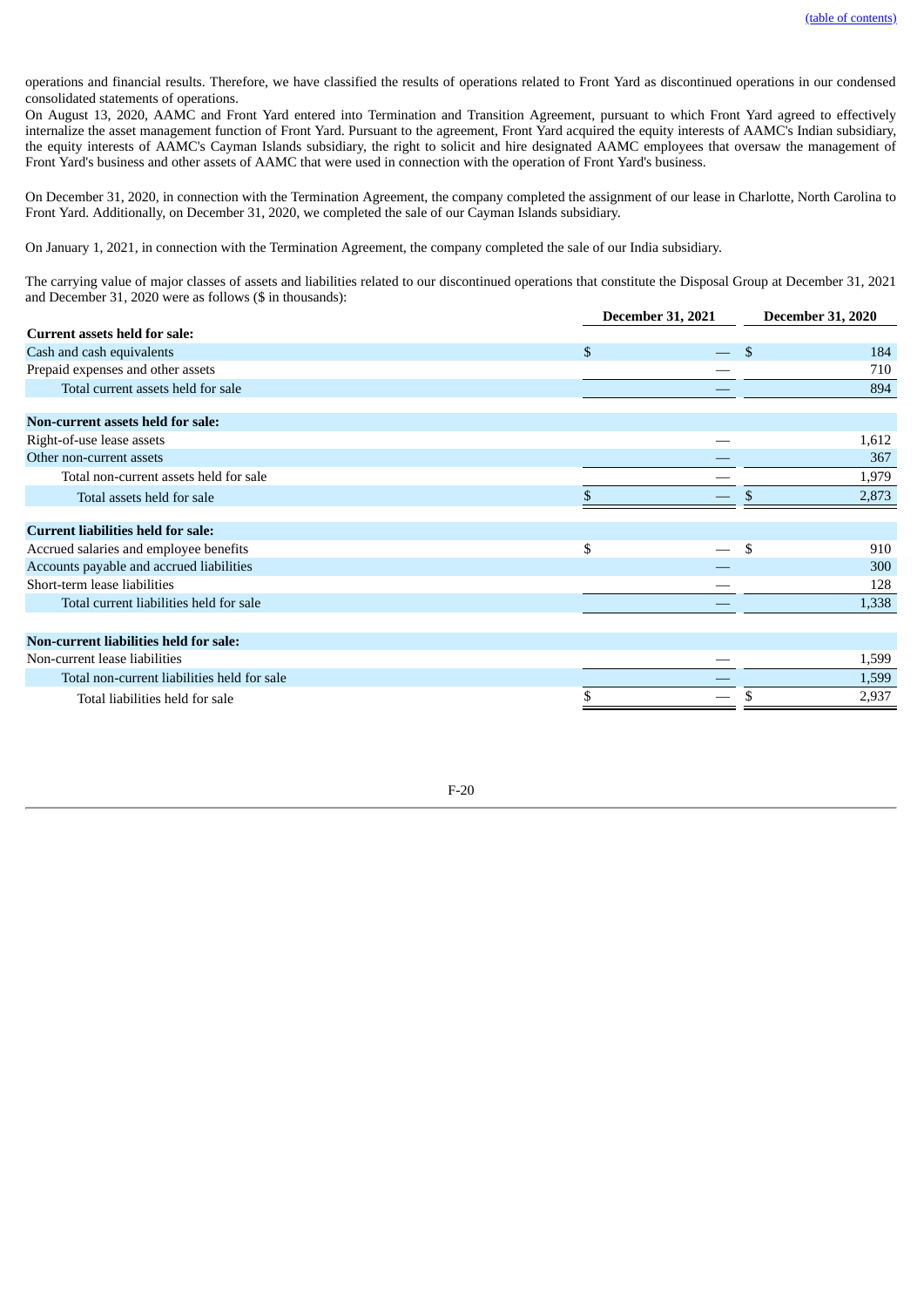Discontinued operations includes (i) the management fee revenues generated under our asset management agreements with Front Yard, (ii) expense reimbursements from Front Yard and the underlying expenses, (iii) the results of operations of our India and Cayman Islands subsidiaries, (iv) the employment costs associated with certain individuals wholly dedicated to Front Yard and (v) the costs associated with our lease in Charlotte, North Carolina, that was assumed by Front Yard on December 31, 2020. The operating results of these items are presented in our Consolidated Statements of Operations as discontinued operations for all periods presented and revenues and expenses directly related to Discontinued Operations were eliminated from our ongoing operations.

The following table details the components comprising net income from our discontinued operations (\$ in thousands):

|                                                                 | <b>Year ended December 31,</b> |       |    |        |
|-----------------------------------------------------------------|--------------------------------|-------|----|--------|
|                                                                 |                                | 2021  |    | 2020   |
| <b>Revenues from discontinued operations:</b>                   |                                |       |    |        |
| Management fees from Front Yard                                 | \$                             |       | S  | 13,713 |
| Termination fee from Front Yard                                 |                                |       |    | 46,000 |
| Expense reimbursements from Front Yard                          |                                |       |    | 2,867  |
| Total revenues from discontinued operations                     |                                |       |    | 62,580 |
|                                                                 |                                |       |    |        |
| <b>Expenses from discontinued operations:</b>                   |                                |       |    |        |
| Salaries and employee benefits                                  |                                |       |    | 5,592  |
| Legal and professional fees                                     |                                |       |    | 256    |
| General and administrative                                      |                                |       |    | 1,521  |
| Total expenses from discontinued operations                     |                                |       |    | 7,369  |
|                                                                 |                                |       |    |        |
| Other income (loss) from discontinued operations:               |                                |       |    |        |
| Gain on disposal                                                |                                | 7,485 |    |        |
| Other income (loss)                                             |                                |       |    | 20     |
| Total other income (loss) from discontinued operations          |                                | 7,485 |    | 20     |
|                                                                 |                                |       |    |        |
| Net income from discontinued operations before income taxes     |                                | 7,485 |    | 55,231 |
| Loss on disposal of discontinued operations before income taxes |                                |       |    | 102    |
| Income tax expense                                              |                                | 1,272 |    | 588    |
| Net income from discontinued operations                         | \$                             | 6,213 | \$ | 54,541 |

The following table details cash flow information related to our discontinued operations for the periods indicated (\$ in thousands):

|                                                                   | Year ended December 31, |       |  |         |
|-------------------------------------------------------------------|-------------------------|-------|--|---------|
|                                                                   | 2021                    |       |  | 2020    |
| Total operating cash flows from discontinued operations           |                         | 5.439 |  | 37,798  |
| Total investing cash flows from discontinued operations           |                         | 511   |  | 3.643   |
| Total financing cash flows (used in) from discontinued operations |                         | 80    |  | (1,010) |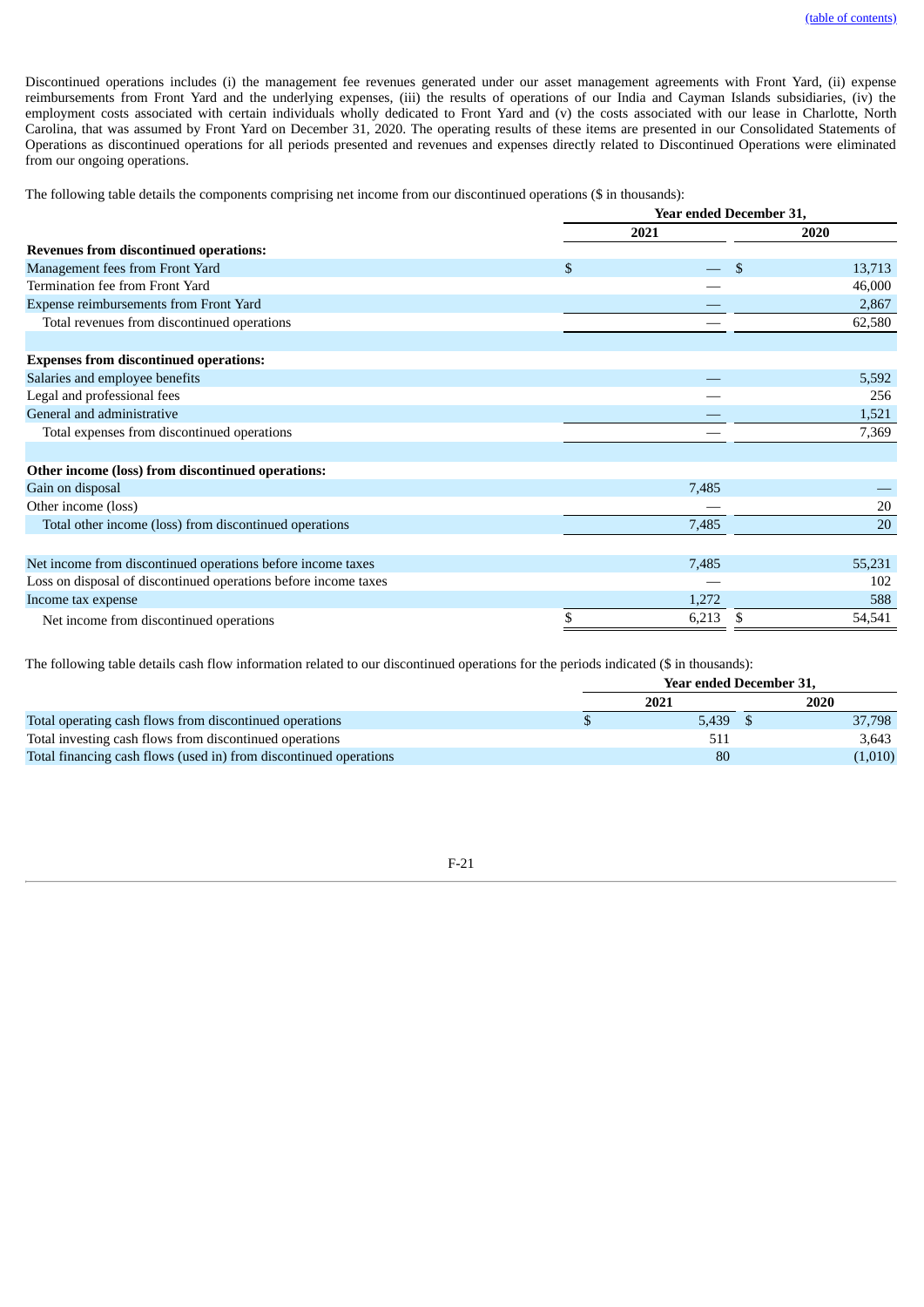## **4. Fair Value of Financial Instruments**

The following table sets forth the carrying amount and fair value of the Company's financial assets by level within the fair value hierarchy at December 31, 2020 (\$ in thousands):

|                          |                        | <b>Level 1</b>                                   | <b>Level 2</b>                                                                   | <b>Level 3</b>      |
|--------------------------|------------------------|--------------------------------------------------|----------------------------------------------------------------------------------|---------------------|
|                          | <b>Carrying Amount</b> | <b>Quoted Prices in</b><br><b>Active Markets</b> | <b>Observable</b><br><b>Inputs Other</b><br><b>Than Level 1</b><br><b>Prices</b> | Unobservable Inputs |
| <b>December 31, 2020</b> |                        |                                                  |                                                                                  |                     |
| Recurring basis (assets) |                        |                                                  |                                                                                  |                     |
| Front Yard common stock  | 47,355                 | 47,355                                           | $\hspace{0.05cm}$                                                                |                     |

As of December 31, 2021, the Company had sold its investments in securities and there were no securities outstanding. We did not transfer any assets from one level to another level during the years ended December 31, 2021 or 2020. The fair value of our Front Yard common stock is based on unadjusted quoted market prices from active markets.

At December 31, 2020, we held 2,923,166 shares of Front Yard's common stock representing approximately 4.9% of Front Yard's then-outstanding common stock. We previously acquired 1,624,465 shares of Front Yard's common stock in open market transactions, and on December 31, 2020, we received 1,298,701 shares of Front Yard's common stock in connection with the transactions contemplated in the Termination Agreement with Front Yard. On January 11, 2021, Front Yard completed its previously announced merger, and all 2,923,166 shares were sold. For further information, please refer to [Note](#page-49-0) 1.

Investment gains/losses for December 31, 2021 and 2020, are summarized as follows (\$ in thousands):

|                                                                                                      | <b>Year ended December 31,</b> |       |     |         |
|------------------------------------------------------------------------------------------------------|--------------------------------|-------|-----|---------|
|                                                                                                      |                                | 2021  |     | 2020    |
| Equity securities:                                                                                   |                                |       |     |         |
| Investment gains on securities sold during the period                                                |                                | 8,347 | \$. |         |
|                                                                                                      |                                | 8,347 |     |         |
|                                                                                                      |                                |       |     |         |
| Front Yard common stock:                                                                             |                                |       |     |         |
| Change in unrealized losses during the period on securities held at the end of the end of the period |                                |       |     | (6,270) |
| Investment gains on securities sold during the period                                                |                                | 146   |     |         |
|                                                                                                      |                                | 146   |     | (6,270) |
|                                                                                                      |                                |       |     |         |
| Total change in fair value of equity securities and Front Yard common stock                          |                                | 8,493 |     | (6,270) |

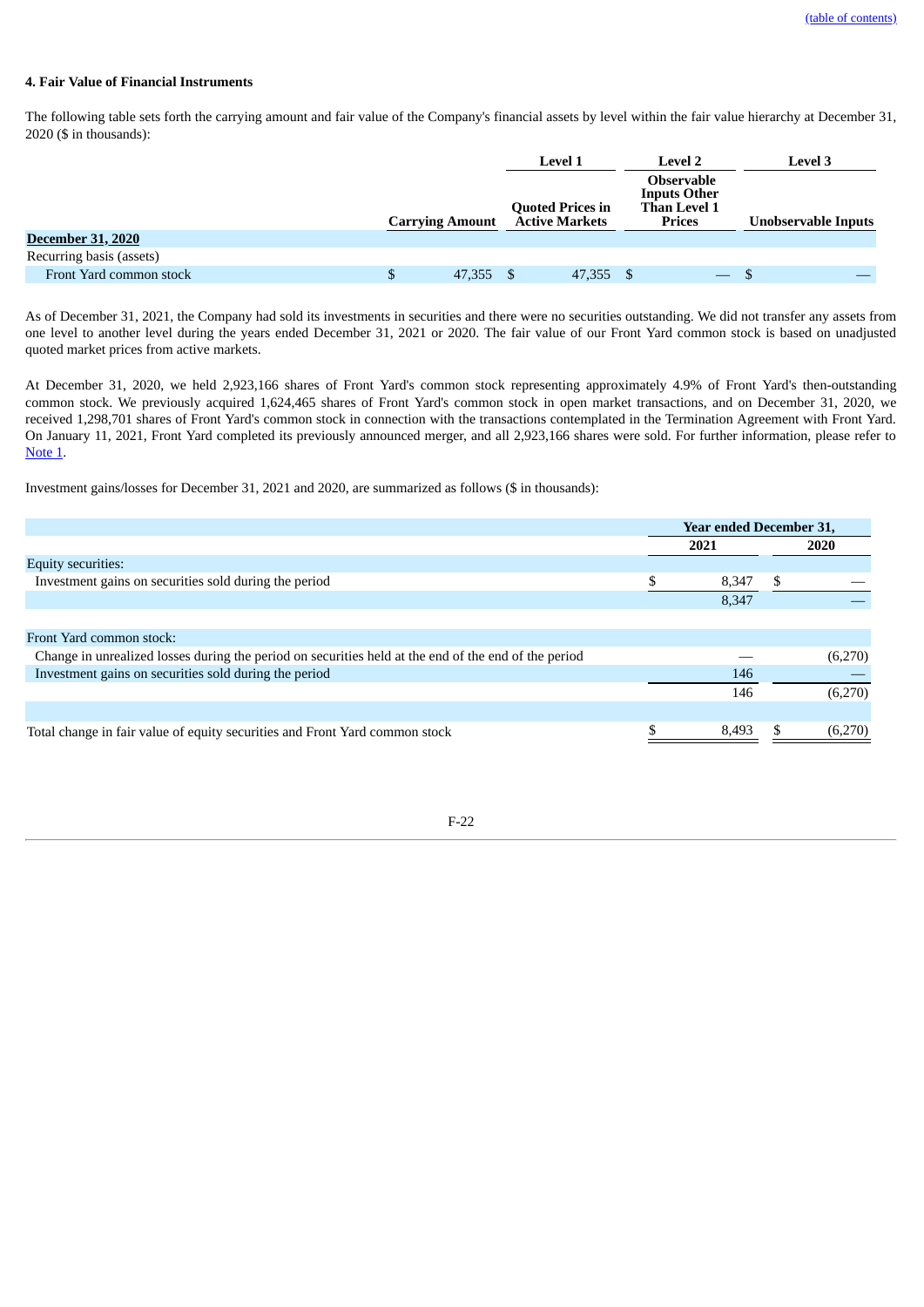Investment gains and losses include unrealized gains and losses from changes in fair values during the period on positions that we owned at the end of such period, as well as gains and losses on positions sold during the period. As reflected in the condensed consolidated statements of cash flows, total proceeds from sales of securities during December 31, 2021 was \$152.8 million which consisted of proceeds from sales of Front Yard common stock of \$47.5 million and \$105.3 million in proceeds from sales of securities. No proceeds from sales of securities were received in 2020. In the preceding table, investment gains/losses on equity securities sold during the period reflect the difference between the sales proceeds and the fair value of the equity securities sold at the beginning of the applicable period.

A summary of the year-to-date activity of Front Yard common stock and equity securities is presented in the table below (in thousands):

|                          | <b>Front Yard Common Stock</b> |  | <b>Equity Securities</b> |               |  |              |
|--------------------------|--------------------------------|--|--------------------------|---------------|--|--------------|
|                          | <b>Shares</b>                  |  | <b>Basis</b>             | <b>Shares</b> |  | <b>Basis</b> |
|                          |                                |  |                          |               |  |              |
| December 31, 2020        | 2,923                          |  | 41,635                   |               |  |              |
| Purchased                | $\overline{\phantom{a}}$       |  |                          | 8,123         |  | 96,950       |
| Sold                     | (2, 923)                       |  | (41, 635)                | (8, 123)      |  | (96, 950)    |
| <b>December 31, 2021</b> | $\qquad \qquad - \qquad$       |  |                          |               |  |              |

A summary of the cost basis, fair value and the corresponding amounts of gross unrealized gains and losses recognized as of the dates indicated are presented in the table below (\$ in thousands):

| 5.720 | 47,355 |
|-------|--------|
|       |        |

## **5. Borrowings**

In 2021, the Company began borrowing under a standard margin arrangement with one of our banking institutions. The margin account is secured by the securities held in our brokerage account with this institution. We paid interest on all of our borrowings each month when a balance was owed. As of December 31, 2021, the Company liquidated its security holdings and the margin arrangement has been repaid.

## <span id="page-60-0"></span>**6. Leases**

We currently occupy office space under operating leases in Christiansted, St. Croix, U.S. Virgin Islands, and Bengaluru, India.

As of December 31, 2021 and December 31, 2020, our weighted average remaining lease term, including applicable extensions, was 5.1 years and 7.5 years, respectively, and we applied a discount rate of 7.0% and 7.0%, respectively, to our office leases. We determined the discount rate for each lease to be either the discount rate stated in the lease agreement or our estimated rate that we would charge to finance real estate assets.

During the years ended December 31, 2021 and December 31, 2020, we recognized rent expense of \$0.2 million and \$0.7 million, respectively, related to long-term operating leases. We had no short-term rent expense in 2021 and \$0.1 million in 2020. We include rent expense as a component of general and administrative expenses in the consolidated statements of operations. We had no finance leases during the years ended December 31, 2021 and December 31, 2020.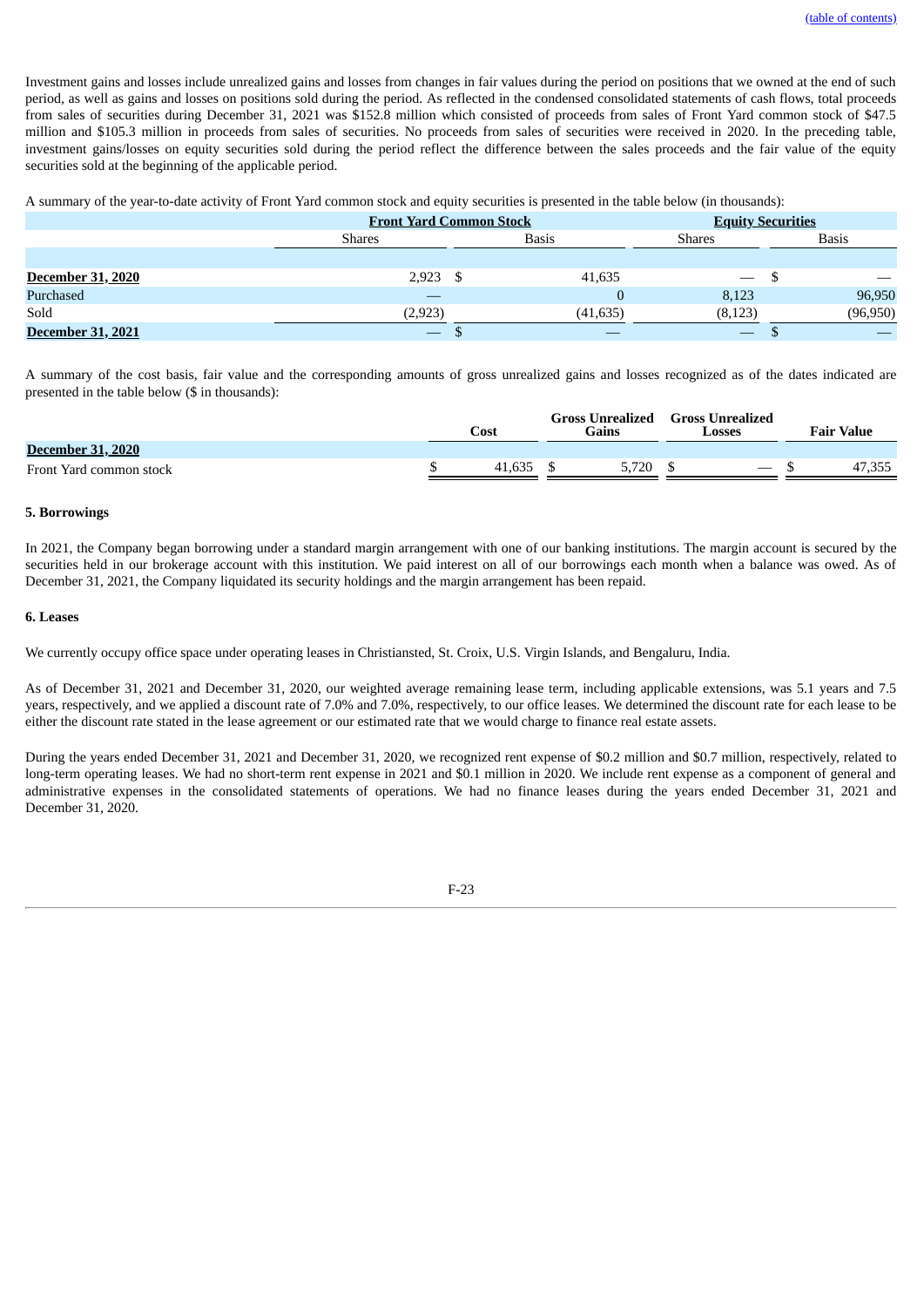The following table presents a maturity analysis of our operating leases as of December 31, 2021 (\$ in thousands):

|                      | <b>Operating Lease Liabilities</b> |
|----------------------|------------------------------------|
| 2022                 | 194<br>D                           |
| 2023                 | 204                                |
| 2024                 | 209                                |
| 2025                 | 206                                |
| 2026                 | 131                                |
| Thereafter           | 76                                 |
| Total lease payments | 1,020                              |
| Less: interest       | 161                                |
| Lease liabilities    | 859                                |
|                      |                                    |

### <span id="page-61-0"></span>**7. Commitments and Contingencies**

#### **Litigation, claims and assessments**

From time to time, we may be involved in various claims and legal actions arising in the ordinary course of business. Set forth below is a summary of material legal proceedings to which we are a party as of December 31, 2021:

#### *Litigation regarding Luxor Capital Group, LP and certain of its managed funds and accounts ("Luxor")*

Please refer to [Note](#page-49-0) 1 – Section *Series A Convertible Preferred Stock in 2014 Private Placement.*

#### *Executive Arbitrations*

#### Former Chief Executive Officer, Indroneel Chatterjee

On May 3, 2021, Mr. Chatterjee, commenced an arbitration against the Company and each of its directors. The arbitration complaint alleges that the Company's April 16, 2021 for cause termination of Mr. Chatterjee was in breach of Mr. Chatterjee's Amended and Restated Employment Agreement and made extra contractual claims against the Company for not affording Mr. Chatterjee a "fair procedure" and placed him in a "false light" by disclosing Mr. Chatterjee's termination in its public announcement of the for cause termination. In addition, the arbitration complaint also asserts a tort claim against each of the Company's directors relating to that termination and against the Company for its April 16, 2021 public announcement of the for cause termination. Mr. Chatterjee's arbitration complaint seeks unspecified damages for his contract claims including for loss of income, stock and bonus, and punitive damages on his tort claims. On June 10, 2021, the Company and its directors responded to the arbitration complaint and advanced counterclaims against Mr. Chatterjee. On October 20, 2021, the arbitrator granted the Company's motion to dismiss with respect to Mr. Chatterjee's "fair procedure" and "false light" claims, but denied the motion to dismiss the tort claim against each of the directors. The arbitrator has set a trial date for October 24-28, 2022. The Company and the directors intend to vigorously defend the claims.

#### Former General Counsel, Graham Singer

On June 25, 2021, Mr. Singer commenced an arbitration against the Company and its subsidiary AAMC US, Inc. regarding his compensation and the terms of his employment. The Company had previously demanded that Mr. Singer return his signing bonus in accordance with the terms of his employment agreement. The Company and Mr. Singer have agreed to a settlement in principle resolving all claims and counterclaims.

#### *Erbey Holding Corporation et al. v. Blackrock Management Inc., et al.*

On April 12, 2018, a partial stockholder derivative action was filed in the Superior Court of the Virgin Islands, Division of St. Croix under the caption Erbey Holding Corporation, et al. v. Blackrock Financial Management Inc., et al. The action was filed by Erbey Holding Corporation ("Erbey Holding"), John R. Erbey Family Limited Partnership ("JREFLP"), by its general partner Jupiter Capital, Inc., Salt Pond Holdings, LLC ("Salt Pond"), Munus, L.P. ("Munus"), Carisma Trust ("Carisma"), by its trustee, Venia, LLC, and Tribue Limited Partnership (collectively, the "Plaintiffs") each on its own behalf and Salt Pond and Carisma derivatively on behalf of AAMC. The action was filed against Blackrock Financial Management, Inc., Blackrock Investment Management, LLC, Blackrock Investments, LLC, Blackrock Capital Management, Inc., Blackrock, Inc.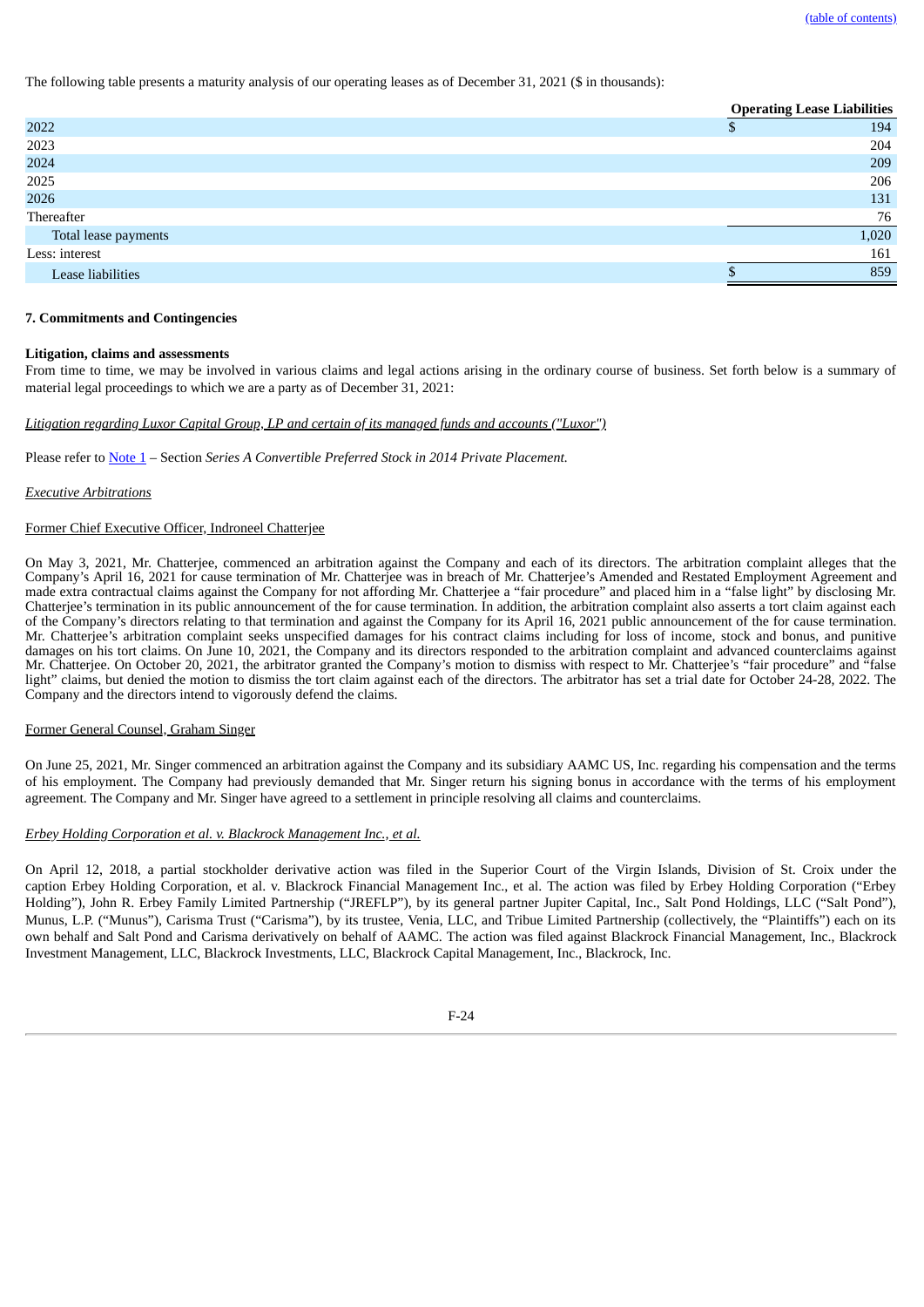(collectively, "Blackrock"), Pacific Investment Management Company LLC, PIMCO Investments LLC (collectively, "PIMCO") and John and Jane Does 1- 10 (collectively with Blackrock and PIMCO, the "Defendants"). The action alleges a conspiracy by Blackrock and PIMCO to harm Ocwen Financial Corporation ("Ocwen") and AAMC and certain of their subsidiaries, affiliates and related companies and to extract enormous profits at the expense of Ocwen and AAMC by attempting to damage their operations, business relationships and reputations. The complaint alleges that Defendants' conspiratorial activities, which included short-selling activities, were designed to destroy Ocwen and AAMC, and that the Plaintiffs (including AAMC) suffered significant injury, including but not limited to lost value of their stock and/or stock holdings. The action seeks, among other things, an award of monetary damages to AAMC, including treble damages under Section 605, Title IV of the Virgin Islands Code related to the Criminally Influenced and Corrupt Organizations Act, punitive damages and an award of attorney's and other fees and expenses.

Defendants have moved to dismiss the first amended verified complaint. Plaintiffs and AAMC have moved for leave to file a second amended verified complaint to include AAMC as a direct plaintiff, rather than as a derivative party. On March 27, 2019, the Court held oral argument on Defendants' motions to dismiss the first amended verified complaint and Plaintiffs' motion for leave to file the second amended verified complaint. The Court held additional oral argument on the pending motions on October 25, 2021. The Court has not yet decided the pending motions.

At this time, we are not able to predict the ultimate outcome of this matter, nor can we estimate the range of possible damages to be awarded to AAMC, if any. We have determined that there is no contingent liability related to this matter for AAMC.

## *COVID-19 Pandemic*

Due to the current COVID-19 pandemic in the United States and globally, our business, our employees and the economy as a whole could be adversely impacted. The magnitude and duration of the COVID-19 pandemic and its impact on our cash flows and future results of operations could potentially be significant and will largely depend on future developments, which are highly uncertain and cannot be predicted, including new information which may emerge concerning the severity of the COVID-19 pandemic, the success of actions taken to contain or treat the pandemic, and reactions by consumers, companies, governmental entities and capital markets.

The COVID-19 pandemic has had significant effects on global markets, supply chains, businesses and communities. As a result of increased COVID-19 vaccination rates and significant reopening of the economy, related risks appear to have decreased. Nevertheless, the Company has taken appropriate actions to mitigate the negative impact the virus has on the Company by reducing employee travel, allowing employees to work remotely, and canceling inperson meetings when possible.

#### <span id="page-62-0"></span>**8. Related-Party Transactions**

## *Asset management agreement with Front Yard*

Pursuant to the Amended AMA, we designed and implemented Front Yard's business strategy, administered its business activities and day-to-day operations, and provided corporate governance services, subject to oversight by Front Yard's Board of Directors. We were responsible for, among other duties: (1) performing and administering certain of Front Yard's day-to-day operations; (2) defining investment criteria in Front Yard's investment policy in cooperation with its Board of Directors; (3) sourcing, analyzing and executing asset acquisitions, including the related financing activities; (4) overseeing Front Yard's renovation, leasing and property management of its SFR properties; (5) analyzing and executing sales of certain rental properties, REO properties and residential mortgage loans; (6) performing asset management duties and (7) performing corporate governance and other management functions, including financial, accounting and tax management services.

Through December 31, 2020, we provided Front Yard with a management team and support personnel with substantial experience in the acquisition and management of residential properties. Our management also has significant corporate governance experience that enabled us to manage Front Yard's business and organizational structure efficiently. Under the Amended AMA, we had agreed not to provide the same or substantially similar services without the prior written consent of Front Yard's Board of Directors to any business or entity competing against Front Yard in (a) the acquisition or sale of SFR and/or REO properties, non-performing and re-performing mortgage loans or other similar assets; (b) the carrying on of an SFR business or (c) any other activity in which Front Yard engages. However, following the execution of the Termination Agreement, we are entitled to provide advisory or other services to businesses or entities in such competitive activities without Front Yard's prior consent.

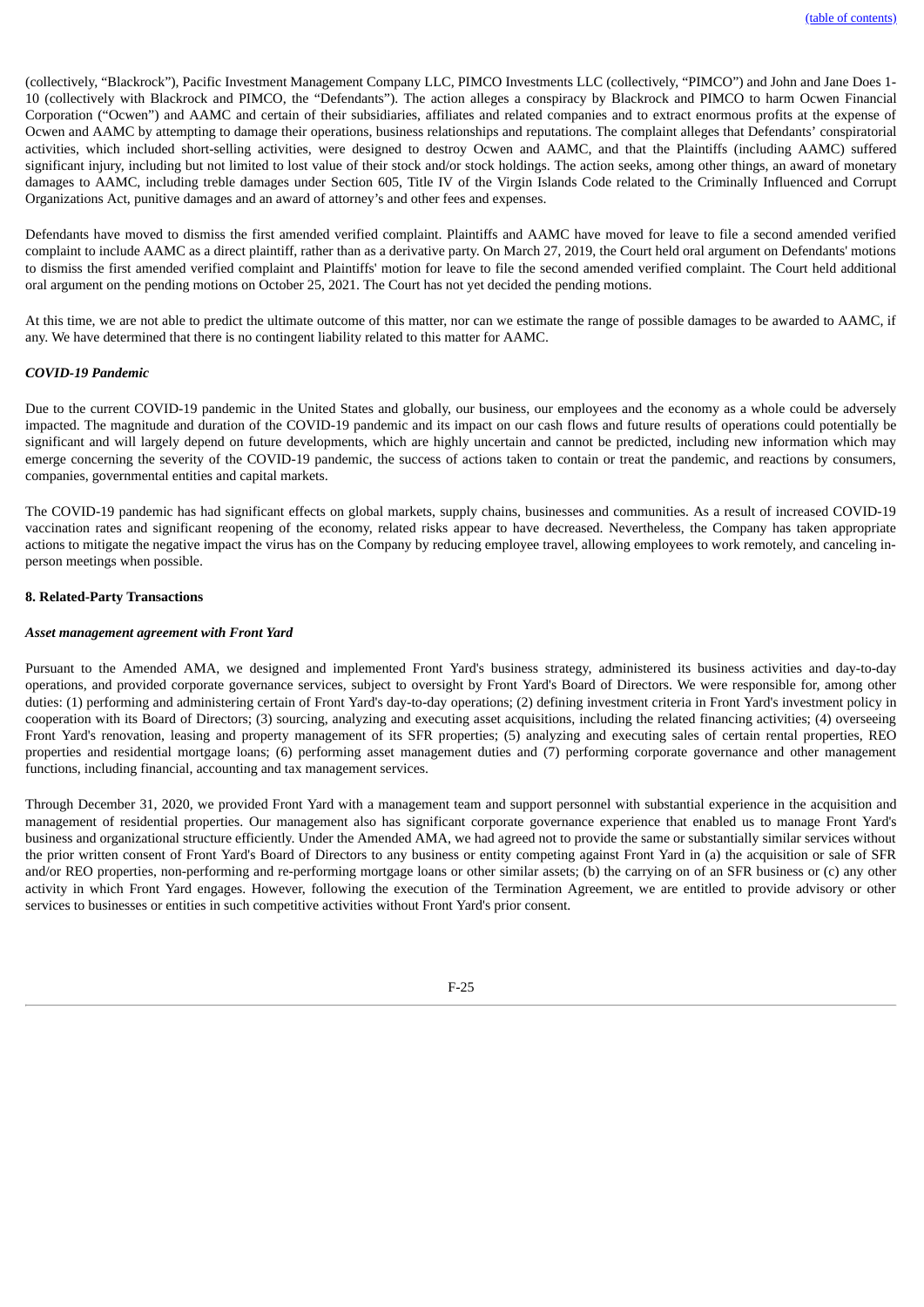On August 13, 2020, AAMC and Front Yard entered into the Termination Agreement, pursuant to which they agreed to terminate the Amended AMA, thereby effectively internalizing the asset management function of Front Yard in exchange for payment of the Termination Fee and other consideration to AAMC.

On December 31, 2020, AAMC and Front Yard completed the transition contemplated by the Termination and Transition Agreement. For a description of the Termination Agreement and its key terms, please see [Note](#page-49-0) 1.

## *Terms of the Amended AMA*

We and Front Yard entered into the Amended AMA on May 7, 2019 (the "Effective Date"). The Amended AMA amended and restated, in its entirety, the Former AMA. The Amended AMA had an initial term of five years and would renew automatically each year thereafter for an additional one-year term, subject in each case to the termination provisions further described below.

The Amended AMA provided for a management fee structure that provides AAMC with a quarterly Base Management Fee and a potential annual Incentive Fee, each of which were dependent upon Front Yard's performance and were subject to potential downward adjustments and an aggregate fee cap. The Base Management Fee under the Amended AMA was subject to a quarterly minimum of \$3,584,000. The Amended AMA also required that the Base Management Fee would increase commencing after Front Yard's per share Adjusted AFFO (as defined in the Amended AMA) reaching \$0.15 ("Additional Base Fees"). To date, we have earned no Additional Base Fees or Incentive Fees under the Amended AMA. Due to the termination of the Amended AMA pursuant to the Termination Agreement, and the completion of the transition period, we will no longer receive a Base Management Fee under the Amended AMA.

We were responsible for all of our own costs and expenses other than the expenses related to compensation of Front Yard's dedicated general counsel and, beginning in January 2020, certain specified employees who provided direct property management services to Front Yard. Front Yard and its subsidiaries paid their own costs and expenses, and, to the extent such Front Yard expenses were initially paid by us, Front Yard was and is required to reimburse us for such reasonable costs and expenses.

#### **9. Incentive Compensation and Share-based Payments**

#### *Long-term incentive compensation*

Our officers and employees participate in an annual non-equity incentive program whereby they are eligible for incentive cash payments based on a percentage of their annual base salary. Our officers generally have a target annual non-equity incentive payment percentage that ranges from 50% to 200% of base salary. The officer's actual incentive payment for the year is determined by (i) the Company's performance versus the objectives established by our Board of Directors (80%) and (ii) a performance appraisal (20%).

### *Share-based Payments*

Certain executive officers and employees have and will receive grants of stock options and/or restricted stock under the 2012 and 2020 Equity Incentive Plans, collectively (the "Equity Incentive Plans"). The Equity Incentive Plans also allow for the grant of performance awards and other awards such as purchase rights, equity appreciation rights, shares of common stock awarded without restrictions or conditions, convertible securities, exchangeable securities or other rights convertible or exchangeable into shares of common stock, as the Compensation Committee in its discretion may determine.

#### *2012 Special Equity Incentive Plan*

A special grant of stock options and restricted stock was made to certain employees of Altisource Portfolio Solutions N.A. ("ASPS") related to our separation from ASPS under the 2012 Special Equity Incentive Plan (the "2012 Special Plan"). We included no share-based compensation in our consolidated financial statements for the portion of these grants made to ASPS employees. The shares of restricted stock became fully vested and were issued during 2017.

Dividends received on restricted stock are forfeitable and are accumulated until the time of vesting at the same rate and on the same date as on shares of common stock. Upon the vesting of stock options and restricted stock, we may withhold up to the statutory minimum to satisfy the resulting employee tax obligation.

*Stock options*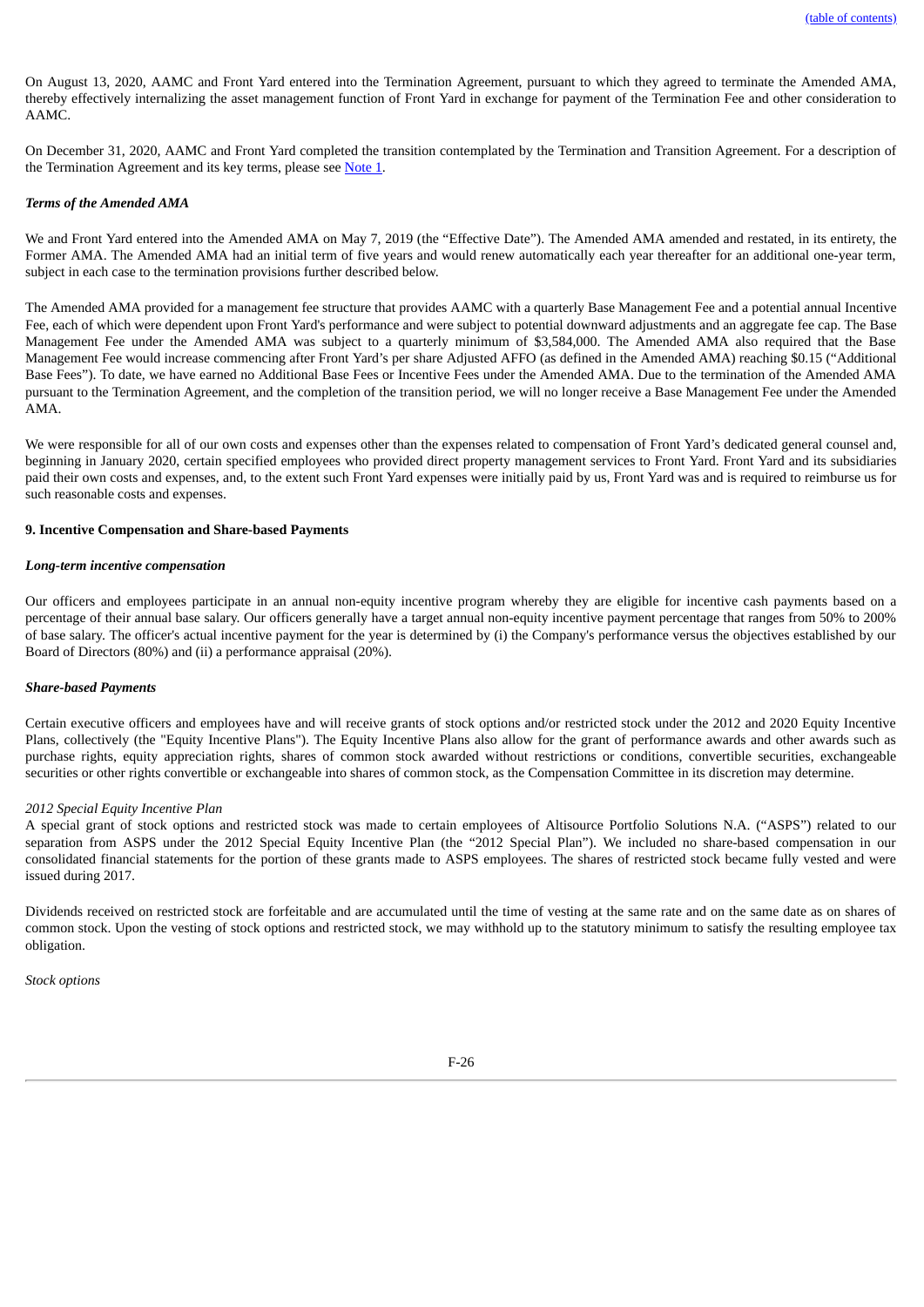During the years ended December 31, 2021 and 2020, we recorded approximately \$21,000 and \$216,000 compensation expense related to grants of stock options, respectively.

The following table sets forth the activity of our outstanding options:

|                       | <b>Number of Options</b> | <b>Weighted Average</b><br><b>Exercise Price per Share</b> |
|-----------------------|--------------------------|------------------------------------------------------------|
| December 31, 2019     | 15,256                   | 2.77                                                       |
| Granted (2)           | 60,000                   | 13.11                                                      |
| Exercised (1)         | (8,031)                  | 1.66                                                       |
| December 31, 2020     | 67,225                   | 12.13                                                      |
| Forfeited/expired (3) | (61, 375)                | 12.87                                                      |
| December 31, 2021     | 5,850                    | 4.36                                                       |

(1)The intrinsic value of stock options exercised during the year ended December 31, 2020 was \$0.1 million.

(2)The stock options had a weighted average grant date fair value of \$10.61 and had an exercise price of \$13.11. The stock options were forfeited on April 16, 2021 due to the former Chief Executive Officer's termination.

(3) 1,000 stock options expired on July 18, 2021 and 375 expired on July 21, 2021. All forfeited and expired options had a weighted average exercise price of \$12.87.

As of December 31, 2021, we had 5,850 outstanding options issued under all of our share-based compensation plans or as inducement awards, with a weighted average exercise price of \$4.36, weighted average remaining life of 0.2 years and intrinsic value of \$0.1 million. Subsequent to year end, all options were exercised in March 2022.

We had 7,225 options exercisable as of December 31, 2020 with a weighted average exercise price of \$4.01, weighted average remaining life of 1.1 years, and intrinsic value of \$0.1 million. Of these exercisable options, none had an exercise price higher than the market price of our common stock as of December 31, 2020.

We calculated the grant date fair value of stock options granted in 2020 using a Monte Carlo simulation and amortize the resulting compensation expense over the respective service period. No options were granted in 2021. The fair value of stock options granted during the period indicated using the following assumptions:

|                                 | <b>Year ended December</b><br>31, 2020 |
|---------------------------------|----------------------------------------|
| Risk-free interest rate $(1)$   | $1.56\%$                               |
| Common stock dividend yield (2) | $-$ %                                  |
| <b>Expected volatility (3)</b>  | 98.30 %                                |

(1) Represents the interest rate as of the grant date on US treasury bonds having the same life as the estimated life of the stock option grants

(2) Based on the Company's history of not declaring a dividend on shares of common stock

(3) Based on our historical stock price volatility

**\_\_\_\_\_\_\_\_\_\_\_\_\_**

\_\_\_\_\_\_\_\_\_\_\_\_\_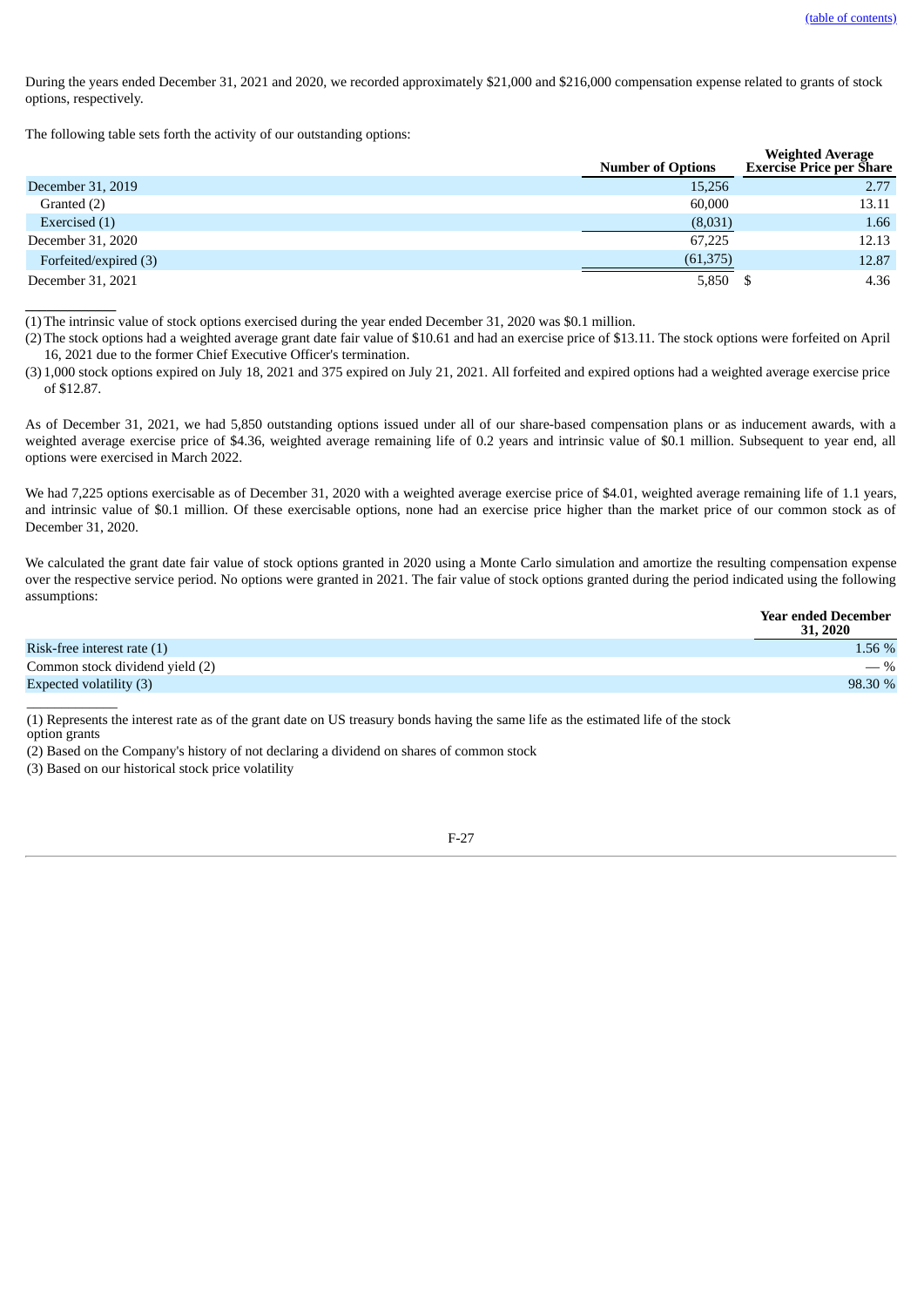#### *Restricted stock*

**\_\_\_\_\_\_\_\_\_\_\_\_\_**

During the year ended December 31, 2021, we granted a total of 90,671 shares of service-based restricted stock to members of management. Of which, 82,671 shares of service-based restricted stock awards were issued with a weighted average grant date fair value per share of \$26.25 which vested immediately. An additional 8,000 shares were issued with a weighted average grant date value per share of \$21.58. These additional shares of service-based restricted stock awards were granted either as inducement awards or under our Equity Incentive Plans. These grants will vest in three equal annual installments based on the grant date(s), subject to forfeiture or acceleration.

During the year ended December 31, 2020, we granted 70,000 shares of service-based restricted stock to members of management with a weighted average grant date value per share of \$13.99. These shares of service-based restricted stock awards were granted either as inducement awards or under our Equity Incentive Plans. These grants were to vest in three equal annual installments based on the grant date(s), subject to forfeiture or acceleration. However, 50,000 shares of the restricted stock units were forfeited in 2021 due to termination or resignations of members of management. The forfeited shares had a weighted average grant date value per share of \$14.35.

We recorded \$1.8 million and \$1.7 million of compensation expense related to these grants for the years ended December 31, 2021, and 2020, respectively. As of December 31, 2021 and 2020, we had \$0.3 million and \$1.0 million, respectively, of total unrecognized share-based compensation cost to be recognized over a weighted average remaining estimated term of 1.2 years and 0.9 years, respectively.

Additionally, our Directors each receive annual grants of restricted stock equal to \$60,000 based on the market value of our common stock at the time of the annual stockholders meeting. This restricted stock vests and is issued after a one-year service period subject to each Director attending at least 75% of the Board and committee meetings. No dividends are paid on the shares until the award is issued. During the years ended December 31, 2021 and 2020, we granted 7,236 and 8,622 shares of stock, respectively, pursuant to our Equity Incentive Plans with a weighted average grant date fair value per share of \$24.88 and \$20.87, respectively.

The following table sets forth the activity of our restricted stock:

|                       | <b>Number of Shares</b> | <b>Weighted Average Grant</b><br>Date Fair Value |
|-----------------------|-------------------------|--------------------------------------------------|
| December 31, 2019     | 111,757                 | 54.18                                            |
| Granted               | 78,622                  | 14.75                                            |
| Vested $(1)$          | (60, 999)               | 66.70                                            |
| December 31, 2020     | 129,380                 | 24.32                                            |
| Granted               | 97,907                  | 25.77                                            |
| Vested $(1)$          | (162,051)               | 14.50                                            |
| Forfeited/expired (1) | (50,000)                | 14.35                                            |
| December 31, 2021     | 15,236                  | 23.15                                            |

(1) The vesting date fair value of restricted stock that vested during the years ended December 31, 2021, 2020 and 2019 was \$2.1 million, \$1.1 million, and \$0.9 million, respectively.

The following table sets forth the number of shares of common stock reserved for future issuance. We may issue new shares or issue shares from treasury shares upon the exercise of stock options or the vesting of restricted stock.

|                                                                | <b>December 31, 2021</b> |
|----------------------------------------------------------------|--------------------------|
| Stock options outstanding                                      | 5,850                    |
| Possible future issuances under share-based compensation plans | 122.288                  |
|                                                                | 128,138                  |

As of December 31, 2021, we had 1,583,459 remaining shares of common stock, excluding treasury shares, authorized to be issued under our charter.

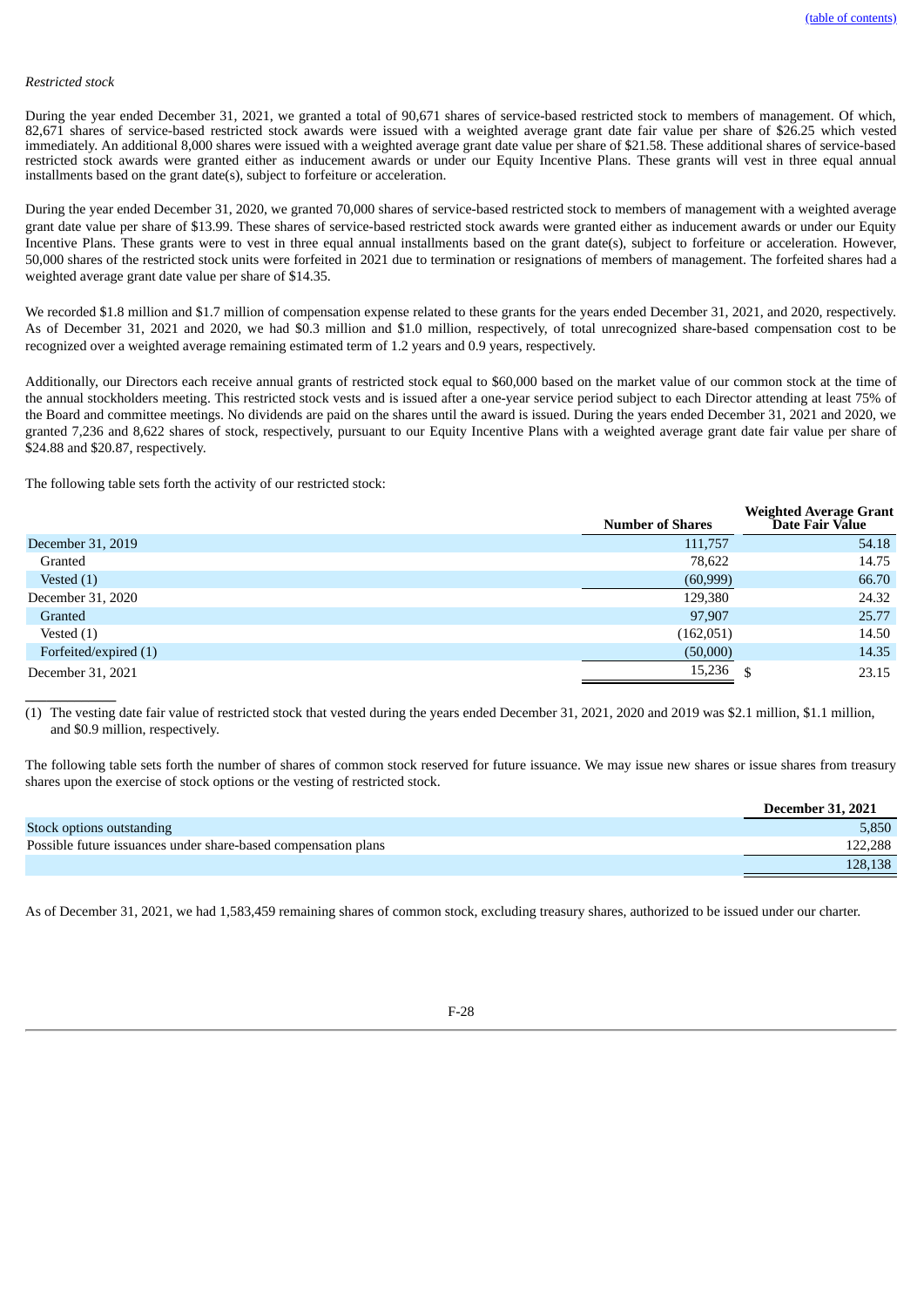## **10. Income Taxes**

We are domiciled in the USVI and are obligated to pay taxes to the USVI on our income. We applied for tax benefits from the USVI Economic Development Commission and received our certificate of benefits ("the EDC Certificate"), effective as of February 1, 2013. Pursuant to the EDC Certificate, so long as we comply its provisions, we will receive a 90% tax reduction on our USVI-sourced income until 2043. By letter dated December 21, 2020, the EDC approved a temporary waiver (the "Waiver") of the Company's minimum employment requirements to five full-time USVI employees for the period from January 1, 2021 to December 31, 2021.

At December 31, 2021, the company had two less USVI employees than what is required under the provisions of the Waiver. The Company is also continuing to seek to hire USVI employees to meet the requirements of the Waiver. The Company's Chief Financial Officer and General Counsel have relocated to the USVI. They will be eligible USVI employees after one year of residency.

For the year ended December 31, 2020, in addition to the management fees from Front Yard (which represent eligible income under the EDC Certificate), AAMC had income on the Front Yard common stock that it owns, as well as internally-sourced revenues from its Cayman Islands subsidiary, both of which are not eligible for the 90% tax reduction.

Beginning on January 1, 2017, AAMC US, Inc., a domestic U.S. corporation and wholly-owned subsidiary, began operations. This entity is based entirely in the mainland U.S. and is subject to U.S. federal and state corporate income tax.

The following table sets forth the components of income (loss) from continuing operations before income taxes (\$ in thousands):

|                                   | Year ended December 31, |           |  |  |
|-----------------------------------|-------------------------|-----------|--|--|
|                                   | 2021                    | 2020      |  |  |
| U.S. Virgin Islands               | (8, 879)                | (15, 841) |  |  |
| Other                             | (65)                    | 1,890     |  |  |
| Income (loss) before income taxes | (8,944)                 | (13, 951) |  |  |

The provision (benefit) for income taxes from continuing operations is summarized as follows (\$ in thousands):

| <b>Year ended December 31,</b> |         |      |          |
|--------------------------------|---------|------|----------|
| 2021                           |         | 2020 |          |
|                                |         |      |          |
| \$                             | 4,378   | S.   | (1,002)  |
|                                | __      |      |          |
|                                | 203     |      | (183)    |
|                                | 4,581   |      | (1, 185) |
|                                |         |      |          |
|                                | (1,281) |      | 1,420    |
|                                |         |      |          |
|                                | (27)    |      | 534      |
|                                | (1,308) |      | 1,954    |
|                                | 3,273   |      | 769      |
|                                |         |      |          |

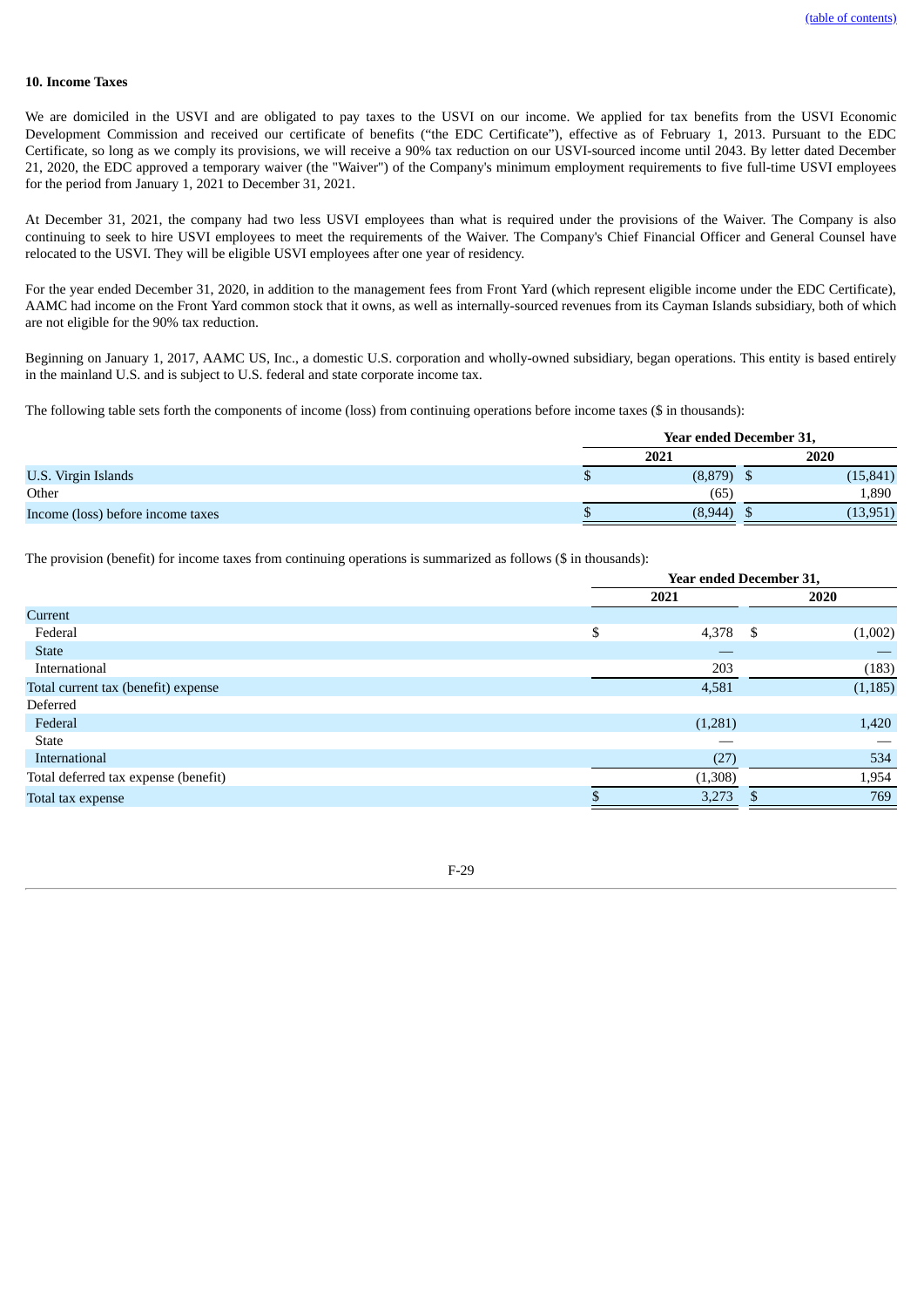The following table sets forth the components of our total deferred tax assets (\$ in thousands):

**\_\_\_\_\_\_\_\_\_\_\_\_\_**

|                                                               | <b>December 31, 2021</b> | <b>December 31, 2020</b> |  |
|---------------------------------------------------------------|--------------------------|--------------------------|--|
| Deferred tax assets:                                          |                          |                          |  |
| Stock compensation                                            | \$<br>$\overline{2}$     | \$<br>64                 |  |
| Accrued expenses                                              | 24                       | 171                      |  |
| Net operating losses (1)                                      | 637                      | 285                      |  |
| Lease liabilities                                             | 14                       | 491                      |  |
| Other                                                         |                          | 44                       |  |
| Gross deferred tax assets                                     | 678                      | 1,055                    |  |
| Deferred tax liability:                                       |                          |                          |  |
| Right-of-use lease assets                                     | 13                       | 459                      |  |
| Investments                                                   |                          | 1,547                    |  |
| Depreciation                                                  |                          | $\mathcal{P}$            |  |
| Other                                                         |                          | 5                        |  |
| Gross deferred tax liabilities                                | 13                       | 2,013                    |  |
| Net deferred tax (liability) asset before valuation allowance | 665                      | (958)                    |  |
| Valuation allowance                                           | (498)                    | (69)                     |  |
| Deferred tax (liability) asset, net                           | 167                      | (1,027)                  |  |

(1) Net operating loss ("NOL") carry-forwards for tax years prior to 2018 expire in 2037. Beginning with 2018, NOLs are carried forward indefinitely.

The change in deferred tax assets is included in changes in other non-current assets in the consolidated statement of cash flows. Significant factors contributing to the increase in our valuation allowance in 2021 are decreases in the temporary differences attributable to our investment in Front Yard common stock, partially offset by tax losses in the USVI.

ASC 740 requires that the tax benefit of net operating losses, temporary differences and credit carryforwards be recorded as an asset to the extent that management assesses that realization is "more likely than not." Realization of the future tax benefits is dependent on the Company's ability to generate sufficient taxable income within the carryforward period. AAMC has historically been in a three-year cumulative loss position. As such, a full valuation allowance against the EDC deferred tax assets and liabilities was recorded as of December 31, 2019. With the recognition of the Termination Fee payments as income in 2020, AAMC is no longer in a cumulative three-year loss position for GAAP and tax purposes. However, we believe that it is more likely than not that the company will not realize the benefit of its net deferred tax assets. As such, the EDC deferred tax asset was fully recorded with a full valuation allowance in 2021. The valuation allowance increased by \$429 thousand during the year ended December 31, 2021.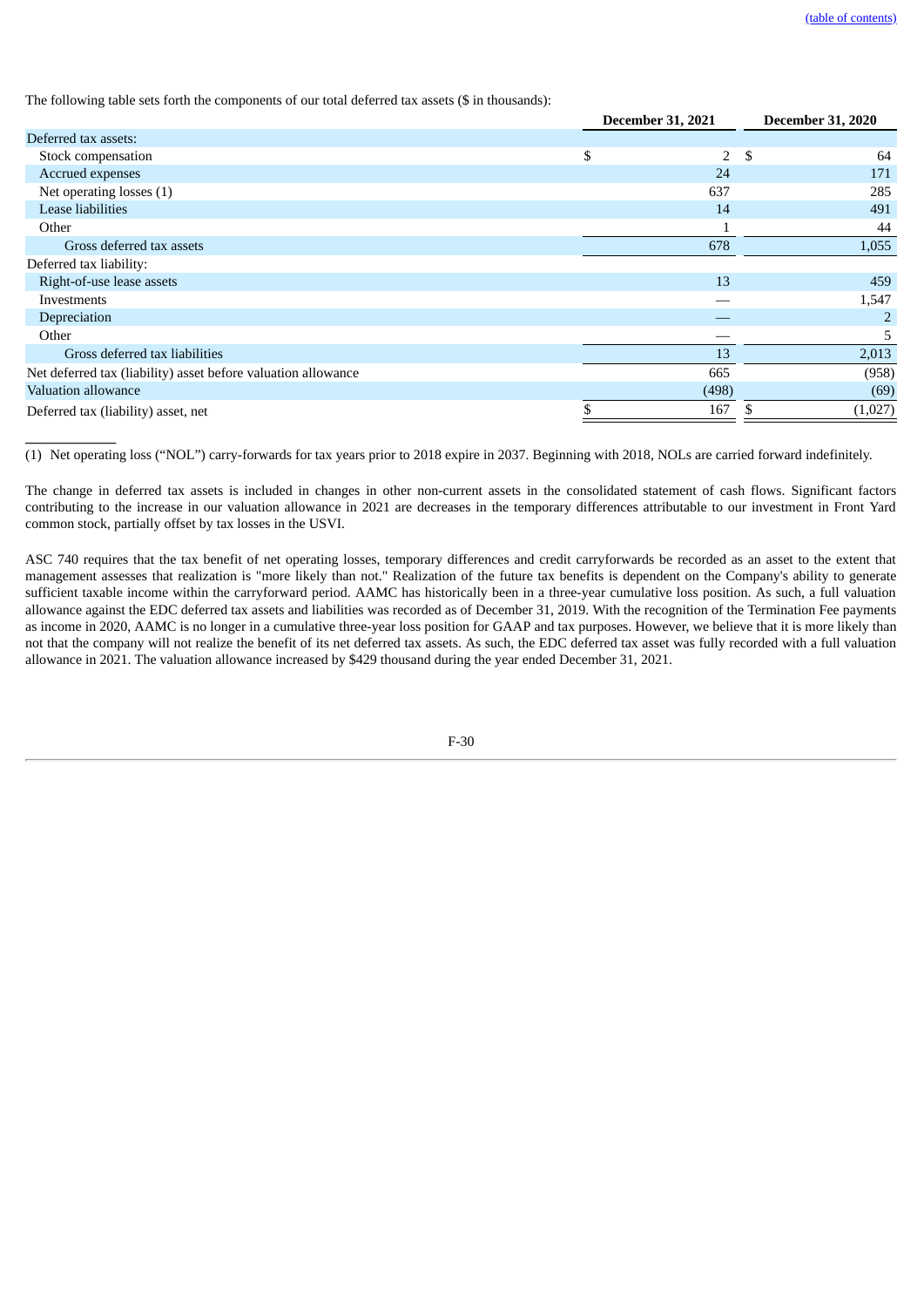The following table sets forth the reconciliation of the statutory USVI income tax rate from continuing operations to our effective income tax rate:

|                                                         | Year ended December 31, |        |  |
|---------------------------------------------------------|-------------------------|--------|--|
|                                                         | 2021                    | 2020   |  |
| U.S. Virgin Islands income tax rate                     | 23.1 %                  | 23.1 % |  |
| State and local income tax rates                        |                         | (0.1)  |  |
| EDC benefits in the USVI                                | (48.2)                  | (33.0) |  |
| Foreign tax rate differential                           | (0.2)                   | (0.2)  |  |
| Subpart F income                                        | (18.5)                  |        |  |
| Permanent and other                                     | (1.6)                   | (1.5)  |  |
| Share-based compensation                                | (0.2)                   | (0.5)  |  |
| Valuation allowance                                     | (4.8)                   | (1.1)  |  |
| Foreign Tax Credit                                      | 13.6                    |        |  |
| Other Adjustments / Rate difference on US NOL carryback |                         | 7.9    |  |
| Effective income tax rate                               | $(36.8)\%$              | (5.4)% |  |

During the tax years ended December 31, 2021 and 2020, we recognized no interest or penalties associated with unrecognized tax benefits. As of December 31, 2021 and 2020, we had accrued no unrecognized tax benefits or associated interest and penalties.

AAMC believes that the tax positions taken in the AAMC tax returns satisfy the more-likely-than-not threshold for benefit recognition. Furthermore, a review of the AAMC entity trial balances suggests that AAMC has appropriately addressed the material book-tax differences. AAMC is confident that the amounts claimed (or expected to be claimed) in the tax returns reflect the largest amount of such benefits that are greater than fifty percent likely of being realized upon ultimate settlement. Accordingly, no ASC 740-10-25 liabilities have been recorded by the Company as a result of ASC 740-10-25.

We remain subject to tax examination in the USVI for tax years 2018 to 2021 and in the United States for tax years 2018 to 2021.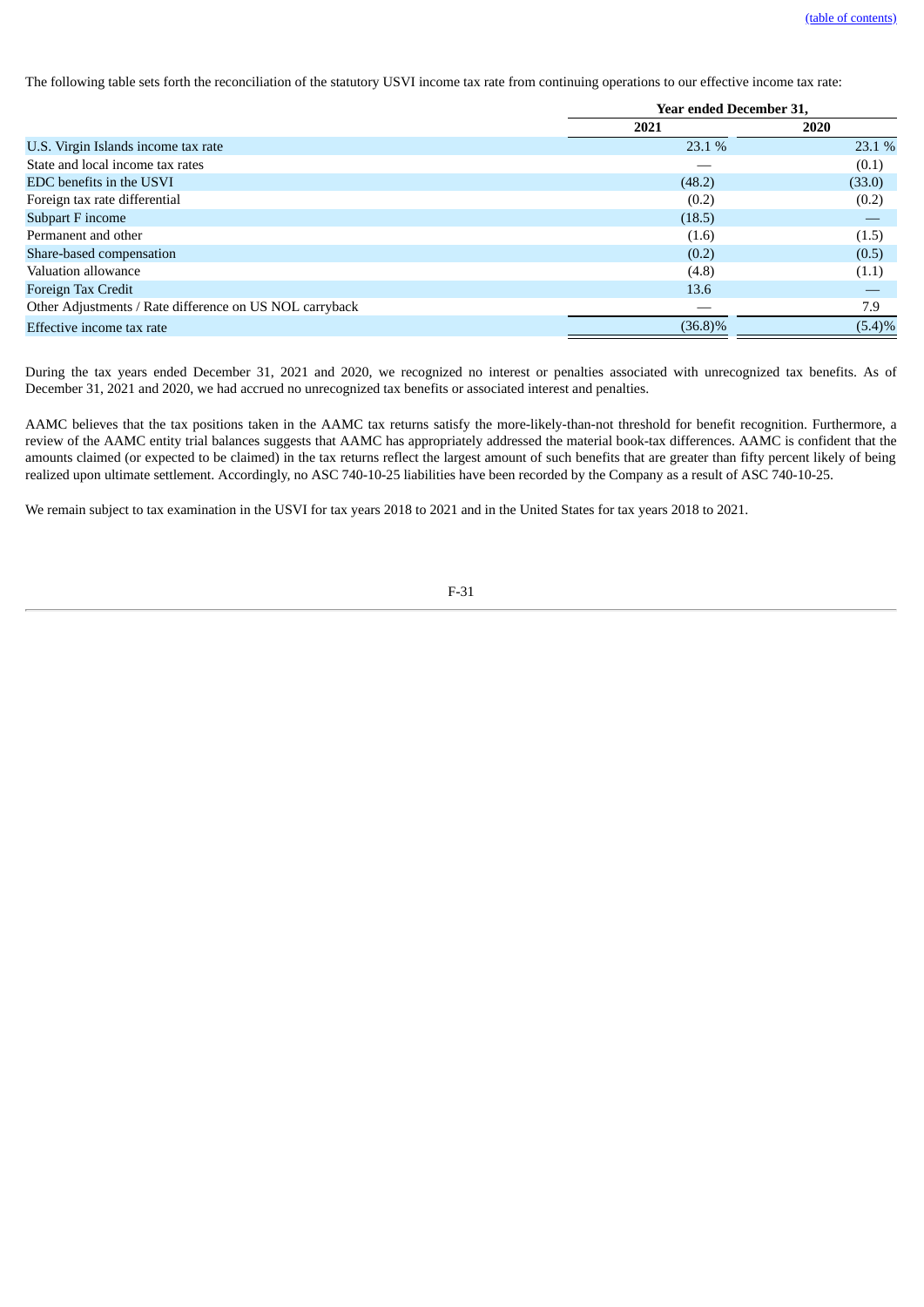# **11. Earnings Per Share**

The following table sets forth the components of diluted loss per share (in thousands, except share and per share amounts):

|                                                                                                                                                      |              | Year ended December 31, |                |                 |
|------------------------------------------------------------------------------------------------------------------------------------------------------|--------------|-------------------------|----------------|-----------------|
|                                                                                                                                                      |              | 2021                    |                | 2020            |
| <b>Numerator</b>                                                                                                                                     |              |                         |                |                 |
| <b>Continuing operations:</b>                                                                                                                        |              |                         |                |                 |
| Net loss from continuing operations                                                                                                                  | \$           | $(12,217)$ \$           |                | (14,720)        |
| Amortization of preferred stock issuance costs                                                                                                       |              |                         |                | (42)            |
| Gain on preferred stock transactions                                                                                                                 |              | 87,961                  |                |                 |
| Numerator for basic and diluted EPS from continuing operations - net income (loss) from continuing operations<br>attributable to common stockholders | <u>\$</u>    | 75,744                  |                | (14, 762)       |
|                                                                                                                                                      |              |                         |                |                 |
| Discontinued operations:                                                                                                                             |              |                         |                |                 |
| Numerator for basic and diluted EPS from discontinued operations - net gain from discontinued operations                                             | \$           | 6,213                   |                | 54,541          |
| Total:                                                                                                                                               |              |                         |                |                 |
| Net income (loss)                                                                                                                                    | \$           | $(6,004)$ \$            |                | 39,821          |
| Amortization of preferred stock issuance costs                                                                                                       |              |                         |                | (42)            |
| Gain on preferred stock transactions                                                                                                                 |              | 87,961                  |                |                 |
| Numerator for basic and diluted EPS - net income attributable to common stockholders                                                                 |              | 81,957                  |                | 39,779          |
| <b>Denominator</b>                                                                                                                                   |              |                         |                |                 |
| Weighted average common stock outstanding - basic                                                                                                    |              | 2,002,111               |                | 1,631,326       |
| Weighted average common stock outstanding - diluted                                                                                                  |              | 2,162,378               |                | 1,631,326       |
| Earnings (loss) per share of common stock – basic:                                                                                                   |              |                         |                |                 |
| Continuing operations - basic                                                                                                                        | \$           | 37.83                   | \$             | (9.05)          |
| Discontinued operations - basic                                                                                                                      |              | 3.11                    |                | 33.43           |
| Earnings per basic common share                                                                                                                      | \$           | 40.94                   | \$             | 24.38           |
|                                                                                                                                                      |              |                         |                |                 |
| Earnings (loss) per share of common stock – diluted:                                                                                                 | $\mathbb{S}$ |                         |                |                 |
| Continuing operations - diluted                                                                                                                      |              | 35.03<br>2.87           | \$             | (9.05)<br>33.43 |
| Discontinued operations - diluted                                                                                                                    |              |                         |                |                 |
| Earnings per diluted common share                                                                                                                    | \$           | 37.90                   | $\mathfrak{S}$ | 24.38           |

We excluded the items presented below from the calculation of diluted earnings per share as they were antidilutive for the periods indicated, as the Company had a net loss from continuing operations for each period presented (\$ in thousands):

|                                                            |      | <b>Year ended December 31,</b> |         |  |
|------------------------------------------------------------|------|--------------------------------|---------|--|
|                                                            | 2021 |                                | 2020    |  |
| <b>Numerator</b>                                           |      |                                |         |  |
| Reversal of amortization of preferred stock issuance costs |      |                                | 42      |  |
|                                                            |      |                                |         |  |
| <b>Denominator</b>                                         |      |                                |         |  |
| <b>Stock options</b>                                       |      |                                | 7,609   |  |
| <b>Restricted stock</b>                                    |      |                                | 67,616  |  |
| Preferred stock, if converted                              |      |                                | 200,000 |  |
|                                                            |      |                                |         |  |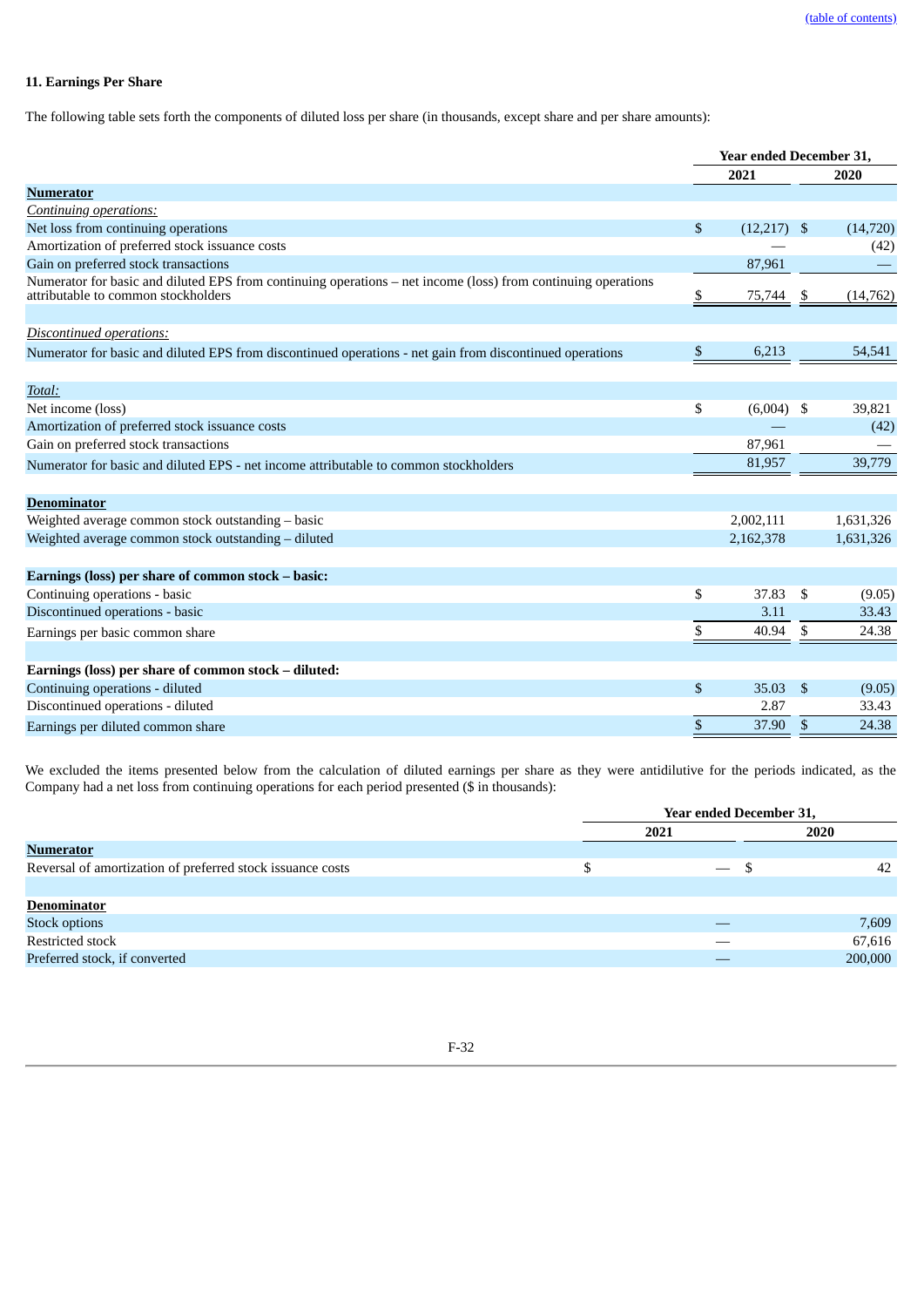## **12. Segment Information**

Our primary business prior to December 31, 2020 was to provide asset management and certain corporate governance services to institutional investors. Because substantially all of our revenue was derived from the services we provided to Front Yard, we previously operated as a single segment focused on providing asset management and corporate governance services.

#### <span id="page-70-0"></span>**13. Subsequent Events**

Management has evaluated the impact of all events subsequent to December 31, 2021 and through the issuance of these consolidated financial statements. Management has determined that there were no subsequent events requiring adjustment or disclosure in the financial statements, except as follows:

## *Alternative Lending Group*

The Company has started operations of its Alternative Lending Group (ALG) with a capital commitment of \$40.0 million. As of March 31, 2022, the Company's pipeline of loans consists of \$18.5 million of loans acquired with an additional \$9.2 million under evaluation for a total of \$27.7 million.

## *Settlement of Preferred Shares*

Refer to [Note](#page-49-0) 1 for an additional settlement of the Series A Preferred shares.

On February 17, 2022, the Company paid \$1.2 million as final consideration to Putnam Focused Equity Fund, a series of Putnam Funds Trust ("Putnam") as set forth in the Settlement Agreement dated February 17, 2021.

### *Settlement of Litigation*

Refer to **[Note](#page-61-0) 7** for settlement of litigation regarding Graham Singer.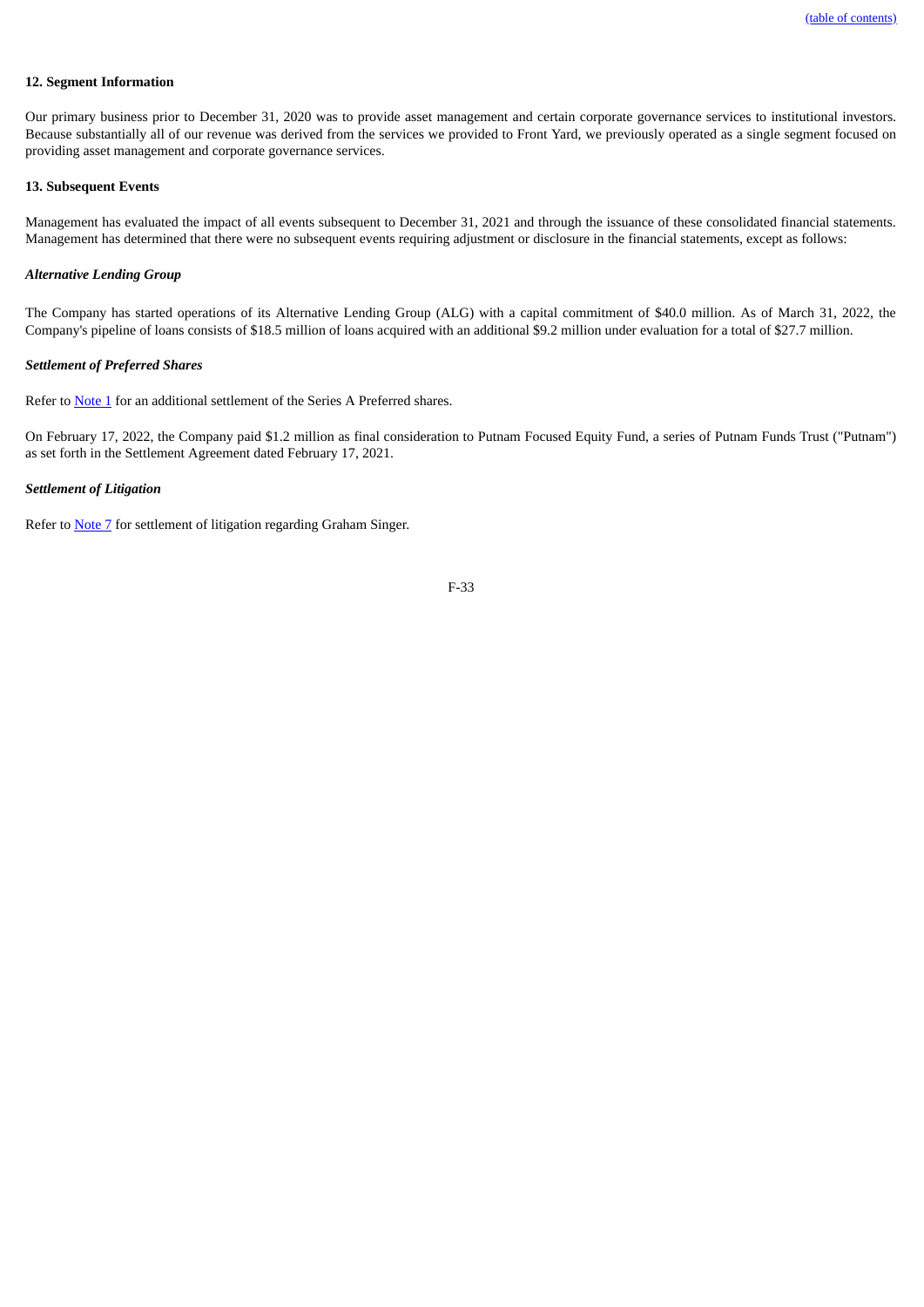#### **Description of the Registrant's Securities Registered Pursuant to Section 12 of the Securities Exchange Act of 1934, as amended**

The common stock, par value \$0.01 per share ("Common Stock"), of Altisource Asset Management Corporation, a US Virgin Islands corporation (the "Company"), is registered under Section 12 of the Securities Exchange Act of 1934, as amended (the "Exchange Act"). The following description of the Common Stock sets forth certain general terms and provisions of the Common Stock. These descriptions are in all respects subject to and qualified in their entirety by, and should be read in conjunction with, the applicable provisions of the Amended and Restated Articles of Incorporation of the Company (the "Charter"), the Third Amended and Restated Bylaws of the Company (the "Bylaws"), and the Certificate of Designations of the Series A Convertible Preferred Stock (the "Series A Designations Certificate") (each of which is incorporated herein by reference) and the applicable provisions of the US Virgin Islands Code ("USVIC").

*Dividends*. Subject to the preferential rights any shares of preferred stock currently outstanding or subsequently classified, a holder of Common Stock is entitled to receive dividends, if, as and when authorized and declared by the Company's Board of Directors (the "Board"), out of any funds available therefor. The Company currently does not pay a regular distribution on the Common Stock, but the Company has from time-to-time declared dividends on its preferred stock, excluding the Series A Preferred.

*Liquidation Preference.* In the event of the liquidation, dissolution or winding up of the Company, or a Change of Control (as defined in the Series A Designations Certificate), subject to the preferential rights of the Series A Convertible Preferred Stock (the "Series A Preferred") and *pari passu* with the rights of the other classes of preferred shares currently outstanding, a holder of Common Stock is entitled to share ratably in the Company's assets that may legally be distributed to the Company's stockholders.

*Relationship to Preferred Stock and Other Shares of Common Stock*. The rights of a holder of Common Stock will be subject to, and may be adversely affected by, the rights of holders of any preferred stock that may be issued in the future. The Board may cause preferred stock to be issued to the Company's officers, directors and employees pursuant to benefit plans.

A holder of Common Stock has no preferences, conversion rights, sinking fund, redemption rights, or preemptive rights to subscribe for any other securities of the Company. All shares of Common Stock have equal distribution, liquidation, voting and other rights.

*Voting Rights*. Except as may otherwise be required by law, a holder of Common Stock has one vote per share on all matters submitted to a vote of the Company's stockholders, including the election of directors.

Under the USVIC, a US Virgin Islands corporation generally cannot dissolve, amend its charter, sell all or substantially all of its assets, or engage in similar transactions outside the ordinary course of business, unless approved by the affirmative vote of stockholders holding at least a majority of the outstanding shares of the affected class of stock. Furthermore, under the USVIC, a US Virgin Islands corporation may not merge or consolidate with another company without affirmative vote of stockholders holding at least two-thirds of the outstanding shares of stock.

Additionally, the Bylaws are subject to the alteration or repeal, and new bylaws may be made, by the affirmative vote of shareholders holding at least a majority of the outstanding shares entitled to vote in the election of directors.

The Charter and the Bylaws do not allow for cumulative voting in the election of directors, and a majority of the votes cast in an election for a director is required to elect a director.

*Stockholder Liability*. Under the USVIC applicable to US Virgin Islands corporations, holders of Common Stock will not be liable as stockholders for the Company's obligations solely as a result of their status as stockholders of the Company.

*Transfer Agent*. The registrar and transfer agent for shares of the Common Stock is American Stock & Transfer Company.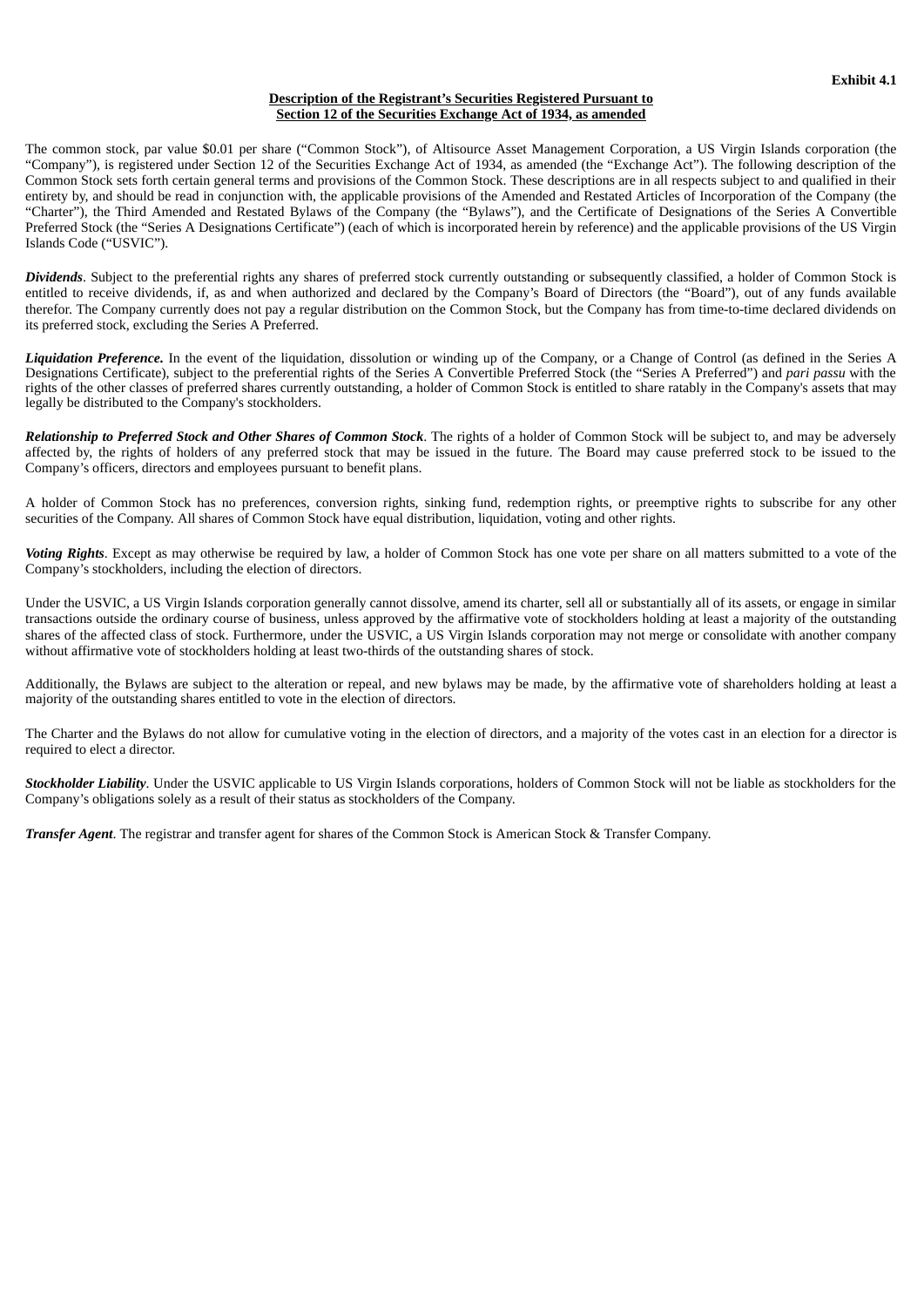### **EMPLOYMENT AGREEMENT THOMAS K. MCCARTHY**

THIS EMPLOYMENT AGREEMENT (this "Agreement") is entered into by and between Altisource Asset Management Corporation ("AAMC", the "Company," or the "Employer"), and Thomas K. McCarthy (the "Executive") as of August 16, as amended on December 30, 2021.

WHEREAS, the Employer desires to continue to employ the Executive as the Interim Chief Executive Officer of the Company;

WHEREAS, the Executive has agreed to continue in this role while the Company conducts a search for a permanent Chief Executive Officer;

NOW, THEREFORE, in consideration of the premises and of the mutual covenants and agreements hereinafter set forth, Employer and the Executive hereby agree as follows:

1. Employment Term.

(a) Term. The term of this Agreement began on the first day of the Executive's employment with the Employer, April 18, 2021 (the "Effective Date"), and will continue until the earliest to occur of: (i) the date on which a permanent Chief Executive Officer commences employment with the Company, (ii) March 31, 2022, and (iii) a Termination of Employment (as defined below) (the "Term"). The period commencing on the Effective Date and ending on the date on which the Executive's employment terminates (the "Termination Date") is referred to herein as the "Term."

(b) Termination. During the Term, either party may terminate the Executive's employment for any reason upon at least 30 days' written notice to the other party; provided that the Employer may immediately terminate the Executive's employment for Cause (as defined below) (any such termination, a "Termination of Employment"). Upon a Termination of Employment for any reason, Executive will only be entitled to any unpaid Salary through the date on which the Executive's employment terminates (the "Termination Date") and any accrued but unpaid business expense reimbursement in accordance with Section 4 of this Agreement. Effective as of the Termination Date, the Executive will be deemed to automatically resign from any Company-related positions, including as an officer or director of the Company and any subsidiaries or affiliate, and will execute any related paperwork reasonably requested by the Company. Notwithstanding anything herein to the contrary, in the event that either party provides advance written notice of the termination of Executive's employment pursuant hereto, the Company may, at any time during the notice period, relieve the Executive of his duties hereunder (in whole or part) or accelerate the effective date of such Termination of Employment, subject to the Company continuing to pay the Base Salary for the remainder of the notice period (up to a maximum of thirty (30) days).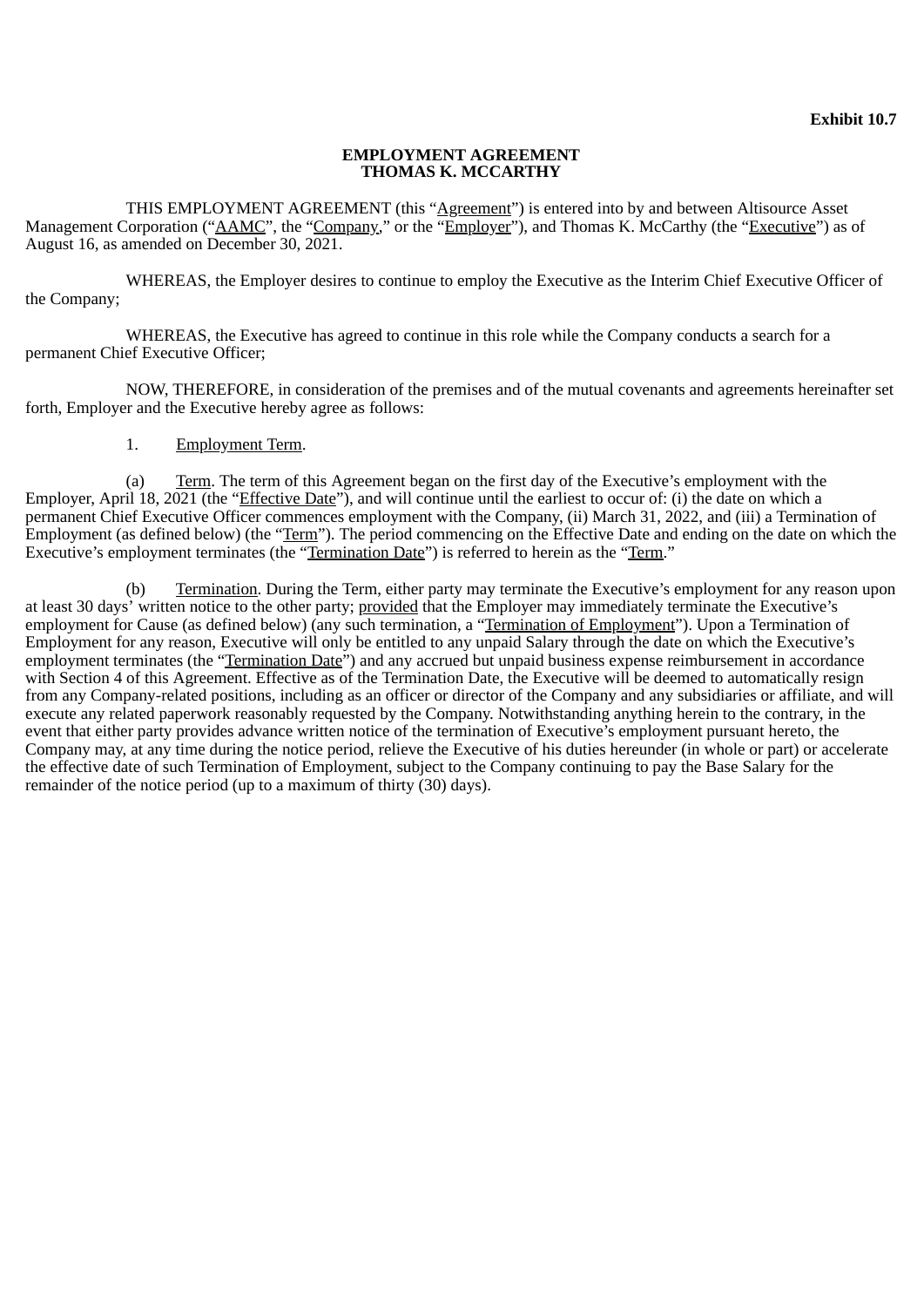2. Compensation. During the Term, the Employer shall pay the Executive a base salary ("Base Salary"), at the annual rate of \$675,000, which shall be paid in installments in accordance with the Employer's normal payroll practices.

3. Health and Welfare Benefits. During the Term, the Executive shall be eligible to participate in any health and welfare benefit plans and programs sponsored by the Employer, in each case as may be generally available to senior executives of the Employer, pursuant to the plans' and programs' respective terms and conditions as in effect from time to time. Nothing in this Agreement shall preclude the Employer from terminating or amending any employee benefit plan or program from time to time after the Effective Date.

4. Business Expenses. The Employer has or will reimburse the Executive for all necessary and reasonable travel and other business expenses incurred by the Executive in the performance of his duties hereunder in accordance with such policies and procedures as the Employer may adopt generally from time to time for executives.

5. Principal Place of Employment. Executive will perform his services to Employer at, and will have his principal place of employment at, the Employer's office located in Christiansted, U.S. Virgin Islands. Executive understands that he will be required to travel for business in the course of performing his services to the Employer.

6. Definitions. For purposes of this Agreement, the following terms shall have the following meanings:

(a) "Cause" shall mean determination by the Company's Board of Directors (the "Board") in good faith of the Executive's (1) material breach of this Agreement or any confidentiality, nonsolicitation, noncompetition or inventions assignment agreement with the Employer; (2) willful or grossly negligent conduct (including, but not limited to, fraud or embezzlement) in connection with his employment; (3) commission of an act of dishonesty, fraud, embezzlement or theft; (4) engagement in conduct that causes, or is likely to cause, material damage to the property or reputation of the Employer; (5) failure to perform satisfactorily the material duties of the Executive's position (other than by reason of disability) as reasonably determined by the Board; (6) commission of a felony or any crime of moral turpitude; (7) material failure to comply with the Employer's code of conduct or employment policies, including, without limitation, provisions related to the disclosure of confidential or proprietary information of the Company to any person or organization, including any shareholder of the Company, or disclosure of material non-public information of the Company; (8) breach of the Executive's fiduciary duty or duty of loyalty owing to the Company; or (9) failure to cooperate with a bona fide internal investigation or an investigation by regulatory or law enforcement authorities after being instructed by the Board cooperate, or the intentional destruction or failure to preserve documents or other materials known to be relevant to such investigation or the inducement or encouragement of others to fail to cooperate or to produce documents or other materials or information in connection with such investigation.

7. Section 409A. All taxable reimbursements and in-kind benefits provided under this Agreement shall be made or provided in accordance with the requirements of Section 409A of the Internal Revenue Code of 1986, as amended, including, where applicable, the requirement that (i) any reimbursement be for expenses incurred during the period specified in this Agreement, (ii) the amount of expenses eligible for reimbursement, or in- kind benefits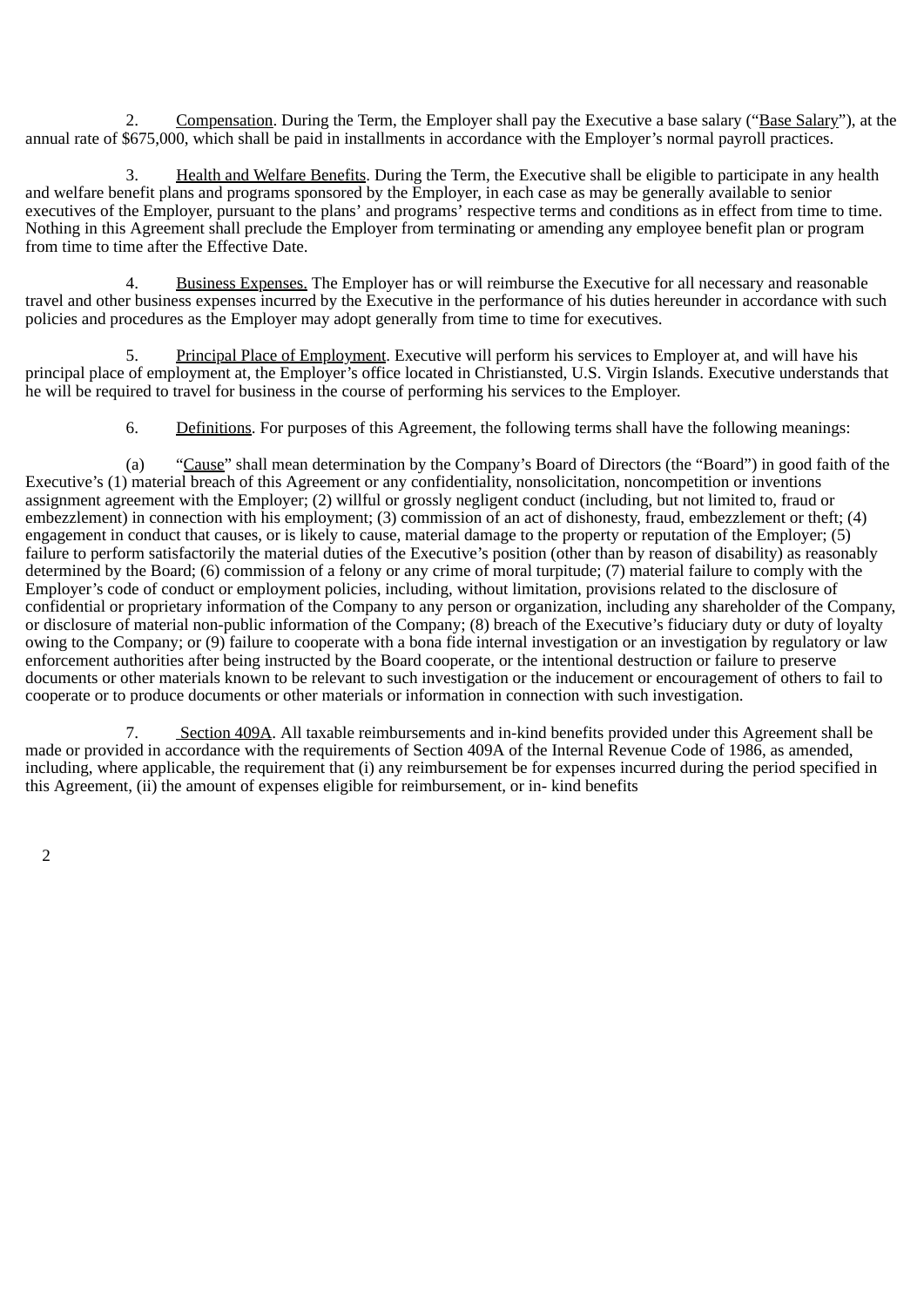provided, during a fiscal year not affect the expenses eligible for reimbursement, or in-kind benefits to be provided, in any other fiscal year, (iii) the reimbursement of an eligible expense be made no later than the last day of the fiscal year following the year in which the expense is incurred, and (iv) the right to reimbursement or in-kind benefits not be subject to liquidation or exchange for another benefit.

# 8. Confidentiality; Non-Disparagement.

(a) In addition to the obligations set forth in Executive's Employee Intellectual Property and Confidentiality Agreement, at all times, the Executive agrees to hold in strictest confidence and not to disclose to anyone who is not an employee, director or retained agent of the Company, or to use any of the Proprietary Information (defined below) of the Company, except as such disclosure or use may be required in connection with the Executive's work for the Company or pursuant to a demand for such information from a Governmental Body or Entity or unless the Company expressly authorizes such disclosure in writing. "Proprietary Information" shall mean any and all confidential and/or proprietary knowledge, data or information of the Company and its shareholders, including but not limited to information relating to financial matters, investments, budgets, business plans, marketing plans, personnel matters, business contacts, products, processes, know-how, designs, methods, improvements, discoveries, inventions, ideas, data, programs, and other works of authorship. However, Proprietary Information shall not include any information which (1) is generally known to the public or to the industry on the Effective Date; (2) becomes generally known to the public or in the relevant industry through no fault on Employee; or (3) was already known to Employee, lawfully and not in violation of any third party's obligation of confidentiality, prior to Employee's employment by Company. In the event of subpoena or other litigation which arises after the termination of this Agreement, Employee may disclose any Proprietary Information as required by law; provided, however, that Employee will provide Company with reasonable notice and make a reasonable effort to obtain a protective order.

(b) The Executive covenants and agrees that during the Term, and following termination of the Term, the Executive shall not make any disparaging remarks or communications, written or oral, regarding the Employer or its services, products, brands, trademarks, directors, officers, employees, consultants, advisors, licensors, licensees, customers, vendors or others with which it has a business relationship.

9. Litigation and Regulatory Cooperation. During and after Executive's employment hereunder, the Executive shall cooperate fully with the Company and the Board in (i) the defense or prosecution of any claims or action now in existence or that may be brought in the future against or on behalf of the Company that relate to events or occurrences that transpired while the Executive was employed by the Company or about which the Executive has knowledge or information, and (ii) the investigation, whether internal or external, of any matters about which the Company or the Board believes the Executive may have knowledge or information. The Executive's full cooperation in connection with such claims, actions or investigations shall include, but not be limited to, being available to meet with counsel to prepare for discovery or trial and act as a witness on behalf of the Company at mutually convenient times. Nothing herein shall require the Executive to provide other than truthful information or testimony.

10. Legal and Equitable Remedies; Arbitration.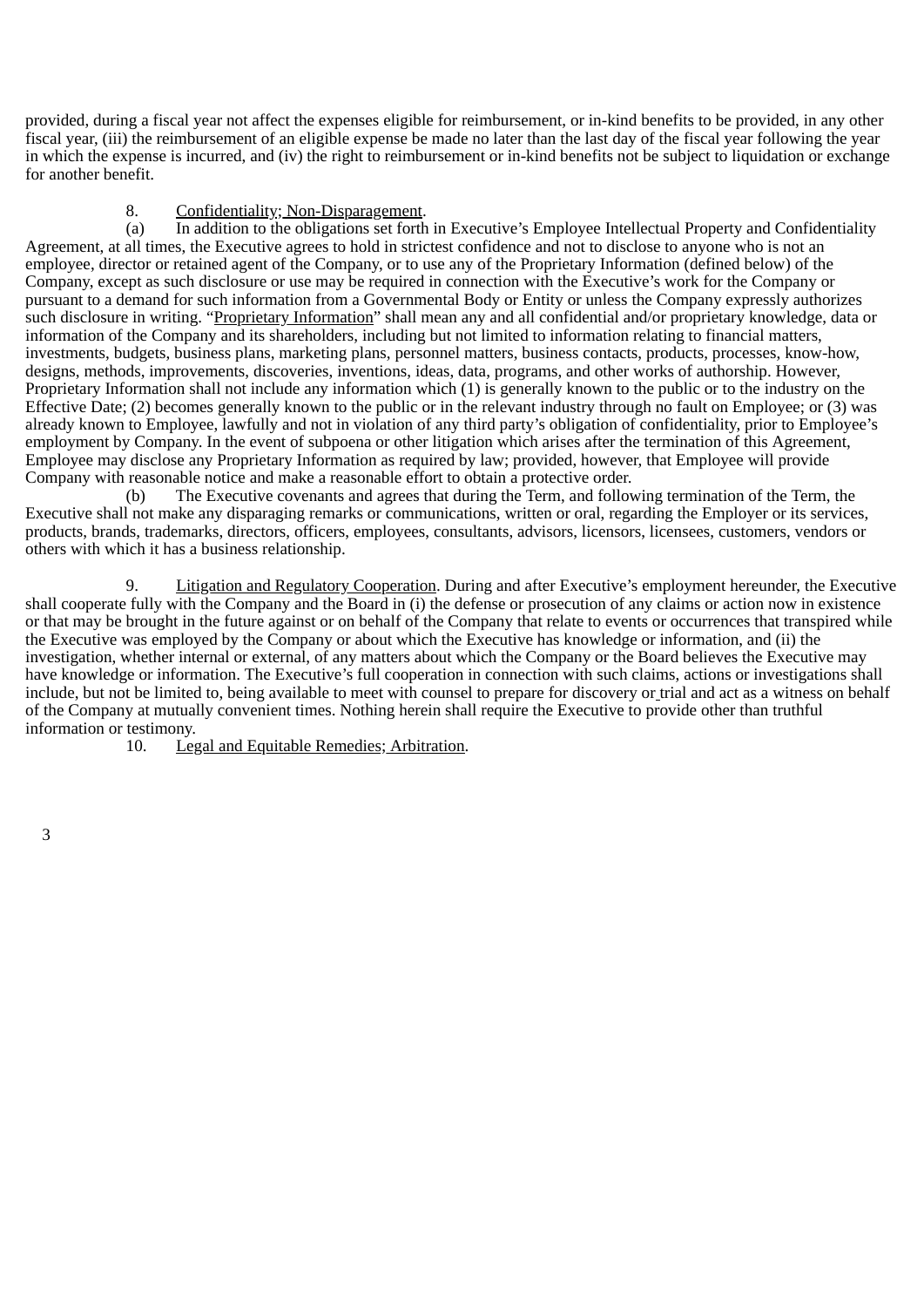(a) Except as otherwise set forth in this Agreement in connection with actions seeking to compel arbitration, any dispute, claim or controversy arising out of or relating to this Agreement or the Executive's employment with the Company (collectively, "Disputes"), including, without limitation, any dispute, claim or controversy concerning the validity, enforceability, breach or termination of this Agreement, if not resolved by the parties, shall be finally settled by arbitration in accordance with the then-prevailing Employment Arbitration Rules and Procedures of the American Arbitration Association ("AAA"), as modified herein ("Rules"). Further, the Executive hereby waives any right to bring on behalf of persons other than the Executive, or to otherwise participate with other persons in, any class, collective, or representative action (including but not limited to any representative action under any federal, state or local statute or ordinance). The requirement to arbitrate covers all Disputes (other than disputes which by statute are not arbitrable) including, but not limited to, claims, demands or actions under the Age Discrimination in Employment Act (including Older Workers Benefit Protection Act); Americans with Disabilities Act; Civil Rights Act of 1866; Civil Rights Act of 1991; Employee Retirement Income Security Act of 1974; Equal Pay Act; Family and Medical Leave Act of 1993; Title VII of the Civil Rights Act of 1964; Fair Labor Standards Act; Fair Employment and Housing Act; any other law, ordinance or regulation regarding discrimination or harassment or any terms or conditions of employment; and any claim under tort, contractual, statutory, or constitutional law. There shall be one arbitrator who shall be jointly selected by the parties. If the parties have not jointly agreed upon an arbitrator within twenty (20) calendar days after respondent's receipt of claimant's notice of intention to arbitrate, either party may request AAA, or such other arbitration provider as to which the parties agree, to furnish the parties with a list of names from which the parties shall jointly select an arbitrator. If the parties have not agreed upon an arbitrator within ten (10) calendar days after the transmittal date of such list, then each party shall have an additional five (5) calendar days in which to strike any names objected to, number the remaining names in order of preference, and return the list to AAA, or such other arbitration provider as to which the parties agree, which shall then select an arbitrator in accordance with the Rules. The place of arbitration shall be in the United States Virgin Islands. By agreeing to arbitration, the parties hereto do not intend to deprive any court of its jurisdiction to issue a pre-arbitral injunction. The determination as to arbitrability shall be made by the arbitrator. A party who files in court a claim that is subject to arbitration hereunder shall, upon request by the other party, immediately withdraw or dismiss such claim. Judgment upon the award of the arbitrator may be entered in any court of competent jurisdiction. The arbitrator shall: (a) have authority to compel adequate discovery for the resolution of the dispute and to award such relief as would otherwise be available under applicable law in a court proceeding; and (b) issue a written statement signed by the arbitrator regarding the disposition of each claim and the relief, if any, awarded as to each claim, the reasons for the award, and the arbitrator's essential findings and conclusions on which the award is based. The Company shall pay all administrative fees of AAA, or such other arbitration provider as to which the parties agree, in excess of \$435 (a typical filing fee in court) and the arbitrator's fees and expenses. Each party shall bear its, his or her own costs and expenses (including attorney's fees) in any such arbitration and, at the conclusion of the arbitration, the arbitrator shall have the power to award to the prevailing party any and all costs and expenses incurred with respect to such arbitration, including without limitation, reasonable attorneys<sup>7</sup> fees, disbursements and costs. The prevailing party shall be determined based upon an assessment of which party's arguments or positions could fairly be said to have prevailed over the other party's arguments or positions on major disputed issues in the arbitration. Such assessment should include evaluation of the following: the amount of the net recovery; the primary issues disputed by the parties; whether the amount of the award comprises a significant percentage of the amount sought by the claimant; and the most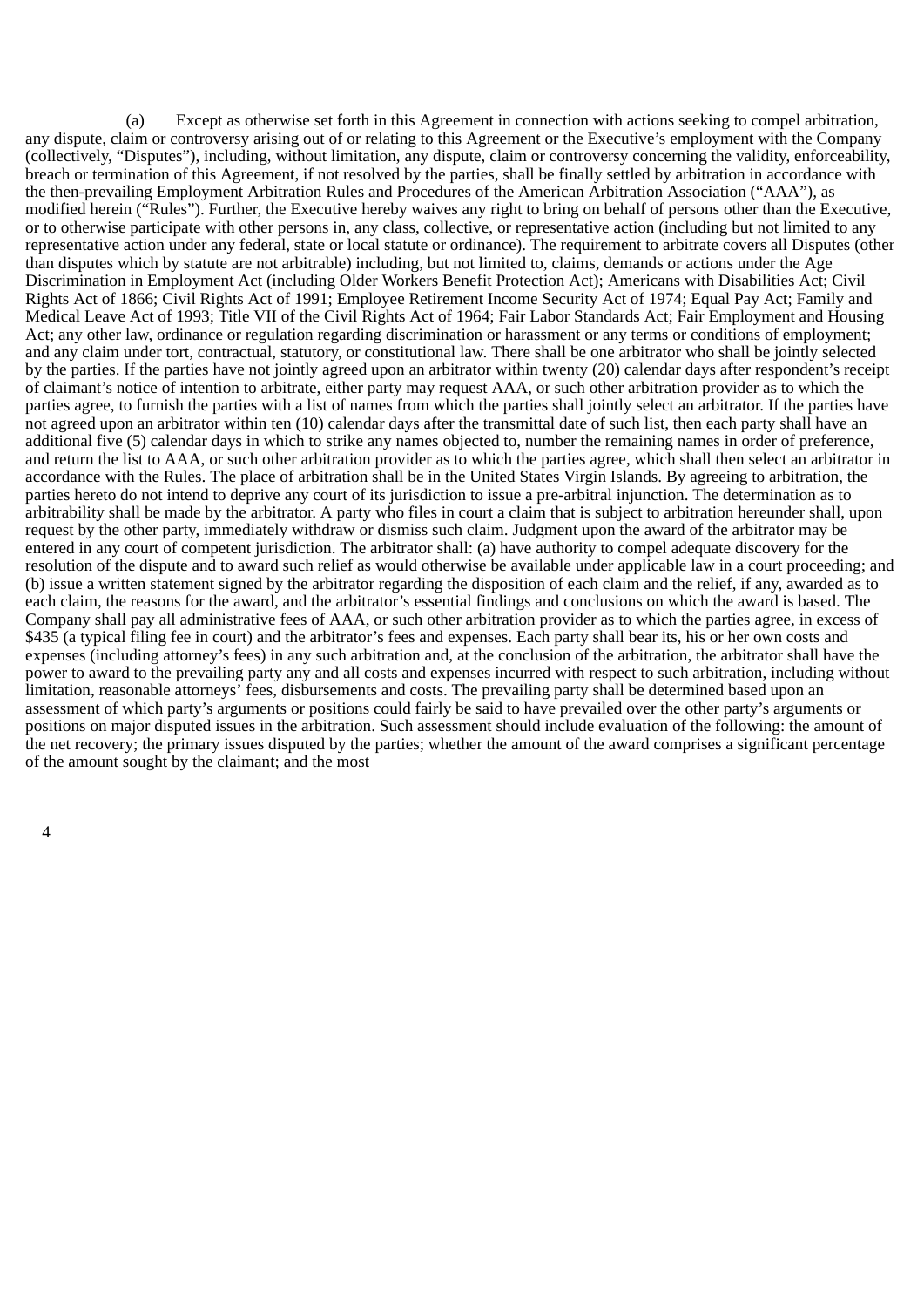recent settlement positions of the parties. In the event any portion of this arbitration provision is found unenforceable by a court of competent jurisdiction, such portion shall become null and void leaving the remainder of this arbitration provision in full force and effect. The parties agree that all information regarding the arbitration, including any settlement thereof, shall not be disclosed by the parties hereto, except as otherwise required by applicable law.

(b) In the event that a party seeks injunctive relief in aid of an arbitration, or if for any reason arbitration is unavailable, the Executive irrevocably and unconditionally (1) agrees that any legal proceeding arising out of this Agreement shall be brought solely in the United States District Court for the United States Virgin Islands, or if such court does not have jurisdiction or will not accept jurisdiction, in any court of general jurisdiction in the United States Virgin Islands, (2) consents to the exclusive jurisdiction of such court in any such proceeding, and (3) waives any objection to the laying of venue of any such proceeding in any such court. The Executive also irrevocably and unconditionally consents to the service of any process, pleadings, notices or other papers.

11. Notices. All notices and other communications required or permitted under this Agreement or necessary or convenient in connection herewith shall be deemed to have been given when hand delivered or five business days after being mailed by registered or certified mail, or on the business day during normal business hours sent if delivered electronically (confirmed by telephone), in each case as follows (provided that notice of change of address shall be deemed given only when received):

If to the Company or the Employer, to:

Altisource Asset Management Corporation 5100 Tamarind Reef Christiansted, VI 00820 Attn: Chair of the Compensation Committee j.engerman@strategygroupvi.com

If to the Executive, to the most recent address or email on file with the Employer or to such other names or addresses as the Employer, or the Executive, as the case may be, shall designate by notice to each other person entitled to receive notices in the manner specified in this Section.

12. Withholding. All payments under this Agreement shall be made subject to applicable tax withholding, and the Employer shall withhold from any payments under this Agreement all federal, state, territorial and local taxes as the Employer is required to withhold pursuant to any law or governmental rule or regulation. The Executive shall bear all expense of, and be solely responsible for, all federal, state, territorial and local taxes due with respect to any payment received under this Agreement.

13. Assignment. All of the terms and provisions of this Agreement shall be binding upon and inure to the benefit of and be enforceable by the respective heirs, executors, administrators, legal representatives, successors and assigns of the parties hereto, except that the duties and responsibilities of the Executive under this Agreement are of a personal nature and shall not be assignable or delegable in whole or in part by the Executive. The Employer may assign its rights, together with its obligations hereunder, in connection with any sale, transfer or other disposition of all or substantially all of its business and assets, and such rights and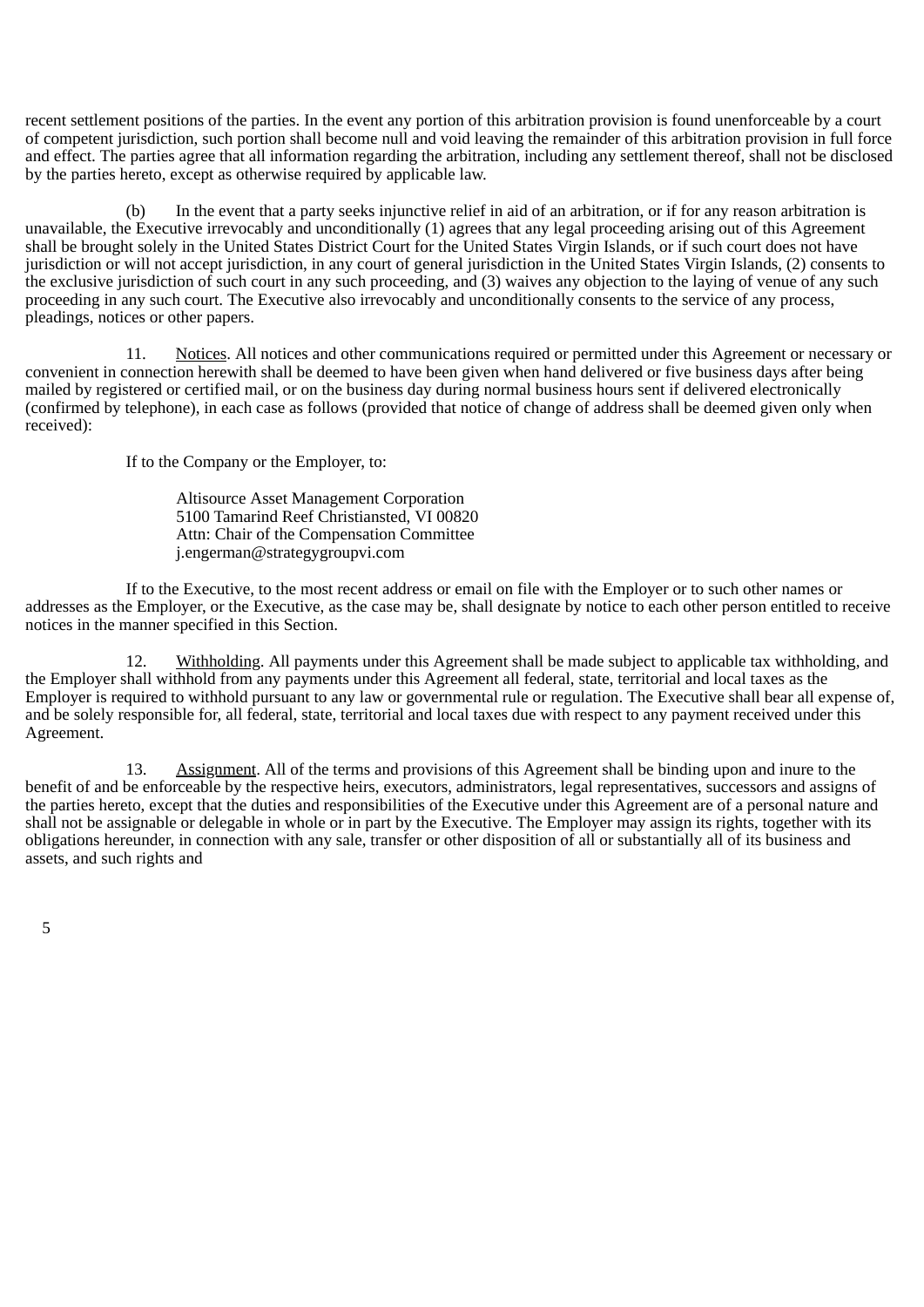obligations shall inure to, and be binding upon, any successor to the business or any successor to substantially all of the assets of the Employer, as applicable, whether by merger, purchase of stock or assets or otherwise, which successor shall expressly assume such obligations, and the Executive acknowledges that in such event the obligations of the Executive hereunder, including but not limited to those under Section 9, will continue to apply in favor of the successor.

14. Entire Agreement. This Agreement sets forth the entire agreement of the parties hereto and supersedes any and all prior agreements and understandings concerning the Executive's employment by the Employer. This Agreement may be changed only by a written document signed by the Executive and the Employer.

15. Severability. If any provision of this Agreement or application thereof to anyone or under any circumstances is adjudicated to be invalid or unenforceable in any jurisdiction, such invalidity or unenforceability shall not affect any other provision or application of this Agreement, which can be given effect without the invalid or unenforceable provision or application, and shall not invalidate or render unenforceable such provision or application in any other jurisdiction. If any provision is held void, invalid or unenforceable with respect to particular circumstances, it shall nevertheless remain in full force and effect in all other circumstances.

16. Governing Law. This Agreement shall be governed by, and construed and enforced in accordance with, the substantive and procedural laws of the United States Virgin Islands without regard to rules governing conflicts of law.

17. Counterparts. This Agreement may be executed in any number of counterparts (including facsimile counterparts), each of which shall be an original, but all of which together shall constitute one instrument.

# *(Signature Page Follows)*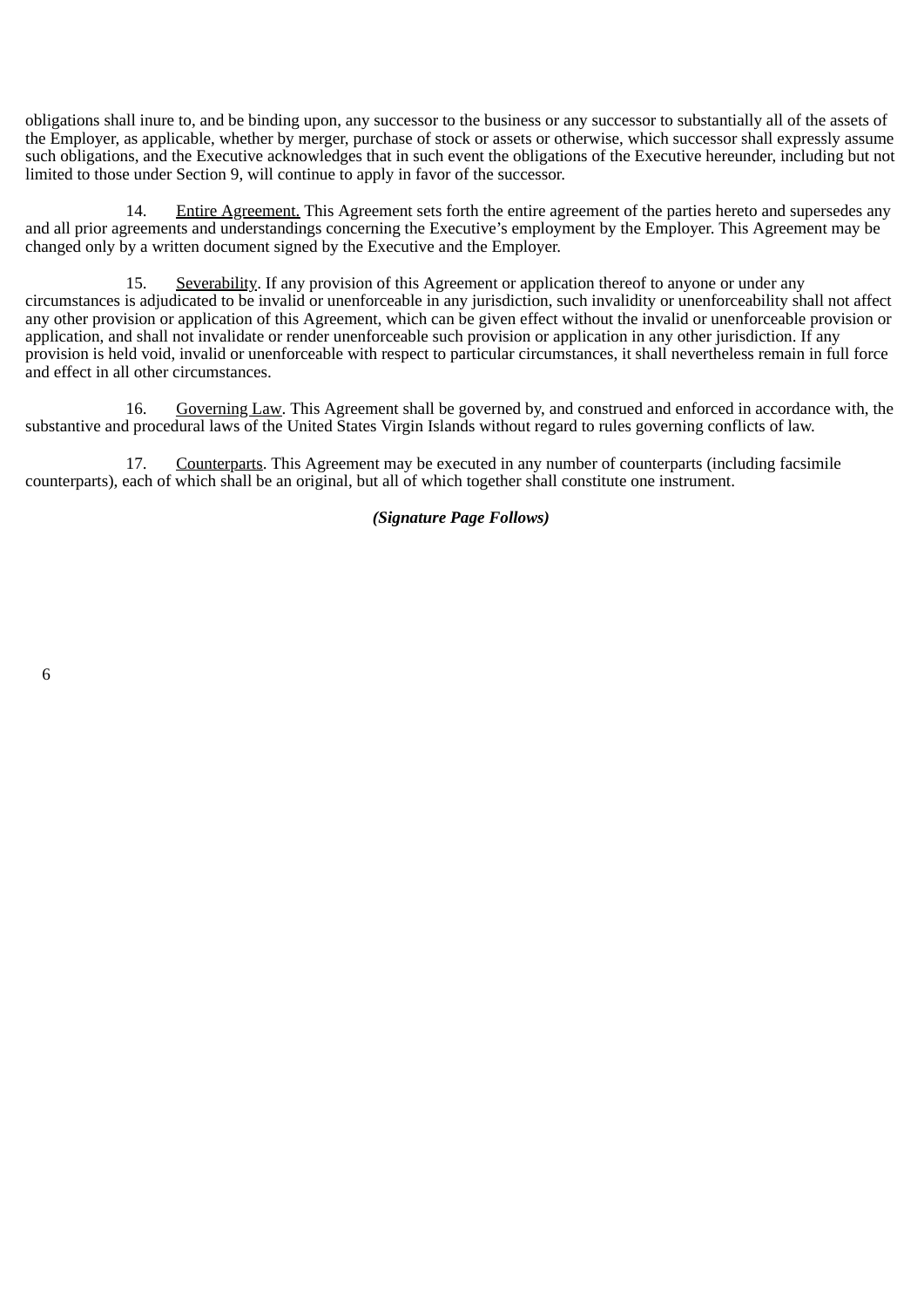IN WITNESS WHEREOF, the parties hereto have executed this Agreement as of the day and year first above

written.

# ALTISOURCE ASSET MANAGEMENT CORPORATION

/s/ Kevin F. Sullivan Name: Kevin F. Sullivan Date: December 30, 2021

# EXECUTIVE

**/s/ Thomas K. McCarthy** Name: Thomas K. McCarthy Date: December 30, 2021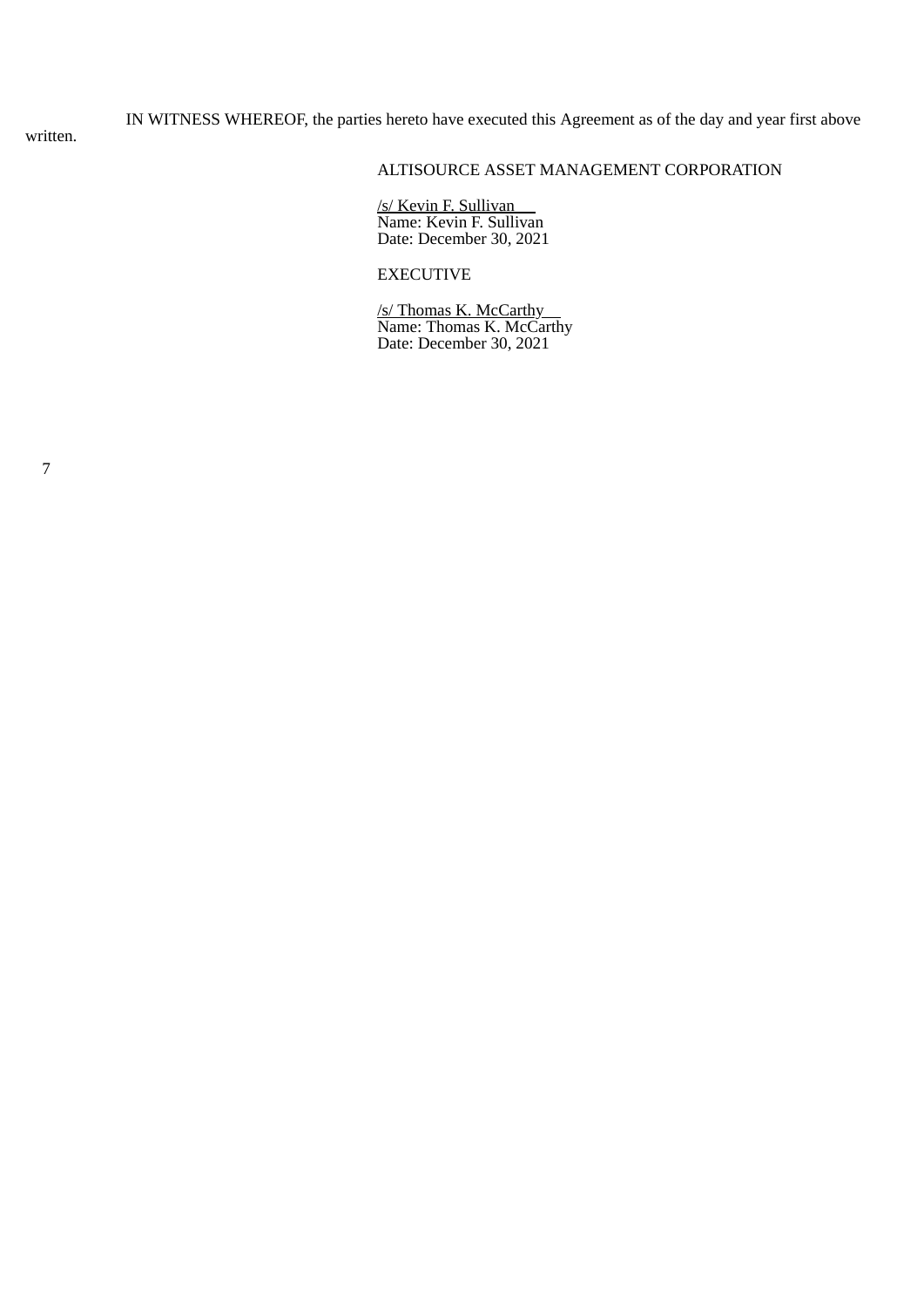### **AMENDMENT TO EMPLOYMENT AGREEMENT THOMAS K. MCCARTHY**

THIS AMENDMENT (this "Amendment") TO THE EMPLOYMENT AGREEMENT dated August 16, 2021, as amended on December 30, 2021 (the "Agreement") is entered into by and between Altisource Asset Management Corporation ("<u>AAMC</u>", the "<u>Company</u>," or the "Employer"), and Thomas K. McCarthy (the "Executive") as of March 30, 2022.

WHEREAS, the Employer desires to continue to employ the Executive as the Interim Chief Executive Officer of the Company;

NOW, THEREFORE, in consideration of the premises and of the mutual covenants and agreements set forth in the Agreement, Employer and the Executive hereby agree to amend the Agreement as follows:

1. Employment Term.

(a) Term. The term of this Agreement began on the first day of the Executive's employment with the Employer, April 18, 2021 (the "*Effective Date*"), and will continue until the earliest to occur of: (i) the date on which a permanent Chief Executive Officer commences employment with the Company, (ii) May 31, 2022, and (iii) a Termination of Employment (as defined below) (the "Term"). The period commencing on the Effective Date and ending on the date on which the Executive's employment terminates (the "Termination Date") is referred to herein as the "Term."

2. Entire Agreement. Other than the change set forth in Section 1, this Amendment shall not alter any other terms of the Agreement.

# *(Signature Page Follows)*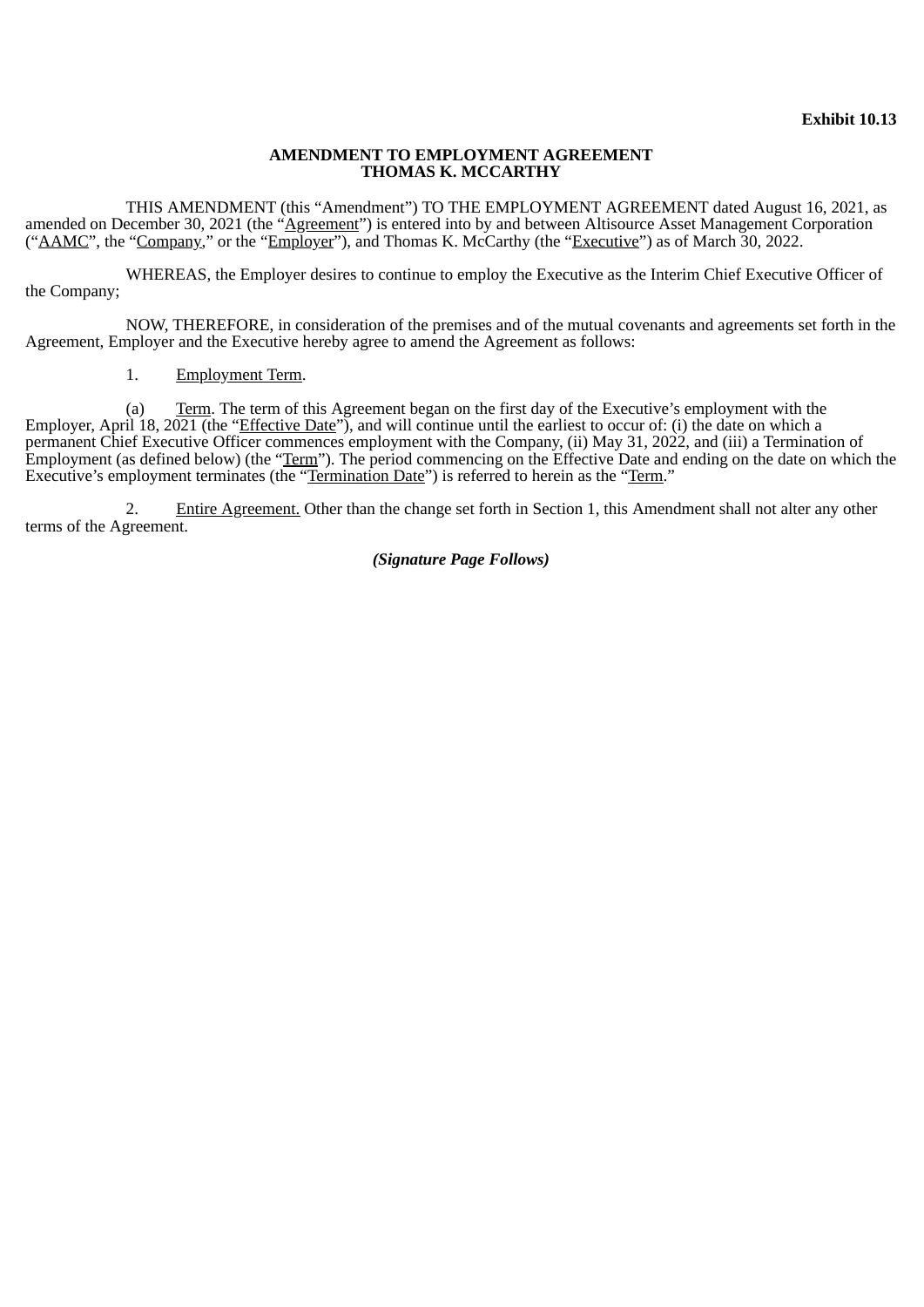IN WITNESS WHEREOF, the parties hereto have executed this Agreement as of the day and year first above

ALTISOURCE ASSET MANAGEMENT CORPORATION

By: /s/ Kevin F. Sullivan Name: Kevin F. Sullivan Date: March 30, 2022

### EXECUTIVE

By: /s/ Thomas K. McCarthy Name: Thomas K. McCarthy Date: March 30, 2022

written.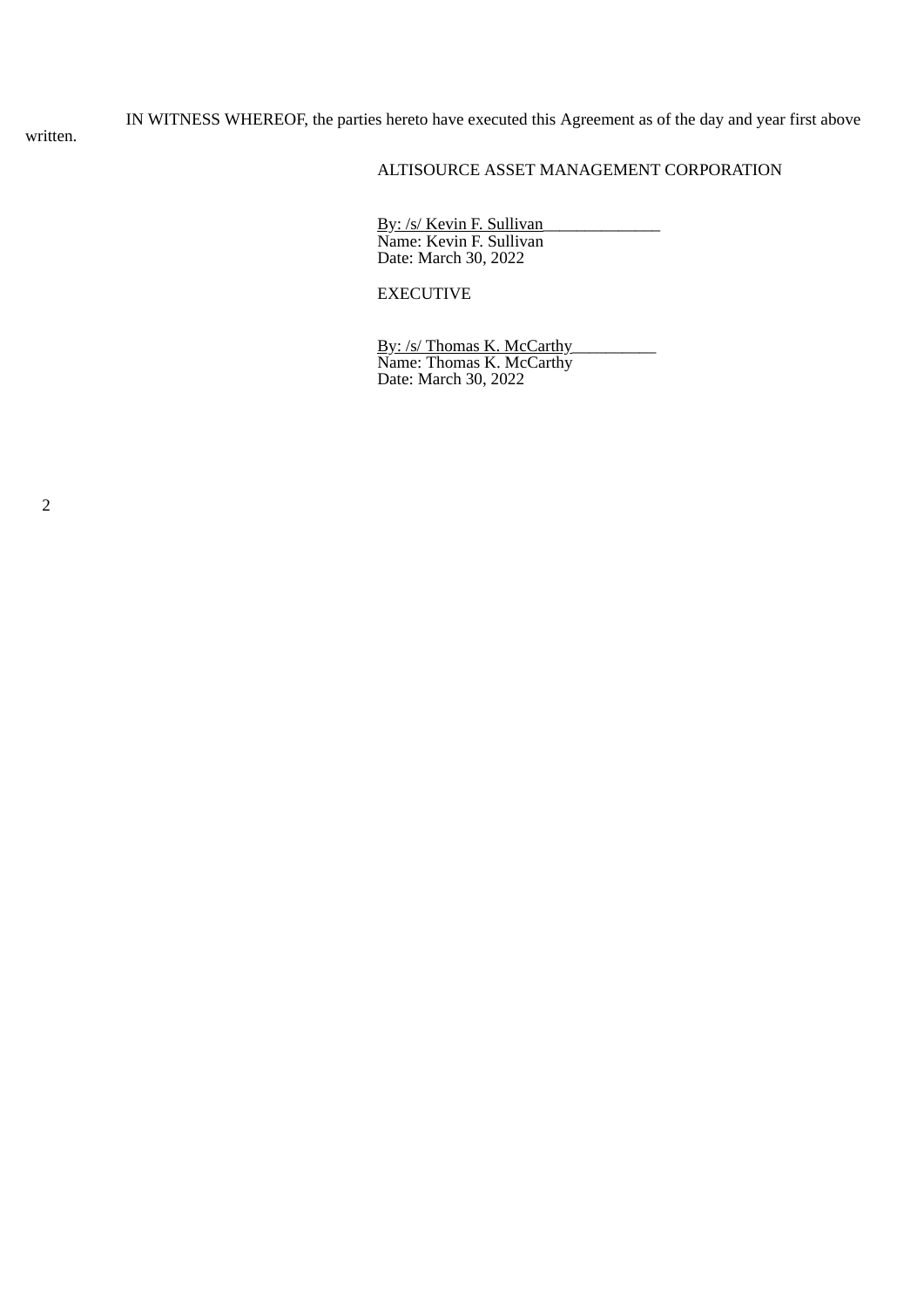## **Subsidiaries of Altisource Asset Management Corporation**

| <b>Name of Entity</b>                                                                                        | <b>Jurisdiction of Incorporation</b> |
|--------------------------------------------------------------------------------------------------------------|--------------------------------------|
| AAMC US, Inc.                                                                                                | <b>Delaware</b>                      |
| Altisource Consulting S.a r.l                                                                                | Luxembourg                           |
| Finsight Business Solutions Private Ltd.                                                                     | India                                |
| NewSource Reinsurance Company Ltd.                                                                           | Bermuda                              |
| AAMC CM WY, LLC                                                                                              | Wyoming                              |
| AAMC EBO Fund Holdings, LLC                                                                                  | Wyoming                              |
| AAMC GP, LLC                                                                                                 | <b>Delaware</b>                      |
| AAMC Real Estate Strategies Offshore Fund 1 (Cayman), LP (f/k/a AAMC EBO Offshore Fund 1 (Cayman),<br>$LP$ ) | Cayman Islands                       |
| AAMC Real Estate Strategies Blocker, LLC (f/k/a AAMC EBO Blocker 1, LLC)                                     | Delaware                             |
|                                                                                                              |                                      |
| AAMC Real Estate Strategies Onshore Fund 1 (DE), LP (f/k/a AAMC EBO Onshore Fund 1 (DE), LP)                 | Delaware                             |
| AAMC Real Estate Strategies Master Fund, LP (f/k/a AAMC EBO Master Fund, LP)                                 | <b>Delaware</b>                      |
| Grapetree Lending LLC                                                                                        | U.S. Virgin Islands                  |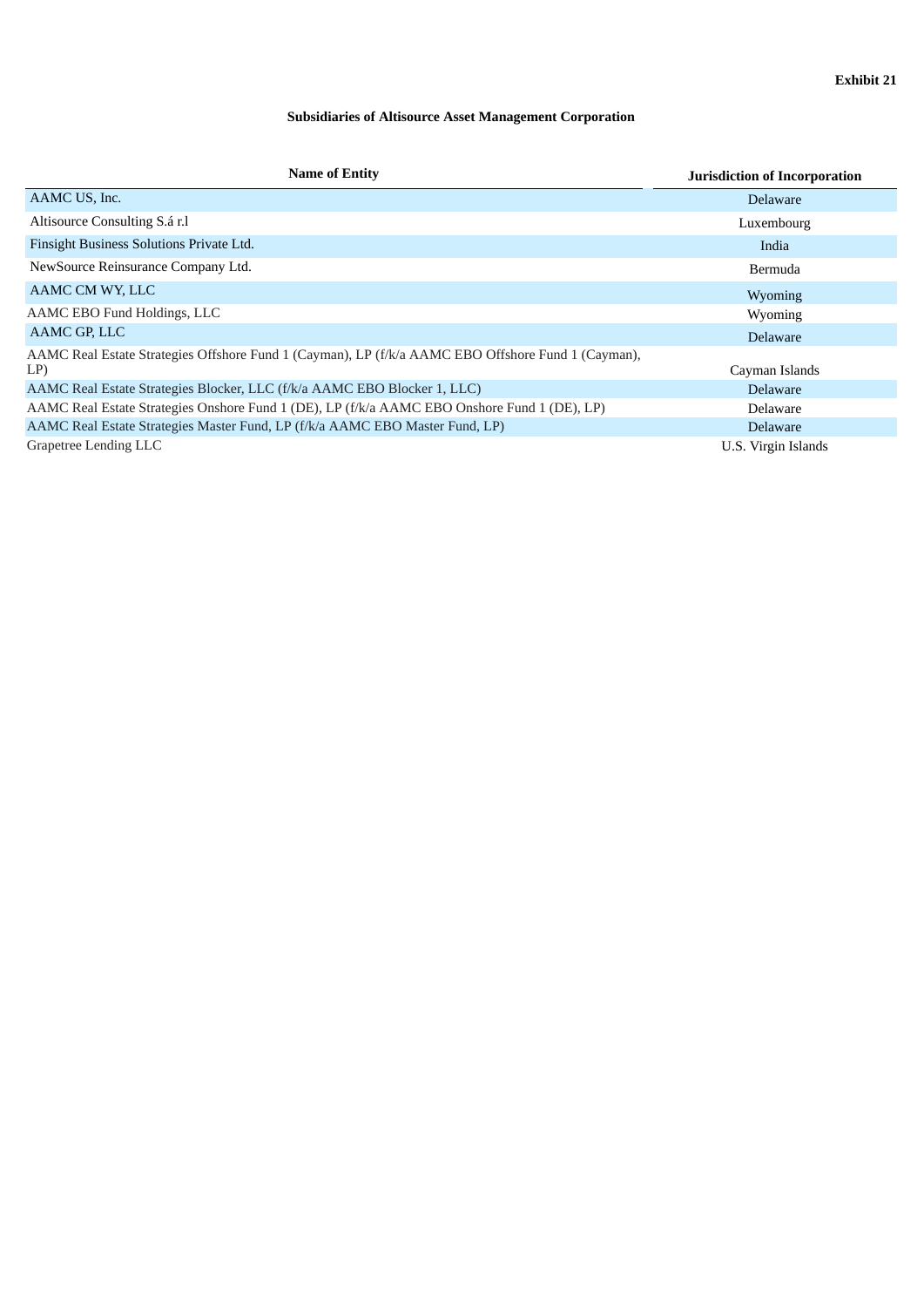#### **Consent of Independent Registered Public Accounting Firm**

We consent to the incorporation by reference in the following Registration Statements:

- 1. Registration Statement (Form S-8 No. 333-185947) of Altisource Asset Management Corporation,
- 2. Registration Statement (Form S-8 No. 333-194112) of Altisource Asset Management Corporation,
- 3. Registration Statement (Form S-3 No. 333-195997) of Altisource Asset Management Corporation,
- 4. Registration Statement (Form S-8 No. 333-236151) of Altisource Asset Management Corporation, and
- 5. Registration Statement (Form S-8 No. 333-251561) of Altisource Asset Management Corporation;

of our reports dated March 31, 2022, with respect to the consolidated financial statements of Altisource Asset Management Corporation and the effectiveness of internal control over financial reporting of Altisource Asset Management Corporation included in this Annual Report (Form 10-K) of Altisource Asset Management Corporation for the year ended December 31, 2021.

/s/ Ernst & Young LLP

Atlanta, Georgia March 31, 2022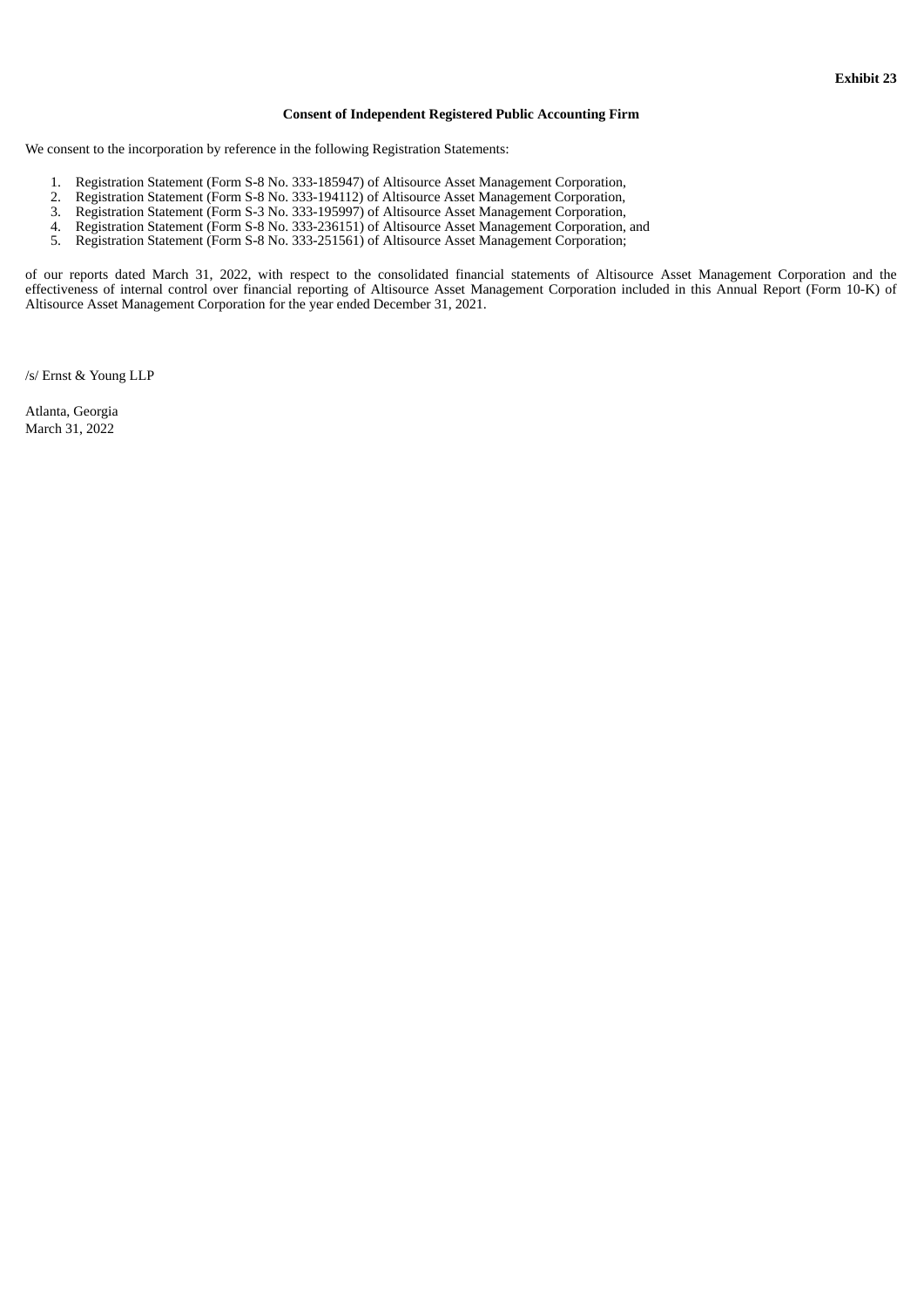#### Certification Pursuant to Section 302 of the Sarbanes-Oxley Act of 2002

I, Thomas K. McCarthy, certify that:

1. I have reviewed this Annual Report on Form 10-K of Altisource Asset Management Corporation;

2. Based on my knowledge, this report does not contain any untrue statement of a material fact or omit to state a material fact necessary to make the statements made, in light of the circumstances under which such statements were made, not misleading with respect to the period covered by this report;

3. Based on my knowledge, the financial statements, and other financial information included in this report, fairly present in all material respects the financial condition, results of operations and cash flows of the registrant as of, and for, the periods presented in this report;

4. The registrant's other certifying officers and I are responsible for establishing and maintaining disclosure controls and procedures (as defined in Exchange Act Rules 13a-15(e) and 15d-15(e)) and internal control over financial reporting (as defined in Exchange Act Rules 13a–15(f) and 15d–15(f)) for the Registrant and have:

(a) Designed such disclosure controls and procedures, or caused such disclosure controls and procedures to be designed under our supervision, to ensure that material information relating to the registrant, including its consolidated subsidiaries, is made known to us by others within those entities, particularly during the period in which this report is being prepared;

(b) Designed such internal control over financial reporting, or caused such internal control over financial reporting to be designed under our supervision, to provide reasonable assurance regarding the reliability of financial reporting and the preparation of financial statements for external purposes in accordance with generally accepted accounting principles;

(c) Evaluated the effectiveness of the registrant's disclosure controls and procedures and presented in this report our conclusions about the effectiveness of the disclosure controls and procedures, as of the end of the period covered by this report based on such evaluation; and

(d) Disclosed in this report any change in the registrant's internal control over financial reporting that occurred during the registrant's most recent fiscal quarter (the registrant's fourth fiscal quarter in the case of an annual report) that has materially affected, or is reasonably likely to materially affect, the registrant's internal control over financial reporting; and

5. The registrant's other certifying officers and I have disclosed, based on our most recent evaluation of internal control over financial reporting, to the Registrant's auditors and the audit committee of the registrant's board of directors (or persons performing the equivalent functions):

(a) All significant deficiencies and material weaknesses in the design or operation of internal control over financial reporting which are reasonably likely to adversely affect the registrant's ability to record, process, summarize and report financial information; and

(b) Any fraud, whether or not material, that involves management or other employees who have a significant role in the registrant's internal control over financial reporting.

Date: March 31, 2022 **By:** *By: S/* Thomas K. McCarthy

Thomas K. McCarthy Interim Chief Executive Officer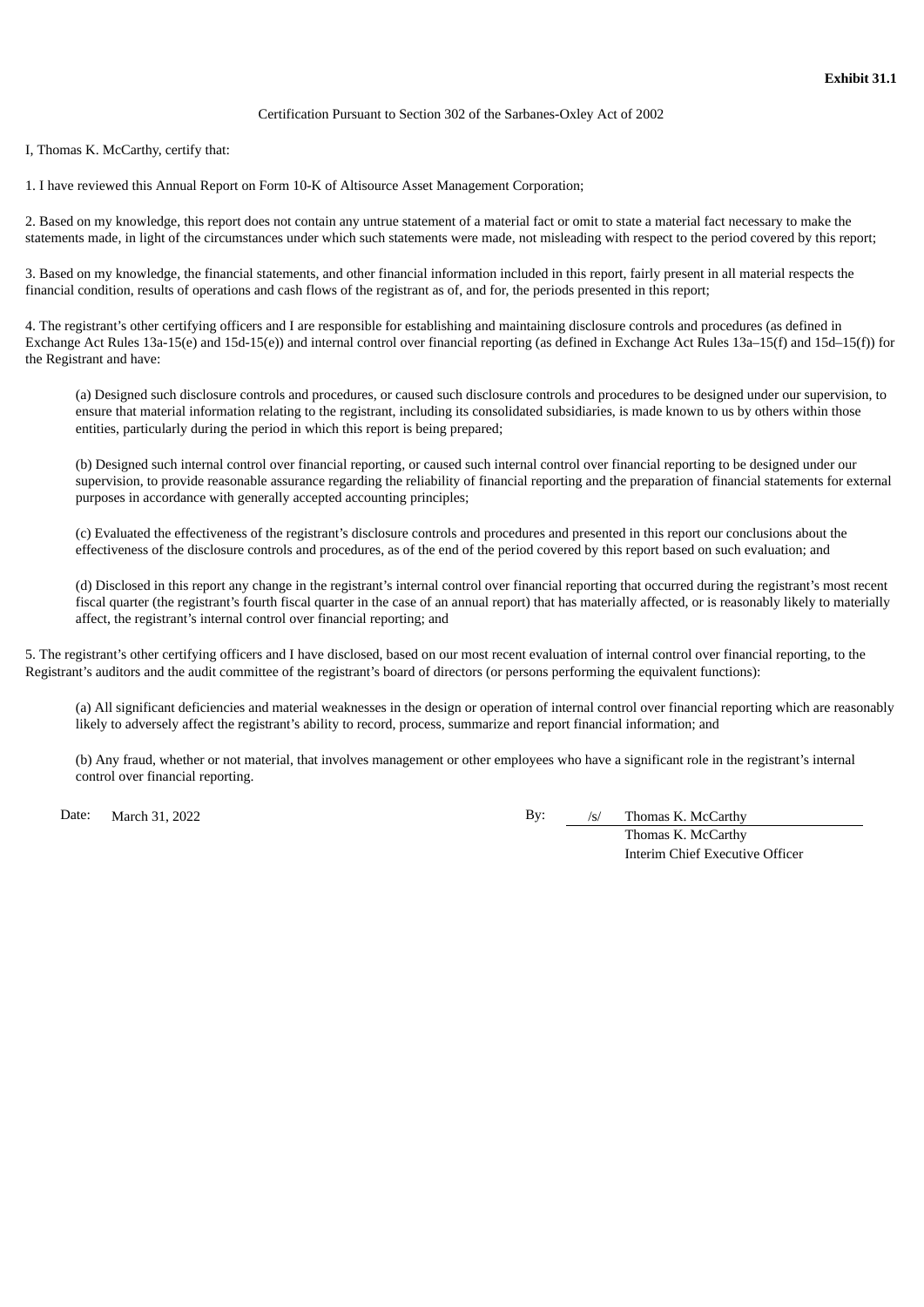### Certification Pursuant to Section 302 of the Sarbanes-Oxley Act of 2002

I, Stephen Ramiro Krallman, certify that:

1. I have reviewed this Annual Report on Form 10-K of Altisource Asset Management Corporation;

2. Based on my knowledge, this report does not contain any untrue statement of a material fact or omit to state a material fact necessary to make the statements made, in light of the circumstances under which such statements were made, not misleading with respect to the period covered by this report;

3. Based on my knowledge, the financial statements, and other financial information included in this report, fairly present in all material respects the financial condition, results of operations and cash flows of the registrant as of, and for, the periods presented in this report;

4. The registrant's other certifying officers and I are responsible for establishing and maintaining disclosure controls and procedures (as defined in Exchange Act Rules 13a-15(e) and 15d-15(e)) and internal control over financial reporting (as defined in Exchange Act Rules 13a–15(f) and 15d–15(f)) for the Registrant and have:

(a) Designed such disclosure controls and procedures, or caused such disclosure controls and procedures to be designed under our supervision, to ensure that material information relating to the registrant, including its consolidated subsidiaries, is made known to us by others within those entities, particularly during the period in which this report is being prepared;

(b) Designed such internal control over financial reporting, or caused such internal control over financial reporting to be designed under our supervision, to provide reasonable assurance regarding the reliability of financial reporting and the preparation of financial statements for external purposes in accordance with generally accepted accounting principles;

(c) Evaluated the effectiveness of the registrant's disclosure controls and procedures and presented in this report our conclusions about the effectiveness of the disclosure controls and procedures, as of the end of the period covered by this report based on such evaluation; and

(d) Disclosed in this report any change in the registrant's internal control over financial reporting that occurred during the registrant's most recent fiscal quarter (the registrant's fourth fiscal quarter in the case of an annual report) that has materially affected, or is reasonably likely to materially affect, the registrant's internal control over financial reporting; and

5. The registrant's other certifying officers and I have disclosed, based on our most recent evaluation of internal control over financial reporting, to the Registrant's auditors and the audit committee of the registrant's board of directors (or persons performing the equivalent functions):

(a) All significant deficiencies and material weaknesses in the design or operation of internal control over financial reporting which are reasonably likely to adversely affect the registrant's ability to record, process, summarize and report financial information; and

(b) Any fraud, whether or not material, that involves management or other employees who have a significant role in the registrant's internal control over financial reporting.

Date: March 31, 2022 **By:** *Stephen Ramiro Krallman* By: *Stephen Ramiro Krallman* By: *Stephen Ramiro Krallman* 

Stephen Ramiro Krallman Chief Financial Officer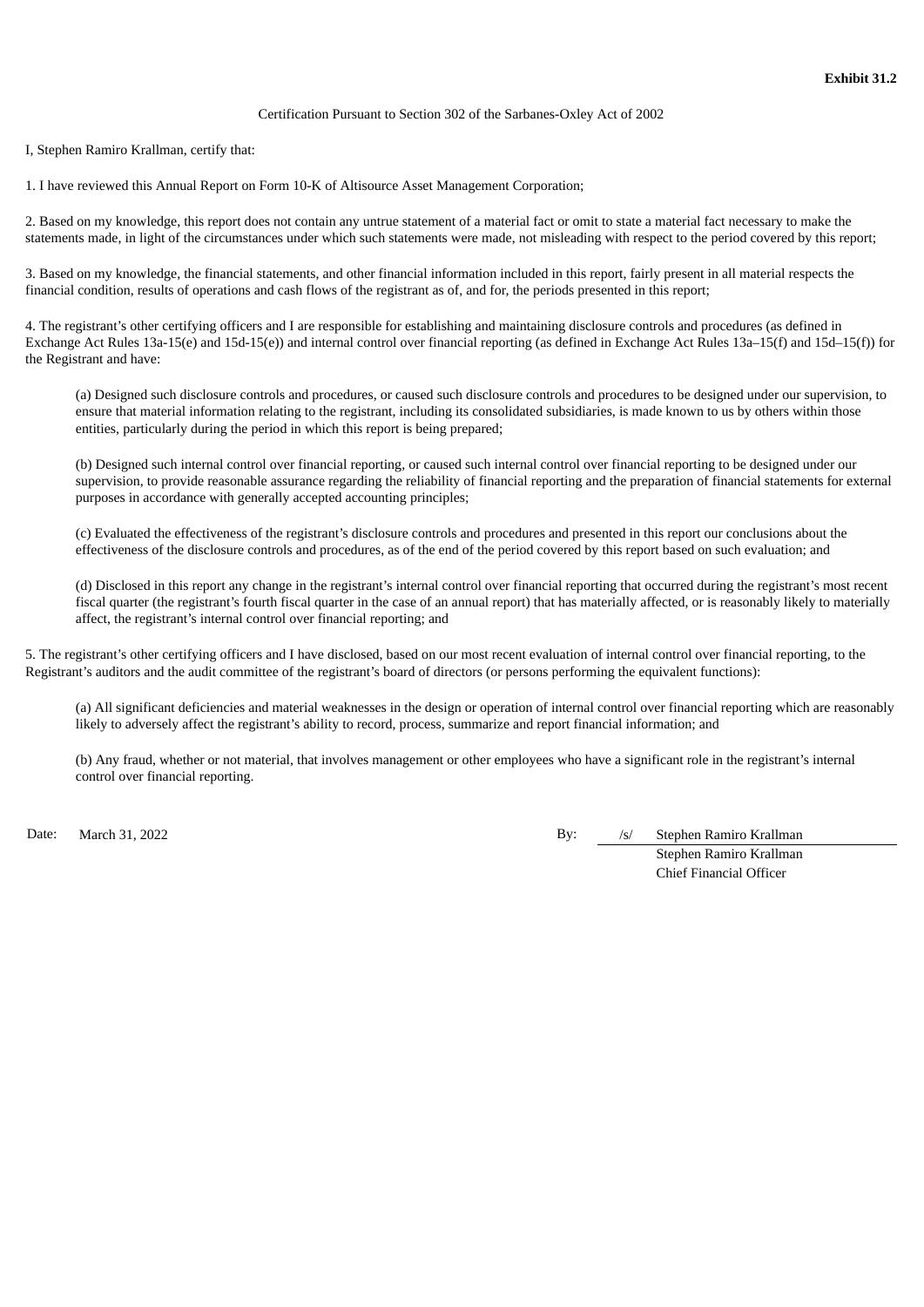Certification of the Interim Chief Executive Officer Pursuant to Section 906 of the Sarbanes-Oxley Act of 2002

The undersigned, the Interim Chief Executive Officer of Altisource Asset Management Corporation (the "Company"), hereby certifies on the date hereof, pursuant to 18 U.S.C. §1350(a), as adopted pursuant to Section 906 of The Sarbanes-Oxley Act of 2002, that the Annual Report on Form 10-K for the year ended December 31, 2021 ("Form 10-K"), filed concurrently herewith by the Company, fully complies with the requirements of Section 13(a) or Section 15(d) of the Securities Exchange Act of 1934, as amended, and that the information contained in the Form 10-K fairly presents, in all material respects, the financial condition and results of operations of the Company.

A signed original of this written statement required by Section 906 has been provided to the Company and will be retained by the Company and furnished to the Securities and Exchange Commission or its staff upon request.

Date: March 31, 2022 **By:** *Islamic By: By: Islamic By: By: Islamic By: By: By: Islamic By: By: By: By: By: By: By: By: By: By: By: By: By: By: By: By: By: By: By: By:*

Thomas K. McCarthy Interim Chief Executive Officer